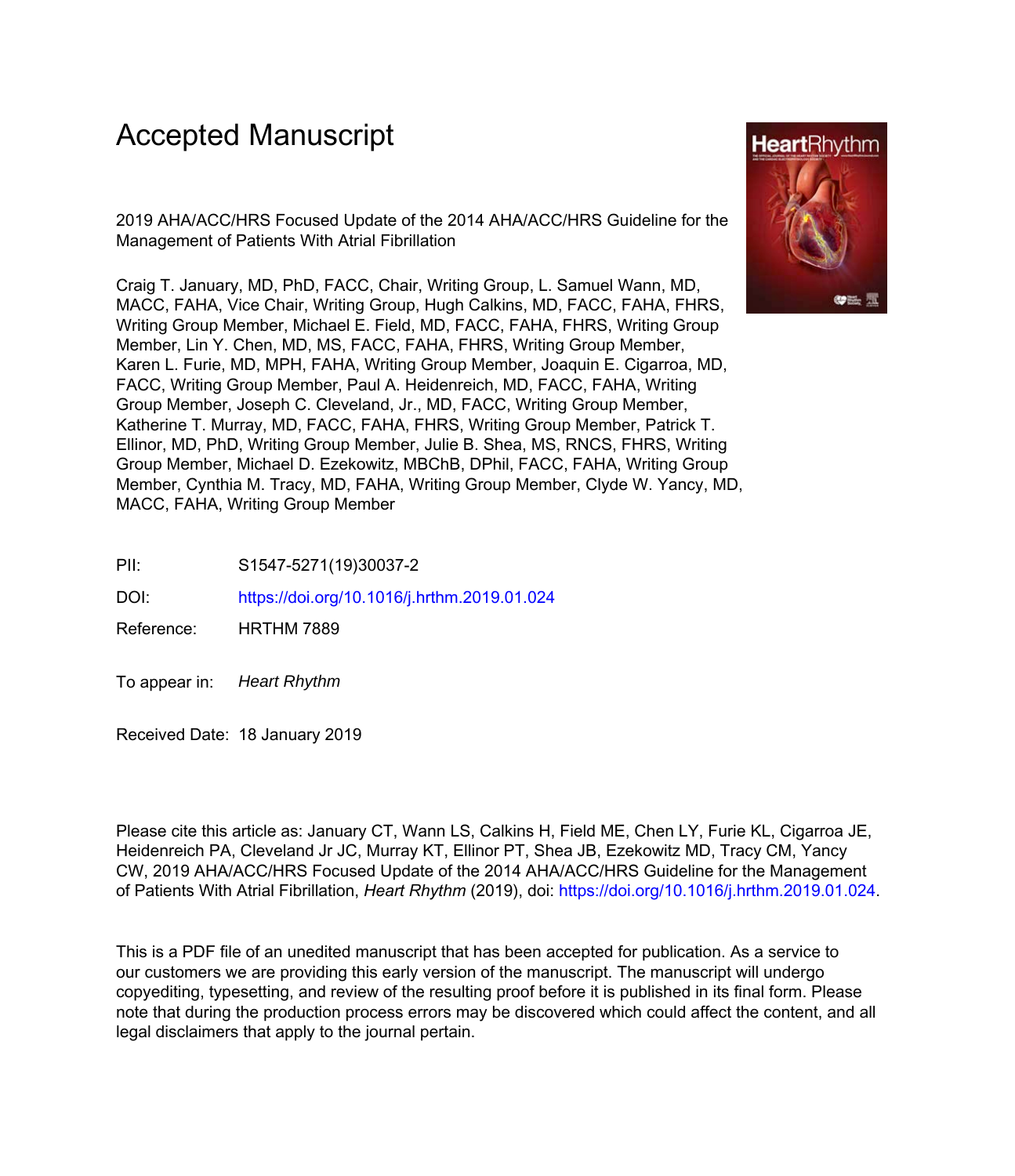# **2019 AHA/ACC/HRS Focused Update of the 2014 AHA/ACC/HRS Guideline for the Management of Patients With Atrial Fibrillation**

**A Report of the American College of Cardiology/American Heart Association Task Force on Clinical Practice Guidelines and the Heart Rhythm Society** 

### *Developed in Collaboration With the Society of Thoracic Surgeons*

### **WRITING GROUP MEMBERS\***

Craig T. January, MD, PhD, FACC, *Chair* L. Samuel Wann, MD, MACC, FAHA, *Vice Chair* Hugh Calkins, MD, FACC, FAHA, FHRS\*† Michael E. Field, MD, FACC, FAHA, FHRS Lin Y. Chen, MD, MS, FACC, FAHA, FHRS† Karen L. Furie, MD, MPH, FAHA Joaquin E. Cigarroa, MD, FACC‡ Paul A. Heidenreich, MD, FACC, FAHA¶ Joseph C. Cleveland, Jr, MD, FACC\*§ Katherine T. Murray, MD, FACC, FAHA, FHRS Patrick T. Ellinor, MD, PhD\*† Julie B. Shea, MS, RNCS, FHRS\* Michael D. Ezekowitz, MBChB, DPhil, FACC, FAHA\* || Cynthia M. Tracy, MD, FAHA\* || Clyde W. Yancy, MD, MACC, FAHA║

### **ACC/AHA TASK FORCE MEMBERS**

of the American College of Cardiology/American Heart Association Task Force<br>
Clinical Practice Guidelines and the Heart Rhythm Society<br>
Developed in Collaboration With the Society of Thoracic Surgeons<br>
warmus GROUP MEMBERS Glenn N. Levine, MD, FACC, FAHA, *Chair* Patrick T. O'Gara, MD, MACC, FAHA, *Chair-Elect* Jonathan L. Halperin, MD, FACC, FAHA, *Immediate Past Chair*# Sana M. Al-Khatib, MD, MHS, FACC, FAHA Samuel Gidding, MD, FAHA# Joshua A. Beckman, MD, MS, FAHA Zachary D. Goldberger, MD, MS, FACC, FAHA Kim K. Birtcher, PharmD, MS, AACC Mark A. Hlatky, MD, FACC, FAHA Biykem Bozkurt, MD, PhD, FACC, FAHA# John Ikonomidis, MD, PhD, FAHA# Ralph G. Brindis, MD, MPH, MACC# José A. Joglar, MD, FACC, FAHA Joaquin E. Cigarroa, MD, FACC Laura Mauri, MD, MSc, FAHA# Lesley H. Curtis, PhD, FAHA# Mariann R. Piano, RN, PhD, FAAN, FAHA Anita Deswal, MD, MPH, FACC, FAHA Susan J. Pressler, PhD, RN, FAHA# Lee A. Fleisher, MD, FACC, FAHA Barbara Riegel, PhD, RN, FAHA# Federico Gentile, MD, FACC **Canadia II control control de la Control** Duminda N. Wijeysundera, MD, PhD

\*Writing group members are required to recuse themselves from voting on sections to which their specific relationships with industry may apply; see Appendix 1 for detailed information. ‡ACC/AHA Task Force on Clinical Practice Guidelines Liaison. ║ACC/AHA Representative. †HRS Representative. §STS Representative. ¶ACC/AHA Task Force on Performance Measures Representative. #Former Task Force member; current member during the writing effort.

This document was approved by the American College of Cardiology Clinical Policy Approval Committee, the American Heart Association Science Advisory and Coordinating Committee, and the Heart Rhythm Society Board of Trustees in September 2018, and the American Heart Association Executive Committee in January 2019.

The Heart Rhythm Society requests that this document be cited as follows: January CT, Wann LS, Calkins H, Chen LY, Cigarroa JE, Cleveland JC Jr, Ellinor PT, Ezekowitz MD, Field ME, Furie KL, Heidenreich PA, Murray KT, Shea JB, Tracy CM, Yancy CW. 2019 AHA/ACC/HRS focused update of the 2014 AHA/ACC/HRS guideline for the management of patients with atrial fibrillation: a report of the American College of Cardiology Foundation/American Heart Association Task Force on Clinical Practice Guidelines and the Heart Rhythm Society. Heart Rhythm. 2019; ...............................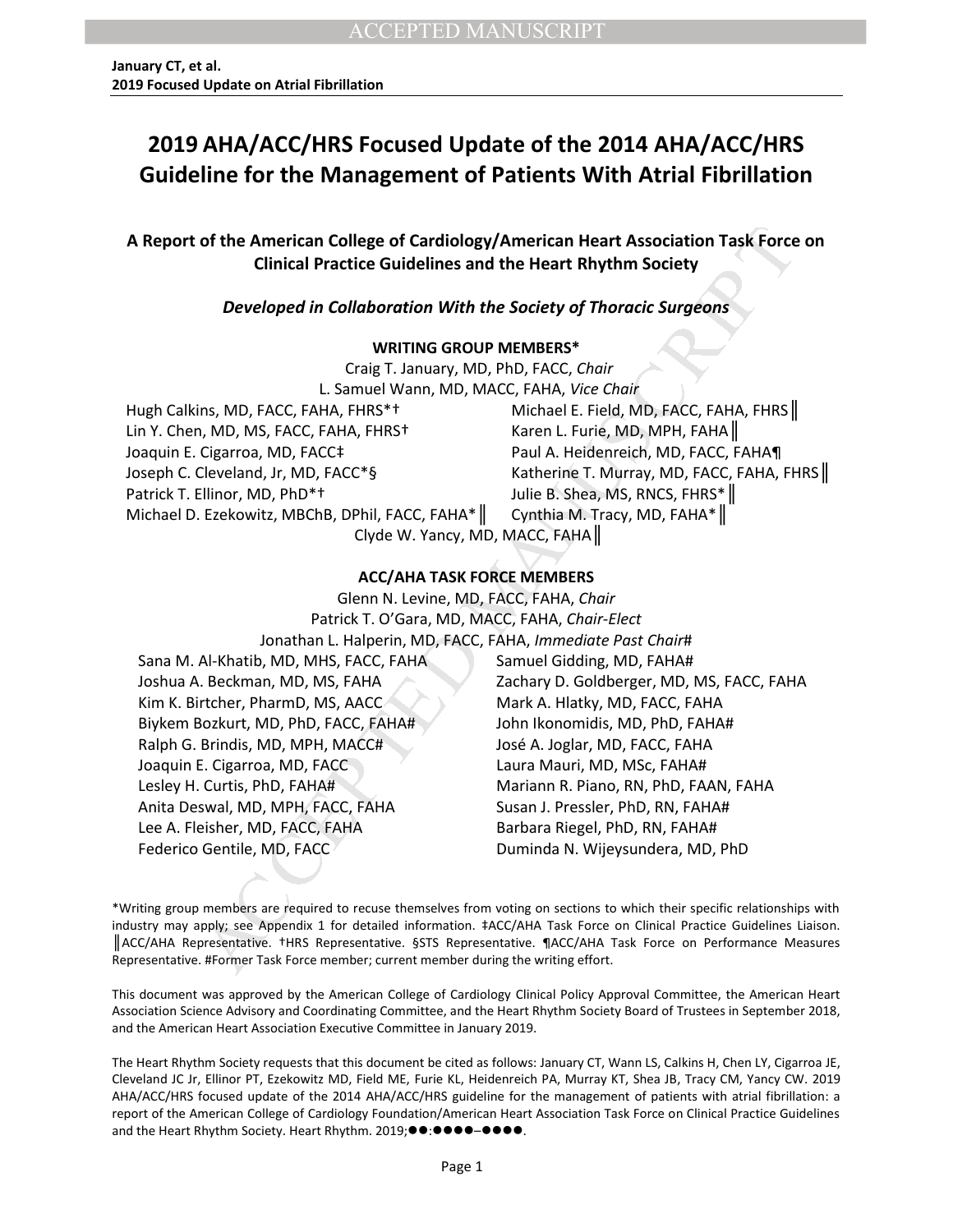This article has been copublished in the *Journal of the American College of Cardiology* and *Circulation*.

Copies: This document is available on the websites of the American College of Cardiology [\(www.acc.org\)](http://www.cardiosource.org/), the American Heart Association [\(professional.heart.org\)](http://professional.heart.org/), and the Heart Rhythm Society [\(www.hrsonline.org\)](http://www.hrsonline.org/). For copies of this document, please contact the Elsevier Inc. Reprint Department via fax (212-633-3820) or e-mail [\(reprints@elsevier.com\)](mailto:reprints@elsevier.com).

ever inc. keptint Liepartment via fax (212-633-3820) or e-mail <u>reprints generate comp.</u><br>Little copies, modification, after the internet and condition of this document are not performed permission of the Heart Whythin Soci Permissions: Multiple copies, modification, alteration, enhancement, and/or distribution of this document are not permitted without the express permission of the Heart Rhythm Society. Requests may be completed online via the Elsevier site [\(http://www.elsevier.com/about/policies/author-agreement/obtaining-permission\)](http://www.elsevier.com/about/policies/author-agreement/obtaining-permission).

© 2019 by the American Heart Association, Inc., the American College of Cardiology Foundation, and the Heart Rhythm Society.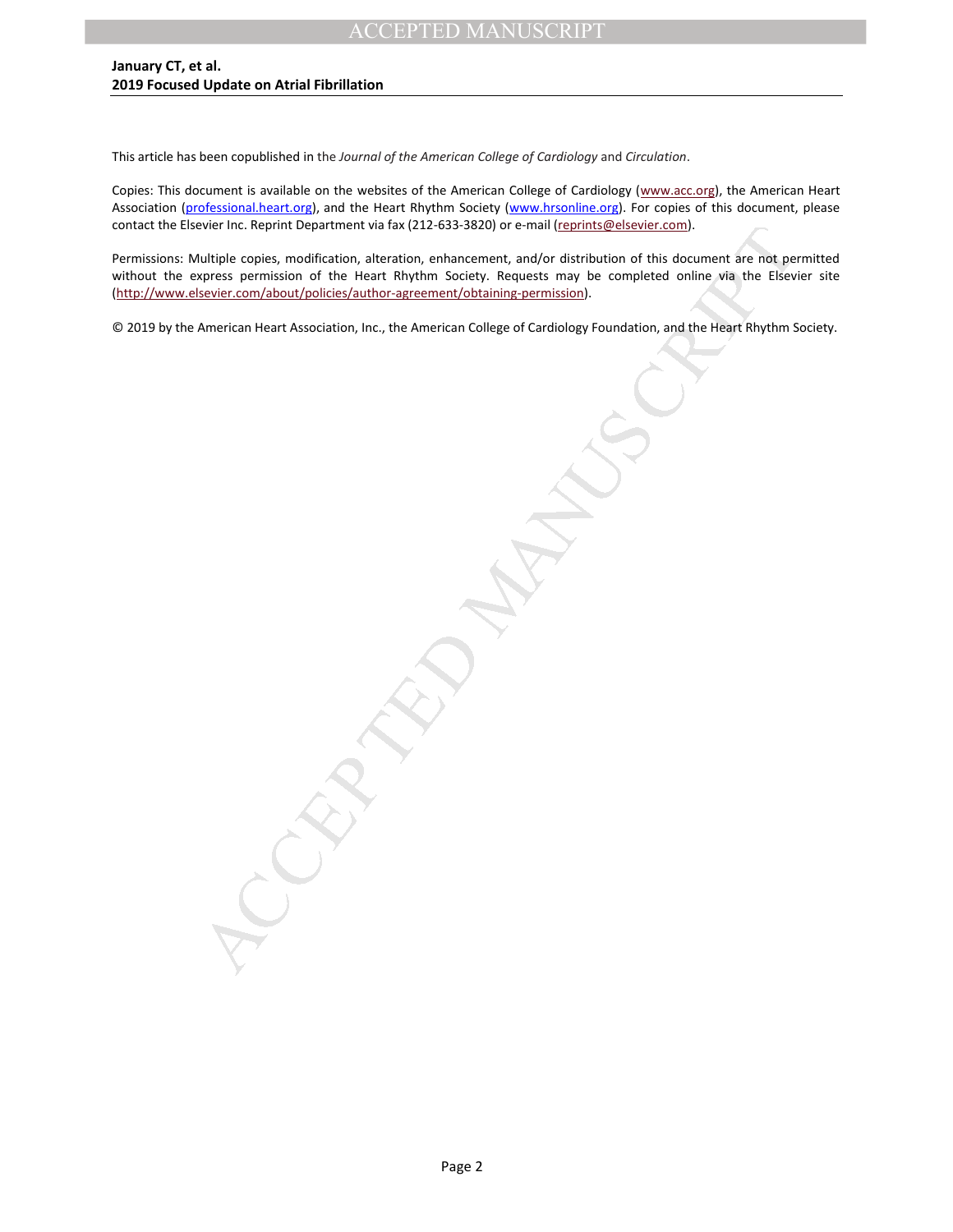# **Table of Contents**

| 4.1. Risk-Based Anticoagulant Therapy (Modified From Section 4.1., "Risk-Based Antithrombotic    |  |
|--------------------------------------------------------------------------------------------------|--|
|                                                                                                  |  |
| 4.1.1. Selecting an Anticoagulant Regimen-Balancing Risks and Benefits (Modified From Section    |  |
| 4.1.1., "Selecting an Antithrombotic Regimen-Balancing Risks and Benefits," in the 2014 AF       |  |
|                                                                                                  |  |
| 4.2. Anticoagulant Options (Modified From Section 4.2., "Antithrombotic Options," in the 2014 AF |  |
|                                                                                                  |  |
|                                                                                                  |  |
|                                                                                                  |  |
|                                                                                                  |  |
|                                                                                                  |  |
|                                                                                                  |  |
|                                                                                                  |  |
|                                                                                                  |  |
|                                                                                                  |  |
|                                                                                                  |  |
|                                                                                                  |  |
|                                                                                                  |  |
|                                                                                                  |  |
|                                                                                                  |  |
|                                                                                                  |  |
| Appendix 2. Abbreviated Reviewer Relationships With Industry and Other Entities35                |  |
|                                                                                                  |  |
|                                                                                                  |  |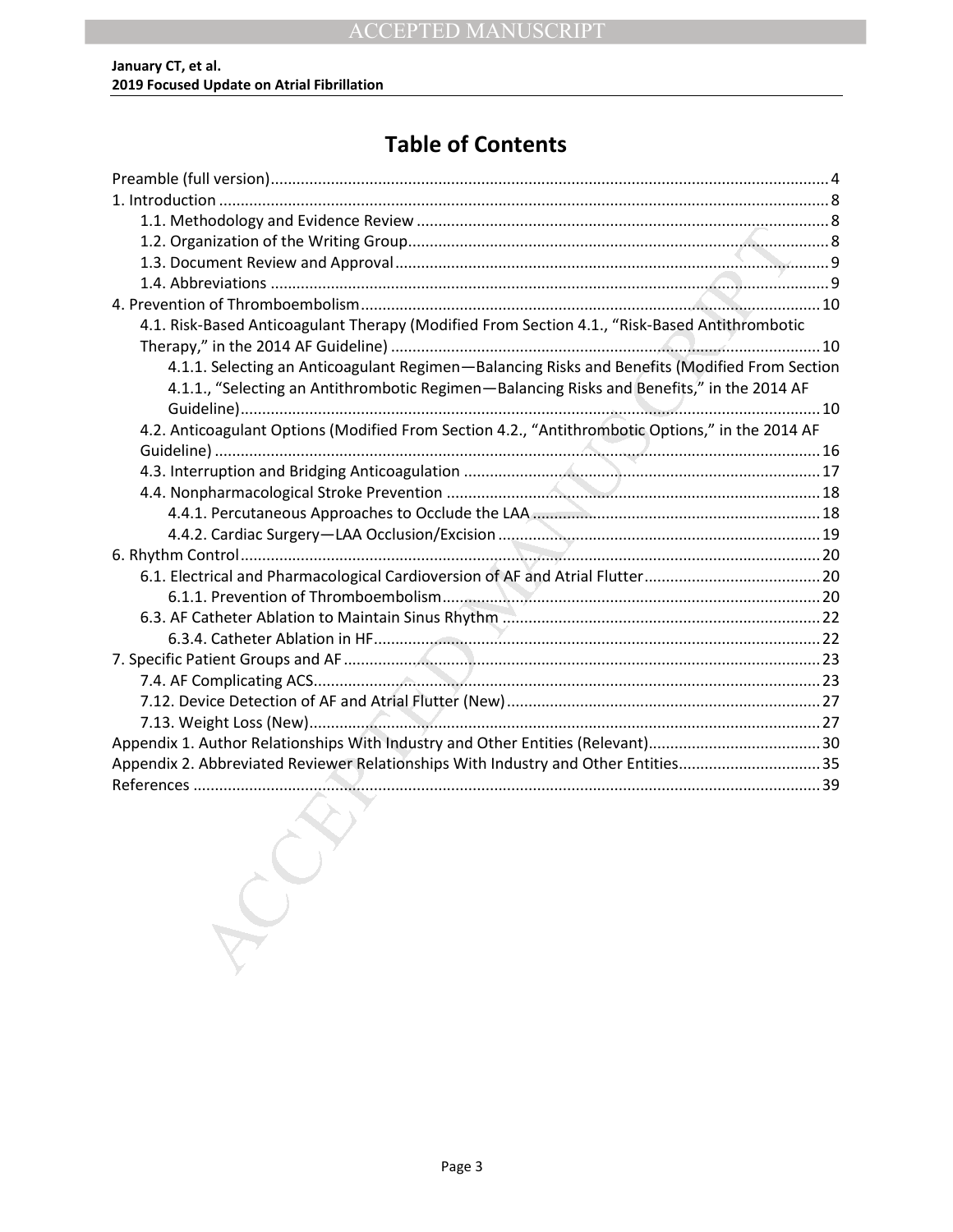# <span id="page-4-0"></span>**Preamble (full version)**

ar neature. Interes guidelines, which are based on systematic methods to evaluate and the moment and publication of chirds profer and publication of chirds profer and publication of chirds profer and publication of chirds Since 1980, the American College of Cardiology (ACC) and American Heart Association (AHA) have translated scientific evidence into clinical practice guidelines with recommendations to improve cardiovascular health. These guidelines, which are based on systematic methods to evaluate and classify evidence, provide a foundation for the delivery of quality cardiovascular care. The ACC and AHA sponsor the development and publication of clinical practice guidelines without commercial support, and members volunteer their time to the writing and review efforts. Guidelines are official policy of the ACC and AHA. For some guidelines, the ACC and AHA partner with other organizations. This guideline is a collaboration of the ACC and AHA with the Heart Rhythm Society (HRS) as a partner and the Society of Thoracic Surgeons as a collaborator.

## **Intended Use**

Clinical practice guidelines provide recommendations applicable to patients with or at risk of developing cardiovascular disease. The focus is on medical practice in the United States, but these guidelines are relevant to patients throughout the world. Although guidelines may be used to inform regulatory or payer decisions, the intent is to improve quality of care and align with patients' interests. Guidelines are intended to define practices meeting the needs of patients in most, but not all, circumstances, and should not replace clinical judgment.

## **Clinical Implementation**

Management, in accordance with guideline recommendations, is effective only when followed by both practitioners and patients. Adherence to recommendations can be enhanced by shared decision-making between clinicians and patients, with patient engagement in selecting interventions on the basis of individual values, preferences, and associated conditions and comorbidities.

## **Methodology and Modernization**

The ACC/AHA Task Force on Clinical Practice Guidelines (Task Force) continuously reviews, updates, and modifies guideline methodology on the basis of published standards from organizations, including the Institute of Medicine (P-1, P-2), and on the basis of internal reevaluation. Similarly, presentation and delivery of guidelines are reevaluated and modified in response to evolving technologies and other factors to optimally facilitate dissemination of information to healthcare professionals at the point of care.

Beginning in 2017, numerous modifications to the guidelines have been and continue to be implemented to make guidelines shorter and enhance "user friendliness." Guidelines are written and presented in a modular knowledge chunk format, in which each chunk includes a table of recommendations, a brief synopsis, recommendation-specific supportive text and, when appropriate, flow diagrams or additional tables. Hyperlinked references are provided for each modular knowledge chunk to facilitate quick access and review. More structured guidelines—including word limits ("targets") and a web guideline supplement for useful but noncritical tables and figures—are 2 such changes. Also, to promote conciseness, the Preamble is presented in abbreviated form in the executive summary and full-text guideline documents.

In recognition of the importance of cost–value considerations in certain guidelines, when appropriate and feasible, an analysis of value for a drug, device, or intervention may be performed in accordance with the ACC/AHA methodology (P-3).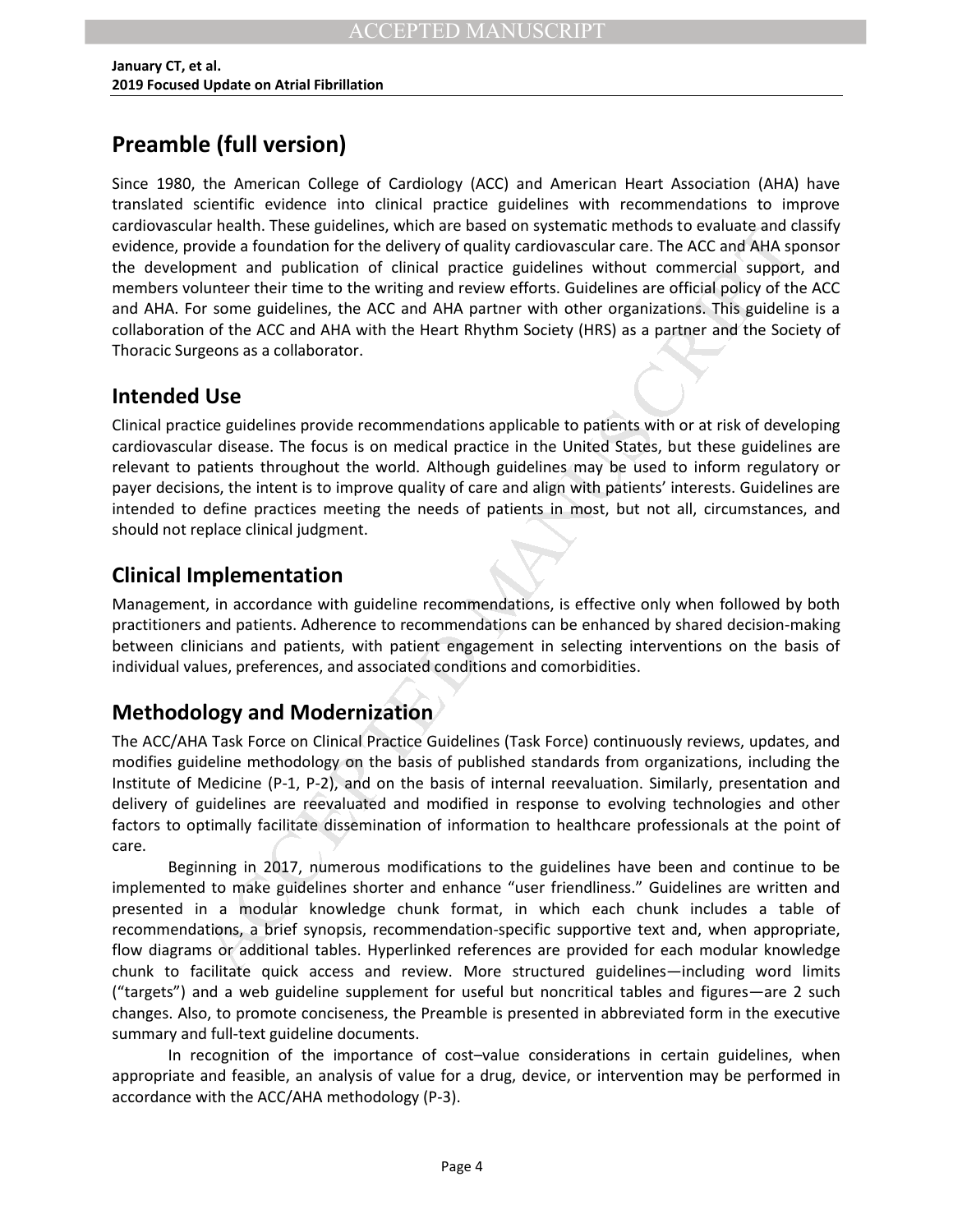To ensure that guideline recommendations remain current, new data are reviewed on an ongoing basis, with full guideline revisions commissioned ideally in approximate 6-year cycles. Publication of potentially practice-changing new study results relevant to an existing or new drug, device, or management strategy prompts evaluation by the Task Force, in consultation with the relevant guideline writing committee, to determine whether a focused update should be commissioned. For additional information and policies on guideline development, we encourage readers to consult the ACC/AHA guideline methodology manual (P-4) and other methodology articles (P-5**–**P-8).

## **Selection of Writing Committee Members**

The Task Force strives to ensure that the guideline writing committee both contains requisite expertise and is representative of the broader medical community by selecting experts from a broad array of backgrounds, representing different geographic regions, sexes, races, ethnicities, intellectual perspectives/biases, and scopes of clinical practice, and by inviting organizations and professional societies with related interests and expertise to participate as partners or collaborators.

## **Relationships With Industry and Other Entities**

The ACC and AHA have rigorous policies and methods to ensure that documents are developed without bias or improper influence. The complete policy on relationships with industry and other entities (RWI) can be found at [http://www.acc.org/guidelines/about-guidelines-and-clinical-documents/relationships](http://www.acc.org/guidelines/about-guidelines-and-clinical-documents/relationships-with-industry-policy)[with-industry-policy.](http://www.acc.org/guidelines/about-guidelines-and-clinical-documents/relationships-with-industry-policy) Appendix 1 of the guideline lists writing committee members' relevant RWI; for the purposes of full transparency, their comprehensive disclosure information is available online (https://www.heartrhythmjournal.com/). Comprehensive disclosure information for the Task Force is also available at [http://www.acc.org/guidelines/about-guidelines-and-clinical-documents/guidelines](http://www.acc.org/guidelines/about-guidelines-and-clinical-documents/guidelines-and-documents-task-forces)[and-documents-task-forces.](http://www.acc.org/guidelines/about-guidelines-and-clinical-documents/guidelines-and-documents-task-forces)

## **Evidence Review and Evidence Review Committees**

In developing recommendations, the writing committee uses evidence-based methodologies that are based on all available data (P-4**–**P-6). Literature searches focus on randomized controlled trials (RCTs) but also include registries, nonrandomized comparative and descriptive studies, case series, cohort studies, systematic reviews, and expert opinion. Only key references are cited.

ming commute is to determine when a a otocally update should be consisted in the contrast of consisted in the contrast of the publishes on guideline methodology manual (P-4) and other methodology articles (P-5–P-8).<br> **Of W** An independent evidence review committee is commissioned when there are one or more questions deemed of utmost clinical importance that merit formal systematic review to determine which patients are most likely to benefit from a drug, device, or treatment strategy, and to what degree. Criteria for commissioning an evidence review committee and formal systematic review include absence of a current authoritative systematic review, feasibility of defining the benefit and risk in a timeframe consistent with the writing of a guideline, relevance to a substantial number of patients, and likelihood that the findings can be translated into actionable recommendations. Evidence review committee members may include methodologists, epidemiologists, clinicians, and biostatisticians. Recommendations developed by the writing committee on the basis of the systematic review are marked "SR".

## **Guideline-Directed Management and Therapy**

The term *guideline-directed management and therapy* encompasses clinical evaluation, diagnostic testing, and both pharmacological and procedural treatments. For these and all recommended drug treatment regimens, the reader should confirm dosage with product insert material and evaluate for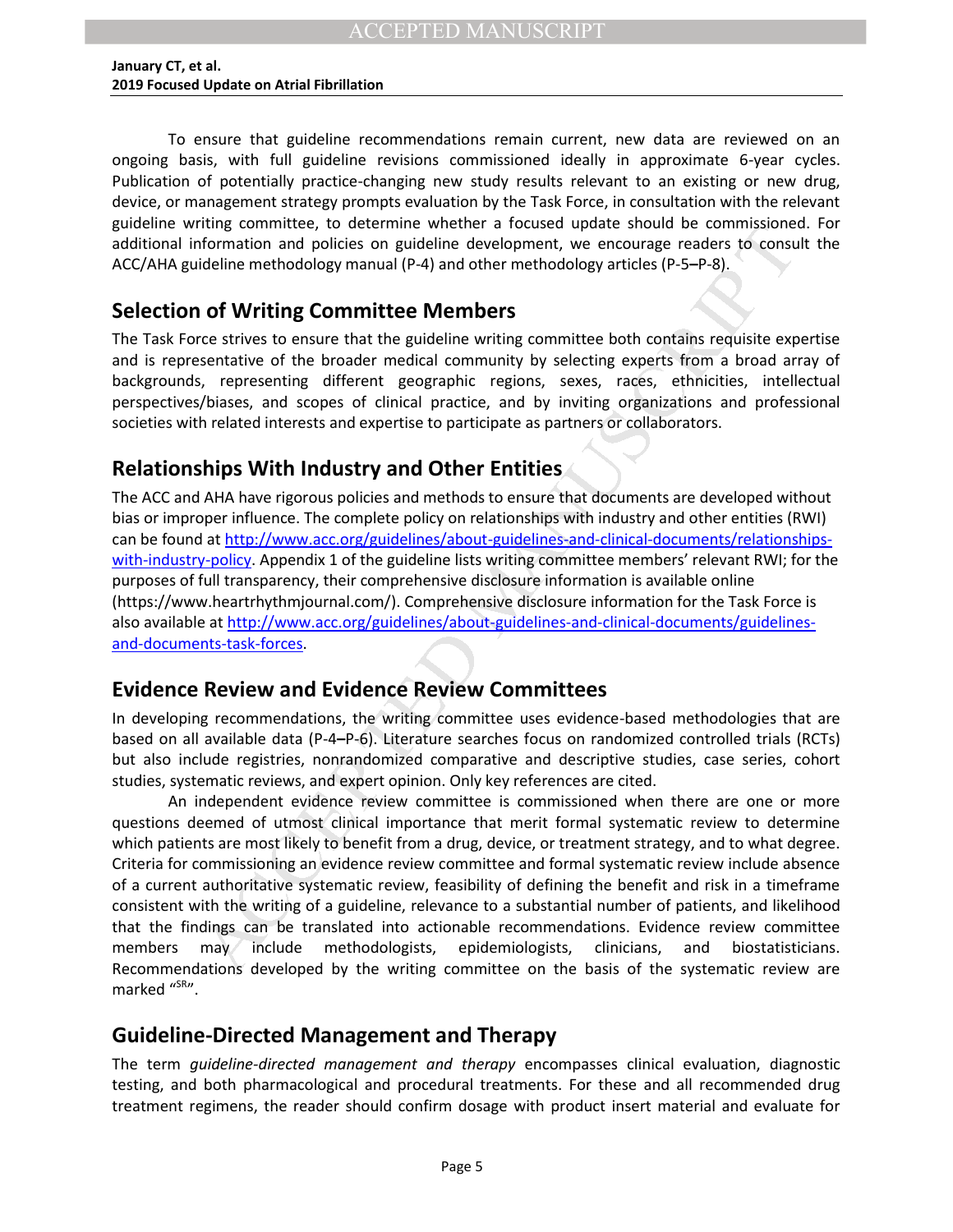contraindications and interactions. Recommendations are limited to drugs, devices, and treatments approved for clinical use in the United States.

## **Class of Recommendation and Level of Evidence**

**Recommendation and Level of Evidence**<br>
Recommendation (COR) indicates the strength of recommendation, encompassine<br>
Republicant Corollar (CoR) indicates the strength of the level of Evidence (LOE) rate<br>
cientific evidence The Class of Recommendation (COR) indicates the strength of recommendation, encompassing the estimated magnitude and certainty of benefit in proportion to risk. The Level of Evidence (LOE) rates the quality of scientific evidence supporting the intervention on the basis of the type, quantity, and consistency of data from clinical trials and other sources (Table 1) (P-5).

*Glenn N. Levine, MD, FACC, FAHA Chair, ACC/AHA Task Force on Clinical Practice Guidelines*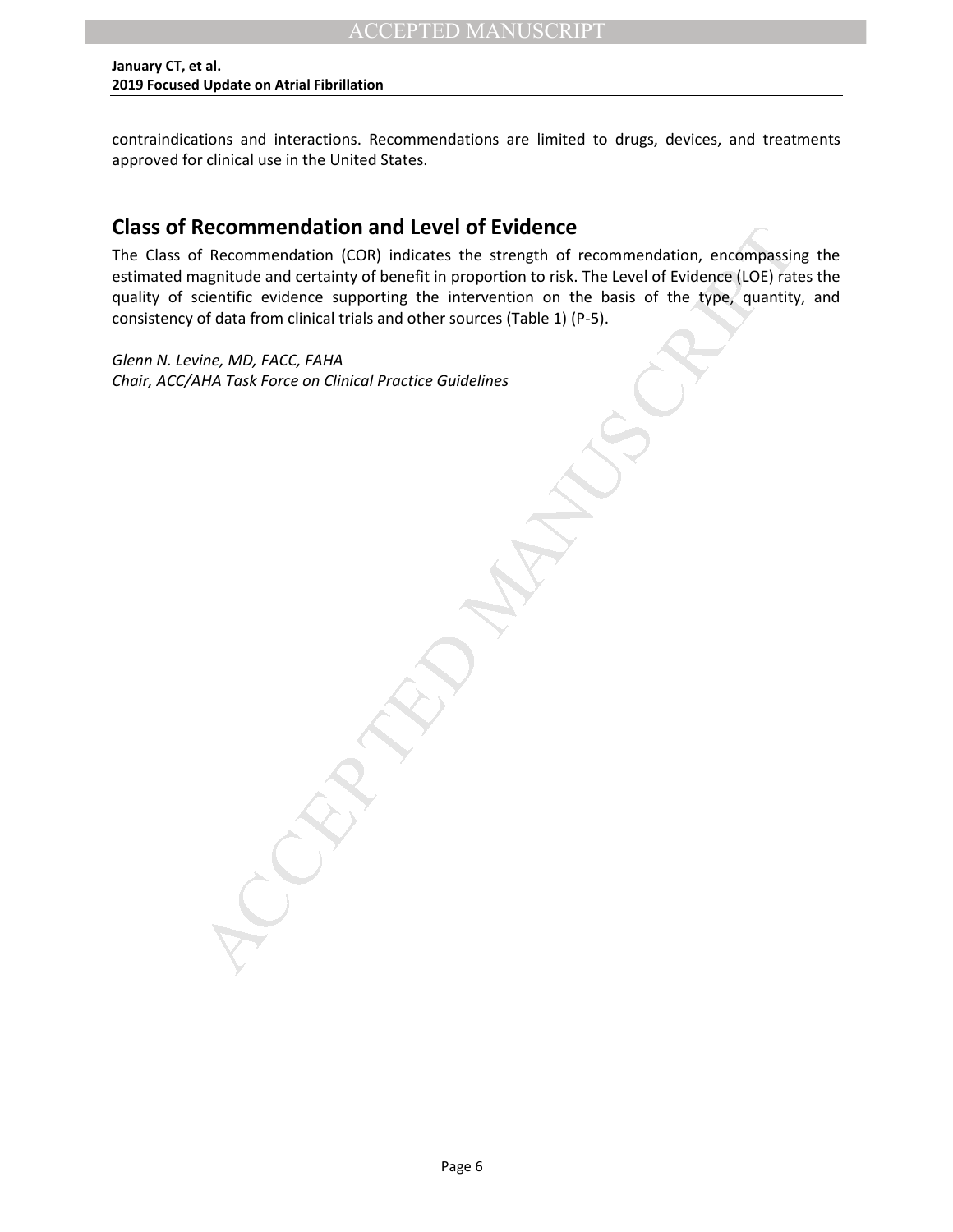### **Table 1. Applying Class of Recommendation and Level of Evidence to Clinical Strategies, Interventions, Treatments, or Diagnostic Testing in Patient Care\* (Updated August 2015)**



- 
- 
- 

- 
- 

- 
- 

- 
- 
- 

- 
- 
-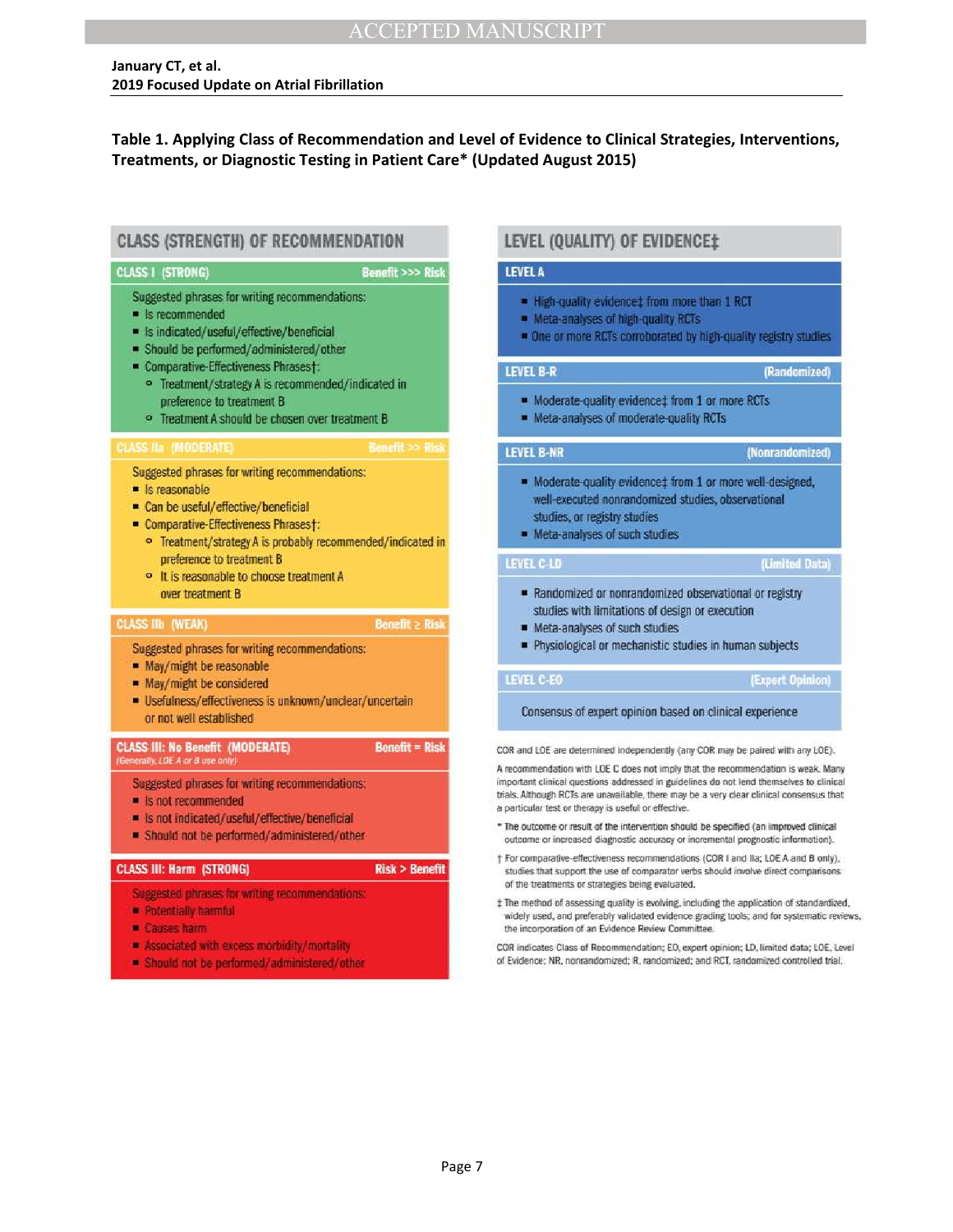## <span id="page-8-0"></span>**1. Introduction**

The purpose of this document is to update the "2014 AHA/ACC/HRS Guideline for the Management of Patients With Atrial Fibrillation" (S1.3-1) (2014 AF Guideline) in areas for which new evidence has emerged since its publication. The scope of this focused update of the 2014 AF Guideline includes revisions to the section on anticoagulation (because of the approval of new medications and thromboembolism protection devices), revisions to the section on catheter ablation of atrial fibrillation (AF), revisions to the section on the management of AF complicating acute coronary syndrome (ACS), and new sections on device detection of AF and weight loss. The areas of the 2014 AF Guideline that were updated were limited to those for which important new data from clinical trials had emerged and/or new U.S. Food and Drug Administration (FDA) indications for thromboembolism protection devices have appeared in the data available to the writing group up to August 2018.

ice Israeliation. Ine scope of this focused update of the 2014 AF buildeline in<br>the section on anticoagulation (because of the approval of every medication<br>on the section on anticoagulation (because of the approval of ever All recommendations (new, modified, and unchanged) for each updated clinical section are included to provide a comprehensive assessment. The text explains new and modified recommendations, whereas recommendations from the previous guideline that have been deleted or superseded no longer appear. Please consult the full-text version of the 2014 AF Guideline (S1.3-1) for text and evidence tables supporting the unchanged recommendations and for clinical areas not addressed in this focused update. Individual recommendations in this focused update will be incorporated into the full-text guideline in the future. Recommendations from the prior guideline that remain current have been included for completeness, but the LOE reflects the COR/LOE system used when initially developed. New and modified recommendations in this focused update reflect the latest COR/LOE system, in which LOE B and C are subcategorized for greater specificity (S1.3-2**–**S1.3-4). The section numbers correspond to the full-text guideline sections.

## <span id="page-8-1"></span>**1.1. Methodology and Evidence Review**

Clinical trials presented at the annual scientific meetings of the ACC, AHA, Heart Rhythm Society (HRS), and European Society of Cardiology, as well as other selected data published in a peer-reviewed format through August 2018, were reviewed by the Task Force and members of the 2014 AF Guideline writing group to identify trials and other key data that might affect guideline recommendations. The information considered important enough to prompt updated recommendations is included in evidence tables in the Online Data Supplement (https://www.heartrhythmjournal.com/). The complete section of recommendations (new, modified, and unchanged) for each clinical section is included to provide a comprehensive overview for the reader. Recommendations that have been deleted or superseded are not incorporated. The text supporting the new and modified recommendations is provided.

After the preliminary recommendation and text were drafted for percutaneous approaches to occlusion of the left atrial appendage (LAA), it was appreciated that the primary author of the section had, by strict criteria, an RWI relevant to the section. Task Force and organizational leadership directed that both the recommendation and text be discarded and the section be constructed de novo by both a new primary author and new primary reviewer, both without RWI. This new section was thoroughly reviewed by the entire writing group, and the de novo formulated recommendation, as with all recommendations in the focused update, was formally voted on by the writing group.

## <span id="page-8-2"></span>**1.2. Organization of the Writing Group**

For this focused update, representative members of the 2014 AF writing committee were invited to participate, and they were joined by additional invited members to form a new writing group, referred to as the 2018 AF Guideline Focused Update Writing Group. Members were required to disclose all RWI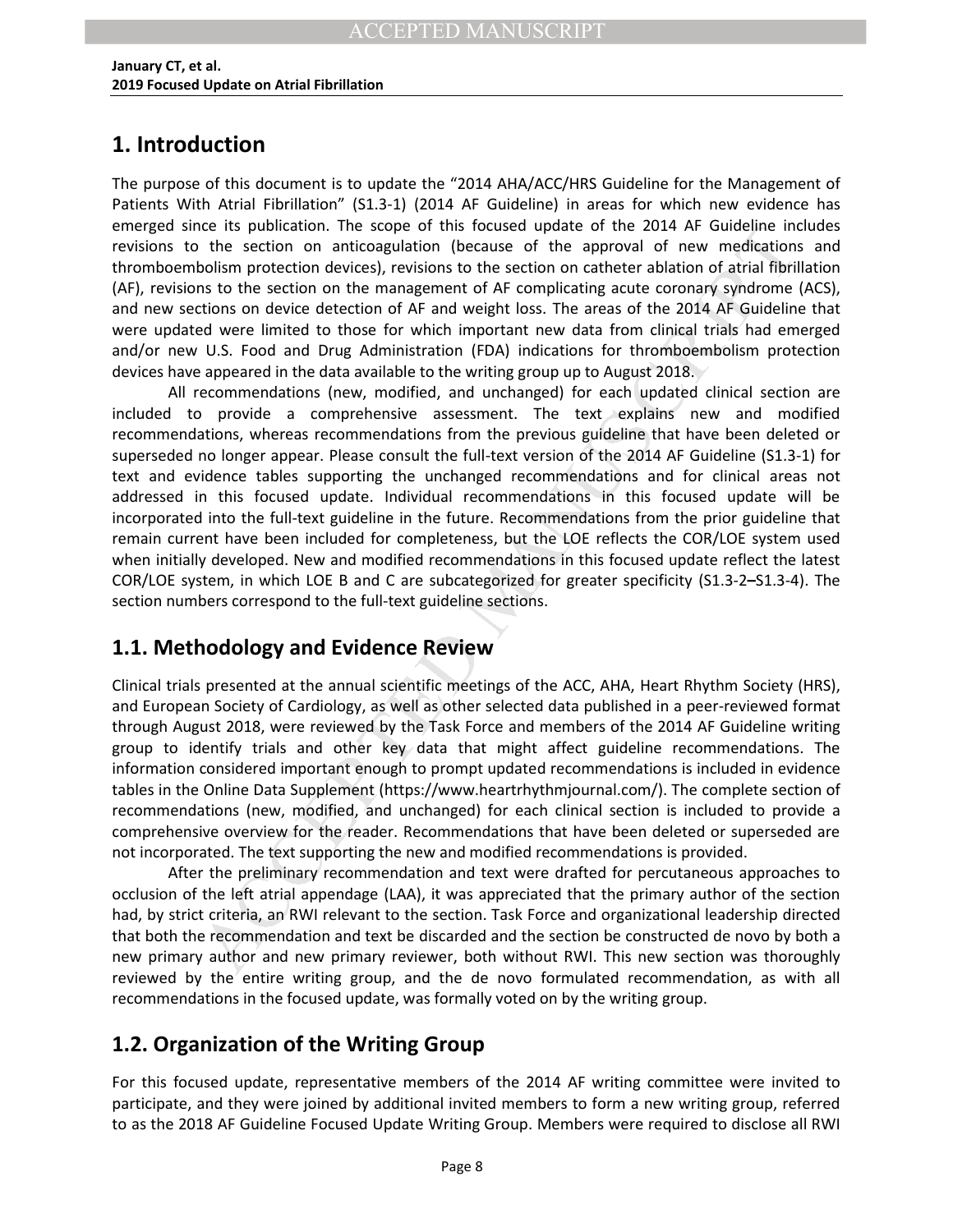relevant to the data under consideration. The group was composed of clinicians with broad expertise related to AF and its treatment, including the areas of adult cardiology, electrophysiology, cardiothoracic surgery, and heart failure (HF). The writing group included representatives from the ACC, AHA, HRS, and the Society of Thoracic Surgeons.

## <span id="page-9-0"></span>**1.3. Document Review and Approval**

The focused update was reviewed by 2 official reviewers each nominated by the ACC, AHA, and HRS; 1 AHA/ACC lay reviewer; 1 organizational reviewer from the Society of Thoracic Surgeons; and 29 individual content reviewers. Reviewers' abbreviated RWI information is published in this document  $(\text{Appendix}$  2), and their detailed disclosures are available online (https://www.heartrhythmjournal.com/).

This document was approved for publication by the governing bodies of the ACC, AHA, and HRS and was endorsed by the Society of Thoracic Surgeons.

## <span id="page-9-1"></span>**1.4. Abbreviations**

| 1.3. Document Review and Approval      |                                                                                                                                                                                                                                                                                                                                                                                                                                                                                                                                               |                  |
|----------------------------------------|-----------------------------------------------------------------------------------------------------------------------------------------------------------------------------------------------------------------------------------------------------------------------------------------------------------------------------------------------------------------------------------------------------------------------------------------------------------------------------------------------------------------------------------------------|------------------|
| (Appendix<br>1.4. Abbreviations        | The focused update was reviewed by 2 official reviewers each nominated by the ACC, AHA, and I<br>AHA/ACC lay reviewer; 1 organizational reviewer from the Society of Thoracic Surgeons; a<br>individual content reviewers. Reviewers' abbreviated RWI information is published in this docu<br>disclosures<br>their<br>detailed<br>$2)$ ,<br>and<br>(https://www.heartrhythmjournal.com/).<br>This document was approved for publication by the governing bodies of the ACC, AHA, an<br>and was endorsed by the Society of Thoracic Surgeons. | are<br>available |
| Abbreviation                           | <b>Meaning/Phrase</b>                                                                                                                                                                                                                                                                                                                                                                                                                                                                                                                         |                  |
| ACS                                    | acute coronary syndrome                                                                                                                                                                                                                                                                                                                                                                                                                                                                                                                       |                  |
| AF                                     | atrial fibrillation                                                                                                                                                                                                                                                                                                                                                                                                                                                                                                                           |                  |
| AHRE                                   | atrial high-rate episodes                                                                                                                                                                                                                                                                                                                                                                                                                                                                                                                     |                  |
| CHADS <sub>2</sub>                     | congestive heart failure, hypertension, age >75<br>years, diabetes mellitus, stroke/transient<br>ischemia attack/thromboembolism                                                                                                                                                                                                                                                                                                                                                                                                              |                  |
| CHA <sub>2</sub> DS <sub>2</sub> -VASc | congestive heart failure, hypertension, age ≥75<br>years (doubled), diabetes mellitus, prior stroke or<br>transient ischemic attack or thromboembolism<br>(doubled), vascular disease, age 65 to 74 years,<br>sex category                                                                                                                                                                                                                                                                                                                    |                  |
| CI                                     | confidence interval                                                                                                                                                                                                                                                                                                                                                                                                                                                                                                                           |                  |
| <b>CKD</b>                             | chronic kidney disease                                                                                                                                                                                                                                                                                                                                                                                                                                                                                                                        |                  |
| <b>CMS</b>                             | U.S. Centers for Medicare & Medicaid Services                                                                                                                                                                                                                                                                                                                                                                                                                                                                                                 |                  |
| CrCl                                   | creatinine clearance                                                                                                                                                                                                                                                                                                                                                                                                                                                                                                                          |                  |
| <b>DAPT</b>                            | dual-antiplatelet therapy                                                                                                                                                                                                                                                                                                                                                                                                                                                                                                                     |                  |
| <b>FDA</b>                             | U.S. Food and Drug Administration                                                                                                                                                                                                                                                                                                                                                                                                                                                                                                             |                  |
| HF                                     | heart failure                                                                                                                                                                                                                                                                                                                                                                                                                                                                                                                                 |                  |
| <b>HFrEF</b>                           | heart failure with reduced left ventricular<br>ejection fraction                                                                                                                                                                                                                                                                                                                                                                                                                                                                              |                  |
| HR                                     | hazard ratio                                                                                                                                                                                                                                                                                                                                                                                                                                                                                                                                  |                  |
| <b>INR</b>                             | international normalized ratio                                                                                                                                                                                                                                                                                                                                                                                                                                                                                                                |                  |
| LAA                                    | left atrial appendage                                                                                                                                                                                                                                                                                                                                                                                                                                                                                                                         |                  |
| LV                                     | left ventricular                                                                                                                                                                                                                                                                                                                                                                                                                                                                                                                              |                  |
| MI                                     | myocardial infarction                                                                                                                                                                                                                                                                                                                                                                                                                                                                                                                         |                  |
| <b>NOAC</b>                            | non-vitamin K oral anticoagulant                                                                                                                                                                                                                                                                                                                                                                                                                                                                                                              |                  |
| PCI                                    | percutaneous coronary intervention                                                                                                                                                                                                                                                                                                                                                                                                                                                                                                            |                  |
| <b>RCT</b>                             | randomized controlled trial                                                                                                                                                                                                                                                                                                                                                                                                                                                                                                                   |                  |
| TIMI                                   | Thrombolysis in Myocardial Infarction                                                                                                                                                                                                                                                                                                                                                                                                                                                                                                         |                  |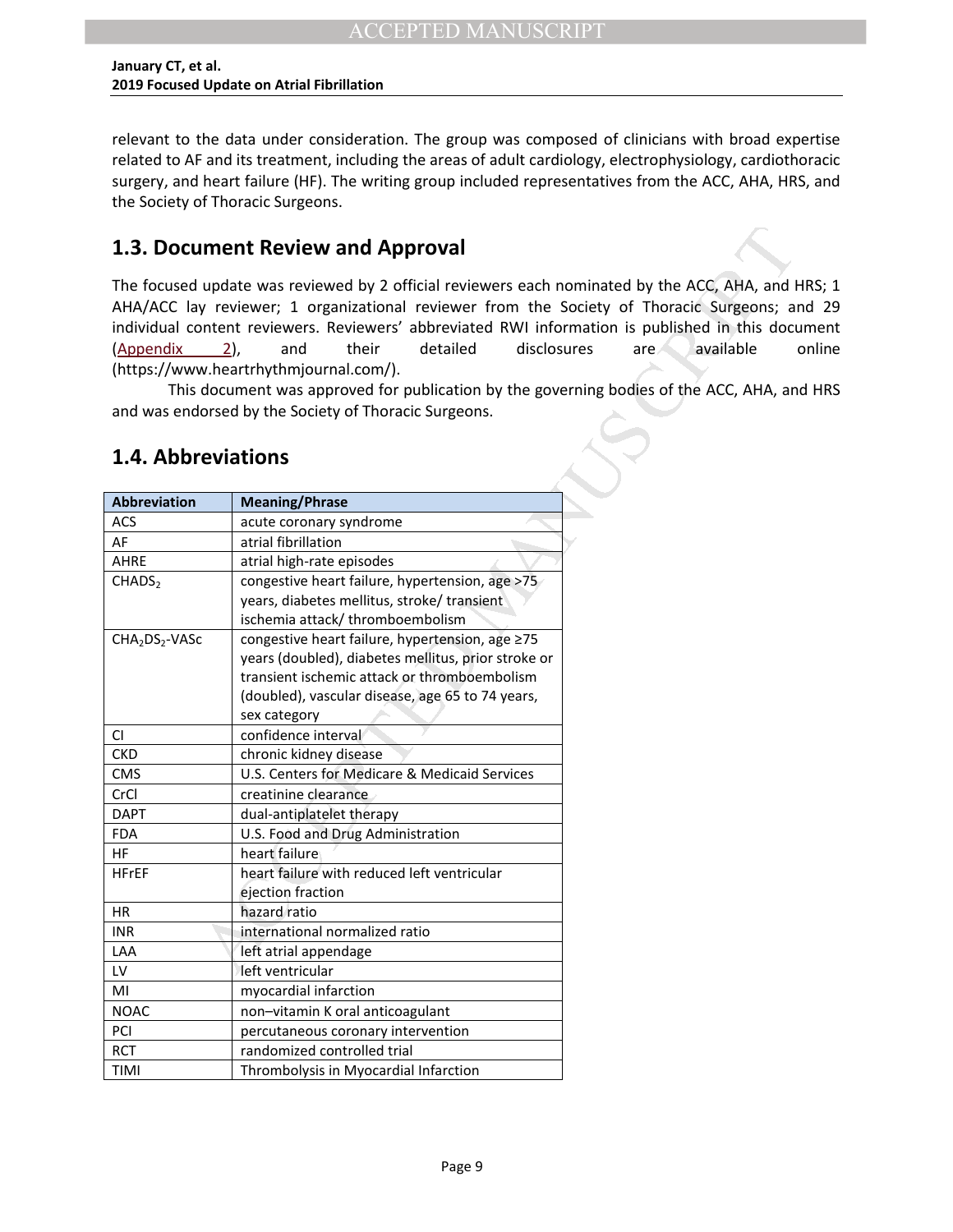## <span id="page-10-0"></span>**4. Prevention of Thromboembolism**

# <span id="page-10-1"></span>**4.1. Risk-Based Anticoagulant Therapy (Modified From Section 4.1., "Risk-Based Antithrombotic Therapy," in the 2014 AF Guideline)**

<span id="page-10-2"></span>**4.1.1. Selecting an Anticoagulant Regimen—Balancing Risks and Benefits (Modified From Section 4.1.1., "Selecting an Antithrombotic Regimen— Balancing Risks and Benefits," in the 2014 AF Guideline)** 

### **Introductory Text**

International Regimen—Balancing Risks and Bendemine (lectring an Anticoagulant Regimen—Balancing Risks and Bendemine (Regimen Manuscription 4.1.1., "Selectring an Antithrombotic Regimen Risks and Bendefits," in the 2014 AF The distinction between nonvalvular and valvular AF has confused clinicians, varying among AF clinical trials of non–vitamin K oral anticoagulants (NOACs) (i.e., dabigatran [a direct thrombin inhibitor] and rivaroxaban, apixaban, and edoxaban [factor Xa inhibitors]; also referred to as direct-acting oral anticoagulants [DOACs]) and between North American and European AF guidelines. Valvular AF generally refers to AF in the setting of moderate-to-severe mitral stenosis (potentially requiring surgical intervention) or in the presence of an artificial (mechanical) heart valve. Valvular AF is considered an indication for long-term anticoagulation with warfarin. In contrast, nonvalvular AF does not imply the absence of valvular heart disease. Instead, as used in the present focused update, nonvalvular AF is AF in the absence of moderate-to-severe mitral stenosis or a mechanical heart valve. This is because in most AF NOAC clinical trials, up to approximately 20% of patients were enrolled with various valvular defects, including mild mitral stenosis, mitral regurgitation, aortic stenosis, aortic regurgitation, and tricuspid regurgitation (S4.1.1-1, S4.1.1-2); some trials enrolled small numbers of patients with valve repair, valvuloplasty, and bioprosthetic valves. Furthermore, meta-analysis–derived data from the original clinical trials suggest that, among patients with AF and these valvular lesions and operations, NOACs reduce stroke and systemic embolism compared with warfarin, but with differences in bleeding risk (S4.1.1-3). For recommendations from the 2014 AF guideline that were modified only to define the exclusion criteria for valvular AF or to change "antithrombotic" to "anticoagulant," LOE and supportive text have not been updated. A fifth NOAC, betrixaban, has not been approved by the FDA for use in patients with AF. Antithrombotic (anticoagulant combined with antiplatelet) therapy is discussed in Sections 4.4.1. and 7.4. (S4.1.1-4).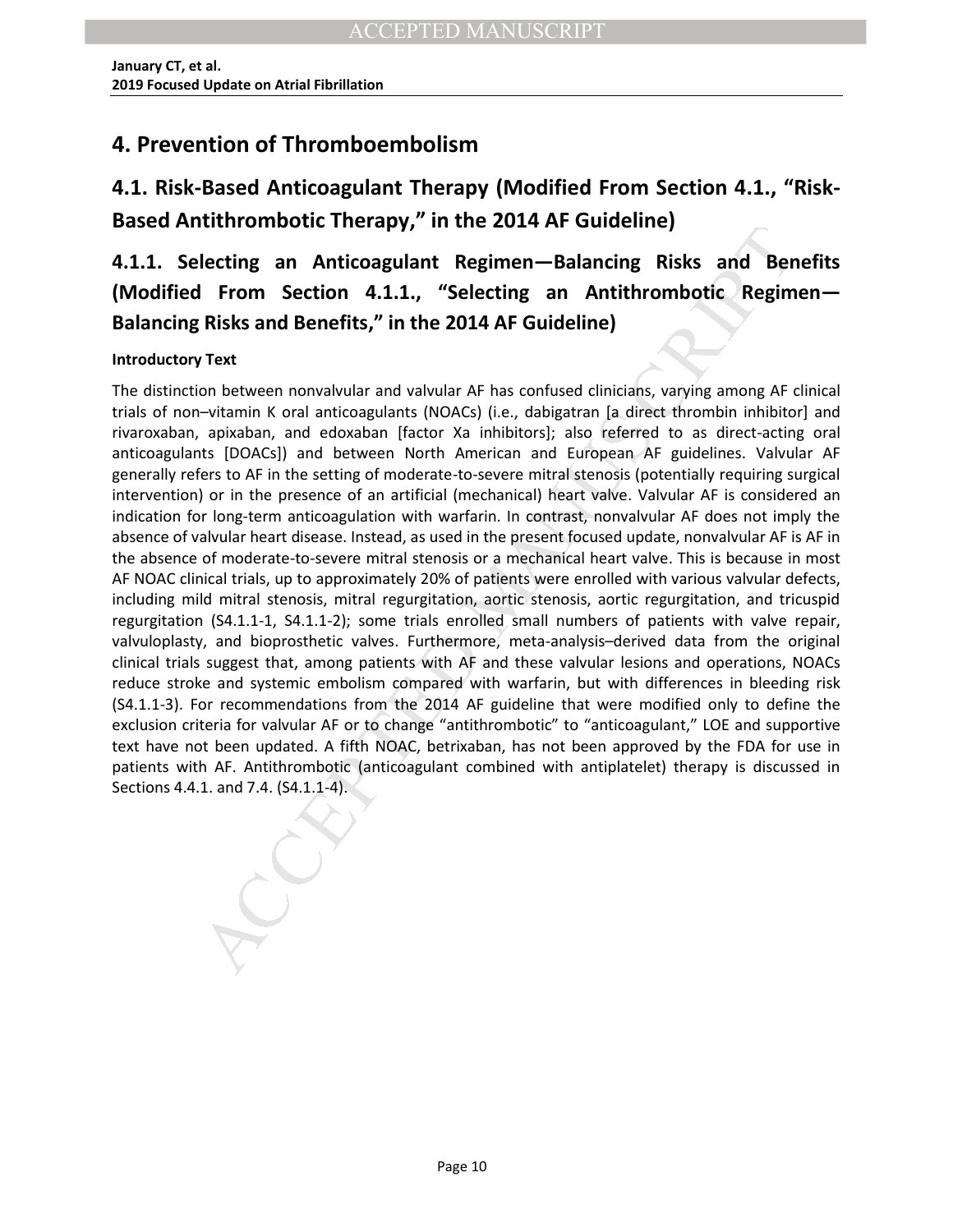| Recommendations for Selecting an Anticoagulant Regimen-Balancing Risks and Benefits           |              |                                                                                                         |
|-----------------------------------------------------------------------------------------------|--------------|---------------------------------------------------------------------------------------------------------|
| Referenced studies that support new or modified recommendations are summarized in Online Data |              |                                                                                                         |
| Supplements 1 and 2.                                                                          |              |                                                                                                         |
| <b>COR</b>                                                                                    | <b>LOE</b>   | <b>Recommendations</b>                                                                                  |
|                                                                                               | $\mathbf{A}$ | 1. For patients with AF and an elevated CHA <sub>2</sub> DS <sub>2</sub> -VASc score of 2 or greater in |
|                                                                                               |              | men or 3 or greater in women, oral anticoagulants are recommended.                                      |
|                                                                                               | B            | <b>Options include:</b>                                                                                 |
|                                                                                               |              | • Warfarin (LOE: A) (S4.1.1-5-S4.1.1-7)                                                                 |
|                                                                                               | B            | • Dabigatran (LOE: B) (S4.1.1-8)                                                                        |
|                                                                                               |              | · Rivaroxaban (LOE: B) (S4.1.1-9)                                                                       |
|                                                                                               |              | • Apixaban (LOE: B) (S4.1.1-10), or                                                                     |
|                                                                                               | B            | • Edoxaban (LOE: B-R) (S4.1.1-11)                                                                       |
|                                                                                               |              | MODIFIED: This recommendation has been updated in response to the                                       |
|                                                                                               |              | approval of edoxaban, a new factor Xa inhibitor. More precision in the use of                           |
|                                                                                               |              | CHA <sub>2</sub> DS <sub>2</sub> -VASc scores is specified in subsequent recommendations. The LOEs      |
|                                                                                               |              | for warfarin, dabigatran, rivaroxaban, and apixaban have not been updated                               |
|                                                                                               | $B-R$        | for greater granularity as per the new LOE system. (Section 4.1. in the 2014                            |
|                                                                                               |              | AF Guideline) The original text can be found in Section 4.1 of the 2014 AF                              |
|                                                                                               |              | guideline. Additional information about the comparative effectiveness and                               |
|                                                                                               |              | bleeding risk of NOACs can be found in Section 4.2.2.2.                                                 |
|                                                                                               |              | 2. NOACs (dabigatran, rivaroxaban,<br>apixaban,<br>and<br>edoxaban)<br>are                              |
|                                                                                               |              | recommended over warfarin in NOAC-eligible patients with AF (except with                                |
|                                                                                               |              | moderate-to-severe mitral stenosis or a mechanical heart valve) (S4.1.1-8-<br>$S4.1.1-11$ ).            |
|                                                                                               | $\mathbf{A}$ | NEW: Exclusion criteria are now defined as moderate-to-severe mitral                                    |
|                                                                                               |              | stenosis or a mechanical heart valve. When the NOAC trials are considered as                            |
|                                                                                               |              | a group, the direct thrombin inhibitor and factor Xa inhibitors were at least                           |
|                                                                                               |              | noninferior and, in some trials, superior to warfarin for preventing stroke and                         |
|                                                                                               |              | systemic embolism and were associated with lower risks of serious bleeding.                             |
|                                                                                               |              | 3. Among patients treated with warfarin, the international normalized ratio                             |
|                                                                                               |              | (INR) should be determined at least weekly during initiation of                                         |
|                                                                                               | A            | anticoagulant therapy and at least monthly when anticoagulation (INR in                                 |
|                                                                                               |              | range) is stable (S4.1.1-12-S4.1.1-14).                                                                 |
|                                                                                               |              | MODIFIED: "Antithrombotic" was changed to "anticoagulant."                                              |
|                                                                                               |              | 4. In patients with AF (except with moderate-to-severe mitral stenosis or a                             |
|                                                                                               |              | mechanical heart valve), the CHA <sub>2</sub> DS <sub>2</sub> -VASc score is recommended for            |
|                                                                                               |              | assessment of stroke risk (S4.1.1-5-S4.1.1-7).                                                          |
|                                                                                               | B            | <b>MODIFIED:</b> Exclusion criteria are now defined as moderate-to-severe mitral                        |
|                                                                                               |              | stenosis or a mechanical heart valve. Patients with AF with bioprosthetic                               |
|                                                                                               |              | heart valves are addressed in the supportive text. (Section 4.1. in the 2014 AF                         |
|                                                                                               |              | guideline)                                                                                              |
|                                                                                               |              | 5. For patients with AF who have mechanical heart valves, warfarin is                                   |
|                                                                                               | B            | recommended (S4.1.1-15-S4.1.1-19).                                                                      |
|                                                                                               |              | MODIFIED: New information is included in the supportive text.                                           |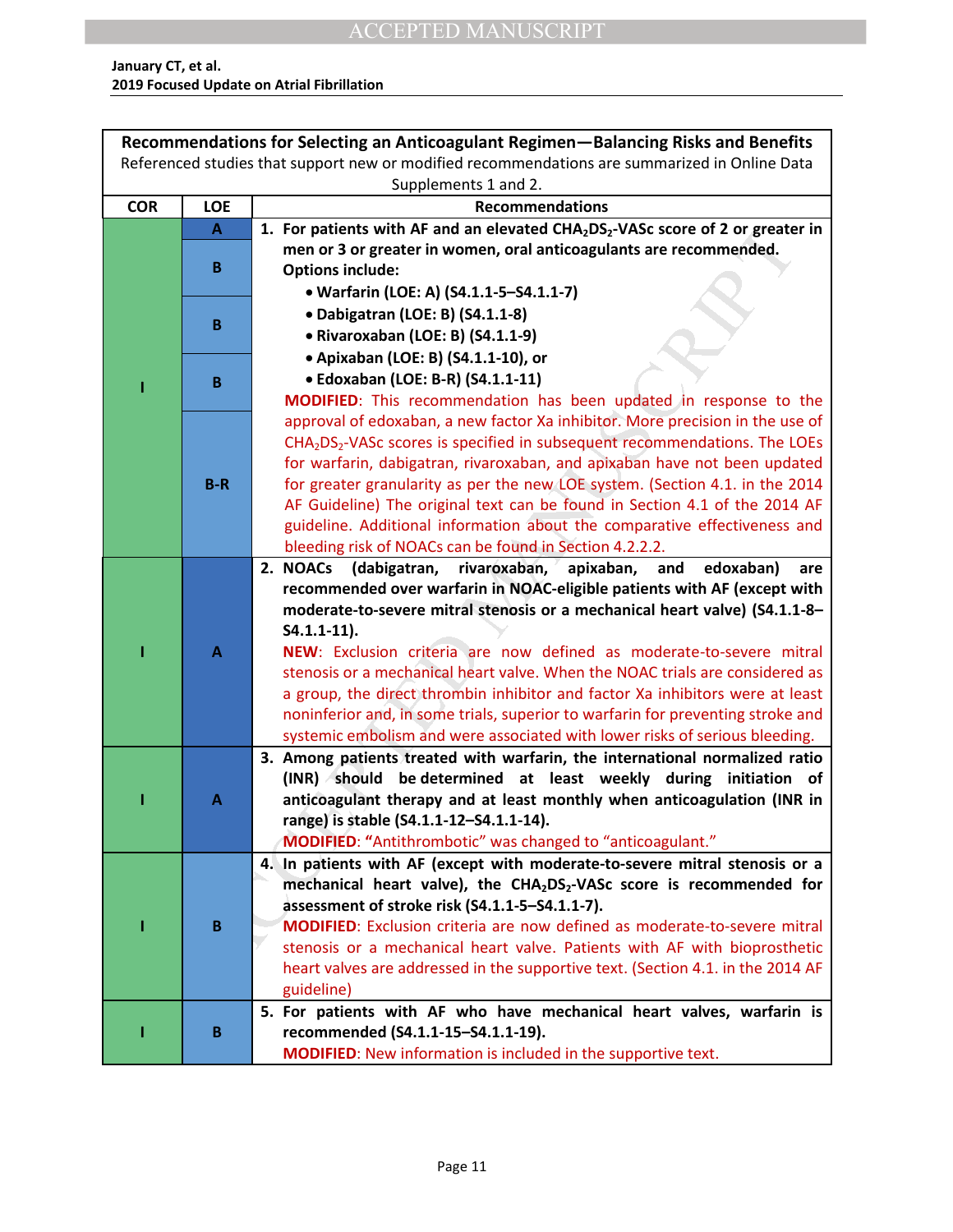## ACCEPTED MANUSCRIPT

#### **January CT, et al. 2019 Focused Update on Atrial Fibrillation**

|                |              | 6. Selection of anticoagulant therapy should be based on the risk of                                                                                                               |
|----------------|--------------|------------------------------------------------------------------------------------------------------------------------------------------------------------------------------------|
|                |              | thromboembolism, irrespective of whether the AF pattern is paroxysmal,                                                                                                             |
|                | B            | persistent, or permanent (S4.1.1-20-S4.1.1-23).                                                                                                                                    |
|                |              | MODIFIED: "Antithrombotic" was changed to "anticoagulant."                                                                                                                         |
|                |              | 7. Renal function and hepatic function should be evaluated before initiation                                                                                                       |
|                |              | of a NOAC and should be reevaluated at least annually (S4.1.1-11, S4.1.1-                                                                                                          |
|                | <b>B-NR</b>  | 24-S4.1.1-28).                                                                                                                                                                     |
|                |              | <b>MODIFIED:</b> Evaluation of hepatic function was added. LOE was updated from                                                                                                    |
|                |              | B to B-NR. New evidence was added. (Section 4.1. in the 2014 AF Guideline)                                                                                                         |
|                |              | 8. In patients with AF, anticoagulant therapy should be individualized on the                                                                                                      |
|                |              | basis of shared decision-making after discussion of the absolute risks and                                                                                                         |
|                | $\mathbf{C}$ | relative risks of stroke and bleeding, as well as the patient's values and                                                                                                         |
|                |              | preferences.                                                                                                                                                                       |
|                |              | MODIFIED: "Antithrombotic" was changed to "anticoagulant."                                                                                                                         |
|                |              | 9. For patients with atrial flutter, anticoagulant therapy is recommended                                                                                                          |
|                | $\mathbf{C}$ | according to the same risk profile used for AF.                                                                                                                                    |
|                |              | MODIFIED: "Antithrombotic" was changed to "anticoagulant."                                                                                                                         |
|                |              | 10. Reevaluation of the need for and choice of anticoagulant therapy at                                                                                                            |
|                | $\mathbf{C}$ | periodic intervals is recommended to reassess stroke and bleeding risks.                                                                                                           |
|                |              | MODIFIED: "Antithrombotic" was changed to "anticoagulant."                                                                                                                         |
|                |              | 11. For patients with AF (except with moderate-to-severe mitral stenosis or a                                                                                                      |
|                |              | mechanical heart valve) who are unable to maintain a therapeutic INR                                                                                                               |
|                |              | level with warfarin, use of a NOAC is recommended.                                                                                                                                 |
|                | C-EO         | <b>MODIFIED:</b> Exclusion criteria are now defined as moderate-to-severe mitral                                                                                                   |
|                |              | stenosis or a mechanical heart valve, and this recommendation has been                                                                                                             |
|                |              | changed in response to the approval of edoxaban. (Section 4.1. in the 2014                                                                                                         |
|                |              | AF Guideline)                                                                                                                                                                      |
|                |              | For patients with AF (except with moderate-to-severe mitral stenosis or a<br>12.<br>mechanical heart valve) and a CHA <sub>2</sub> DS <sub>2</sub> -VASc score of 0 in men or 1 in |
|                |              | women, it is reasonable to omit anticoagulant therapy (S4.1.1-24, S4.1.1-                                                                                                          |
| <b>Ila</b>     | B            | 25).                                                                                                                                                                               |
|                |              | <b>MODIFIED:</b> Exclusion criteria are now defined as moderate-to-severe mitral                                                                                                   |
|                |              | stenosis or a mechanical heart valve. (Section 4.1. in the 2014 AF Guideline)                                                                                                      |
|                |              | 13. For patients with AF who have a CHA <sub>2</sub> DS <sub>2</sub> -VASc score of 2 or greater in men                                                                            |
|                |              | or 3 or greater in women and who have end-stage chronic kidney disease                                                                                                             |
|                |              | (CKD; creatinine clearance [CrCl] <15 mL/min) or are on dialysis, it might be                                                                                                      |
| I <sub>1</sub> | <b>B-NR</b>  | reasonable to prescribe warfarin (INR 2.0 to 3.0) or apixaban for oral                                                                                                             |
|                |              | anticoagulation (S4.1.1-26, S4.1.1-29, S4.1.1-30).                                                                                                                                 |
|                |              | <b>MODIFIED:</b> New evidence has been added. LOE was updated from B to B-NR.                                                                                                      |
|                |              | (Section 4.1. in the 2014 AF Guideline)                                                                                                                                            |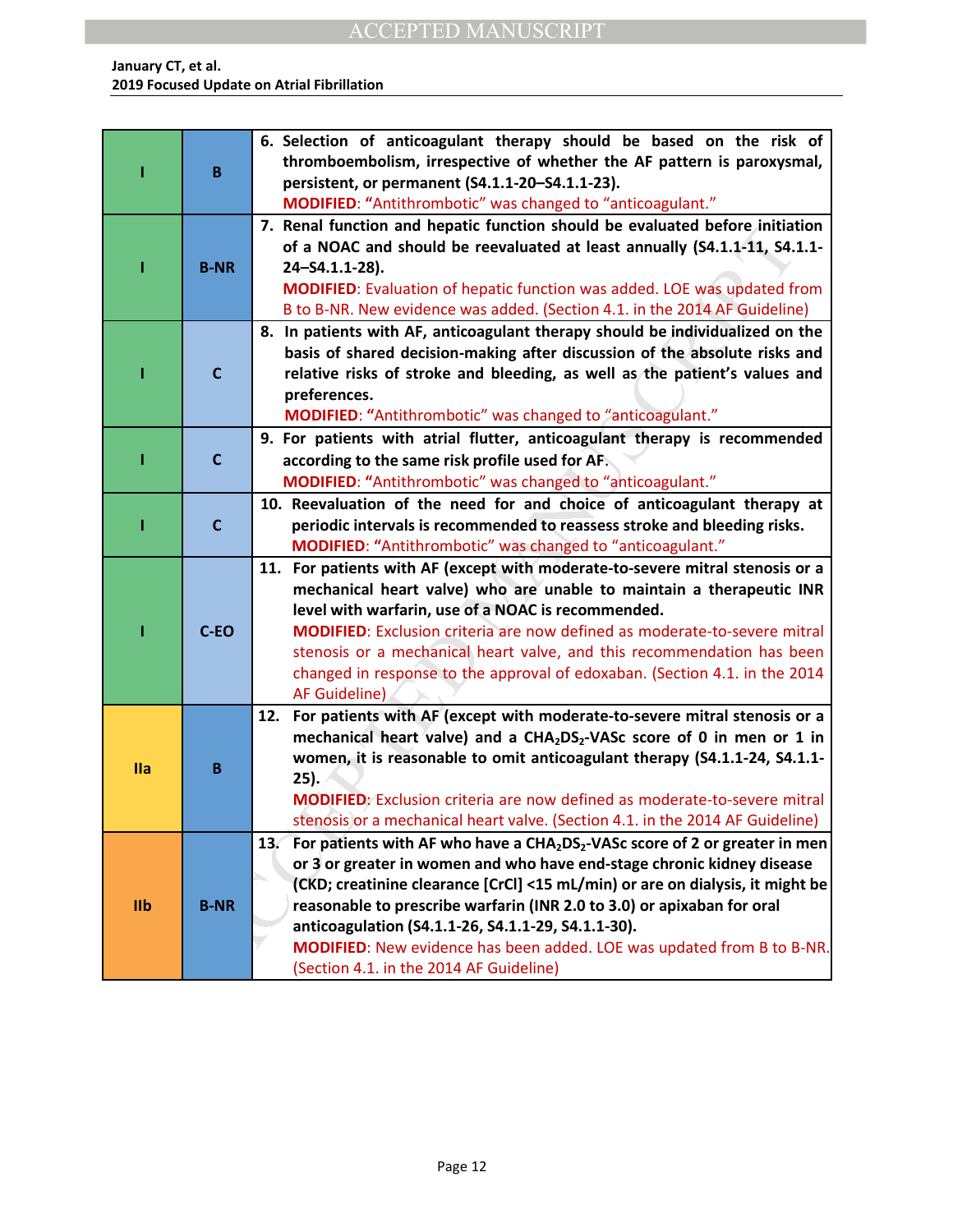| I <sub>1</sub>                      | $B-R$    | 14. For patients with AF (except with moderate-to-severe mitral stenosis or a<br>mechanical heart valve) and moderate-to-severe CKD (serum creatinine<br>≥1.5 mg/dL [apixaban], CrCl 15 to 30 mL/min [dabigatran], CrCl <50<br>mL/min [rivaroxaban], or CrCl 15 to 50 mL/min [edoxaban]) with an<br>elevated CHA <sub>2</sub> DS <sub>2</sub> -VASc score, treatment with reduced doses of direct<br>thrombin or factor Xa inhibitors may be considered (e.g., dabigatran,<br>rivaroxaban, apixaban, or edoxaban) (S4.1.1-11).<br><b>MODIFIED:</b> Exclusion criteria are now defined as moderate-to-severe mitral<br>stenosis or a mechanical heart valve, and this recommendation has been<br>changed in response to the approval of edoxaban. LOE was updated from C<br>to B-R. (Section 4.1. in the 2014 AF Guideline) |
|-------------------------------------|----------|----------------------------------------------------------------------------------------------------------------------------------------------------------------------------------------------------------------------------------------------------------------------------------------------------------------------------------------------------------------------------------------------------------------------------------------------------------------------------------------------------------------------------------------------------------------------------------------------------------------------------------------------------------------------------------------------------------------------------------------------------------------------------------------------------------------------------|
| IIb                                 | $C - LD$ | 15. For patients with AF (except with moderate-to-severe mitral stenosis or a<br>mechanical heart valve) and a CHA <sub>2</sub> DS <sub>2</sub> -VASc score of 1 in men and 2 in<br>women, prescribing an oral anticoagulant to reduce thromboembolic<br>stroke risk may be considered (S4.1.1-31-S4.1.1-35).<br><b>MODIFIED:</b> Exclusion criteria are now defined as moderate-to-severe mitral<br>stenosis or a mechanical heart valve, and evidence was added to support<br>separate risk scores by sex. LOE was updated from C to C-LD. (Section 4.1. in<br>the 2014 AF Guideline)                                                                                                                                                                                                                                    |
| III:<br><b>No</b><br><b>Benefit</b> | $C-EO$   | 16. In patients with AF and end-stage CKD or on dialysis, the direct thrombin<br>inhibitor dabigatran or the factor Xa inhibitors rivaroxaban or edoxaban<br>are not recommended because of the lack of evidence from clinical trials<br>that benefit exceeds risk (S4.1.1-8-S4.1.1-11, S4.1.1-36-S4.1.1-38).<br>MODIFIED: New data have been included. Edoxaban received FDA approval<br>and has been added to the recommendation. LOE was updated from C to C-<br>EO. (Section 4.1. in the 2014 AF Guideline)                                                                                                                                                                                                                                                                                                            |
| <b>III: Harm</b>                    | $B-R$    | The direct thrombin inhibitor dabigatran should not be used in patients<br>17.<br>with AF and a mechanical heart valve (S4.1.1-39).<br>MODIFIED: Evidence was added. LOE was updated from B to B-R. Other<br>NOACs are addressed in the supportive text. (Section 4.1. in the 2014 AF<br>Guideline)                                                                                                                                                                                                                                                                                                                                                                                                                                                                                                                        |
| 1.                                  |          | Recommendation-Specific Supportive Text (New or Modified)<br>New data are available for edoxaban. Edoxaban (30 or 60 mg once daily) was studied in a large<br>randomized prospective AF trial; it was found to be noninferior to warfarin with regard to the<br>prevention of stroke or systemic embolization and was associated with significantly lower rates o<br>bleeding and death from cardiovascular causes (S4.1.1-11). Treatment of patients with AF wit<br>edoxaban, either 30 mg or 60 mg, should be based on assessment of the risks of stroke and<br>bleeding. In ENGAGE-TIMI 48 (Effective Anticoagulation With Factor Xa Next Generation in Atria<br>Fibrillation—Thrombolysis in Myocardial Infarction 48), the rate of systemic embolism and strok                                                        |

### **Recommendation-Specific Supportive Text (New or Modified)**

1. New data are available for edoxaban. Edoxaban (30 or 60 mg once daily) was studied in a large randomized prospective AF trial; it was found to be noninferior to warfarin with regard to the prevention of stroke or systemic embolization and was associated with significantly lower rates of bleeding and death from cardiovascular causes (S4.1.1-11). Treatment of patients with AF with edoxaban, either 30 mg or 60 mg, should be based on assessment of the risks of stroke and bleeding. In ENGAGE-TIMI 48 (Effective Anticoagulation With Factor Xa Next Generation in Atrial Fibrillation—Thrombolysis in Myocardial Infarction 48), the rate of systemic embolism and stroke was 1.5% with warfarin, compared with 1.2% with 60 mg of edoxaban (hazard ratio [HR]: 0.79; 97.5% CI: 0.63–0.99; p<0.001 for noninferiority) and 1.6% with 30 mg of edoxaban (HR: 1.07; 97.5% CI: 0.87–1.31; p=0.005 for noninferiority). The rate of major bleeding was 3.4% with warfarin, versus 2.8% with 60 mg of edoxaban (HR: 0.80; 95% CI: 0.71–0.91; p<0.001) and 1.6% with 30 mg of edoxaban (HR: 0.47; 95% CI: 0.41–0.55; p<0.001) (S4.1.1-11). In the 2014 AF Guideline, the presence of a prior stroke, a prior transient ischemic attack, or a  $CHA<sub>2</sub>DS<sub>2</sub>-VASC$  score of 2 or greater was an indication to consider oral anticoagulants. In the present focused update, we are adding precision to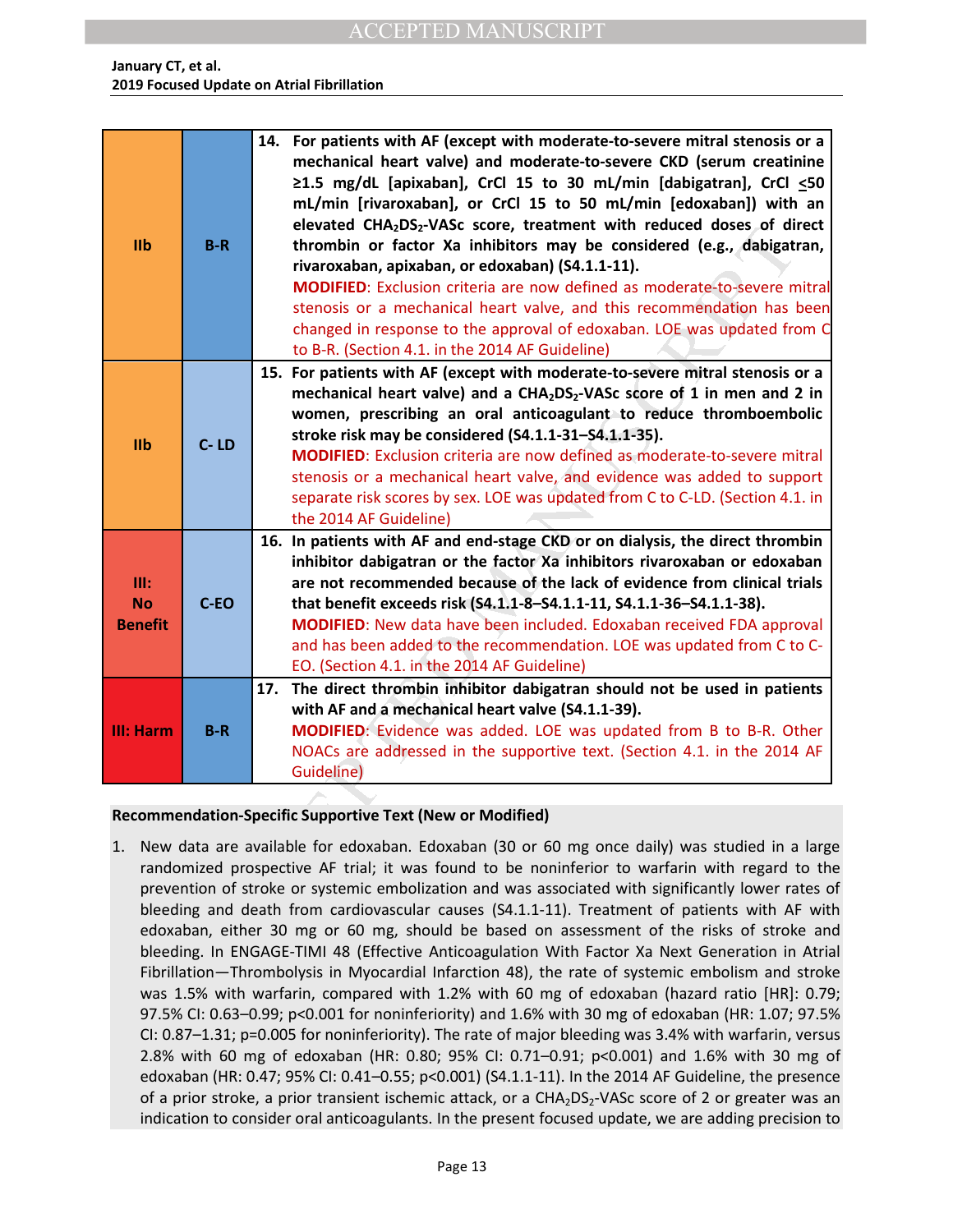the CHA<sub>2</sub>DS<sub>2</sub>-VASc scoring system on the basis of new published information. The COR and LOE of warfarin, dabigatran, rivaroxaban, and apixaban are unchanged from the 2014 AF Guideline.

- 2. There have been 4 RCTs (S4.1.1-8–S4.1.1-11) comparing NOACs with warfarin. There was consistent evidence of at least noninferiority for the combined endpoint of stroke or systemic embolism. When combined with a superior safety profile, they are recommended as first-line therapy for eligible patients.
- 4. The recommendation is similar to the 2014 AF Guideline. New evidence has appeared that emphasizes the substantial variation across different cohorts of patients with AF, including various non-European populations, in overall stroke rates for a given CHA<sub>2</sub>DS<sub>2</sub>-VASc point score (S4.1.1-40). Additional approaches to stroke risk prediction and serious net clinical outcome prediction in selected patients with AF, including for specific anticoagulant management, have been published (S4.1.1-41–S4.1.1-42). Anticoagulation for AF and hypertrophic cardiomyopathy remain the same as in the 2014 AF Guideline.

of with a superior sarety prome, they are recommended as inst-inter therapy for example to the control as instanted that similar to the 2014 AF Guideline. New evidence has appeared by considerate to streat for a given CHA<sub></sub> Patients with bioprosthetic heart valves were not included in studies validating the  $CHA<sub>2</sub>DS<sub>2</sub>$ -VASc scoring system. For bioprosthetic valves, very limited published experience exists for the use of the CHA<sub>2</sub>DS<sub>2</sub>-VASc scoring system for long-term assessment of thromboembolism risk in patients with AF. In 1 brief report in patients with AF, increasing age and the  $CHA<sub>2</sub>DS<sub>2</sub>-VASc$  score were independent predictors of thromboembolic events. In these patients with AF, a low  $CHA<sub>2</sub>DS<sub>2</sub>-VASC$ score was associated with low thromboembolic risk regardless of whether the patients had bioprosthetic valves (S4.1.1-43). In addition, in the ARISTOTLE (Apixaban for Reduction in Stroke and Other Thromboembolic Events in Atrial Fibrillation; apixaban) and ENGAGE AF-TIMI 48 (edoxaban) AF trials, small numbers of these patients (with mitral or aortic bioprosthetic valve implants) were included. In these small subgroups, the findings suggested that apixaban (41 patients) and edoxaban (191 patients) appeared to be equitable alternatives to warfarin in patients with AF and remote bioprosthetic valve implantation (S4.1.1-44–S4.1.1-45). Although short-term anticoagulation of bioprosthetic valves after implantation is standard practice, further study is needed before the routine long-term use of the  $CHA<sub>2</sub>DS<sub>2</sub>-VASC$  score can be recommended in AF patients with bioprosthetic heart valves (S4.1.1-18, S4.1.1-19).

- 5. One mechanical aortic valve replacement has FDA-approved recommendations of an INR of 1.5 to 2.0 (3 months after implantation) along with low-dose aspirin, based on a limited clinical trial (S4.1.1-46). This trial was designed to test whether it is safe and effective to treat patients with less aggressive anticoagulant therapy after implantation of an approved mechanical valve prosthesis (On-X). Although patients with AF were not excluded, very few were enrolled (see also the AHA/ACC valvular heart disease guidelines (S4.1.1-18–S4.1.1-19)).
- 7. All 4 NOACs with FDA approval for use in patients with AF have dosing defined by renal function (creatinine or CrCl using the Cockcroft-Gault equation). Apixaban adds additional dosing considerations of age ≥80 years or weight ≤60 kg (S4.1.1-47). Edoxaban is not approved for use in patients with poor renal function (CrCl <30 mL/min) or upper-range renal function (CrCl >95 mL/min) (S4.1.1-27). Renal function should be regularly monitored and CrCl calculated at an interval that depends on the individual degree of renal dysfunction and likelihood of fluctuation, and dose adjustments should be made according to FDA dosing guidelines (S4.1.1-48). In addition, for the factor Xa inhibitors, hepatic function should occasionally be monitored. NOACs are not recommended for use in patients with severe hepatic dysfunction.
- 11. Edoxaban (30 mg or 60 mg once daily) was studied in a large randomized prospective AF trial (ENGAGE AF-TIMI 48); it was noninferior to warfarin with regard to the prevention of stroke or systemic embolization and was associated with significantly lower rates of bleeding and death from cardiovascular causes (S4.1.1-11).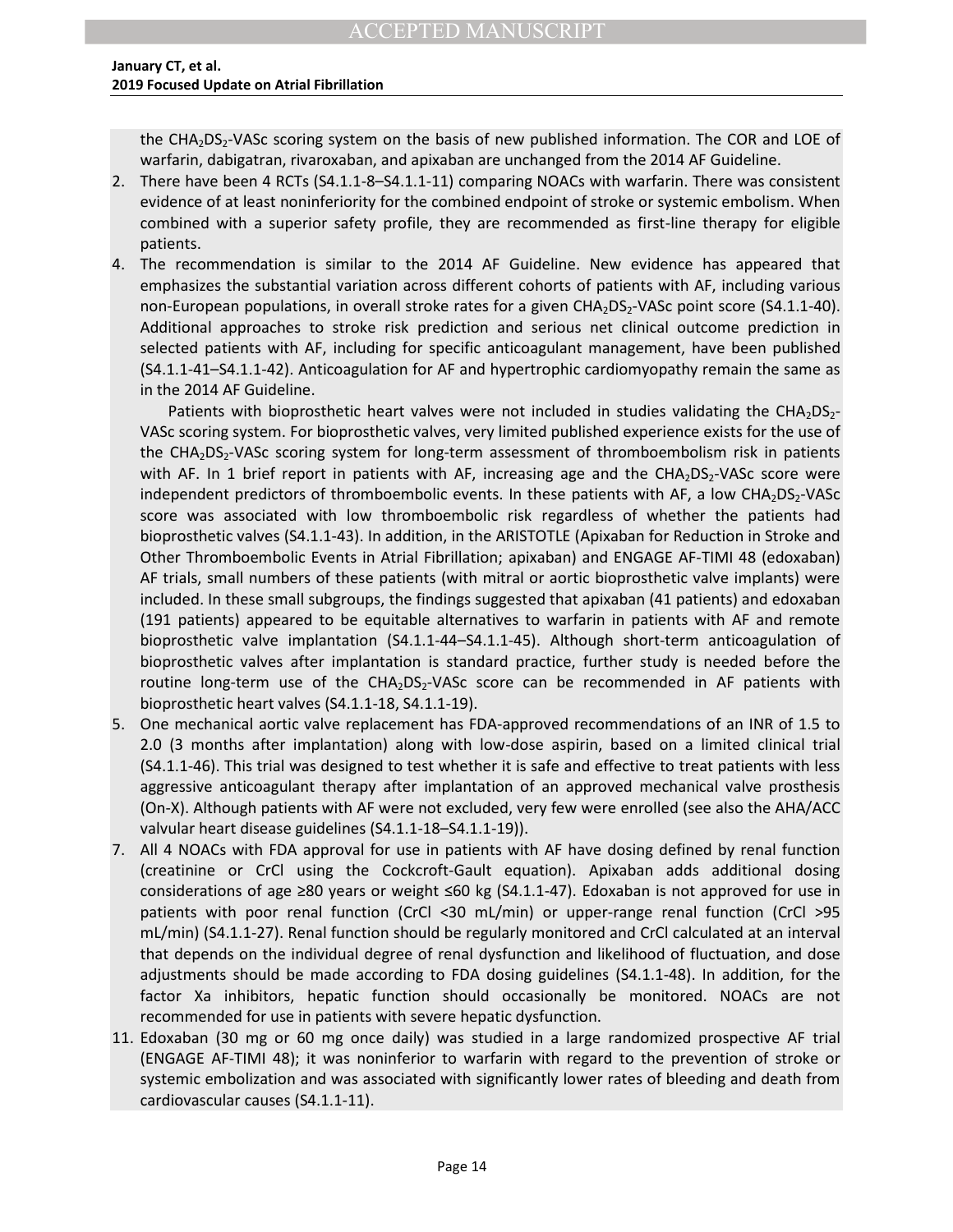- 12. Many risk factors contribute to the increased risk of stroke in patients with AF as expressed in the  $CHA<sub>2</sub>DS<sub>2</sub>-VASC score. The evidence for female sex as a risk factor has been assessed in many studies.$ Most studies support the finding that females with AF are at increased risk of stroke. One metaanalysis found a 1.31-fold (95% CI: 1.18–1.46) elevated risk of stroke in females with AF, with the risk appearing greatest for females ≥75 years of age (S4.1.1-35). Recent studies have suggested that female sex, in the absence of other AF risk factors ( $CHA<sub>2</sub>DS<sub>2</sub>-VASC$  score of 0 in males and 1 in females), carries a low stroke risk that is similar to males. The excess risk for females was especially evident among those with ≥2 non–sex-related stroke risk factors; thus, female sex is a risk modifier and is age dependent (S4.1.1-49). Adding female sex to the  $CHA<sub>2</sub>DS<sub>2</sub>$ -VASc score matters for age >65 years or ≥2 non–sex-related stroke risk factors (S4.1.1-49).
- 13. Patients with end-stage CKD who receive dialysis have increased prevalence of AF and other associated risk factors for stroke (S4.1.1-50) and have increased bleeding risk (S4.1.1-50–S4.1.1- 52). Warfarin, when studied in large retrospective studies, has been shown to offer protection from cardiovascular events without increasing bleeding (S4.1.1-29); however, in a recent meta-analysis, warfarin did not offer reduction in deaths, ischemic events, or strokes but increased the incidence of major bleeding (S4.1.1-26, S4.1.1-53).

Earling leadest to relations 2.75 years of alge (so-41.1-35). heteen taxe is a comparison and a generation and a generation and a generation and a generation and a generation and a generation and a generation and a generat Limited data exist on single- and multiple-dose apixaban (2.5 mg or 5 mg) in patients with AF and CKD on dialysis compared to healthy patients (S4.1.1-54–S4.1.1-57). Patients with CKD on dialysis accumulate apixaban (increase in apixaban area-under-the-plasma-concentration-versustime-curve and trough drug levels), and apixaban 2.5 mg twice daily resulted in steady-state drug exposure comparable to 5 mg twice daily in patients with preserved renal function. Dialysis had a limited impact on apixaban clearance. Bleeding complications were decreased. A recent trial compared apixaban (5 mg versus 2.5 mg twice daily) and warfarin in dialysis-dependent patients with AF. Patients receiving standard-dose apixaban (5 mg) had a lower risk of stroke/embolism than those receiving low-dose apixaban (2.5 mg) and warfarin. Standard-dose apixaban was associated with a lower risk of death than that observed with low-dose apixaban and warfarin, and there was a lower risk of major bleeding with apixaban than with warfarin (S4.1.1-30). Use of warfarin or apixaban might be reasonable in dialysis-dependent patients with AF, but further study is warranted.

- 14. Edoxaban (30 mg or 60 mg once daily) was studied in ENGAGE AF-TIMI 48; it was found to be noninferior to warfarin with regard to the prevention of stroke or systemic embolization and was associated with significantly lower rates of bleeding and death from cardiovascular causes (S4.1.1- 11).
- 15. There has been uncertainty about whether anticoagulation is warranted in men and women who have AF with a CHA<sub>2</sub>DS<sub>2</sub>-VASc score of 1 or 2, respectively. Women with AF are likely to be older and have an increased risk of stroke (S4.1.1-31–S4.1.1-33). Female sex alone, however, does not convey increased risk in the absence of other factors (S4.1.1-34, S4.1.1-35, S4.1.1-58). Recent studies of a large community-based cohort of patients with AF addressed the benefit of anticoagulation among patients with AF who have 1 non–sex-related AF risk factor (CHA<sub>2</sub>DS<sub>2</sub>-VASc score of 1 in males and 2 in females) (S4.1.1-58). The authors found that nonanticoagulated patients with AF who had 1 non– sex-related stroke risk factor (CHA<sub>2</sub>DS<sub>2</sub>-VASc score of 1 versus 0 in males and 2 vs. 1 in females) had an increased risk of serious cardiovascular events during follow-up. Importantly, warfarin anticoagulation use was associated with a small positive net clinical benefit (measured as ischemic stroke reduction balanced against increased intracranial hemorrhage) compared with no anticoagulation or antiplatelet therapy use. Similar studies with NOACs in such patients are needed.
- 16. Edoxaban is 50% renally excreted and dosed once a day; it is not recommended in patients with end-stage renal disease or on dialysis (S4.1.1-11). Limited single-dose pharmacokinetic data have been published for rivaroxaban use in patients with end-stage kidney disease on dialysis (S4.1.1-59,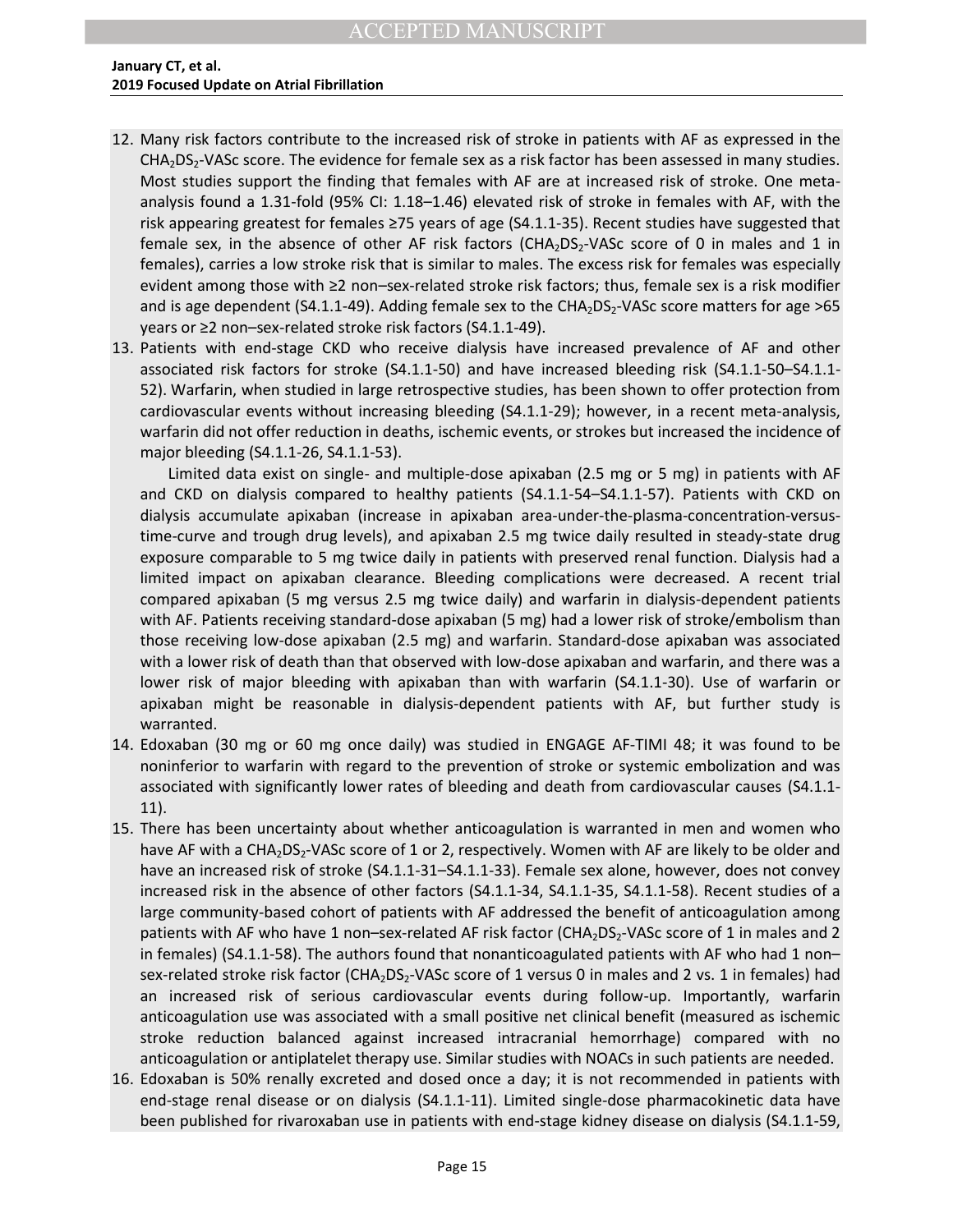S4.1.1-60). Dabigatran and rivaroxaban have been studied by using prescription patterns in a dialysis population (S4.1.1-61). Dabigatran and rivaroxaban were associated with a higher risk of hospitalization or death from bleeding than that of warfarin (S4.1.1-61).

17. The RE-ALIGN trial (Randomized, Phase II Study to Evaluate the Safety and Pharmacokinetics of Oral Dabigatran Etexilate in Patients After Heart Valve Replacement) was a multicenter, prospective, randomized, phase II dose-validation study of dabigatran versus warfarin that enrolled patients (18- 75 years of age) with one of the following: mechanical valve replacement in the aortic or mitral position (or both) within the prior 7 days (population A) or mechanical mitral valve (with or without aortic valve) replacement more than 3 months before randomization (population B). The trial was stopped after it had enrolled 252 patients because of unacceptable thromboembolic and bleeding event rates in the dabigatran group. Similar drug safety and efficacy information is lacking for mechanical heart valves and rivaroxaban, apixaban, and edoxaban. On the basis of the outcomes of the RE-ALIGN trial, the presence of a mechanical heart valve is considered a contraindication to all NOACs (S4.1.1-39, S4.1.1-62).

# <span id="page-16-0"></span>**4.2. Anticoagulant Options (Modified From Section 4.2., "Antithrombotic Options," in the 2014 AF Guideline)**

## *4.2.2.2. Non–Vitamin K Oral Anticoagulants (Modified From Section 4.2.2.2., "New Target-Specific Oral Anticoagulants," in the 2014 AF Guideline)*

an textuale in tractemics Auto-<br>The relation study of dabigatterine the star and teached pattern and teached pattern of the following: mechanical valve replacement in the aortic or<br>to for age) with one of the following: me Most NOACs represent an advance in therapeutic safety when compared with warfarin for prevention of thromboembolism in patients with AF. The NOAC AF trials demonstrated that NOACs are noninferior (S4.2.2.2-1, S4.2.2.2-2) or superior (S4.2.2.2-3, S4.2.2.2-4) to warfarin in preventing stroke or thromboembolism. NOACs reduce intracranial bleeding as compared with warfarin (S4.2.2.2-1–S4.2.2.2- 5). Although no direct RCT data are available, limited data comparing individual NOACs to one another are emerging from meta-analyses of the original NOAC clinical trials (S4.2.2.2-6) and registries and patient databases (S4.2.2.2-6–S4.2.2.2-14), and more data are expected. Specific NOACs, such as apixaban, may have lower risks of bleeding (including intracranial hemorrhage) and improved efficacy for stroke prevention, whereas the risk of bleeding for rivaroxaban is comparable to that of warfarin. In other studies, uninterrupted dabigatran had a more favorable outcome than warfarin in ablation of AF (RE-CIRCUIT Trial [Uninterrupted Dabigatran Etexilate in Comparison to Uninterrupted Warfarin in Pulmonary Vein Ablation]) (S4.2.2.2-15). Over time, NOACs (particularly dabigatran and rivaroxaban) may be associated with lower risks of adverse renal outcomes than warfarin in patients with AF (S4.2.2.2-16). Among older adults with AF receiving anticoagulation, dabigatran was associated with a lower risk of osteoporotic fracture than warfarin (S4.2.2.2-17). Data on drug interactions with NOACs are emerging (S4.2.2.2-18). Interpretation of these data requires careful consideration of trial design, including factors such as absence of control groups, incomplete laboratory and historical data, missing data for some drugs (particularly edoxaban), and varying NOAC drug doses (some approved doses in the United States differ from those in Europe). Head-to-head prospective RCT data for NOACs are needed for further evaluation of comparative bleeding risk and effectiveness.

Commercial assays to measure NOAC serum levels are now available, but reference ranges derived from published literature are variable and are not well correlated with safety, efficacy, and clinical outcomes. Indications for measurement of NOAC serum levels might include:

- Measurement of drug levels in patients undergoing urgent surgical procedures.
- Uncovering accumulation of potentially toxic drug levels in patients with CKD or those undergoing dialysis.
- Detection of potential drug–drug interactions to guide dose adjustment.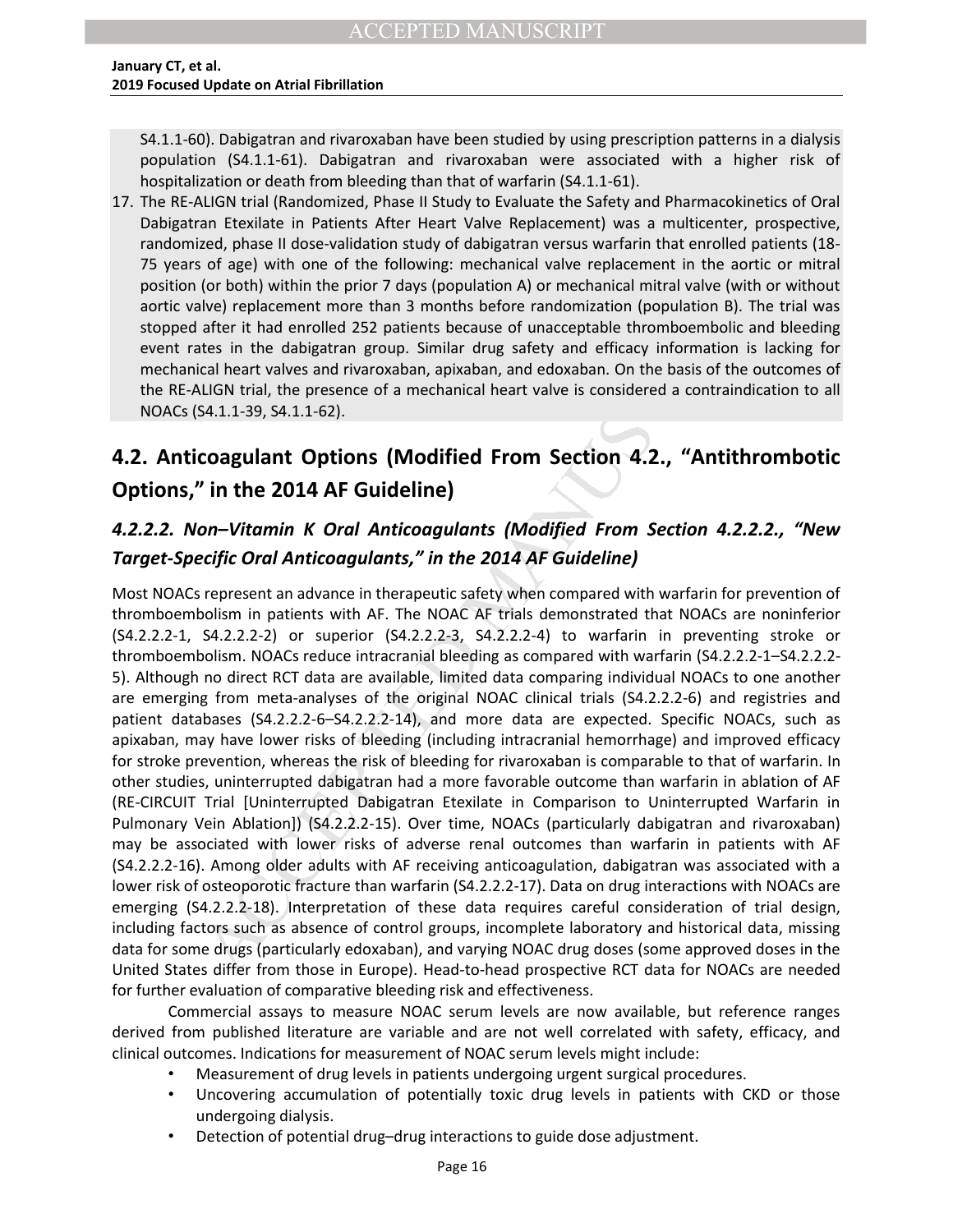- Evaluation of drug absorption in severely obese patients (body mass index >35 or weight >120 kg)
- Assessment of patient adherence.

## <span id="page-17-0"></span>**4.3. Interruption and Bridging Anticoagulation**

|            |             | 4.3. Interruption and Bridging Anticoagulation                                                                                                                                                                                                                                                                                                                                                                                                                                                                                                                                                                                                                                        |
|------------|-------------|---------------------------------------------------------------------------------------------------------------------------------------------------------------------------------------------------------------------------------------------------------------------------------------------------------------------------------------------------------------------------------------------------------------------------------------------------------------------------------------------------------------------------------------------------------------------------------------------------------------------------------------------------------------------------------------|
|            |             | <b>Recommendations for Interruption and Bridging Anticoagulation</b>                                                                                                                                                                                                                                                                                                                                                                                                                                                                                                                                                                                                                  |
|            |             | Referenced studies that support new or modified recommendations are summarized in Online                                                                                                                                                                                                                                                                                                                                                                                                                                                                                                                                                                                              |
|            |             | Data Supplement 3.                                                                                                                                                                                                                                                                                                                                                                                                                                                                                                                                                                                                                                                                    |
| <b>COR</b> | <b>LOE</b>  | <b>Recommendations</b>                                                                                                                                                                                                                                                                                                                                                                                                                                                                                                                                                                                                                                                                |
|            | $\mathbf c$ | 1. Bridging therapy with unfractionated heparin or low-molecular-weight<br>heparin is recommended for patients with AF and a mechanical heart<br>valve undergoing procedures that require interruption of warfarin.<br>Decisions on bridging therapy should balance the risks of stroke and<br>bleeding.                                                                                                                                                                                                                                                                                                                                                                              |
|            | $B-R$       | 2. For patients with AF without mechanical heart valves who require<br>interruption of warfarin for procedures, decisions about bridging therapy<br>(unfractionated heparin or low-molecular-weight heparin) should balance<br>the risks of stroke and bleeding and the duration of time a patient will<br>not be anticoagulated (S4.3-1).<br>MODIFIED: LOE was updated from C to B-R because of new evidence.<br>(Section 4.1. in the 2014 AF Guideline)                                                                                                                                                                                                                             |
|            | <b>B-NR</b> | 3. Idarucizumab is recommended for the reversal of dabigatran in the event<br>of life-threatening bleeding or an urgent procedure (S4.3-2).<br>NEW: New evidence has been published about idarucizumab to support LOE<br>B-NR.                                                                                                                                                                                                                                                                                                                                                                                                                                                        |
| <b>Ila</b> | <b>B-NR</b> | Andexanet alfa can be useful for the reversal of rivaroxaban and apixaban<br>4.<br>in the event of life-threatening or uncontrolled bleeding (S4.3-3, S4.3-4).<br>NEW: New evidence has been published about andexanet alfa to support<br>LOE B-NR.                                                                                                                                                                                                                                                                                                                                                                                                                                   |
|            |             |                                                                                                                                                                                                                                                                                                                                                                                                                                                                                                                                                                                                                                                                                       |
|            |             | Recommendation-Specific Supportive Text (New or Modified)                                                                                                                                                                                                                                                                                                                                                                                                                                                                                                                                                                                                                             |
| 2.         |             | The BRIDGE (Bridging Anticoagulation in Patients who Require Temporary Interruption of Warfa<br>Therapy for an Elective Invasive Procedure or Surgery) study was a randomized, double-blii<br>placebo-controlled trial of bridging versus no bridging in 1,884 patients with AF (except w<br>moderate to severe mitral stenosis or a mechanical heart valve) requiring periprocedu<br>interruption of warfarin therapy (S4.3-1). Absence of bridging was found to be noninferior<br>bridging with low-molecular-weight heparin for prevention of arterial thromboembolism and w<br>found to decrease the risk of bleeding. Bridging anticoagulation may be appropriate only in patier |

#### **Recommendation-Specific Supportive Text (New or Modified)**

- 2. The BRIDGE (Bridging Anticoagulation in Patients who Require Temporary Interruption of Warfarin Therapy for an Elective Invasive Procedure or Surgery) study was a randomized, double-blind, placebo-controlled trial of bridging versus no bridging in 1,884 patients with AF (except with moderate to severe mitral stenosis or a mechanical heart valve) requiring periprocedural interruption of warfarin therapy (S4.3-1). Absence of bridging was found to be noninferior to bridging with low-molecular-weight heparin for prevention of arterial thromboembolism and was found to decrease the risk of bleeding. Bridging anticoagulation may be appropriate only in patients (on warfarin) with a very high thromboembolic risk.
- 3. The analysis of 503 patients from the RE-VERSE AD (Reversal Effects of Idarucizumab on Active Dabigatran) trial found that idarucizumab, a monoclonal antibody fragment that binds dabigatran, rapidly normalized hemostasis and reduced levels of circulating dabigatran in subjects on dabigatran who had serious bleeding or required an urgent procedure (S4.3-2). Idarucizumab has received full FDA approval.
- 4. Andexanet alfa (coagulation factor Xa [recombinant], inactivated-zhzo) is a bioengineered, recombinant modified protein designed to serve as an antidote against direct factor Xa inhibitors. It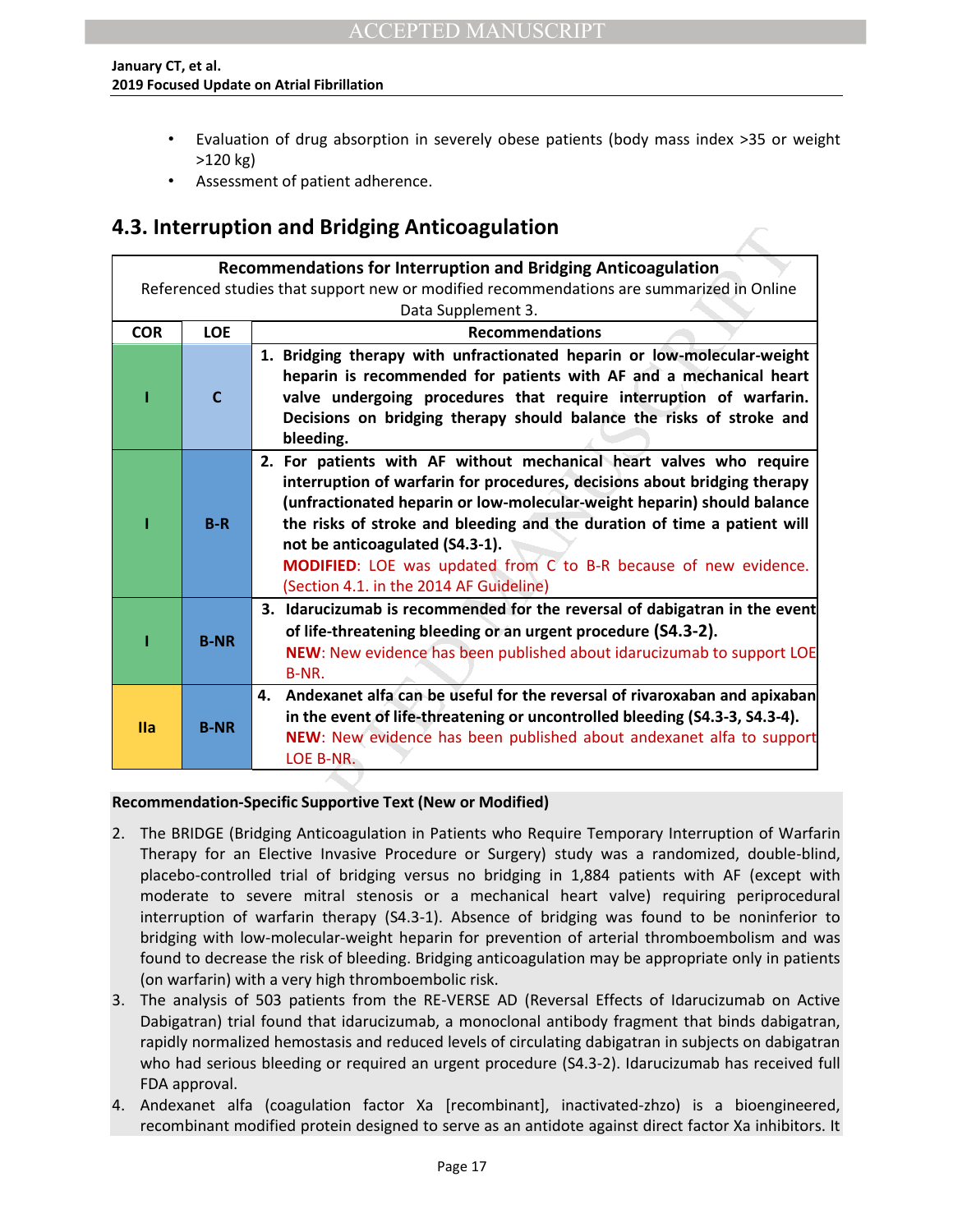was reported to reverse the effects of rivaroxaban and apixaban (S4.3-3, S4.3-4) and was approved under the FDA's accelerated-approval pathway on the basis of effects in healthy volunteers. Continued approval may be contingent on postmarketing studies to demonstrate an improvement in hemostasis in patients.

## <span id="page-18-0"></span>**4.4. Nonpharmacological Stroke Prevention**

## <span id="page-18-1"></span>**4.4.1. Percutaneous Approaches to Occlude the LAA**

| Recommendation for Percutaneous Approaches to Occlude the LAA<br>Referenced studies that support the new recommendation are summarized in Online Data Supplement |             |                                                                                                                                                                                                                                                                                                     |
|------------------------------------------------------------------------------------------------------------------------------------------------------------------|-------------|-----------------------------------------------------------------------------------------------------------------------------------------------------------------------------------------------------------------------------------------------------------------------------------------------------|
|                                                                                                                                                                  |             |                                                                                                                                                                                                                                                                                                     |
| <b>COR</b>                                                                                                                                                       | <b>LOE</b>  | Recommendation                                                                                                                                                                                                                                                                                      |
| I <sub>1</sub>                                                                                                                                                   | <b>B-NR</b> | 1. Percutaneous LAA occlusion may be considered in patients with AF at increased<br>risk of stroke who have contraindications to long-term anticoagulation (S4.4.1-<br>$1 - S4.4.1 - 5$ ).<br>NEW: Clinical trial data and FDA approval of the Watchman device necessitated<br>this recommendation. |

### **Recommendation-Specific Supportive Text (New)**

**CONTINUON CONTINUON CONTINUO CONTINUO CONTINUO CONTINUO CONTINUO CONTINUO CONTINUO A RECOMMEND SURFACT AND SURFACT AND SURFACT AND SURFACT AND SURFACT AND SURFACT AND SURFACT AND SURFACT AND AN ACCEPTED AREA (THE THE THE** 1. Percutaneous LAA occlusion with the Watchman device has been compared with warfarin in patients with AF (in the absence of moderate to severe mitral stenosis or a mechanical heart valve) at increased risk of stroke in 2 RCTs: the PROTECT AF (WATCHMAN Left Atrial Appendage System for Embolic Protection in Patients With Atrial Fibrillation) (S4.4.1-1) and the PREVAIL (Evaluation of the WATCHMAN LAA Closure Device in Patients With Atrial Fibrillation Versus Long Term Warfarin Therapy) (S4.4.1-2) trials. A meta-analysis combining data from these 2 trials and their registries demonstrated that patients receiving the device had significantly fewer hemorrhagic strokes than did those receiving warfarin, but there was an increase in ischemic strokes in the device group (S4.4.1-3). However, when periprocedural events were excluded, the difference in ischemic strokes was not significant.

 Oral anticoagulation remains the preferred therapy for stroke prevention for most patients with AF and elevated stroke risk. However, for patients who are poor candidates for long-term oral anticoagulation (because of the propensity for bleeding or poor drug tolerance or adherence), the Watchman device provides an alternative. There are important differences in wording between the FDA approval and the Centers for Medicare & Medicaid Services (CMS) approval. In the FDA approval, the device was restricted to patients who were deemed suitable for long-term warfarin (mirroring the inclusion criteria for enrollment in the clinical trials) but had an appropriate rationale to seek a nonpharmacological alternative to warfarin. Conversely, CMS states that the device is an option for patients who are suitable for short-term warfarin but deemed unable to take long-term oral anticoagulation. CMS has specified that patients should have a CHADS<sub>2</sub> score  $\geq 2$  or a CHA<sub>2</sub>DS<sub>2</sub>-VASc score ≥3 to be considered for the device. A number of unresolved issues remain, including the optimal patient selection and periprocedural antithrombotic regimen. The current FDA labeling specifies that patients should be deemed suitable for anticoagulation and, in particular, a period of periprocedural anticoagulation. Patients unable to take oral anticoagulation were excluded from the Watchman RCTs. However, there is increasing experience outside the United States with LAA closure in oral anticoagulation–ineligible patients using an antiplatelet regimen only (S4.4.1-6, S4.4.1-7), and this is the focus of an ongoing RCT (S4.4.1-8).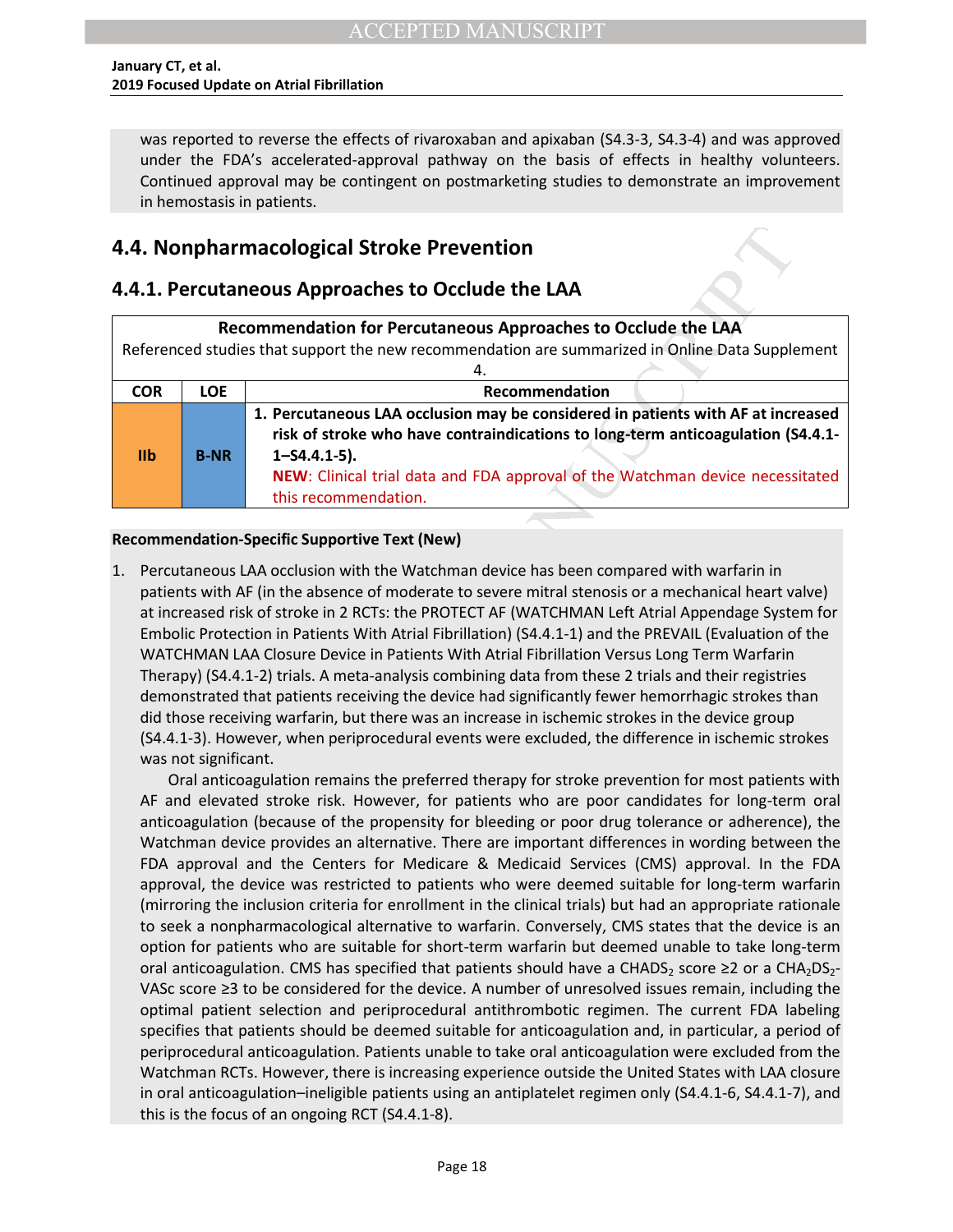## <span id="page-19-0"></span>**4.4.2. Cardiac Surgery—LAA Occlusion/Excision**

| Recommendation for Cardiac Surgery-LAA Occlusion/Excision                                 |             |                                                                                   |  |
|-------------------------------------------------------------------------------------------|-------------|-----------------------------------------------------------------------------------|--|
| Referenced studies that support the modified recommendation are summarized in Online Data |             |                                                                                   |  |
| Supplement 5.                                                                             |             |                                                                                   |  |
| <b>COR</b>                                                                                | <b>LOE</b>  | Recommendation                                                                    |  |
| I <sub>1</sub>                                                                            | <b>B-NR</b> | 1. Surgical occlusion of the LAA may be considered in patients with AF undergoing |  |
|                                                                                           |             | cardiac surgery (S4.4.2-1), as a component of an overall heart team approach to   |  |
|                                                                                           |             | the management of AF.                                                             |  |
|                                                                                           |             | MODIFIED: LOE was updated from C to B-NR because of new evidence.                 |  |

### **Recommendation-Specific Supportive Text (Modified)**

Supprementation<br>
1. Surgical occlusion of the LAA may be considered in patients with AF under<br>
are diac surgery (54.4.2.1), as a component of an overall heart team approx<br>
the management of AF.<br>
MODIFIED: LOE was updated f 1. New evidence exists supporting surgical LAA occlusion in patients with a history of AF. An observational study evaluated the association between surgical LAA occlusion (usually with surgical atrial ablation) performed concurrently with cardiac operations in older patients with a history of AF and the risk of postoperative thromboembolic complications (S4.4.2-1). The authors used patient information from the Society of Thoracic Surgeons Adult Cardiac Surgery Database registry, which contains perioperative information with short-term (mainly 30-day) outcomes. The study linked the Society of Thoracic Surgeons Adult Cardiac Surgery Database patient information to Medicare claims data (age ≥65 years), with the primary outcome of readmission within 3 years of operation for thromboembolism (stroke, transient ischemic attack, or systemic embolism). The study identified 10,524 patients who underwent cardiac surgical procedures, including 3,892 patients (37%) with surgical LAA occlusion. At a mean follow-up of 2.6 years, surgical LAA occlusion, compared with no LAA occlusion, was associated with lower unadjusted rates of readmission for thromboembolism (4.2% versus 6.2%), all-cause mortality (17.3% versus 23.9%), and the composite endpoint (20.5% versus 28.7%) but no significant difference in rates of hemorrhagic stroke (0.9% each). These findings suggest that surgical LAA occlusion may be associated with reduced postoperative thromboembolic events in older patients with a history of AF.

 In subgroup analyses stratified by anticoagulation status at hospital discharge, patients with a history of AF who received LAA occlusion without postoperative anticoagulation had a significantly lower thromboembolism rate than those who received neither LAA occlusion nor anticoagulation. There also was no significant difference in the risk of thromboembolism among patients with a history of AF discharged with anticoagulation therapy, whether they received surgical LAA occlusion or not. These data support a role for anticoagulation in patients with a history of AF, particularly in patients not receiving LAA occlusion.

 A propensity-matched analysis of prophylactic surgical LAA occlusion in patients undergoing cardiac surgery did not demonstrate an association between LAA occlusion and long-term thromboembolic events (S4.4.2-2). The propensity-matched LAA occlusion and non–LAA occlusion groups were relatively small (461 patients per group), and fewer than half the patients in each group had a history of AF. The study did show that surgical LAA occlusion, which often was incomplete, was associated with increased risk of early postoperative AF, but it did not influence the risk of stroke or death.

There are several important limitations to these studies, and future RCTs may be valuable.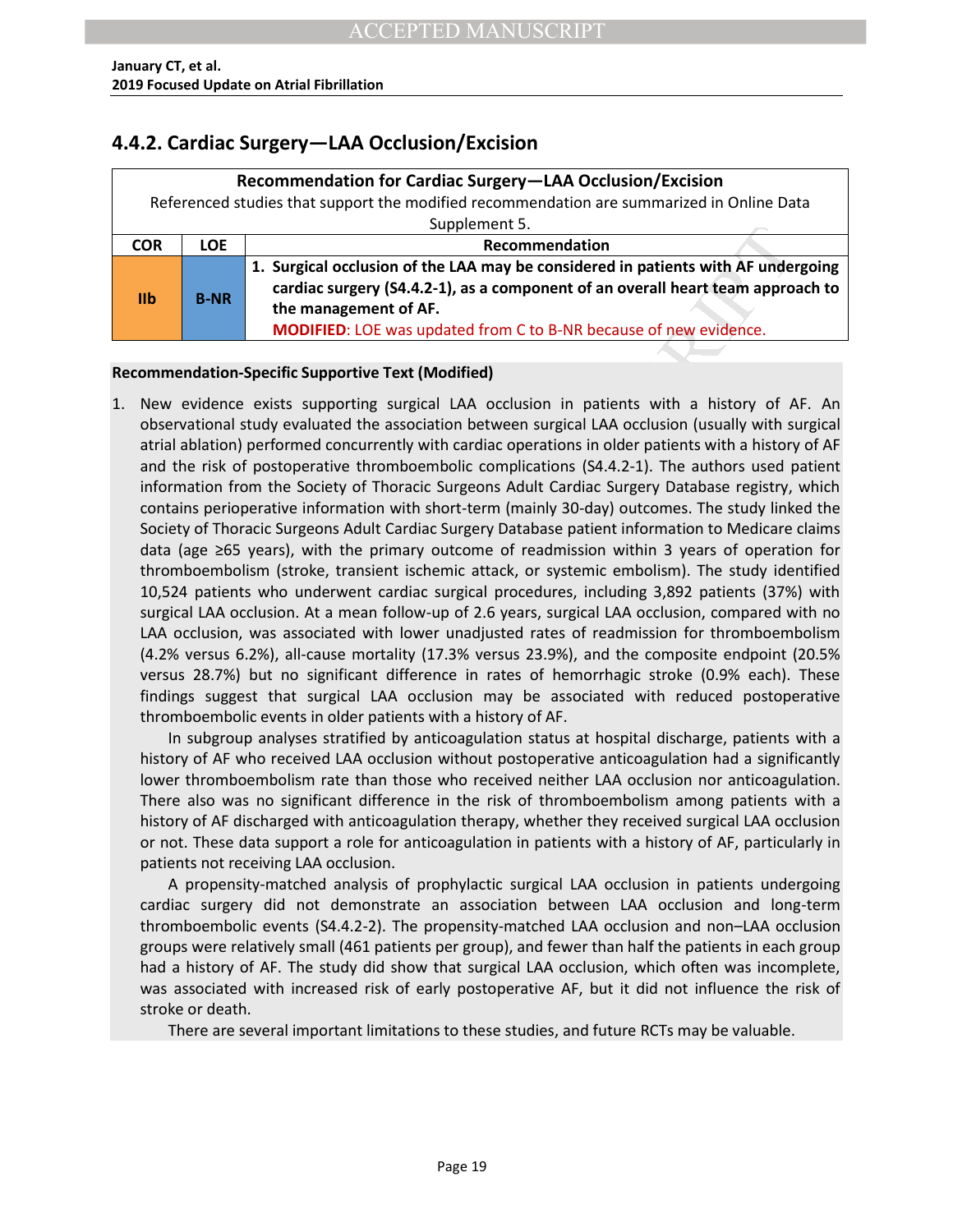# <span id="page-20-0"></span>**6. Rhythm Control**

## <span id="page-20-1"></span>**6.1. Electrical and Pharmacological Cardioversion of AF and Atrial Flutter**

## <span id="page-20-2"></span>**6.1.1. Prevention of Thromboembolism**

| 6.1.1. Prevention of Thromboembolism                     |              |                                                                                                                                                                                                                                                                                                                                                                                                                                                                                                                                                                                                                                                                                                                                                                                                                                                                                                                                              |  |
|----------------------------------------------------------|--------------|----------------------------------------------------------------------------------------------------------------------------------------------------------------------------------------------------------------------------------------------------------------------------------------------------------------------------------------------------------------------------------------------------------------------------------------------------------------------------------------------------------------------------------------------------------------------------------------------------------------------------------------------------------------------------------------------------------------------------------------------------------------------------------------------------------------------------------------------------------------------------------------------------------------------------------------------|--|
| <b>Recommendations for Prevention of Thromboembolism</b> |              |                                                                                                                                                                                                                                                                                                                                                                                                                                                                                                                                                                                                                                                                                                                                                                                                                                                                                                                                              |  |
|                                                          |              | Referenced studies that support modified recommendations are summarized in Online Data                                                                                                                                                                                                                                                                                                                                                                                                                                                                                                                                                                                                                                                                                                                                                                                                                                                       |  |
|                                                          |              | Supplement 6.                                                                                                                                                                                                                                                                                                                                                                                                                                                                                                                                                                                                                                                                                                                                                                                                                                                                                                                                |  |
| <b>COR</b>                                               | <b>LOE</b>   | <b>Recommendations</b>                                                                                                                                                                                                                                                                                                                                                                                                                                                                                                                                                                                                                                                                                                                                                                                                                                                                                                                       |  |
|                                                          | $B-R$        | 1. For patients with AF or atrial flutter of 48 hours' duration or longer, or<br>when the duration of AF is unknown, anticoagulation with warfarin (INR<br>2.0 to 3.0), a factor Xa inhibitor, or direct thrombin inhibitor is<br>recommended for at least 3 weeks before and at least 4 weeks after<br>cardioversion, regardless of the CHA <sub>2</sub> DS <sub>2</sub> -VASc score or the method<br>(electrical or pharmacological) used to restore sinus rhythm (S6.1.1-1-<br>$S6.1.1-12$ ).<br><b>MODIFIED:</b> The 2014 AF Guideline recommendation for use of warfarin<br>around the time of cardioversion was combined with the 2014 AF Guideline<br>recommendation for NOACs to create a single recommendation. This<br>combined recommendation was updated to COR I/LOE B-R from COR IIa/LOE<br>C for NOACs in the 2014 AF Guideline on the basis of additional trials that<br>have evaluated the use of NOACs with cardioversion. |  |
|                                                          | $\mathsf{C}$ | 2. For patients with AF or atrial flutter of more than 48 hours' duration or<br>unknown<br>duration that<br>requires<br>immediate<br>cardioversion<br>for<br>hemodynamic instability, anticoagulation should be initiated as soon as<br>possible and continued for at least 4 weeks after cardioversion unless<br>contraindicated.                                                                                                                                                                                                                                                                                                                                                                                                                                                                                                                                                                                                           |  |
|                                                          | C-EO         | 3. After cardioversion for AF of any duration, the decision about long-term<br>anticoagulation therapy should be based on the thromboembolic risk<br>profile and bleeding risk profile.<br>MODIFIED: The 2014 AF Guideline recommendation was strengthened with<br>the addition of bleeding risk profile to the long-term anticoagulation<br>decision-making process.                                                                                                                                                                                                                                                                                                                                                                                                                                                                                                                                                                        |  |
| <b>Ila</b>                                               | <b>B-NR</b>  | 4. For patients with AF or atrial flutter of less than 48 hours' duration with a<br>$CHA2DS2-VASC score of 2 or greater in men and 3 or greater in women,$<br>administration of heparin, a factor Xa inhibitor, or a direct thrombin<br>inhibitor is reasonable as soon as possible before cardioversion, followed<br>by long-term anticoagulation therapy (S6.1.1-13, S6.1.1-14).<br>MODIFIED: Recommendation COR was changed from I in the 2014 AF<br>Guideline to IIa, and LOE was changed from C in the 2014 AF Guideline to B-<br>NR. In addition, a specific CHA <sub>2</sub> DS <sub>2</sub> -VASc score is now specified.                                                                                                                                                                                                                                                                                                            |  |
| <b>Ila</b>                                               | B            | 5. For patients with AF or atrial flutter of 48 hours' duration or longer or of<br>unknown duration who have not been anticoagulated for the preceding 3<br>weeks, it is reasonable to perform transesophageal echocardiography<br>before cardioversion and proceed with cardioversion if no left atrial<br>thrombus is identified, including in the LAA, provided that anticoagulation<br>is achieved before transesophageal echocardiography and maintained                                                                                                                                                                                                                                                                                                                                                                                                                                                                                |  |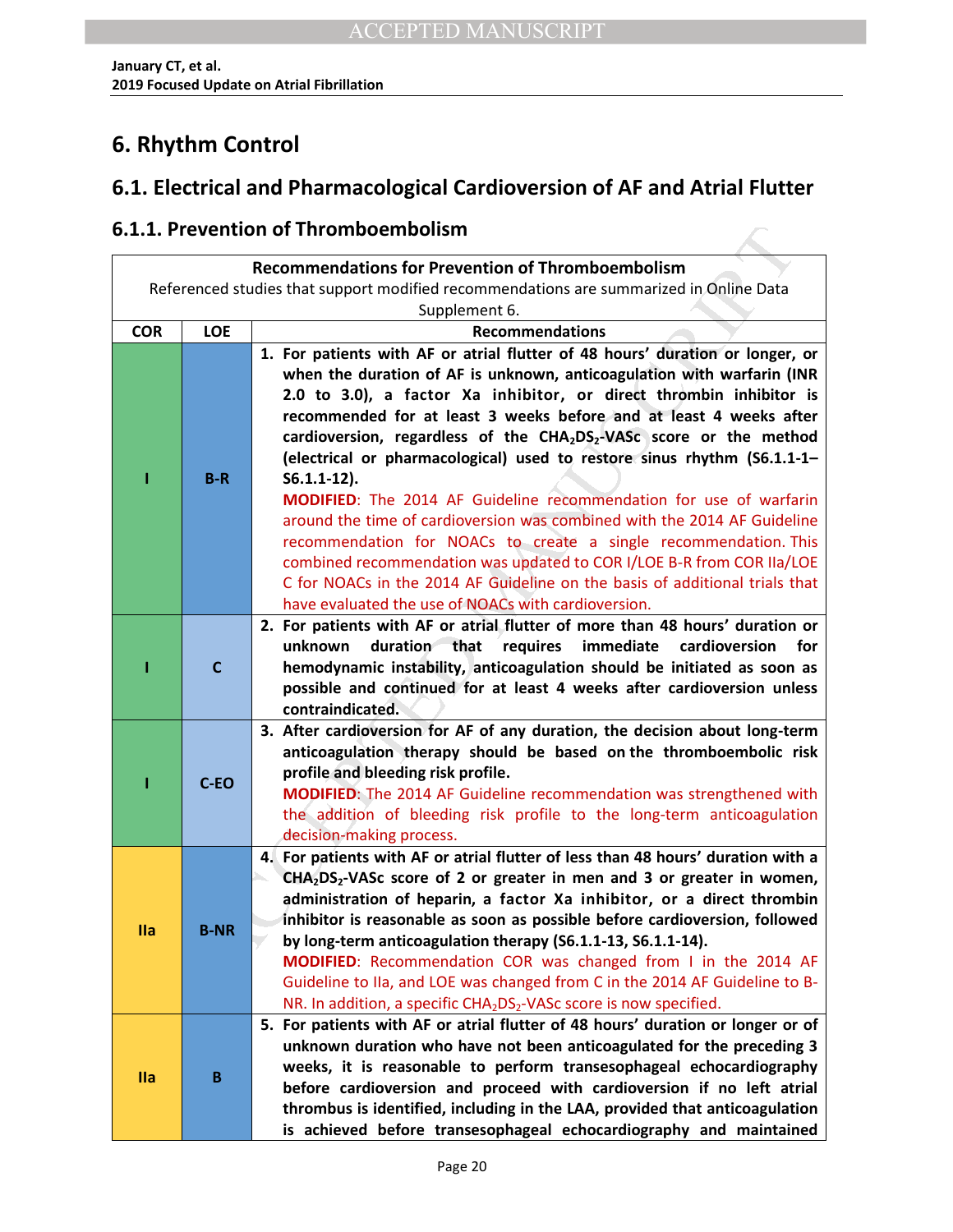|                |             | after cardioversion for at least 4 weeks (S6.1.1-15).                                                                                                                                                                                                                                                                                                                                                                                                                                                                                                                                                                                                        |
|----------------|-------------|--------------------------------------------------------------------------------------------------------------------------------------------------------------------------------------------------------------------------------------------------------------------------------------------------------------------------------------------------------------------------------------------------------------------------------------------------------------------------------------------------------------------------------------------------------------------------------------------------------------------------------------------------------------|
| I <sub>1</sub> | <b>B-NR</b> | 6. For patients with AF or atrial flutter of less than 48 hours' duration with a<br>$CHA2DS2$ -VASc score of 0 in men or 1 in women, administration of heparin,<br>a factor Xa inhibitor, or a direct thrombin inhibitor, versus no<br>anticoagulant therapy, may be considered before cardioversion, without<br>the need for postcardioversion oral anticoagulation (S6.1.1-13, S6.1.1-14,<br>$S6.1.1-16$ ).<br><b>MODIFIED:</b> Recommendation LOE was changed from C in the 2014 AF<br>Guideline to B-NR to reflect evidence from 2 registry studies and to include<br>specific CHA <sub>2</sub> DS <sub>2</sub> -VASc scores derived from study results. |

### **Recommendation-Specific Supportive Text (New or Modified)**

- **EXERCT AS THURCH CONSIDERATION** of a curver infundiont, whis the need of prostcardioversion, with the need of prostcardioversion oral anticoagulation (56.1.1-15).<br> **S6.1.1-16).**<br>
MODIFIED: Recommendation LOE was changed f 1. Three prospective RCTs have evaluated the safety and efficacy of newly initiated factor Xa inhibitors (rivaroxaban and apixaban) for cardioversion as an alternative to warfarin (S6.1.1-7, S6.1.1-8, S6.1.1- 17). In addition, retrospective analyses have been performed on the subset of patients undergoing cardioversion within the context of the larger randomized trials that compared each of the FDAapproved NOACs with warfarin for thromboembolism prevention with AF. The results were consistent and support the assertion that NOACs are an effective and safe alternative to warfarin for patients undergoing cardioversion. An alternative to waiting 3 weeks before cardioversion is to perform transesophageal echocardiography to exclude thrombus (see separate recommendation in this section). The decision about long-term anticoagulant therapy (beyond 4 weeks) is based on the thromboembolic risk profile (Section 4) and bleeding risk profile. The "48-hour rule" has also been questioned, because delay to cardioversion of 12 hours or longer from symptom onset was associated with a greater risk of thromboembolic complications compared to cardioversion of less than 12 hours (1.1% versus 0.3%) (S6.1.1-18) and the risk of thromboembolic complications with cardioversion of 12 hour or longer increases substantially in patients >75 years of age and in women (S6.1.1-19)."
- 4. The data supporting the safety of current practices of cardioversion of AF without oral anticoagulation in patients with AF duration <48 hours are limited. Two recent retrospective studies demonstrate that the risk of thromboembolic complication after a cardioversion for AF lasting <48 hours is in the range of 0.7% to 1.1%, with higher risk in patients with risk factors that include female sex, HF, and diabetes mellitus, whereas patients <60 years of age without thromboembolic risk factors and those with postoperative AF appear to have a lower risk (S6.1.1-13, S6.1.1-14). In 1 study (567 cardioversions in 484 patients), the risk of thromboembolism was nearly 5 times higher in patients without therapeutic anticoagulation than in those on therapeutic anticoagulation with either warfarin or heparin. All events in that study occurred in patients with a CHA<sub>2</sub>DS<sub>2</sub>-VASc score of ≥2 (S6.1.1-14). In the absence of randomized trials, the risk of thromboembolic events should be weighed against the risk of anticoagulant-related bleeding for the individual patient.
- 6. Two recent retrospective studies evaluated the risk of thromboembolism in patients after cardioversion for AF lasting <48 hours. In 1 study (567 cardioversions in 484 patients), the risk of thromboembolism was nearly 5 times higher in patients without therapeutic anticoagulation than in those on therapeutic anticoagulation with either warfarin or heparin, with no events in patients with a CHA<sub>2</sub>DS<sub>2</sub>-VASc score of <2 (S6.1.1-14). In the second study, for patients with AF lasting <48 hours and a CHA<sub>2</sub>DS<sub>2</sub>-VASc score ≤1, the overall event rate was low (0.4%), but this group accounted for 10 of the 38 thromboembolic events (26%) that occurred in the study (S6.1.1-13). These studies agree with prior studies of cardioversion in short-term AF (S6.1.1-20). In the absence of randomized trials,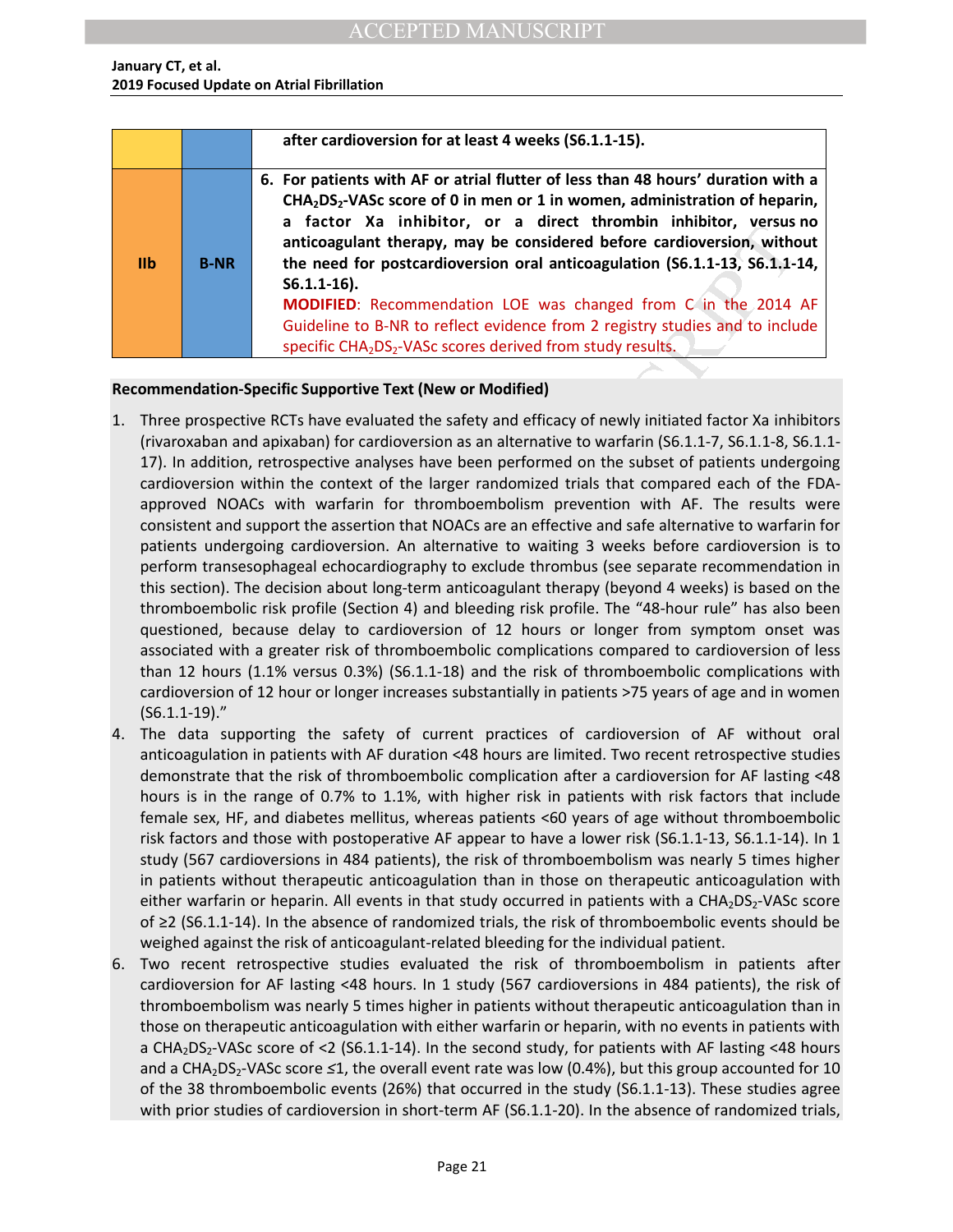the risk of thromboembolic events should be weighed against the risk of anticoagulant-related bleeding for the individual patient.

## <span id="page-22-0"></span>**6.3. AF Catheter Ablation to Maintain Sinus Rhythm**

## <span id="page-22-1"></span>**6.3.4. Catheter Ablation in HF**

| <b>Recommendation for Catheter Ablation in HF</b> |                                     |                                                                                                                                                                                                                                                                                                                                                                                                                                      |  |
|---------------------------------------------------|-------------------------------------|--------------------------------------------------------------------------------------------------------------------------------------------------------------------------------------------------------------------------------------------------------------------------------------------------------------------------------------------------------------------------------------------------------------------------------------|--|
|                                                   |                                     | Referenced studies that support the new recommendation are summarized in Online Data Supplement                                                                                                                                                                                                                                                                                                                                      |  |
|                                                   |                                     |                                                                                                                                                                                                                                                                                                                                                                                                                                      |  |
| <b>COR</b>                                        | <b>LOE</b><br><b>Recommendation</b> |                                                                                                                                                                                                                                                                                                                                                                                                                                      |  |
| I <sub>1</sub>                                    | $B-R$                               | 1. AF catheter ablation may be reasonable in selected patients with symptomatic<br>AF and HF with reduced left ventricular (LV) ejection fraction (HFrEF) to<br>potentially lower mortality rate and reduce hospitalization for HF (S6.3.4-1,<br>$S6.3.4-2$ ).<br>NEW: New evidence, including data on improved mortality rate, has been<br>published for AF catheter ablation compared with medical therapy in patients<br>with HF. |  |

#### **Recommendation-Specific Supportive Text (New)**

**heter Ablation in HF**<br> **Recommendation for Catheter Ablation in HF**<br> **Recommendation for Catheter Ablation in HF**<br> **Recommendation**<br> **ACCEPTED ACCEPTED ACCEPTED ACCEPTED ACCEPTED ACCEPTED ACCEPTED ACCEPTED ACCEPTED ACCEPT** 1. In an RCT (CASTLE-AF [Catheter Ablation vs. Standard Conventional Treatment in Patients With LV Dysfunction and AF]), selected patients with HFrEF with paroxysmal or persistent AF and an implanted cardioverter-defibrillator or cardiac resynchronization therapy defibrillator device who did not respond to or could not take antiarrhythmic drugs were randomized to receive AF catheter ablation versus medical therapy (rate or rhythm control) in addition to guideline-directed management and therapy for HFrEF (S6.3.4-1). Patients in the AF catheter ablation group had significantly reduced overall mortality rate, reduced rate of hospitalization for worsening HF, and improved LV ejection fraction as compared with the medical therapy group, and according to device interrogation, more patients in the AF catheter ablation group were in sinus rhythm. An additional RCT in a population of patients with persistent AF, HFrEF, and an implanted cardioverterdefibrillator or cardiac resynchronization therapy defibrillator device demonstrated that AF catheter ablation was superior to amiodarone for maintenance of sinus rhythm, with secondary endpoint analyses suggesting a lower rate of unplanned hospitalization and death (S6.3.4-2). Both studies have limitations, including relatively small and highly selected patient populations. Further, larger studies are needed to validate these findings.

<span id="page-22-2"></span> Other small studies conducted in patients with AF and HFrEF have shown the superiority of AF ablation over antiarrhythmic drugs in the maintenance of sinus rhythm and in outcomes such as improved LV ejection fraction, performance in a 6-minute walk test, and quality of life (S6.3.4-3, S6.3.4-4). However, the recent CABANA (Catheter Ablation verses Anti-arrhythmic Drug Therapy for Atrial Fibrillation) trial (n=2,204 patients randomized to either catheter ablation or drug therapy) showed that AF ablation was not superior to drug therapy for the primary cardiovascular outcomes of death, disabling stroke, serious bleeding, or cardiac arrest at 5 years among patients with newonset or untreated AF that required therapy (S6.3.4-5, S6.3.4-6).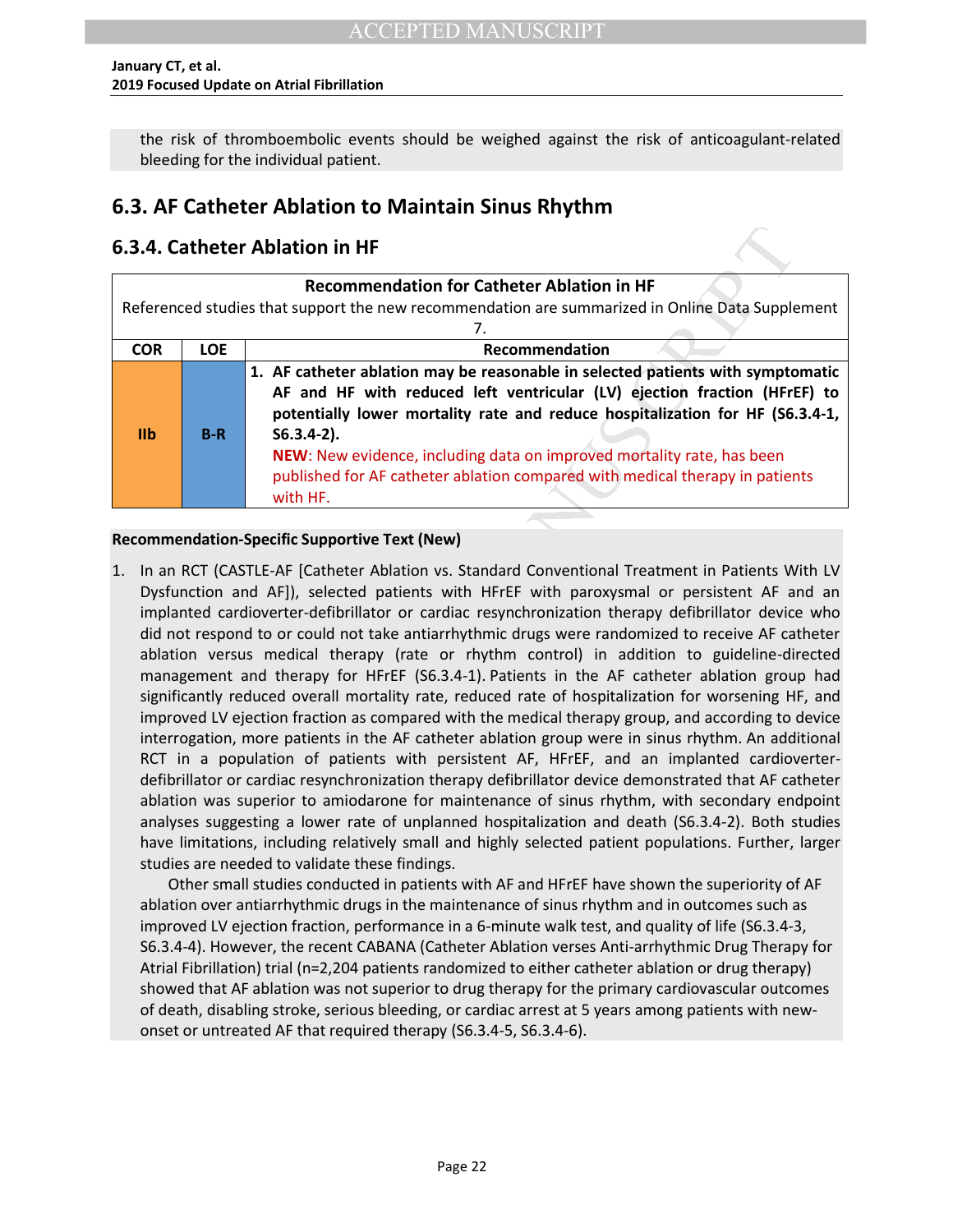# **7. Specific Patient Groups and AF**

# <span id="page-23-0"></span>**7.4. AF Complicating ACS**

| <b>Recommendations for AF Complicating ACS</b>                                                |             |                                                                                                                                                                                                                                                                                                                                                                                                                                                                                                                  |
|-----------------------------------------------------------------------------------------------|-------------|------------------------------------------------------------------------------------------------------------------------------------------------------------------------------------------------------------------------------------------------------------------------------------------------------------------------------------------------------------------------------------------------------------------------------------------------------------------------------------------------------------------|
| Referenced studies that support new or modified recommendations are summarized in Online Data |             |                                                                                                                                                                                                                                                                                                                                                                                                                                                                                                                  |
| Supplement 8.                                                                                 |             |                                                                                                                                                                                                                                                                                                                                                                                                                                                                                                                  |
| <b>COR</b>                                                                                    | <b>LOE</b>  | <b>Recommendations</b>                                                                                                                                                                                                                                                                                                                                                                                                                                                                                           |
|                                                                                               |             | 1. For patients with ACS and AF at increased risk of systemic thromboembolism                                                                                                                                                                                                                                                                                                                                                                                                                                    |
|                                                                                               | $B-R$       | (based on CHA <sub>2</sub> DS <sub>2</sub> -VASc risk score of 2 or greater), anticoagulation is<br>recommended unless the bleeding risk exceeds the expected benefit (S7.4-1-<br>$S7.4-3$ ).<br><b>MODIFIED:</b> New published data are available. LOE was updated from C in the<br>2014 AF Guideline to B-R. Anticoagulation options are described in supportive<br>text.                                                                                                                                      |
|                                                                                               |             | 2. Urgent direct-current cardioversion of new-onset AF in the setting of ACS is                                                                                                                                                                                                                                                                                                                                                                                                                                  |
|                                                                                               | C           | recommended for patients with hemodynamic compromise, ongoing<br>ischemia, or inadequate rate control.                                                                                                                                                                                                                                                                                                                                                                                                           |
|                                                                                               |             | 3. Intravenous beta blockers are recommended to slow a rapid ventricular                                                                                                                                                                                                                                                                                                                                                                                                                                         |
|                                                                                               | $\mathbf c$ | response to AF in patients with ACS who do not display HF, hemodynamic                                                                                                                                                                                                                                                                                                                                                                                                                                           |
|                                                                                               |             | instability, or bronchospasm.                                                                                                                                                                                                                                                                                                                                                                                                                                                                                    |
| <b>Ila</b>                                                                                    | <b>B-NR</b> | 4. If triple therapy (oral anticoagulant, aspirin, and $P2Y_{12}$ inhibitor) is prescribed<br>for patients with AF at increased risk of stroke (based on CHA2DS2-VASc risk<br>score of 2 or greater) who have undergone percutaneous coronary<br>intervention (PCI) with stenting for ACS, it is reasonable to choose clopidogrel<br>in preference to prasugrel (S7.4-4, S7.4-5).<br>NEW: New published data are available.                                                                                      |
| <b>Ila</b>                                                                                    | $B-R$       | 5. In patients with AF at increased risk of stroke (based on CHA <sub>2</sub> DS <sub>2</sub> -VASc risk<br>score of 2 or greater) who have undergone PCI with stenting for ACS, double<br>therapy with a $P2Y_{12}$ inhibitor (clopidogrel or ticagrelor) and dose-adjusted<br>vitamin K antagonist is reasonable to reduce the risk of bleeding as compared<br>with triple therapy (S7.4-3, S7.4-6-S7.4-8).<br>NEW: New RCT data and data from 2 registries and a retrospective cohort study<br>are available. |
| <b>Ila</b>                                                                                    | $B-R$       | 6. In patients with AF at increased risk of stroke (based on CHA <sub>2</sub> DS <sub>2</sub> -VASc risk<br>score of 2 or greater) who have undergone PCI with stenting for ACS, double<br>therapy with P2Y <sub>12</sub> inhibitors (clopidogrel) and low-dose rivaroxaban 15 mg<br>daily is reasonable to reduce the risk of bleeding as compared with triple<br>therapy (S7.4-2).<br>NEW: New published data are available.                                                                                   |
| <b>Ila</b>                                                                                    | $B-R$       | 7. In patients with AF at increased risk of stroke (based on CHA2DS2-VASc risk<br>score of 2 or greater) who have undergone PCI with stenting for ACS, double<br>therapy with a $P2Y_{12}$ inhibitor (clopidogrel) and dabigatran 150 mg twice daily<br>is reasonable to reduce the risk of bleeding as compared with triple therapy<br>$(S7.4-1).$<br>NEW: New published data are available.                                                                                                                    |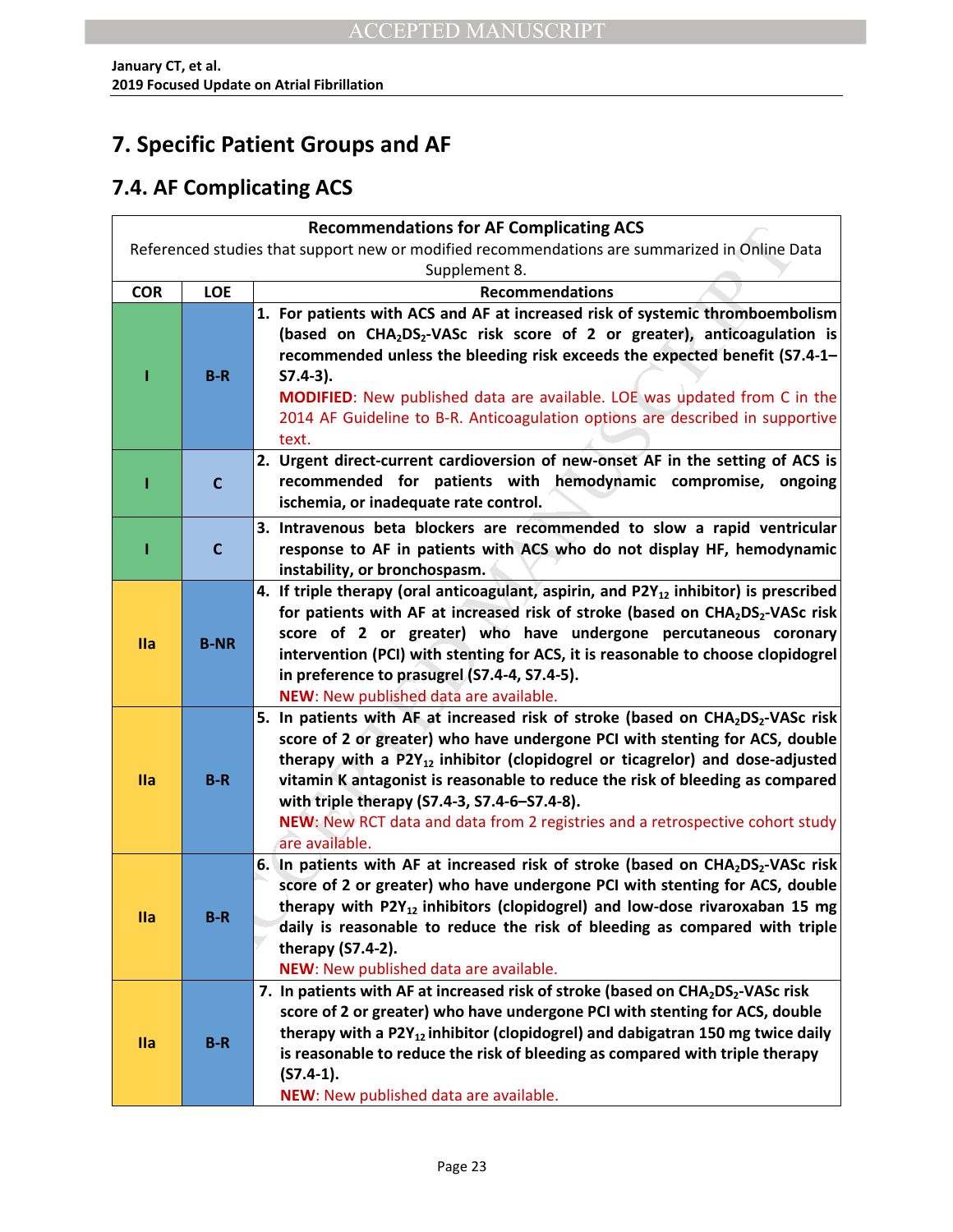| I <sub>1</sub> | $B-R$        | 8. If triple therapy (oral anticoagulant, aspirin, and P2Y <sub>12</sub> inhibitor) is prescribed<br>for patients with AF who are at increased risk of stroke (based on CHA <sub>2</sub> DS <sub>2</sub> -<br>VASc risk score of 2 or greater) and who have undergone PCI with stenting<br>(drug eluting or bare metal) for ACS, a transition to double therapy (oral<br>anticoagulant and P2Y <sub>12</sub> inhibitor) at 4 to 6 weeks may be considered (S7.4-9,<br>$S7.4-10$ ).<br>NEW: New published data are available. |
|----------------|--------------|------------------------------------------------------------------------------------------------------------------------------------------------------------------------------------------------------------------------------------------------------------------------------------------------------------------------------------------------------------------------------------------------------------------------------------------------------------------------------------------------------------------------------|
| I <sub>1</sub> | $\mathsf{C}$ | 9. Administration of amiodarone or digoxin may be considered to slow a rapid<br>ventricular response in patients with ACS and AF associated with severe LV<br>dysfunction and HF or hemodynamic instability.                                                                                                                                                                                                                                                                                                                 |
| I <sub>1</sub> |              | 10. Administration of nondihydropyridine calcium antagonists may be considered<br>to slow a rapid ventricular response in patients with ACS and AF only in the<br>absence of significant HF or hemodynamic instability.                                                                                                                                                                                                                                                                                                      |

#### **Synopsis**

The incidence of AF in patients with ACS ranges from 10% to 21% and increases with patient age and severity of myocardial infarction (MI) (S7.4-11, S7.4-12). In the Medicare population, AF is associated with increased in-hospital mortality rate (25.3% with AF versus 16.0% without AF), 30-day mortality rate (29.3% versus 19.1%), and 1-year mortality rate (48.3% versus 32.7%) (S7.4-12). With multivariate adjustment, AF remains an independent predictor of death: in hospital (odds ratio: 1.21), at 30 days (odds ratio: 1.20), and at 1 year (odds ratio: 1.34) (S7.4-12). Patients who develop AF during hospitalization have a worse prognosis than those with AF on admission (S7.4-12). Stroke rates are higher in patients with MI and AF than in those without AF (3.1% for those with AF versus 1.3% for those in sinus rhythm) (S7.4-11). Thus, AF is an independent predictor of poor long-term outcome in patients with ACS (S7.4-13, S7.4-14).

and the Particular and P2T<sub>12</sub> infinitory) at 4 to 6 weeks may be considered to<br> **S7.4.10).**<br>
NEW: New published data are available.<br> **S7.4.10)**<br>
NEW: New published data are available.<br> **C**<br> **C**<br> **C**<br> **C**<br> **C**<br> **C**<br> **C**<br> Patients treated for ACS normally require dual-antiplatelet therapy (DAPT) with aspirin plus a platelet P2Y<sub>12</sub> receptor inhibitor and may require the addition of warfarin or a NOAC ("triple therapy") for primary prevention for patients with AF at increased risk of stroke (S7.4-3) (Section 4.3.). An option is to consider double therapy—the use of an oral anticoagulant plus a P2Y<sub>12</sub> inhibitor without aspirin (S7.4-3). If triple therapy is used, efforts may be directed to minimize duration of triple therapy to a period of 4 to 6 weeks, as this is the period of greatest risk of stent thrombosis, especially in patients with ACS, such as ST-segment–elevation MI. Use of DAPT alone may be considered for patients with ACS who have AF and a CHA<sub>2</sub>DS<sub>2</sub>-VASc score of 0 to 1, with reconsideration of the indications for anticoagulation over time (S7.4-15, S7.4-16). Whereas Section 4.1.1. provides specific guidance on the presence/absence of stroke risk associated with female sex in the CHA<sub>2</sub>DS<sub>2</sub>-VASc score, the randomized data set referenced in this section on double versus triple therapy in patients undergoing PCI (subset with ACS) does not present the data analysis stratified by sex; therefore, the recommendation is provided in the context of overall CHA<sub>2</sub>DS<sub>2</sub>-VASc score. The HAS-BLED score can be used to assess bleeding risk in patients for whom anticoagulation is being considered (S7.4-17).

Urgent direct-current cardioversion is appropriate in patients with ACS presenting with newonset AF and intractable ischemia, hemodynamic instability, or inadequate rate control. Intravenous administration of a beta blocker is indicated for rate control in patients with ACS to reduce myocardial oxygen demands. Intravenous amiodarone is an appropriate alternative for rate control and may facilitate conversion to sinus rhythm. Digoxin may be considered in those with severe LV dysfunction and HF or hemodynamic instability. However, recent data from the ARISTOTLE AF NOAC trial study population show that digoxin was independently associated with higher mortality rate in patients with AF regardless of HF, and in patients with AF taking digoxin, the risk of death increased with higher serum digoxin concentrations (S7.4-18). Other meta-analysis studies support these conclusions (S7.4-19).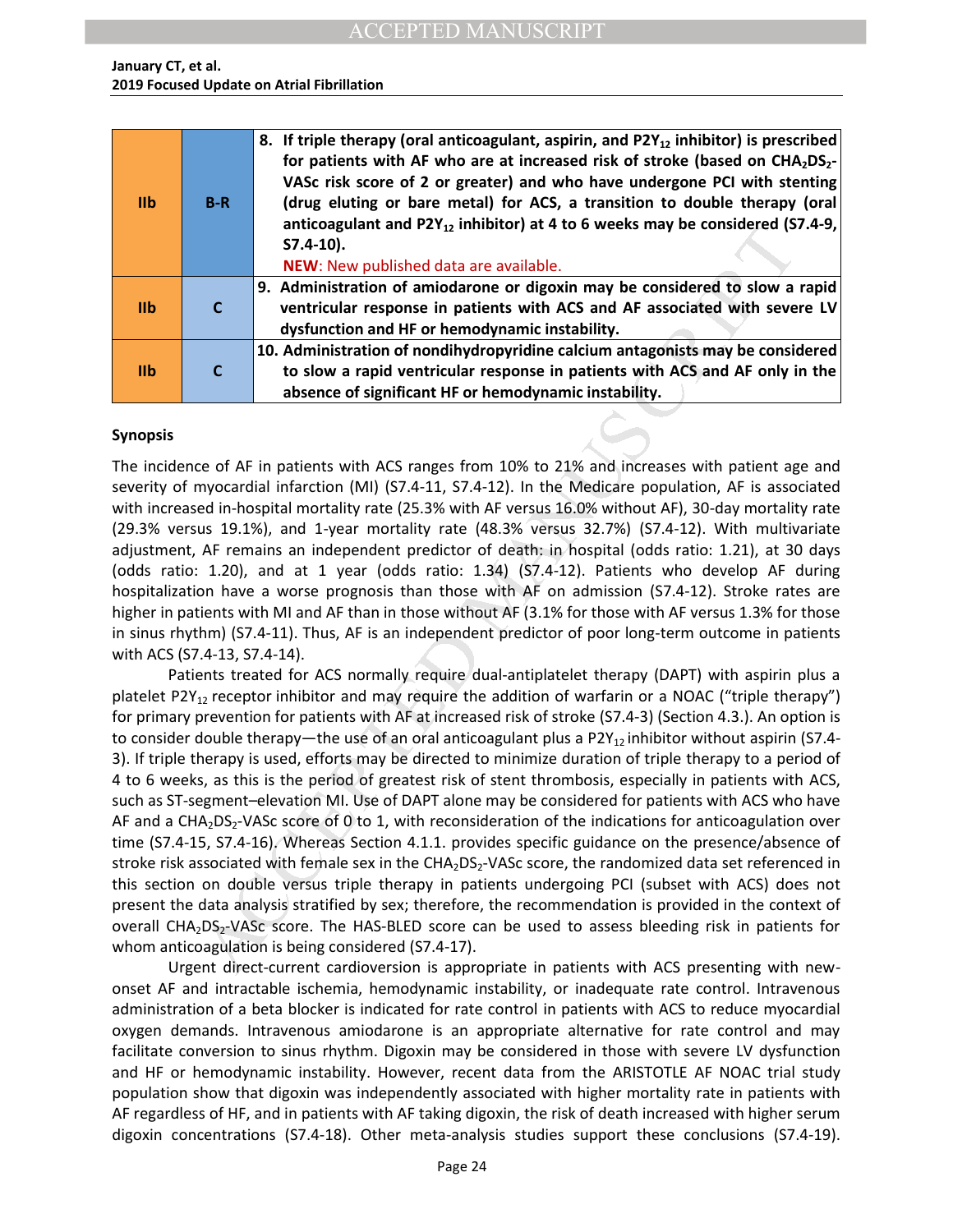Treatment with angiotensin-converting enzyme inhibitors appears to reduce the incidence of AF in patients with LV dysfunction after ACS (S7.4-20, S7.4-21).

#### **Recommendation-Specific Supportive Text (New or Modified)**

- commendation is modified to incorporate the data from WOEST (What is the Quellet RA microsopy stellet R anticoagulant Therapy in Pattents With Oral Anticoagulation and Coronary Steal<br>and the recent evidence from PIONEER AF 1. This recommendation is modified to incorporate the data from WOEST (What is the Optimal Antiplatelet & Anticoagulant Therapy in Patients With Oral Anticoagulation and Coronary Stenting) (S7.4-3) and the recent evidence from PIONEER AF-PCI (Open-Label, Randomized, Controlled, Multicenter Study Exploring two Treatment Strategies of Rivaroxaban and a Dose-Adjusted Oral Vitamin K Antagonist Treatment Strategy in Subjects With Atrial Fibrillation who Undergo Percutaneous Coronary Intervention) (S7.4-2) and RE-DUAL PCI (Randomized Evaluation of Dual Antithrombotic Therapy With Dabigatran Versus Triple Therapy With Warfarin in Patients With Nonvalvular Atrial Fibrillation Undergoing Percutaneous Coronary Intervention) (S7.4-1) (see supportive text for recommendations 6 and 8 below). These 3 clinical trials enrolled both patients with stable ischemic disease and patients with ACS treated with PCI. These trials did not include patients with ACS managed medically. On the basis of these clinical trials, options for anticoagulants in this patient population include warfarin, rivaroxaban, and dabigatran. Although the use of the  $CHA<sub>2</sub>DS<sub>2</sub>-VASC score has been validated only in several small studies of patients with AF and ACS, we$ believe it is reasonable to use this methodology to estimate the risk of systemic thromboembolism (S7.4-22, S7.4-23).
- 4. A single-center prospective cohort study found that, as compared with triple therapy with clopidogrel, triple therapy with prasugrel was associated with a higher incidence of Thrombolysis in Myocardial Infarction (TIMI) major or minor bleeding events (S7.4-4). This finding was corroborated by the TRANSLATE-ACS (Treatment with Adenosine Diphosphate Receptor Inhibitors: Longitudinal Assessment of Treatment Patterns and Events After Acute Coronary Syndrome) study (S7.4-5), a multicenter prospective cohort study of patients who underwent PCI for an acute MI. That study found that, as compared with triple therapy with clopidogrel, triple therapy with prasugrel was associated with a higher incidence of Bleeding Academic Research Consortium (BARC)–defined bleeding events. These events, however, were patient-reported bleeding events that did not require hospitalization.
- 5. WOEST was an RCT that showed that, as compared with triple therapy (aspirin, clopidogrel, and warfarin), double therapy with warfarin and clopidogrel was associated with fewer bleeding complications. WOEST, however, was not powered to assess stent thrombosis (S7.4-3). Two other registry-based studies similarly showed that double therapy with warfarin and clopidogrel was not associated with higher risk of coronary ischemia than triple therapy (S7.4-6, S7.4-7). Furthermore, a hospital-based retrospective cohort study found that double therapy with warfarin and ticagrelor had thrombotic and bleeding rates that were similar to those observed with triple therapy (S7.4-8). The aforementioned studies were not based exclusively on patients with AF and ACS; patients with AF undergoing elective PCI for stable coronary artery disease were also included.
- 6. PIONEER AF-PCI was an international, multicenter, randomized, open-label trial of 2,124 patients with AF (without moderate to severe mitral stenosis or a mechanical heart valve) who had undergone PCI with stenting. Patients were randomized in a 1:1:1 ratio to low-dose rivaroxaban (15 mg once daily) plus a P2Y<sub>12</sub> inhibitor for 12 months (Group 1); very-low-dose rivaroxaban (2.5 mg twice daily) plus DAPT for 1, 6, or 12 months (Group 2); or standard therapy with a dose-adjusted vitamin K antagonist (once daily) plus DAPT for 1, 6, or 12 months (Group 3). Clopidogrel was the most common P2Y<sub>12</sub> inhibitor used (>90%). The rates of clinically significant bleeding were lower in Groups 1 and 2 than in Group 3 (S7.4-2). The rates of death from cardiovascular causes, MI, or stroke were similar in the 3 groups (S7.4-2). It is important to note that the dose of rivaroxaban used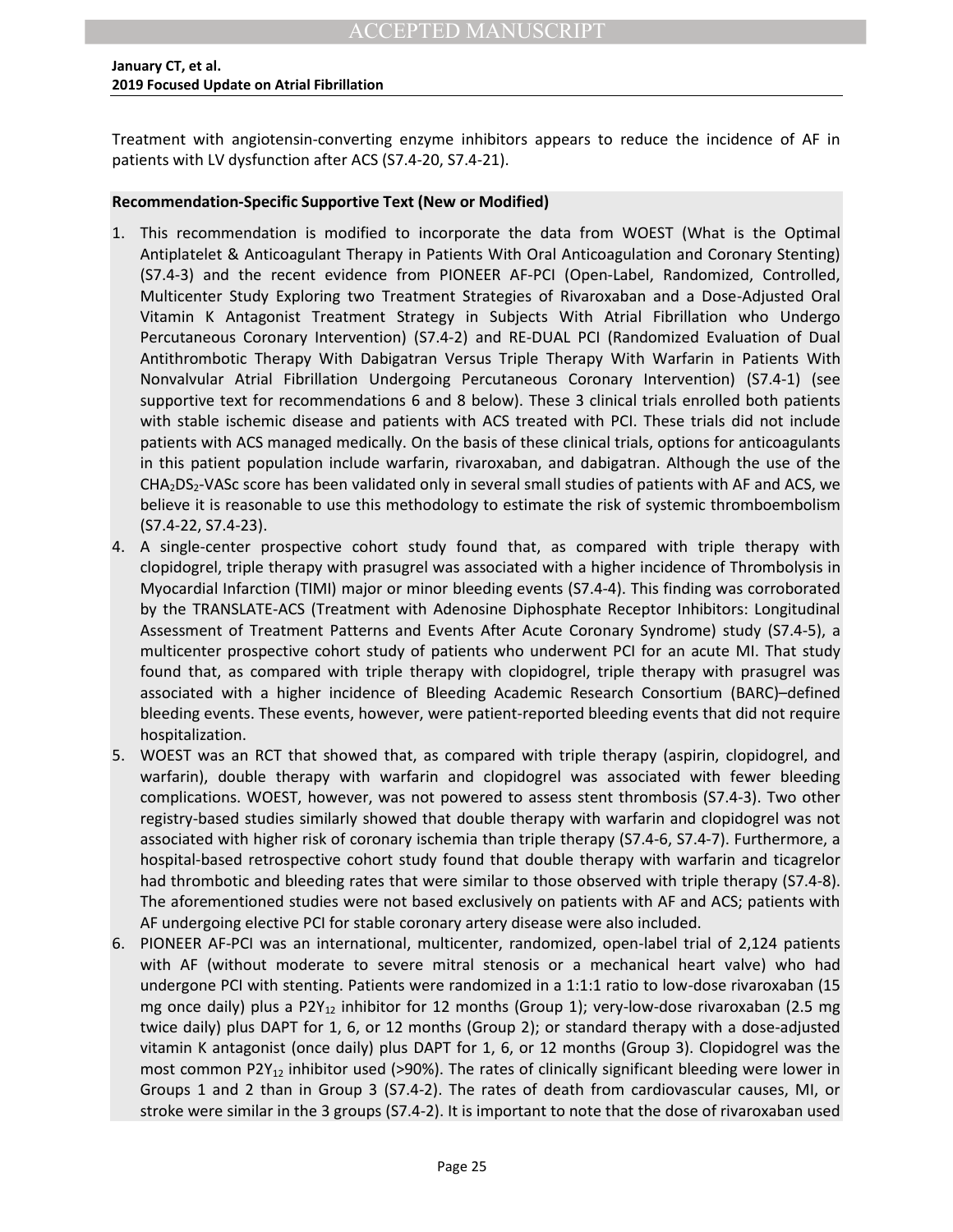in that study was lower than the dose recommended for stroke prophylaxis in AF. The study was not powered to evaluate risk of stent thrombosis or systemic thromboembolism (S7.4-2).

7. RE-DUAL PCI was an international, multicenter, randomized open-label trial of 2,725 patients with nonvalvular AF who had undergone PCI with stenting. Patients were randomized to receive 1 of 3 treatments: double therapy with dabigatran (110 mg twice daily) plus either clopidogrel or ticagrelor (110-mg dual-therapy group), double therapy with dabigatran (150 mg twice daily) plus either clopidogrel or ticagrelor (150-mg dual-therapy group), or triple therapy with warfarin plus aspirin (≤100 mg daily) and either clopidogrel or ticagrelor (triple-therapy group). The incidence of major or clinically relevant nonmajor bleeding was higher in the triple-therapy group than in the 110-mg dual-therapy group and the 150-mg dual-therapy group. In addition, the 2 dual-therapy groups combined were noninferior to the triple-therapy group with regard to the composite efficacy endpoint of thromboembolic events (MI, stroke, or systemic embolism), death, or unplanned revascularization. Clopidogrel was the most common  $P2Y_{12}$  inhibitor used (88%). Notably, the study was not powered to evaluate risk of stent thrombosis or systemic thromboembolism (S7.4-1).

Ins. Dollar uneflay with dargladent (1.00 mig with earling the studing that the copies are the considered in the studies of the consider the properties of the consideration of the terapy group), of this distribution plus ( In aggregate, the data to date on comparisons of double versus triple therapy demonstrate that double therapy significantly reduces the risk of bleeding without a signal of harm with regard to stent thrombosis in clinical trials that enrolled both patients with stable ischemic disease and patients with ACS. With regard to the antithrombotic dosages studied, only the RE-DUAL PCI trial and WOEST trials studied antithrombotic dosages known to reduce the risk of systemic thromboembolism (S7.4-1, S7.4-3). The ongoing AUGUSTUS (A Study of Apixaban in Patients With Atrial Fibrillation, not Caused by a Heart Valve Problem, who are at Risk for Thrombosis due to Having had a Recent Coronary Event, Such as a Heart Attack or a Procedure to Open the Vessels of the Heart) trial is an open-label 2×2 factorial RCT to evaluate the safety of apixaban versus vitamin K antagonist and aspirin versus aspirin placebo in patients with AF and ACS or PCI (S7.4-24). The ENTRUST-AF-PCI (Edoxaban Treatment Versus Vitamin K Antagonist in Patients With Atrial Fibrillation Undergoing Percutaneous Coronary Intervention) is an ongoing trial evaluating edoxaban treatment versus vitamin K antagonist treatment in patients with AF undergoing PCI (S7.4-25). These trials will provide further evidence on treatment approaches designed to mitigate bleeding while reducing the risks of stent thrombosis and systemic thromboembolism.

<span id="page-26-0"></span>8. The ISAR-TRIPLE (Triple Therapy in Patients on Oral Anticoagulation After Drug Eluting Stent Implantation) trial (S7.4-9) was a randomized, open-label trial of patients receiving anticoagulation who underwent PCI with drug-eluting stents. Patients received concomitant anticoagulant and aspirin and were randomized to 6 weeks versus 6 months of clopidogrel. There was no difference between the 2 groups in terms of the primary composite endpoint of death, MI, definite stent thrombosis, stroke, or TIMI major bleeding or in terms of the secondary bleeding endpoint of TIMI major bleeding at 9 months (S7.4-9). The Bern PCI Registry (S7.4-10) is a prospective registry of consecutive patients who have undergone PCI for stable coronary artery disease or ACS at Bern University Hospital since 2009. Among patients who were discharged on triple therapy, there was no difference between ≤1 month versus >1 month of triple therapy in the primary composite endpoint of cardiac death, MI, stroke, definite stent thrombosis, or TIMI major bleeding at 1 year (S7.4-10). Although both the ISAR-TRIPLE trial and the Bern PCI Registry have limitations, the consistent finding in both patients with ACS and patients with stable ischemic heart disease suggests that with current drug-eluting stents, selecting bare metal stents to shorten the duration of DAPT is no longer indicated. Of the patients treated with triple therapy for 1 month in the Bern PCI Registry, 60% were treated with a current-generation drug-eluting stent.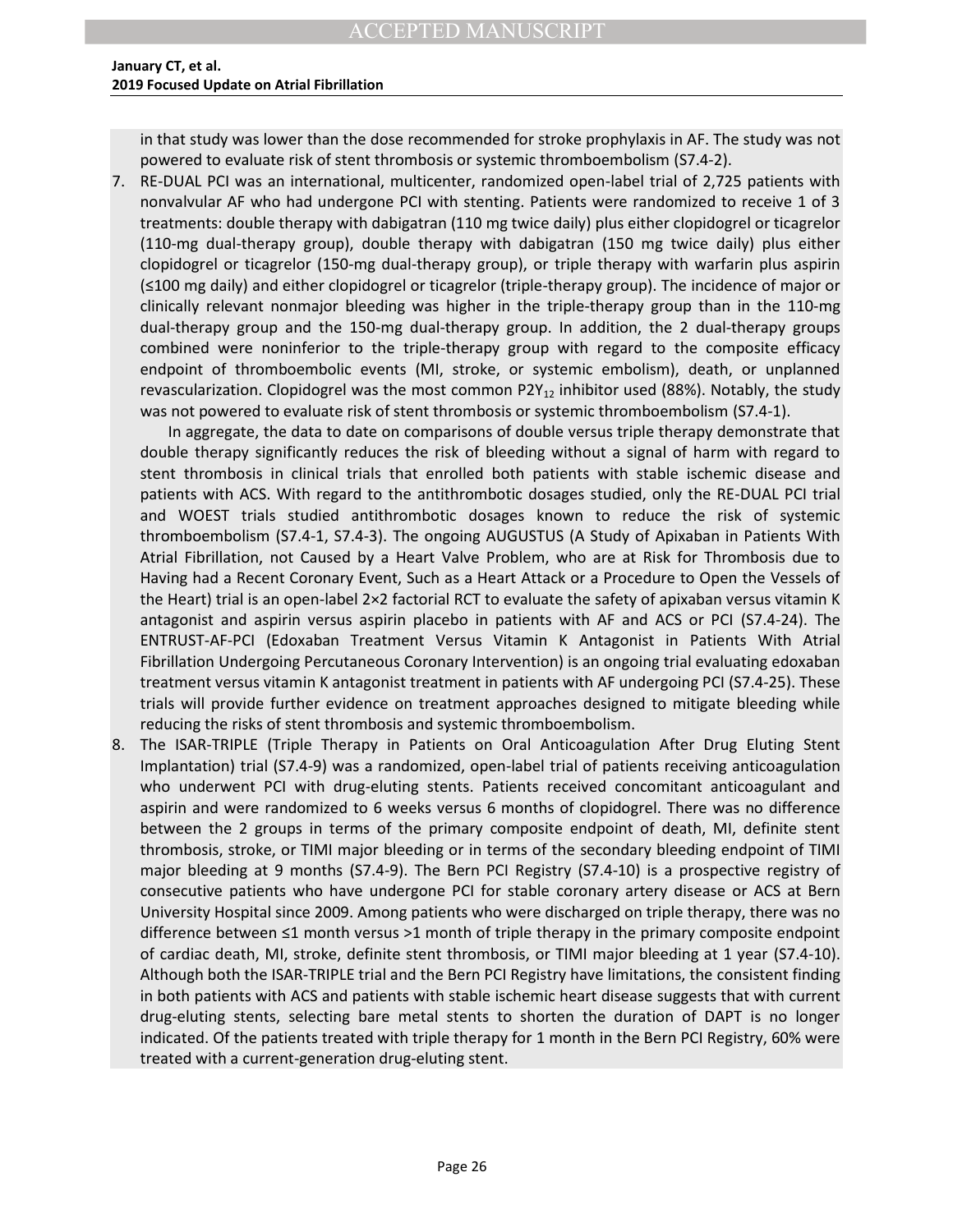## **7.12. Device Detection of AF and Atrial Flutter (New)**

|            | <b>Recommendations for Device Detection of AF and Atrial Flutter</b>                            |                                                                                                                                                                                                                                                                                                           |  |  |  |  |
|------------|-------------------------------------------------------------------------------------------------|-----------------------------------------------------------------------------------------------------------------------------------------------------------------------------------------------------------------------------------------------------------------------------------------------------------|--|--|--|--|
|            | Referenced studies that support new recommendations are summarized in Online Data Supplement 9. |                                                                                                                                                                                                                                                                                                           |  |  |  |  |
| <b>COR</b> | <b>LOE</b>                                                                                      | <b>Recommendations</b>                                                                                                                                                                                                                                                                                    |  |  |  |  |
|            | <b>B-NR</b>                                                                                     | 1. In patients with cardiac implantable electronic devices (pacemakers or implanted<br>cardioverter-defibrillators), the presence of recorded atrial high-rate episodes<br>(AHREs) should prompt further evaluation to document clinically relevant AF to<br>guide treatment decisions (S7.12-1-S7.12-5). |  |  |  |  |
| IIa        | $B-R$                                                                                           | 2. In patients with cryptogenic stroke (i.e., stroke of unknown cause) in whom<br>external ambulatory monitoring is inconclusive, implantation of a cardiac monitor<br>(loop recorder) is reasonable to optimize detection of silent AF (S7.12-6).                                                        |  |  |  |  |

### **Recommendation-Specific Supportive Text (New)**

- 1. In patients with cardiac implaned electronic devices (pacemakers or in the controlled at the presence of recorded attail high-rate (AHREs) should prompt further evaluation to document clinically releves (i.e., a patient 1. Patients with AHREs detected by implanted devices are at increased risk of stroke and abundant data now link device-detected atrial tachycardia or AF (or AHREs) with the development of thromboembolic events (S7.12-1–S7.12-5). Remote monitoring with AHRE alerts increases the likelihood of detecting silent AF. However, it is unclear whether patients with AHREs benefit from oral anticoagulation. Careful review of stored electrograms may confirm the presence of AF and rule out false positive events. Occasionally, the addition of extended external electrocardiographic monitoring may be needed if data from the implanted device are uncertain. Prospective clinical trials of prophylactic anticoagulation based on device-detected AF are under way but have not been completed. Although increased duration of AHREs is associated with increased stroke risk, the threshold duration of AHREs that warrants anticoagulation is unclear. Current approaches factor in the duration of device-detected AF and the patient's stroke risk profile, bleeding risk, and preferences to determine whether to initiate long-term anticoagulation.
- 2. The cause of ischemic stroke remains unknown in 20% to 40% of patients, leading to a diagnosis of cryptogenic stroke. Prolonged electrocardiogram monitoring with an implantable cardiac monitor in these patients (age >40 years) has the advantage of increasing the likelihood of detecting silent AF that would escape detection with short-term monitoring. A recent RCT established the superiority of an implantable cardiac monitor over conventional monitoring for detecting silent AF, a finding with major clinical ramifications for these patients (S7.12-6). A role in screening for silent AF may also exist for remote electrocardiographic acquisition and transmission with a "smart" worn or handheld WiFi-enabled device with remote interpretation (S7.12-7, S7.12-8).

# <span id="page-27-0"></span>**7.13. Weight Loss (New)**

| Recommendation for Weight Loss in Patients with AF |                                                                                                 |                                                                                 |  |  |  |
|----------------------------------------------------|-------------------------------------------------------------------------------------------------|---------------------------------------------------------------------------------|--|--|--|
|                                                    | Referenced studies that support the new recommendation are summarized in Online Data Supplement |                                                                                 |  |  |  |
|                                                    | 10.                                                                                             |                                                                                 |  |  |  |
| <b>COR</b>                                         | <b>LOE</b>                                                                                      | Recommendation                                                                  |  |  |  |
|                                                    |                                                                                                 | 1. For overweight and obese patients with AF, weight loss, combined with risk   |  |  |  |
|                                                    | $B-R$                                                                                           | factor modification, is recommended (S7.13-1-S7.13-3).                          |  |  |  |
|                                                    |                                                                                                 | NEW: New data demonstrate the beneficial effects of weight loss and risk factor |  |  |  |
|                                                    |                                                                                                 | modification on controlling AF.                                                 |  |  |  |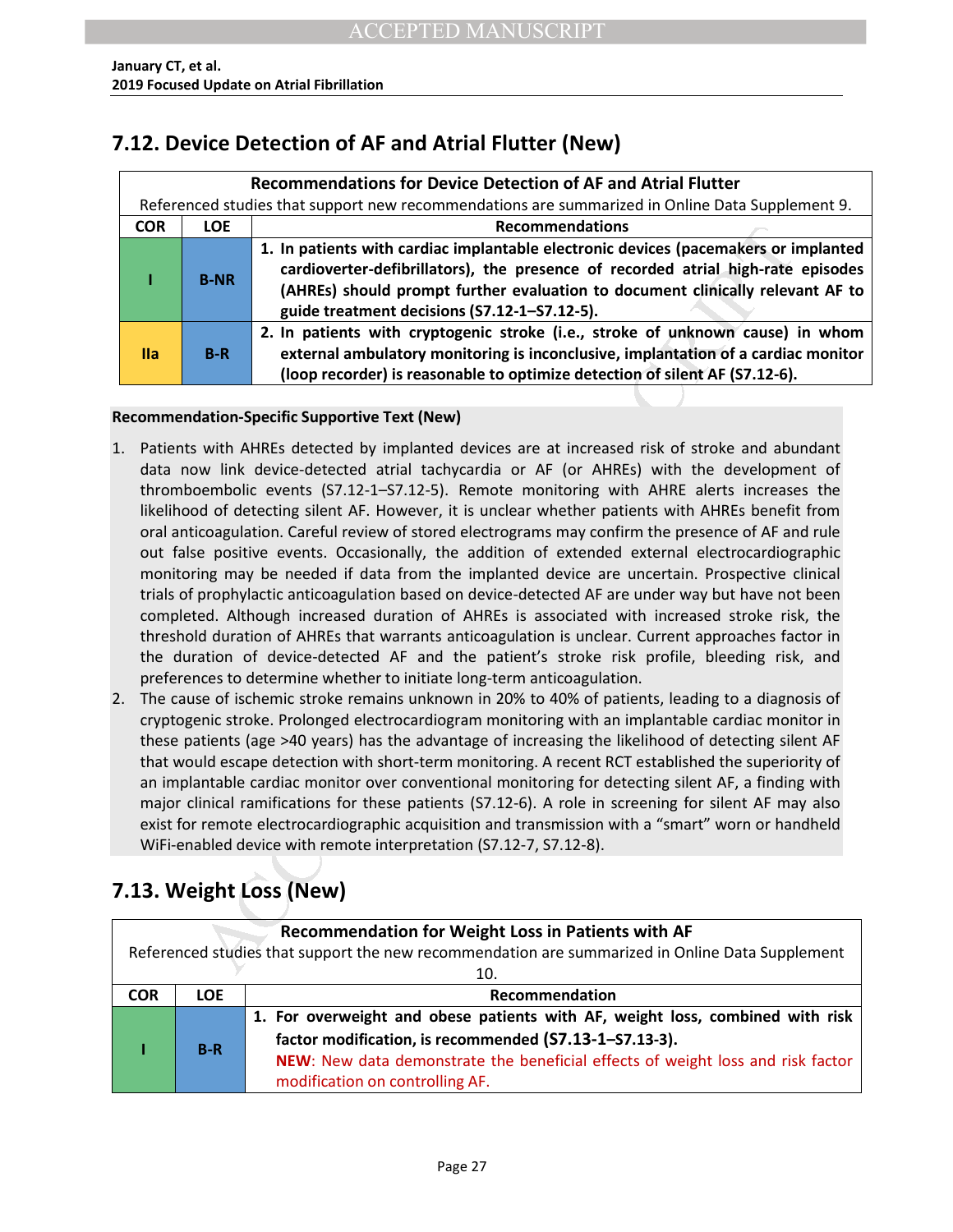#### **Recommendation-Specific Supportive Text (New)**

of are pussed and their continues we calculated with the computer with a control of the rest of the case in the case of ACCEPTED and the case of ACCEPTED and the case of ACCEPTED and the case of ACCEPTED and the case of AC 1. Obesity is associated with atrial electrostructural remodeling (S7.13-4) and AF (S7.13-5–S7.13-7). One RCT demonstrated that a structured weight management program for obese patients (body mass index >27) with symptomatic AF reduced symptom burden and severity and reduced the number of AF episodes and their cumulative duration when compared with attempts to optimally manage risk factors alone (S7.13-1). Risk factor modification included assessment and treatment of underlying sleep apnea, hypertension, hyperlipidemia, glucose intolerance, and alcohol and tobacco use. A second nonrandomized observational study reported improved outcomes of AF catheter ablation among obese patients who enrolled in a weight loss program (S7.13-2). Observational studies have revealed that the degree of improvement in the AF type and symptoms were related to the degree of weight loss (S7.13-3, S7.13-8). Taken together, these studies support a treatment approach that addresses the risk factors for AF.

Page 28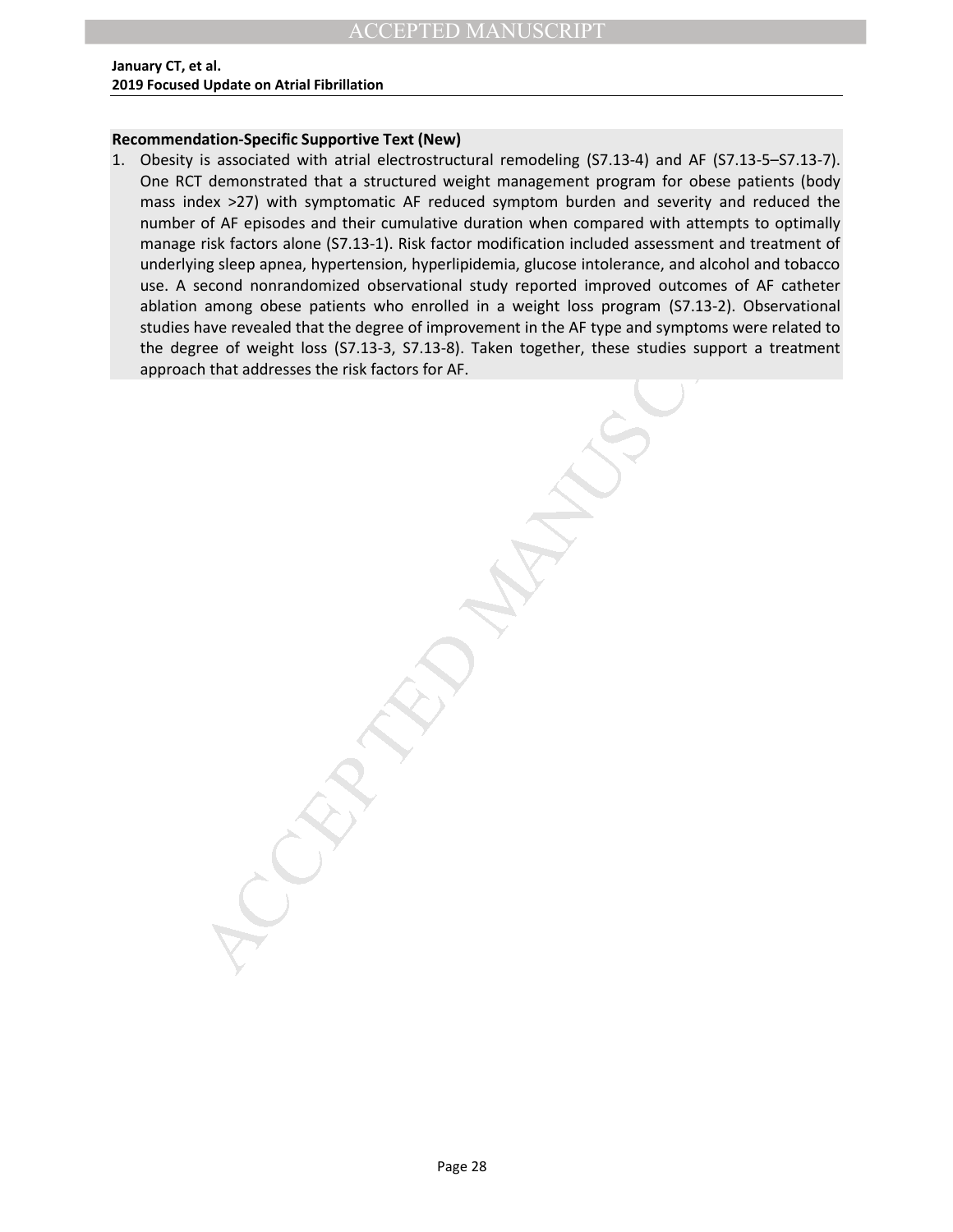### **Presidents and Staff**

### *American College of Cardiology*

C. Michael Valentine, MD, FACC, President Timothy W. Attebery, MBA, FACHE, Chief Executive Officer William J. Oetgen, MD, MBA, FACC, Executive Vice President, Science, Education, Quality, and Publishing MaryAnne Elma, MPH, Senior Director, Science, Education, Quality, and Publishing Amelia Scholtz, PhD, Publications Manager, Science, Education, Quality, and Publishing

### *American College of Cardiology/American Heart Association*

Katherine A. Sheehan, PhD, Director, Guideline Strategy and Operations Abdul R. Abdullah, MD, Senior Manager, Guideline Science Thomas S. D. Getchius, Manager, Guideline Science Zainab Shipchandler, MPH, Associate Guideline Advisor

#### *American Heart Association*

Arteoney, Musi, FALL-It, Christ Exectutive Unrecentr, Science, Education, Quality, and Publis<br>
Ilma, MPH, Senico Director, Science, Education, Quality, and Publishing<br>
Ilma, MPH, Senico Director, Science, Education, Qualit Ivor J. Benjamin, MD, President Nancy Brown, Chief Executive Officer Rose Marie Robertson, MD, FAHA, Chief Science and Medicine Officer Gayle R. Whitman, PhD, RN, FAHA, FAAN, Senior Vice President, Office of Science Operations Anne Leonard, MPH, RN, CCRC, FAHA, Senior Science and Medicine Advisor, Office of Science Operations Jody Hundley, Production and Operations Manager, Scientific Publications, Office of Science Operations

**Key Words:** ACC/AHA Clinical Practice Guidelines ■ focused update ■ acute coronary syndrome ■ anticoagulants ■ anticoagulation agents ■ antiplatelet agents ■ apixaban ■ atrial fibrillation ■ atrial flutter ■ cardioversion ■ coronary artery disease ■ coronary heart disease ■ stents ■ dabigatran ■ edoxaban ■ hypertension ■ idarucizumab ■ myocardial infarction ■ obesity ■ percutaneous coronary intervention ■ risk factors ■ rivaroxaban ■ sleep apnea ■ stroke ■ thromboembolism ■ warfarin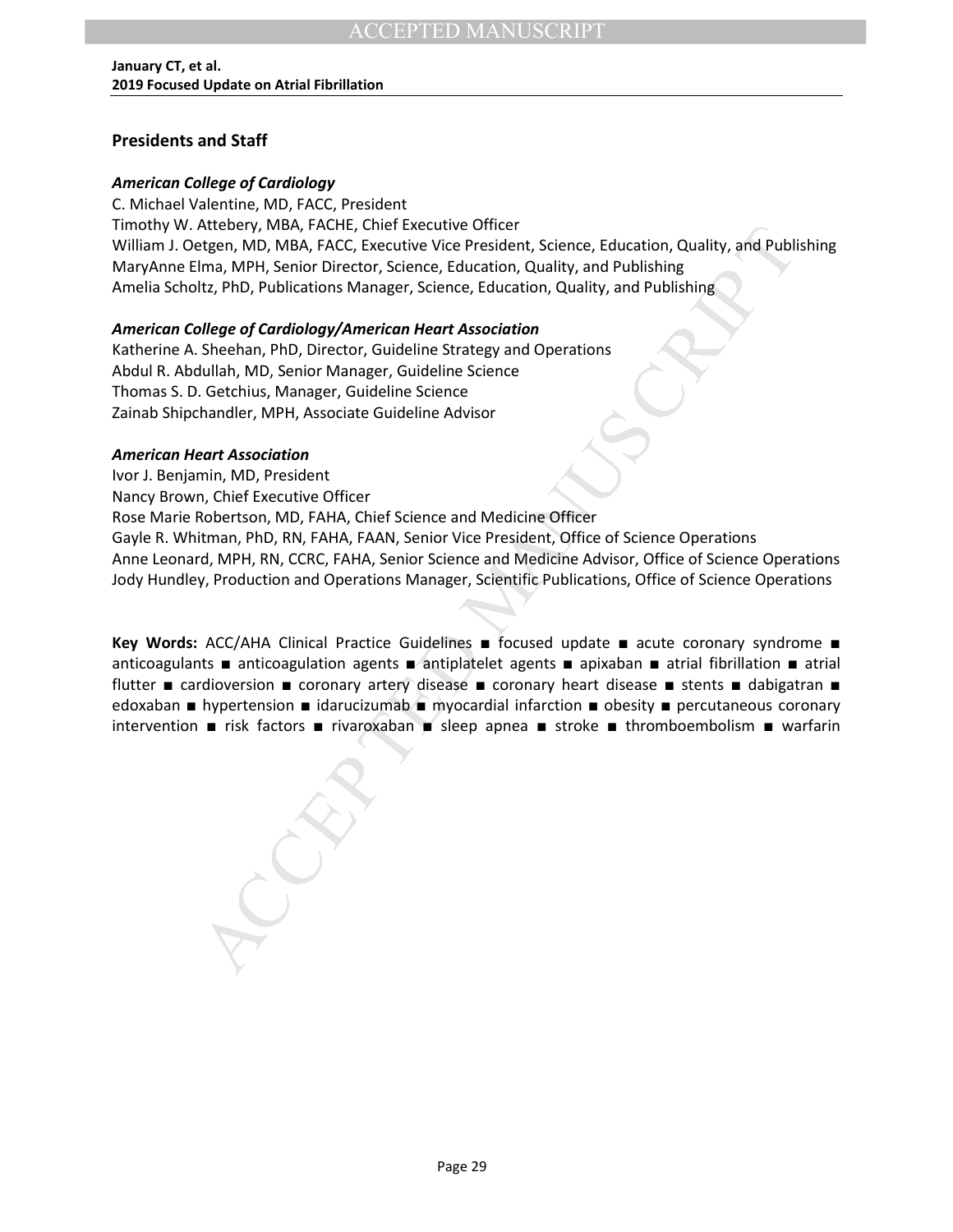# <span id="page-30-0"></span>**Appendix 1. Author Relationships With Industry and Other Entities (Relevant)—2019 AHA/ACC/HRS Focused Update of the 2014 AHA/ACC/HRS Guideline for the Management of Patients With Atrial Fibrillation (July 2018)**

|                                   | Appendix 1. Author Relationships With Industry and Other Entities (Relevant)–2019<br>AHA/ACC/HRS Focused Update of the 2014 AHA/ACC/HRS Guideline for the Management of<br><b>Patients With Atrial Fibrillation (July 2018)</b> |                                                                                                                                                                               |                                  |                                         |                                                                                                   |                                                                                     |                                 |                                                                              |
|-----------------------------------|---------------------------------------------------------------------------------------------------------------------------------------------------------------------------------------------------------------------------------|-------------------------------------------------------------------------------------------------------------------------------------------------------------------------------|----------------------------------|-----------------------------------------|---------------------------------------------------------------------------------------------------|-------------------------------------------------------------------------------------|---------------------------------|------------------------------------------------------------------------------|
| Committee<br><b>Member</b>        | <b>Employment</b>                                                                                                                                                                                                               | <b>Consultant</b>                                                                                                                                                             | <b>Speakers</b><br><b>Bureau</b> | Ownership/<br>Partnership/<br>Principal | <b>Personal Research</b>                                                                          | Institutional,<br>Organizational,<br>or Other<br><b>Financial</b><br><b>Benefit</b> | <b>Expert</b><br><b>Witness</b> | <b>Voting</b><br><b>Recusals</b><br>by<br>Section*                           |
| Craig T.<br>January<br>(Chair)    | University of Wisconsin-<br>Madison-Professor of<br>Medicine,<br>Cardiovascular<br><b>Medicine Division</b>                                                                                                                     | None                                                                                                                                                                          | None                             | None                                    | None                                                                                              | None                                                                                | None                            | None                                                                         |
| L. Samuel<br>Wann (Vice<br>Chair) | Columbia St. Mary's<br>Cardiovascular<br>Physicians-Clinical<br>Cardiologist                                                                                                                                                    | • Astellas                                                                                                                                                                    | None                             | None                                    | None                                                                                              | None                                                                                | None                            | None                                                                         |
| Hugh<br>Calkins                   | Johns Hopkins<br>Hospital-Professor of<br>Medicine, Director of<br>Electrophysiology                                                                                                                                            | $\bullet$ Abbott<br>• AltaThera<br>• AtriCure<br>• Boehringer<br>Ingelheim <sup>+</sup><br>• King<br>Pharmaceuticals,<br>Inc. (Pfizer)<br>• Medtronict<br>· St. Jude Medical‡ | None <sup>®</sup>                | None                                    | • Boehringer<br>Ingelheim <sup>+</sup><br>· Boston Scientifict<br>• St. Jude Medical <sup>+</sup> | None                                                                                | None                            | 4.1.1,<br>4.2.2.2,<br>4.3, 4.4.1,<br>4.4.2,<br>6.1.1,<br>6.3.4, 7.4,<br>7.12 |
| Lin Y. Chen§                      | University of Minnesota<br>Medical School,<br>Cardiovascular<br>Division-Associate<br>Professor of Medicine                                                                                                                     | None                                                                                                                                                                          | None                             | None                                    | None                                                                                              | None                                                                                | None                            | None                                                                         |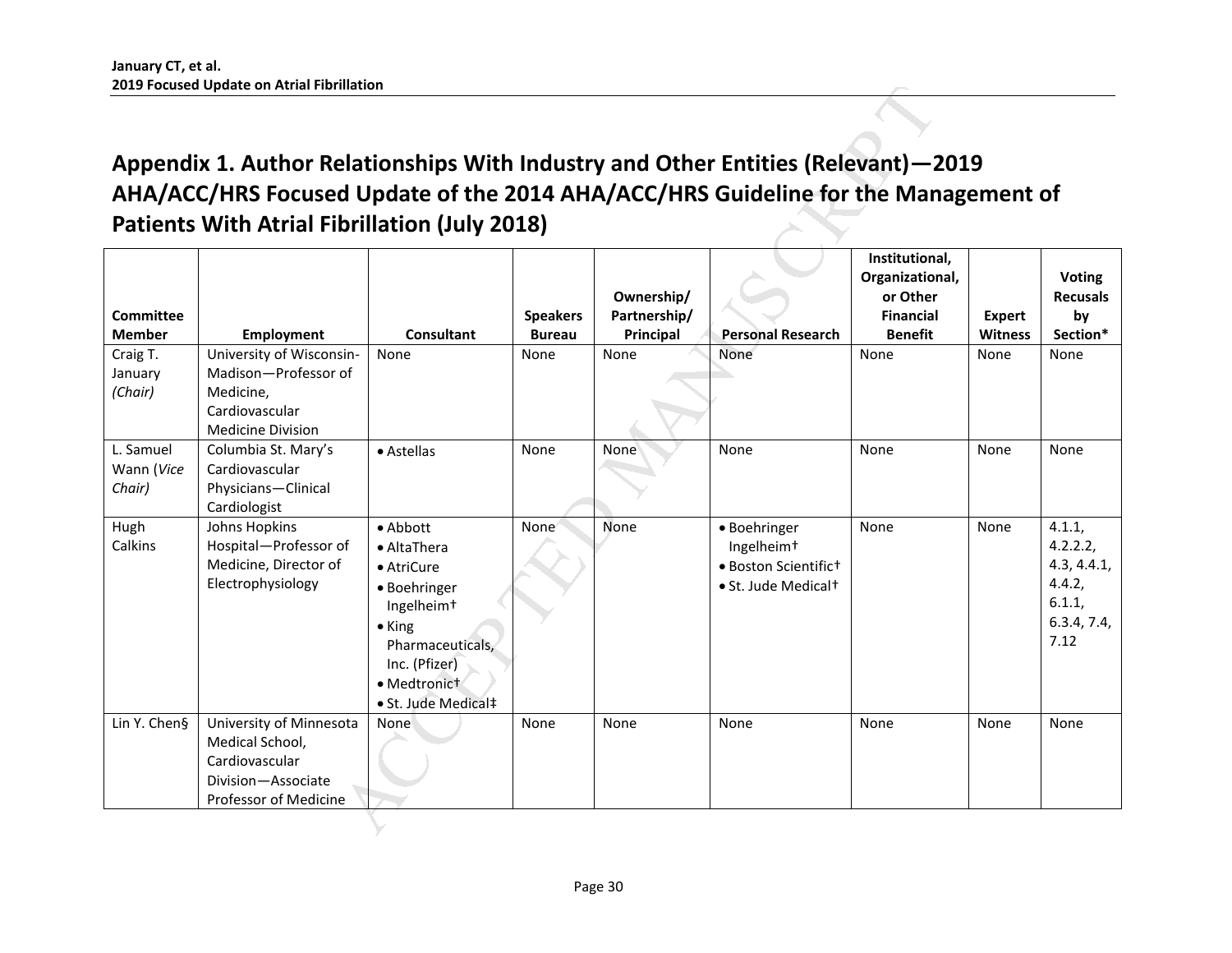| Committee<br><b>Member</b>             | Employment                                                                                                                                                 | Consultant | <b>Speakers</b><br><b>Bureau</b> | Ownership/<br>Partnership/<br>Principal | <b>Personal Research</b> | Institutional,<br>Organizational,<br>or Other<br><b>Financial</b><br><b>Benefit</b> | <b>Expert</b><br>Witness | <b>Voting</b><br><b>Recusals</b><br>by<br>Section* |
|----------------------------------------|------------------------------------------------------------------------------------------------------------------------------------------------------------|------------|----------------------------------|-----------------------------------------|--------------------------|-------------------------------------------------------------------------------------|--------------------------|----------------------------------------------------|
| Joaquin E.<br>Cigarroa                 | Oregon Health &<br>Science University-<br>Professor of Medicine;<br>Clinical Chief of Knight<br>Cardiovascular Institute<br>Division Head of<br>Cardiology | None       | None                             | None                                    | None                     | None                                                                                | None                     | None                                               |
| Joseph C.<br>Cleveland,<br>$_{\rm Jr}$ | University of<br>Colorado-Professor of<br>Surgery; Denver<br>Veteran's<br>Administration<br>Hospital-Chief, Cardiac<br>Surgery                             | None       | None                             | None                                    | · St. Jude Medical       | None                                                                                | None                     | 4.4.1,<br>4.4.2,<br>6.3.4, 7.4,<br>7.12            |
| Patrick T.<br>Ellinor                  | Massachusetts General<br>Hospital Heart Center,<br>Cardiac Arrhythmia<br>Service-Director                                                                  | • Bayer    | None                             | None                                    | · Bayert                 | None                                                                                | None                     | 4.1.1,<br>4.2.2.2,<br>4.3, 6.1.1,<br>7.4           |
|                                        |                                                                                                                                                            |            |                                  |                                         |                          |                                                                                     |                          |                                                    |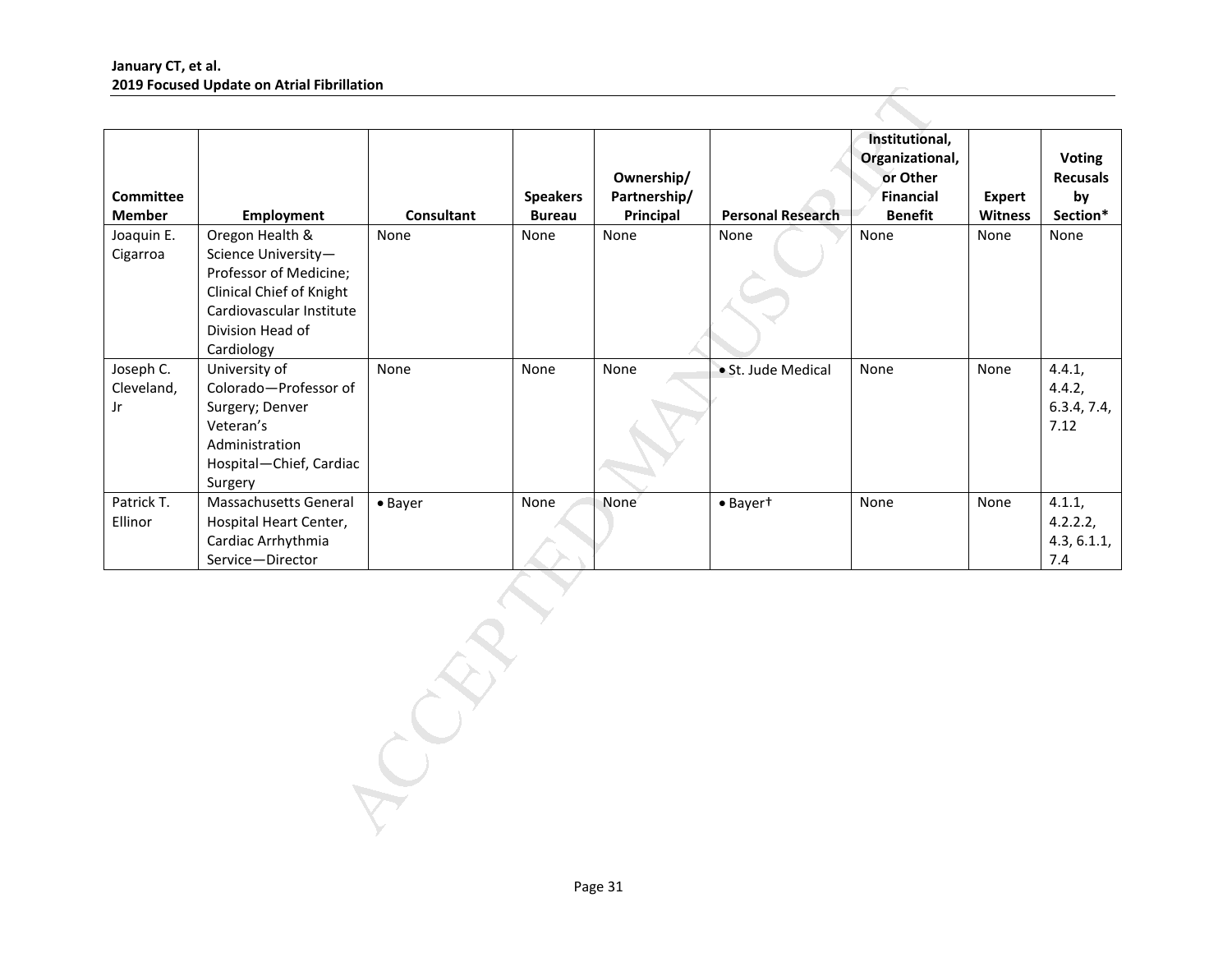|                                   | <b>2019 Focused Opdate on Atrial Fibrillation</b>                                                                                                                                    |                                                                                                                                                                                                                                                                                                                                              |                                  |                                         |                                                                                                |                                                                              |                                 |                                                                              |
|-----------------------------------|--------------------------------------------------------------------------------------------------------------------------------------------------------------------------------------|----------------------------------------------------------------------------------------------------------------------------------------------------------------------------------------------------------------------------------------------------------------------------------------------------------------------------------------------|----------------------------------|-----------------------------------------|------------------------------------------------------------------------------------------------|------------------------------------------------------------------------------|---------------------------------|------------------------------------------------------------------------------|
| <b>Committee</b><br><b>Member</b> | <b>Employment</b>                                                                                                                                                                    | <b>Consultant</b>                                                                                                                                                                                                                                                                                                                            | <b>Speakers</b><br><b>Bureau</b> | Ownership/<br>Partnership/<br>Principal | <b>Personal Research</b>                                                                       | Institutional,<br>Organizational,<br>or Other<br>Financial<br><b>Benefit</b> | <b>Expert</b><br><b>Witness</b> | <b>Voting</b><br><b>Recusals</b><br>by<br>Section*                           |
| Michael D.<br>Ezekowitz           | Sidney Kimmel Medical<br>College at Thomas<br>Jefferson University-<br>Professor of Medicine;<br>Lankenau Medical<br>Center, Bryn Mawr<br>Hospital-Attending<br>Cardiologist         | • Armetheon <sup>+</sup><br>• Bayert<br>· Boehringer<br>Ingelheim <sup>+</sup><br>· Bristol-Myers<br>Squibb <sup>+</sup><br>• Coherex<br>· Daiichi-Sankyot<br>• Janssen<br>Pharmaceuticals <sup>+</sup><br>· Johnson &<br>Johnson <sup>+</sup><br>· Medtronict<br>· Merckt<br>• Pfizert<br>· Portola<br>Pharmaceuticals<br>· Sanofi-aventist | None                             | None                                    | · Boehringer<br>Ingelheim (PI)+<br>· Pfizer (PI)+<br>· Portola<br>Pharmaceuticals <sup>+</sup> | None                                                                         | None                            | 4.1.1,<br>4.2.2.2,<br>4.3, 4.4.1,<br>4.4.2,<br>6.1.1,<br>6.3.4, 7.4,<br>7.12 |
| Michael E.<br>Field               | Medical University of<br>South Carolina and<br>Ralph H. Johnson VA<br>Medical Center-<br>Associate Professor of<br>Medicine                                                          | None                                                                                                                                                                                                                                                                                                                                         | None                             | None                                    | None                                                                                           | None                                                                         | None                            | None                                                                         |
| Karen L.<br>Furie                 | Rhode Island Hospital,<br>the Miriam Hospital<br>and Bradley Hospital-<br>Neurologist-in-Chief;<br>The Warren Alpert<br>Medical School of<br>Brown University-<br>Chair of Neurology | None                                                                                                                                                                                                                                                                                                                                         | None                             | None                                    | None                                                                                           | None                                                                         | None                            | None                                                                         |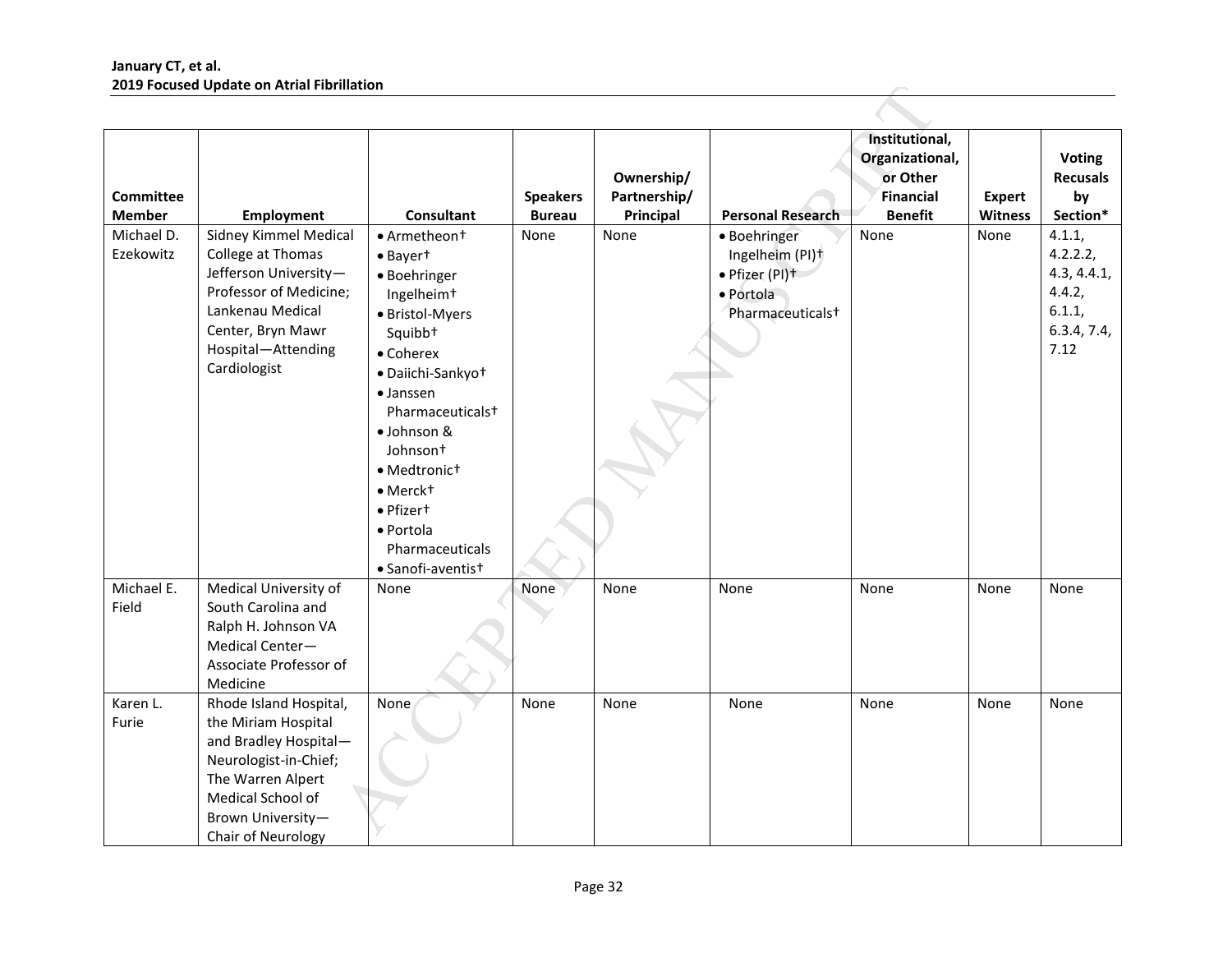|                                                                                                                                                                                                                                                                                                                                | ZUIY FOCUSED UPDATE ON ATTIAI FIDIIIIATION                                                                                                                    |                    |                                  |                                         |                          |                                                                                     |                                 |                                                    |
|--------------------------------------------------------------------------------------------------------------------------------------------------------------------------------------------------------------------------------------------------------------------------------------------------------------------------------|---------------------------------------------------------------------------------------------------------------------------------------------------------------|--------------------|----------------------------------|-----------------------------------------|--------------------------|-------------------------------------------------------------------------------------|---------------------------------|----------------------------------------------------|
| <b>Committee</b><br><b>Member</b>                                                                                                                                                                                                                                                                                              | <b>Employment</b>                                                                                                                                             | Consultant         | <b>Speakers</b><br><b>Bureau</b> | Ownership/<br>Partnership/<br>Principal | <b>Personal Research</b> | Institutional,<br>Organizational,<br>or Other<br><b>Financial</b><br><b>Benefit</b> | <b>Expert</b><br><b>Witness</b> | <b>Voting</b><br><b>Recusals</b><br>by<br>Section* |
| Paul A.                                                                                                                                                                                                                                                                                                                        | Stanford VA Palo Alto                                                                                                                                         | None               | None                             | None                                    | None                     | None                                                                                | None                            | None                                               |
| Heidenreich                                                                                                                                                                                                                                                                                                                    | Health Care System-                                                                                                                                           |                    |                                  |                                         |                          |                                                                                     |                                 |                                                    |
|                                                                                                                                                                                                                                                                                                                                | Professor of Medicine                                                                                                                                         |                    |                                  |                                         |                          |                                                                                     |                                 |                                                    |
| Katherine T.                                                                                                                                                                                                                                                                                                                   | Vanderbilt University                                                                                                                                         | None               | None                             | • Metabolic                             | None                     | None                                                                                | None                            | None                                               |
| Murray                                                                                                                                                                                                                                                                                                                         | School of Medicine,                                                                                                                                           |                    |                                  | Technologies,                           |                          |                                                                                     |                                 |                                                    |
|                                                                                                                                                                                                                                                                                                                                | Divisions of Clinical                                                                                                                                         |                    |                                  | Inc.                                    |                          |                                                                                     |                                 |                                                    |
|                                                                                                                                                                                                                                                                                                                                | Pharmacology and                                                                                                                                              |                    |                                  |                                         |                          |                                                                                     |                                 |                                                    |
|                                                                                                                                                                                                                                                                                                                                | Cardiology-Professor                                                                                                                                          |                    |                                  |                                         |                          |                                                                                     |                                 |                                                    |
|                                                                                                                                                                                                                                                                                                                                | of Medicine                                                                                                                                                   |                    |                                  |                                         |                          |                                                                                     |                                 |                                                    |
| Julie B. Shea                                                                                                                                                                                                                                                                                                                  | Brigham and Women's                                                                                                                                           | • Medtronic        | None                             | None                                    | None                     | None                                                                                | None                            | 4.4.1,                                             |
|                                                                                                                                                                                                                                                                                                                                | Hospital                                                                                                                                                      | • St. Jude Medical |                                  |                                         |                          |                                                                                     |                                 | 4.4.2, 7.4,                                        |
|                                                                                                                                                                                                                                                                                                                                |                                                                                                                                                               |                    |                                  |                                         |                          |                                                                                     |                                 | 6.3.4,                                             |
|                                                                                                                                                                                                                                                                                                                                |                                                                                                                                                               |                    |                                  |                                         |                          |                                                                                     |                                 | 7.12                                               |
| Cynthia M.                                                                                                                                                                                                                                                                                                                     | George Washington                                                                                                                                             | None               | None                             | None                                    | None                     | None                                                                                | None                            | None                                               |
| Tracy                                                                                                                                                                                                                                                                                                                          | <b>University Medical</b>                                                                                                                                     |                    |                                  |                                         |                          |                                                                                     |                                 |                                                    |
|                                                                                                                                                                                                                                                                                                                                | Center-Associate                                                                                                                                              |                    |                                  |                                         |                          |                                                                                     |                                 |                                                    |
|                                                                                                                                                                                                                                                                                                                                | <b>Director and Professor</b>                                                                                                                                 |                    |                                  |                                         |                          |                                                                                     |                                 |                                                    |
|                                                                                                                                                                                                                                                                                                                                | of Medicine                                                                                                                                                   |                    |                                  |                                         |                          |                                                                                     |                                 |                                                    |
| Clyde W.                                                                                                                                                                                                                                                                                                                       | Northwestern                                                                                                                                                  | None               | None                             | None                                    | None                     | None                                                                                | None                            | None                                               |
| Yancy                                                                                                                                                                                                                                                                                                                          | University, Feinberg                                                                                                                                          |                    |                                  |                                         |                          |                                                                                     |                                 |                                                    |
|                                                                                                                                                                                                                                                                                                                                | School of Medicine-                                                                                                                                           |                    |                                  |                                         |                          |                                                                                     |                                 |                                                    |
|                                                                                                                                                                                                                                                                                                                                | Magerstadt Professor                                                                                                                                          |                    |                                  |                                         |                          |                                                                                     |                                 |                                                    |
|                                                                                                                                                                                                                                                                                                                                | of Medicine; Division of                                                                                                                                      |                    |                                  |                                         |                          |                                                                                     |                                 |                                                    |
|                                                                                                                                                                                                                                                                                                                                | Cardiology-Chief                                                                                                                                              |                    |                                  |                                         |                          |                                                                                     |                                 |                                                    |
|                                                                                                                                                                                                                                                                                                                                | This table represents the relationships of committee members with industry and other entities that were determined to be relevant to this document. These     |                    |                                  |                                         |                          |                                                                                     |                                 |                                                    |
|                                                                                                                                                                                                                                                                                                                                | relationships were reviewed and updated in conjunction with all meetings and/or conference calls of the writing committee during the document                 |                    |                                  |                                         |                          |                                                                                     |                                 |                                                    |
| development process. The table does not necessarily reflect relationships with industry at the time of publication. A person is deemed to have a significant                                                                                                                                                                   |                                                                                                                                                               |                    |                                  |                                         |                          |                                                                                     |                                 |                                                    |
| interest in a business if the interest represents ownership of ≥5% of the voting stock or share of the business entity, or ownership of ≥\$5,000 of the fair<br>market value of the business entity; or if funds received by the person from the business entity exceed 5% of the person's gross income for the previous year. |                                                                                                                                                               |                    |                                  |                                         |                          |                                                                                     |                                 |                                                    |
|                                                                                                                                                                                                                                                                                                                                |                                                                                                                                                               |                    |                                  |                                         |                          |                                                                                     |                                 |                                                    |
|                                                                                                                                                                                                                                                                                                                                | Relationships that exist with no financial benefit are also included for the purpose of transparency. Relationships in this table are modest unless otherwise |                    |                                  |                                         |                          |                                                                                     |                                 |                                                    |
| noted.                                                                                                                                                                                                                                                                                                                         |                                                                                                                                                               |                    |                                  |                                         |                          |                                                                                     |                                 |                                                    |
|                                                                                                                                                                                                                                                                                                                                | According to the ACC/AHA, a person has a relevant relationship IF: a) the relationship or interest relates to the same or similar subject matter,             |                    |                                  |                                         |                          |                                                                                     |                                 |                                                    |

 According to the ACC/AHA, a person has a *relevant* relationship IF: a) the *relationship or interest* relates to the same or similar subject matter, intellectual property or asset, topic, or issue addressed in the *document*; or b) the *company/entity* (with whom the relationship exists) makes a drug, drug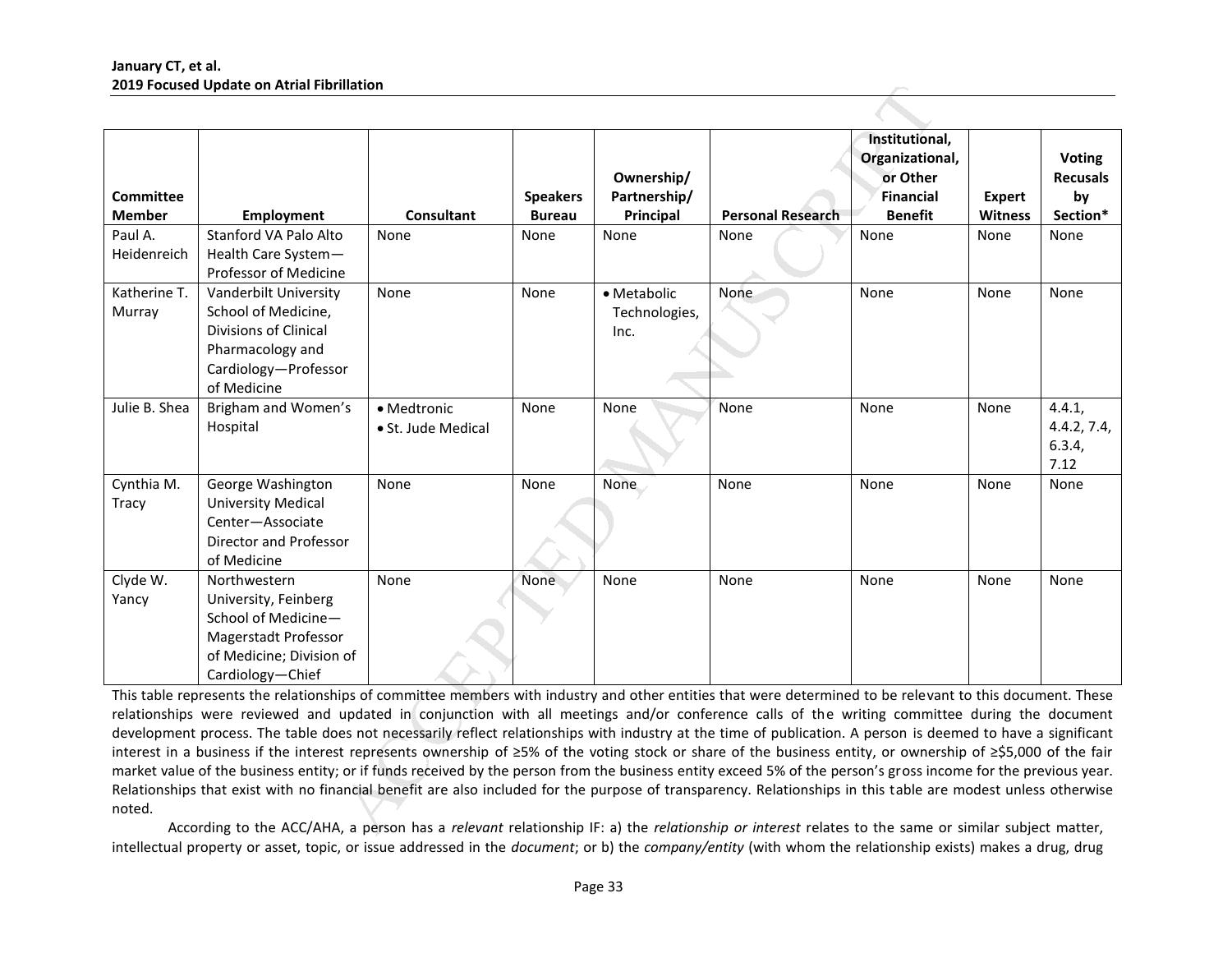class, or device addressed in the *document*, or makes a competing drug or device addressed in the *document*; or c) the *person or a member of the person's household*, has a reasonable potential for financial, professional or other personal gain or loss as a result of the issues/content addressed in the *document*.

The Atrial Fibrillation Guideline was initiated in September 2016. Over the initial years of the CMS Open Payment System, understandably, there have been many issues related to the accurate reporting of food and beverage payments. For this reason, the ACC and AHA have not considered these minor charges relevant relationships with industry.

\*Writing committee members are required to recuse themselves from voting on sections to which their specific relationships with industry and other entities may apply.

†Significant relationship.

‡No financial benefit.

§CMS reported payments related to medical education from Medtronic Vascular to a third party, University of Minnesota Foundation, under Dr. Chen's name in 2016. Medtronic has confirmed that there was no payment made to Dr. Chen, and the entry was made in error. The sections authored by Dr. Chen have been reviewed, and it was affirmed that there was no implication of any influence of industry.

ACC indicates American College of Cardiology; AHA, American Heart Association; CMS, Centers for Medicare & Medicaid Services; HRS, Heart Rhythm Society; PI, principal investigator; and VA, Veterans Affairs.

mation<br>
anation for makes a competing drug or device addressed in the document; or c) the person or<br>
tail of finacial, professional or other personal gain or loss as a result of the issues content add<br>
elline was initiated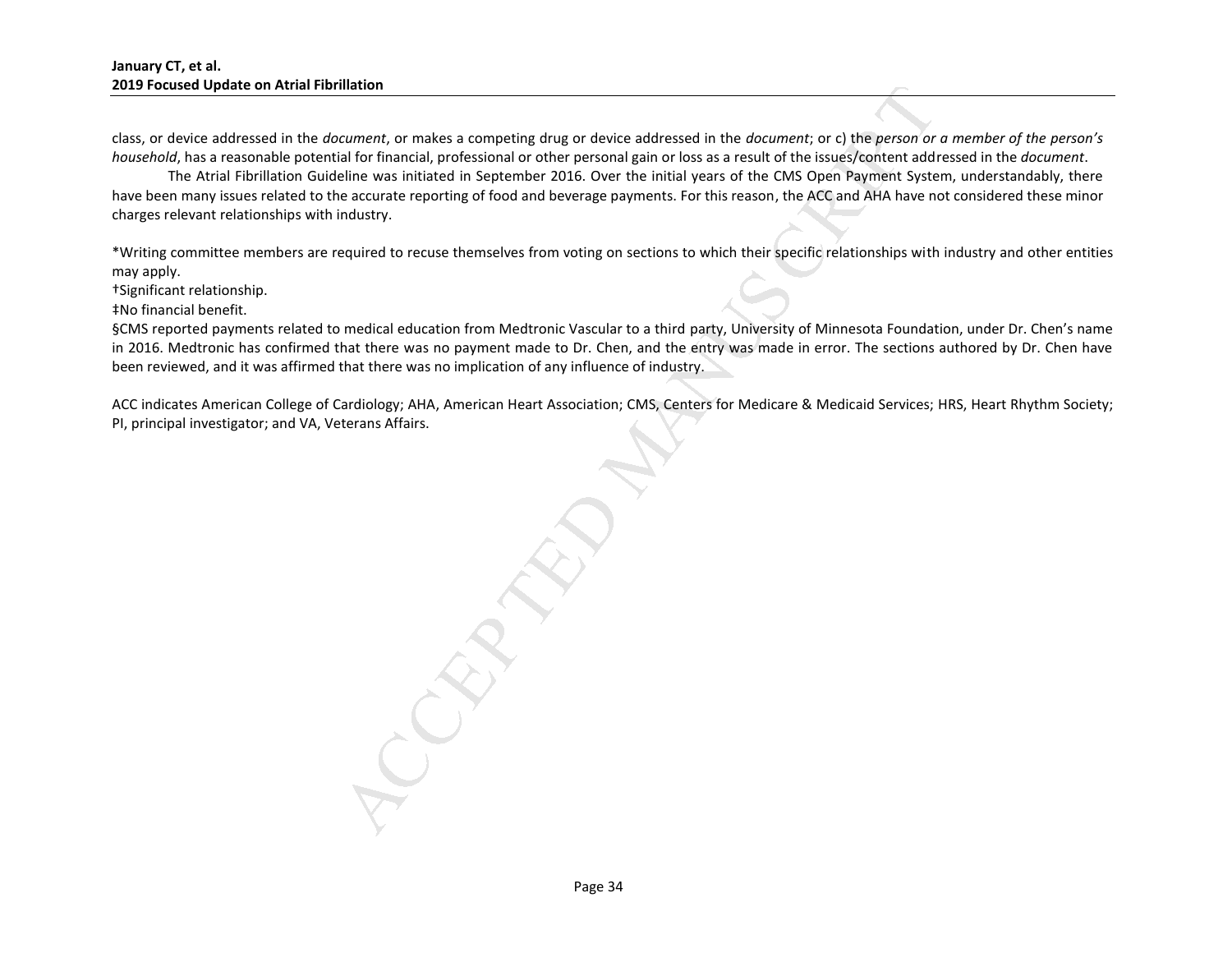# <span id="page-35-0"></span>**Appendix 2. Abbreviated Reviewer Relationships With Industry and Other Entities—2019 AHA/ACC/HRS Focused Update of the 2014 AHA/ACC/HRS Guideline for the Management of Patients With Atrial Fibrillation (August 2018)\***

|                            | ZUIY FOCUSED UPDATE ON ATTIAI FIDIIIIATION<br>Patients With Atrial Fibrillation (August 2018)* | Appendix 2. Abbreviated Reviewer Relationships With Industry and Other Entities-2019<br>AHA/ACC/HRS Focused Update of the 2014 AHA/ACC/HRS Guideline for the Management of |                       |
|----------------------------|------------------------------------------------------------------------------------------------|----------------------------------------------------------------------------------------------------------------------------------------------------------------------------|-----------------------|
| <b>Reviewer</b>            | Representation                                                                                 | <b>Employment</b>                                                                                                                                                          | Comprehensive<br>RWI? |
| Samuel C.<br>Dudley, Jr    | Official Reviewer-AHA                                                                          | University of Minnesota-Director, Cardiology Division                                                                                                                      | <b>Yes</b>            |
| Federico Gentile           | Official Reviewer-ACC/AHA Task Force<br>on Clinical Practice Guidelines                        | Centro Cardiologico Gentile                                                                                                                                                | <b>No</b>             |
| Augustus O.<br>Grant       | Official Reviewer-AHA                                                                          | Duke University School of Medicine-Professor of Medicine; Vice Dean,<br><b>Faculty Enrichment</b>                                                                          | <b>No</b>             |
| Eric Stecker               | Official Reviewer-ACC Science and<br><b>Quality Committee</b>                                  | OHSU-Associate Professor of Medicine, Division of Cardiovascular<br>Medicine, School of Medicine                                                                           | Yes                   |
| <b>Eugene Yang</b>         | Official Reviewer-ACC Board of<br>Governors                                                    | University of Washington School of Medicine                                                                                                                                | Yes                   |
| James R.<br>Edgerton       | Organizational Reviewer-STS                                                                    | The Heart Hospital Baylor-Director of Education                                                                                                                            | Yes                   |
| Fred Morady                | Organizational Reviewer-HRS                                                                    | University of Michigan-McKay Professor of Cardiovascular Disease and<br>Professor of Medicine                                                                              | Yes                   |
| Hakan Oral                 | Organizational Reviewer-HRS                                                                    | University of Michigan Hospital-Frederick G. L. Huetwell Professor of<br>Cardiovascular Medicine; Director, Cardiac Arrhythmia Service                                     | Yes                   |
| Sana M. Al-<br>Khatib      | Content Reviewer-ACC/AHA Task Force<br>on Clinical Practice Guidelines                         | Duke Clinical Research Institute-Professor of Medicine                                                                                                                     | Yes                   |
| Joseph S. Alpert           | <b>Content Reviewer</b>                                                                        | University of Arizona Health Sciences Center-Professor of Medicine;<br>Head, Department of Medicine                                                                        | Yes                   |
| Anastasia L.<br>Armbruster | Content Reviewer-ACC Surgeons'<br>Council                                                      | St. Louis College of Pharmacy-Associate Professor, Department of<br><b>Pharmacy Practice</b>                                                                               | <b>No</b>             |
| Nisha Bansal               | <b>Content Reviewer</b>                                                                        | University of Washington-Associate Professor, Division of Nephrology;<br>Associate Program Director, Nephrology Fellowship                                                 | Yes                   |
| Coletta Barrett            | Content Reviewer-AHA/ACC Lay<br>Reviewer                                                       | Our Lady of the Lake Regional Medical Center-Vice President, Mission                                                                                                       | No                    |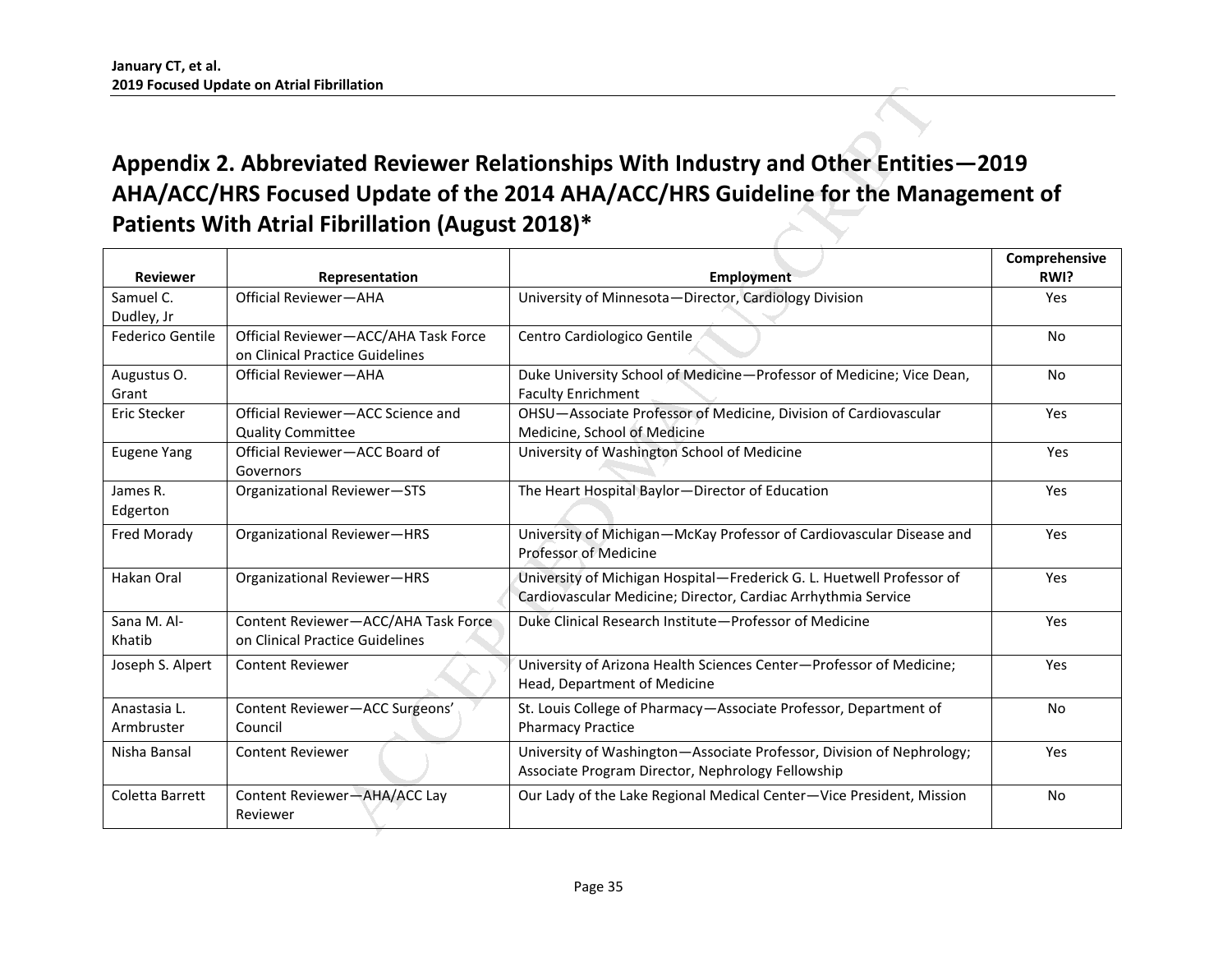|                         | zuly Focused Update on Atrial Fibriliation                                  |                                                                                                                                 |               |
|-------------------------|-----------------------------------------------------------------------------|---------------------------------------------------------------------------------------------------------------------------------|---------------|
|                         |                                                                             |                                                                                                                                 | Comprehensive |
| <b>Reviewer</b>         | Representation                                                              | <b>Employment</b>                                                                                                               | RWI?          |
| Kim K. Birtcher         | Content Reviewer-ACC/AHA Task Force<br>on Clinical Practice Guidelines      | University of Houston College of Pharmacy-Clinical Professor                                                                    | Yes           |
| John A. Bittl           | <b>Content Reviewer</b>                                                     | Ocala Heart Institute; Munroe Regional Medical Center                                                                           | No            |
| Yong-Mei Cha            | <b>Content Reviewer</b>                                                     | Mayo Clinic, Division of Cardiovascular Diseases                                                                                | <b>No</b>     |
| Jamie B. Conti          | <b>Content Reviewer</b>                                                     | University of Florida-Professor of Medicine (Cardiology); Chief, Division<br>of Cardiovascular Diseases, Department of Medicine | Yes           |
| Anita Deswal            | Content Reviewer-ACC/AHA Task Force<br>on Clinical Practice Guidelines      | Baylor College of Medicine-Professor of Medicine; Michael E. DeBakey<br>VA Medical Center-Chief of Cardiology                   | Yes           |
| Michael S.              | Content Reviewer-ACC Surgeons'                                              | The Summa Health System                                                                                                         | Yes           |
| Firstenberg             | Council                                                                     |                                                                                                                                 |               |
| Zachary D.              | Content Reviewer-ACC/AHA Task Force                                         | University of Wisconsin School of Medicine and Public Health-Associate                                                          | No            |
| Goldberger              | on Clinical Practice Guidelines                                             | Professor of Medicine, Division of Cardiovascular                                                                               |               |
|                         |                                                                             | Medicine/Electrophysiology                                                                                                      |               |
| Maya E. Guglin          | Content Reviewer-ACC HF and                                                 | University of Kentucky-Professor of Medicine; Director, Mechanical                                                              | Yes           |
|                         | <b>Transplant Section Leadership Council</b>                                | Assisted Circulation, Gill Heart Institute                                                                                      |               |
| Jonathan L.<br>Halperin | <b>Content Reviewer</b>                                                     | Mount Sinai Medical Center-Professor of Medicine                                                                                | Yes           |
| José A. Joglar          | Content Reviewer-ACC/AHA Task Force<br>on Clinical Practice Guidelines      | UT Southwestern Medical Center University-Associate Professor of<br>Internal Medicine                                           | No            |
| Gautam Kumar            | Content Reviewer-ACC Interventional<br>Section Leadership Council           | Emory University; Atlanta VA Medical Center                                                                                     | <b>Yes</b>    |
| Valentina<br>Kutyifa    | Content Reviewer-ACC EP Section<br>Leadership Council                       | University of Rochester Medical Center-Associate Professor of Medicine                                                          | Yes           |
| Glenn N. Levine         | Content Reviewer-ACC/AHA Task Force<br>on Clinical Practice Guidelines      | Baylor College of Medicine-Professor of Medicine; Michael E. DeBakey<br>Medical Center-Director, Cardiac Care Unit              | Yes           |
| Grace Lin               | Content Reviewer-ACC HF and<br><b>Transplant Section Leadership Council</b> | Mayo Clinic; Mayo Foundation                                                                                                    | Yes           |
| Gregory Y. H. Lip       | <b>Content Reviewer</b>                                                     | University of Birmingham Centre For Cardiovascular Sciences                                                                     | Yes           |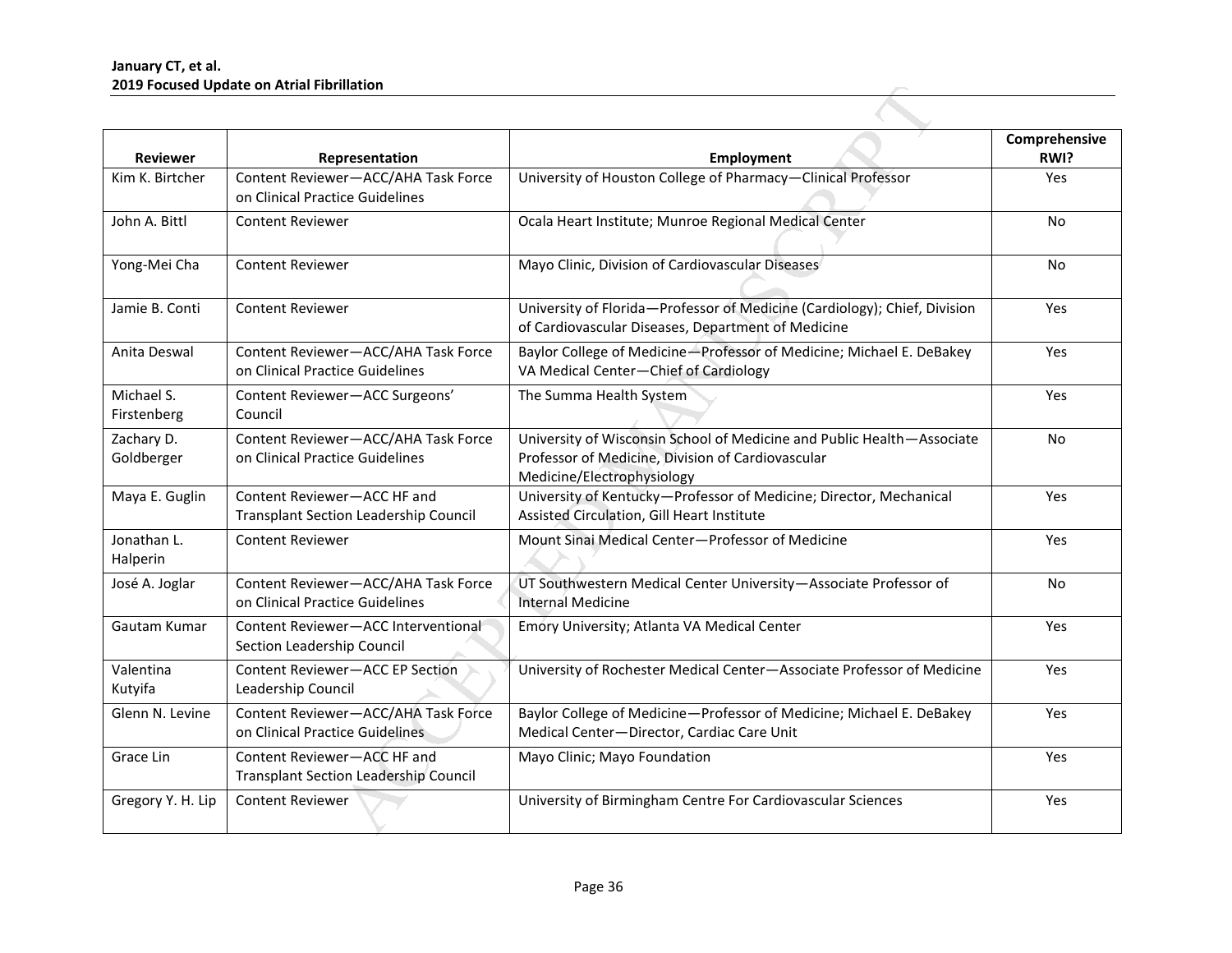| <b>Reviewer</b>         | Representation                                                                                                                                                            | <b>Employment</b>                                                                                                                                                                                                                                                                                                                                                                                                                                                                                                                                                                                                                                                                                                                                                                                                                                                                                                                                                                                                                                                                                                                                              | Comprehensive<br>RWI? |
|-------------------------|---------------------------------------------------------------------------------------------------------------------------------------------------------------------------|----------------------------------------------------------------------------------------------------------------------------------------------------------------------------------------------------------------------------------------------------------------------------------------------------------------------------------------------------------------------------------------------------------------------------------------------------------------------------------------------------------------------------------------------------------------------------------------------------------------------------------------------------------------------------------------------------------------------------------------------------------------------------------------------------------------------------------------------------------------------------------------------------------------------------------------------------------------------------------------------------------------------------------------------------------------------------------------------------------------------------------------------------------------|-----------------------|
| Patrick T. O'Gara       | Content Reviewer-ACC/AHA Task Force<br>on Clinical Practice Guidelines                                                                                                    | Harvard Medical School-Prof of Medicine; Brigham and Women's<br>Hospital-Director, Strategic Planning                                                                                                                                                                                                                                                                                                                                                                                                                                                                                                                                                                                                                                                                                                                                                                                                                                                                                                                                                                                                                                                          | Yes                   |
| Ratika Parkash          | <b>Content Reviewer</b>                                                                                                                                                   | Dalhousie University and Nova Scotia Health Authority-Professor of<br>Medicine, Division of Cardiology (Arrhythmia); Director of Research,<br>Division of Cardiology                                                                                                                                                                                                                                                                                                                                                                                                                                                                                                                                                                                                                                                                                                                                                                                                                                                                                                                                                                                           | Yes                   |
| Mariann Piano           | Content Reviewer-ACC/AHA Task Force<br>on Clinical Practice Guidelines                                                                                                    | Vanderbilt University School of Nursing-Nancy and Hilliard Travis<br>Professor of Nursing; Senior Associate Dean for Research                                                                                                                                                                                                                                                                                                                                                                                                                                                                                                                                                                                                                                                                                                                                                                                                                                                                                                                                                                                                                                  | Yes                   |
| Win-Kuang Shen          | <b>Content Reviewer</b>                                                                                                                                                   | Mayo Clinic Arizona, Phoenix Campus-Professor of Medicine;<br>Consultant                                                                                                                                                                                                                                                                                                                                                                                                                                                                                                                                                                                                                                                                                                                                                                                                                                                                                                                                                                                                                                                                                       | <b>No</b>             |
| Giuseppe Stabile        | <b>Content Reviewer</b>                                                                                                                                                   | Clinica Mediterranea, Naples, Italy                                                                                                                                                                                                                                                                                                                                                                                                                                                                                                                                                                                                                                                                                                                                                                                                                                                                                                                                                                                                                                                                                                                            | Yes                   |
| William G.<br>Stevenson | <b>Content Reviewer</b>                                                                                                                                                   | Vanderbilt Medical Center-Director, Director of Arrhythmia Research                                                                                                                                                                                                                                                                                                                                                                                                                                                                                                                                                                                                                                                                                                                                                                                                                                                                                                                                                                                                                                                                                            | Yes                   |
| James Tisdale           | Content Reviewer-AHA                                                                                                                                                      | Purdue University-Professor, College of Pharmacy; Indiana University<br>School of Medicine-Adjunct Professor                                                                                                                                                                                                                                                                                                                                                                                                                                                                                                                                                                                                                                                                                                                                                                                                                                                                                                                                                                                                                                                   | Yes                   |
| Shane Tsai              | Content Reviewer-ACC Adult Congenital<br>and Pediatric Cardiology Section<br>Leadership Council                                                                           | University of Nebraska Medical Center-Assistant Professor, Internal<br>Medicine and Pediatrics, Division of Cardiovascular Medicine; Section<br>Chief, Electrophysiology                                                                                                                                                                                                                                                                                                                                                                                                                                                                                                                                                                                                                                                                                                                                                                                                                                                                                                                                                                                       | Yes                   |
| Kathryn Wood            | Content Reviewer-AHA                                                                                                                                                      | Emory University-Associate Professor, Nell Hodgson Woodruff School of<br><b>Nursing</b>                                                                                                                                                                                                                                                                                                                                                                                                                                                                                                                                                                                                                                                                                                                                                                                                                                                                                                                                                                                                                                                                        | <b>No</b>             |
|                         | information about the ACC/AHA Disclosure Policy for Writing Committees.<br>*Detailed reviewer disclosures can be found at this link: https://www.heartrhythmjournal.com/. | This table represents all relationships of reviewers with industry and other entities that were reported at the time of peer review, including those not deemed<br>to be relevant to this document, at the time this document was under review. The table does not necessarily reflect relationships with industry at the time of<br>publication. A person is deemed to have a significant interest in a business if the interest represents ownership of ≥5% of the voting stock or share of the<br>business entity, or ownership of ≥\$5,000 of the fair market value of the business entity; or if funds received by the person from the business entity exceed 5%<br>of the person's gross income for the previous year. Relationships that exist with no financial benefit are also included for the purpose of transparency.<br>Relationships in this table are modest unless otherwise noted. Names are listed in alphabetical order within each category of review. Please refer to<br>http://www.acc.org/guidelines/about-guidelines-and-clinical-documents/relationships-with-industry-policy for definitions of disclosure categories or additional |                       |

ACC indicates American College of Cardiology; AHA, American Heart Association; EP, electrophysiology; HF, heart failure; HRS, Heart Rhythm Society; OHSU, Oregon Health & Science University; RWI, relationships with industry and other entities; STS, Society of Thoracic Surgeons; UT, University of Texas; and VA, Veterans Affairs.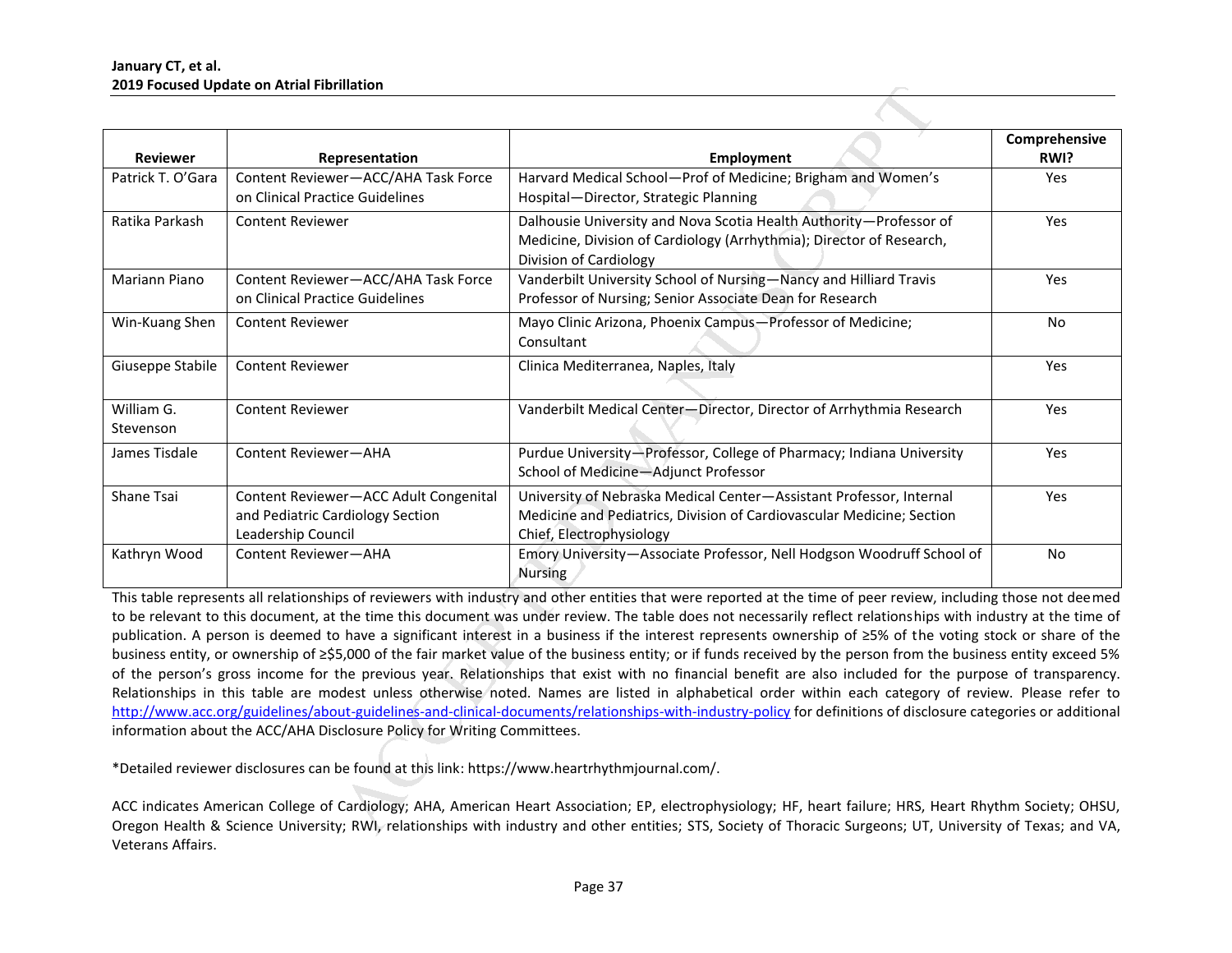# <span id="page-38-0"></span>**References**

## **Preamble**

| $P-1.$    | Committee on Standards for Developing Trustworthy Clinical Practice Guidelines, Institute<br>of Medicine (U.S.). Clinical Practice Guidelines We Can Trust. Washington, DC: National |
|-----------|--------------------------------------------------------------------------------------------------------------------------------------------------------------------------------------|
|           | Academies Press; 2011.                                                                                                                                                               |
| $P-2.$    | Committee on Standards for Systematic Reviews of Comparative Effectiveness Research,                                                                                                 |
|           | Institute of Medicine (U.S.). Finding What Works in Health Care: Standards for Systematic                                                                                            |
|           | Reviews. Washington, DC: National Academies Press; 2011.                                                                                                                             |
| $P-3$ .   | Anderson JL, Heidenreich PA, Barnett PG, et al. ACC/AHA statement on cost/value                                                                                                      |
|           | methodology in clinical practice guidelines and performance measures: a report of the                                                                                                |
|           | American College of Cardiology/American Heart Association Task Force on Performance                                                                                                  |
|           | Measures and Task Force on Practice Guidelines. J Am Coll Cardiol. 2014;63:2304-22.                                                                                                  |
| $P-4.$    | ACCF/AHA Task Force on Practice Guidelines. Methodology Manual and Policies From the                                                                                                 |
|           | ACCF/AHA Task Force on Practice Guidelines. American College of Cardiology and                                                                                                       |
|           | American Heart Association. 2010. Available at:                                                                                                                                      |
|           | http://assets.cardiosource.com/Methodology Manual for ACC AHA Writing Committe                                                                                                       |
|           | es.pdf and http://professional.heart.org/idc/groups/ahamah-                                                                                                                          |
|           | public/@wcm/@sop/documents/downloadable/ucm 319826.pdf. Accessed October 31,                                                                                                         |
|           | 2018.                                                                                                                                                                                |
| $P-5.$    | Halperin JL, Levine GN, Al-Khatib SM, et al. Further evolution of the ACC/AHA clinical                                                                                               |
|           | practice guideline recommendation classification system: a report of the American College                                                                                            |
|           | of Cardiology/American Heart Association Task Force on Clinical Practice Guidelines. J Am                                                                                            |
|           | Coll Cardiol. 2016;67:1572-4.                                                                                                                                                        |
| P-6.      | Jacobs AK, Anderson JL, Halperin JL. The evolution and future of ACC/AHA clinical practice                                                                                           |
|           | guidelines: a 30-year journey: a report of the American College of Cardiology/American                                                                                               |
| $P - 7.$  | Heart Association Task Force on Practice Guidelines. J Am Coll Cardiol. 2014;64:1373-84.                                                                                             |
|           | Jacobs AK, Kushner FG, Ettinger SM, et al. ACCF/AHA clinical practice guideline                                                                                                      |
|           | methodology summit report: a report of the American College of Cardiology<br>Foundation/American Heart Association Task Force on Practice Guidelines. J Am Coll                      |
|           | Cardiol. 2013;61:213-65.                                                                                                                                                             |
| $P-8.$    | Arnett DK, Goodman RA, Halperin JL, et al. AHA/ACC/HHS strategies to enhance                                                                                                         |
|           | application of clinical practice guidelines in patients with cardiovascular disease and                                                                                              |
|           | comorbid conditions: from the American Heart Association, American College of                                                                                                        |
|           | Cardiology, and US Department of Health and Human Services. J Am Coll Cardiol.                                                                                                       |
|           | 2014;64:1851-6.                                                                                                                                                                      |
|           | 1.3. Document Review and Approval                                                                                                                                                    |
| $S1.3-1.$ | January CT, Wann LS, Alpert JS, et al. 2014 AHA/ACC/HRS guideline for the management of                                                                                              |
|           | nationts with atrial fibrillation: a report of the American College of Cardiology/American                                                                                           |

## **1.3. Document Review and Approval**

- S1.3-1. January CT, Wann LS, Alpert JS, et al. 2014 AHA/ACC/HRS guideline for the management of patients with atrial fibrillation: a report of the American College of Cardiology/American Heart Association Task Force on Practice Guidelines and the Heart Rhythm Society. J Am Coll Cardiol. 2014;64:e1-76.
- S1.3-2. ACCF/AHA Task Force on Practice Guidelines. Methodology Manual and Policies From the ACCF/AHA Task Force on Practice Guidelines. American College of Cardiology and American Heart Association. 2010. Available at: http://assets.cardiosource.com/Methodology\_Manual\_for\_ACC\_AHA\_Writing\_Committe es.pdf and http://professional.heart.org/idc/groups/ahamah-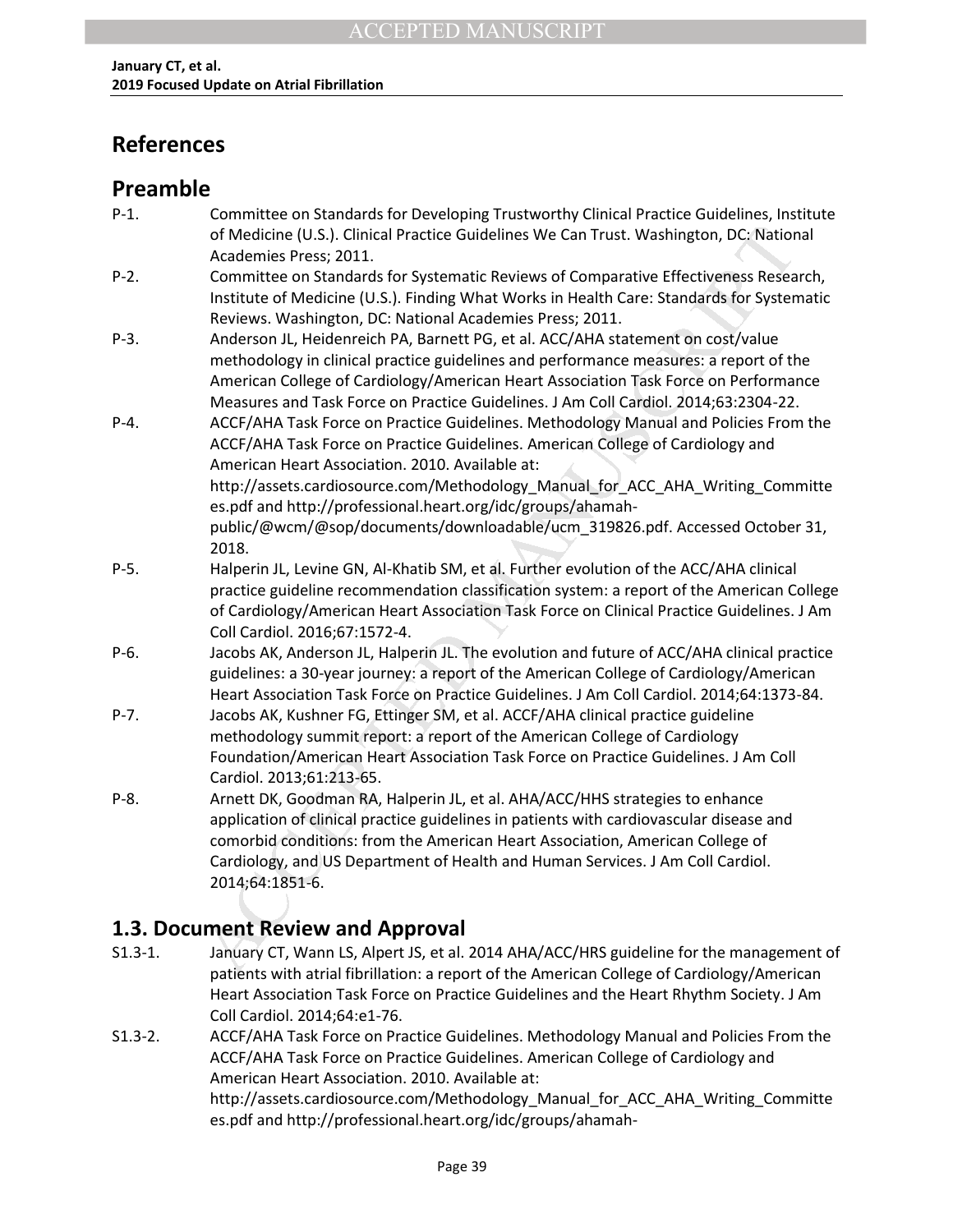public/@wcm/@sop/documents/downloadable/ucm\_319826.pdf. Accessed October 31, 2018.

- S1.3-3. Halperin JL, Levine GN, Al-Khatib SM, et al. Further evolution of the ACC/AHA clinical practice guideline recommendation classification system: a report of the American College of Cardiology/American Heart Association Task Force on Clinical Practice Guidelines. J Am Coll Cardiol. 2016;67:1572-4.
- S1.3-4. Jacobs AK, Kushner FG, Ettinger SM, et al. ACCF/AHA clinical practice guideline methodology summit report: a report of the American College of Cardiology Foundation/American Heart Association Task Force on Practice Guidelines. J Am Coll Cardiol. 2013;61:213-65.

## **4.1.1. Selecting an Anticoagulant Regimen—Balancing Risks and Benefits (Modified From Section 4.1.1. Selecting an Antithrombotic Regimen—Balancing Risks and Benefits in the 2014 AF Guideline)**

|                | or Cardiology/American Heart Association Task Porce on Chilical Practice Guidelines. J Ann<br>Coll Cardiol. 2016;67:1572-4.                                                         |
|----------------|-------------------------------------------------------------------------------------------------------------------------------------------------------------------------------------|
| $S1.3 - 4.$    | Jacobs AK, Kushner FG, Ettinger SM, et al. ACCF/AHA clinical practice guideline                                                                                                     |
|                | methodology summit report: a report of the American College of Cardiology                                                                                                           |
|                | Foundation/American Heart Association Task Force on Practice Guidelines. J Am Coll                                                                                                  |
|                | Cardiol. 2013;61:213-65.                                                                                                                                                            |
|                |                                                                                                                                                                                     |
|                | 4.1.1. Selecting an Anticoagulant Regimen-Balancing Risks and Benefits                                                                                                              |
|                | (Modified From Section 4.1.1. Selecting an Antithrombotic Regimen-Balancing                                                                                                         |
|                | <b>Risks and Benefits in the 2014 AF Guideline)</b>                                                                                                                                 |
| $S4.1.1 - 1.$  | Di Biase L. Use of direct oral anticoagulants in patients with atrial fibrillation and valvular                                                                                     |
|                | heart lesions. J Am Heart Assoc. 2016;5:e002776.                                                                                                                                    |
| $S4.1.1 - 2.$  | Ezekowitz MD, Nagarakanti R, Noack H, et al. Comparison of dabigatran and warfarin in                                                                                               |
|                | patients with atrial fibrillation and valvular heart disease: the RE-LY Trial (Randomized                                                                                           |
|                | Evaluation of Long-Term Anticoagulant Therapy). Circulation. 2016;134:589-98.                                                                                                       |
| $S4.1.1-3.$    | Pan K-L, Singer DE, Ovbiagele B, et al. Effects of non-vitamin K antagonist oral                                                                                                    |
|                | anticoagulants versus warfarin in patients with atrial fibrillation and valvular heart                                                                                              |
|                | disease: a systematic review and meta-analysis. J Am Heart Assoc. 2017;6:e005835.                                                                                                   |
| $S4.1.1 - 4.$  | Floyd CN, Ferro A. Indications for anticoagulant and antiplatelet combined therapy. BMJ.                                                                                            |
|                | 2017;359:j3782.                                                                                                                                                                     |
| $S4.1.1 - 5.$  | Lip GYH, Nieuwlaat R, Pisters R, et al. Refining clinical risk stratification for predicting                                                                                        |
|                | stroke and thromboembolism in atrial fibrillation using a novel risk factor-based approach:                                                                                         |
| $S4.1.1-6.$    | the Euro Heart Survey on Atrial Fibrillation. Chest. 2010;137:263-72.<br>Olesen JB, Torp-Pedersen C, Hansen ML, et al. The value of the CHA2DS2-VASc score for                      |
|                | refining stroke risk stratification in patients with atrial fibrillation with a CHADS2 score 0-1:                                                                                   |
|                | a nationwide cohort study. Thromb Haemost. 2012;107:1172-9.                                                                                                                         |
| $S4.1.1 - 7.$  | Mason PK, Lake DE, DiMarco JP, et al. Impact of the CHA2DS2-VASc score on                                                                                                           |
|                | anticoagulation recommendations for atrial fibrillation. Am J Med. 2012;125:603.e1-6.                                                                                               |
| $S4.1.1 - 8.$  | Connolly SJ, Ezekowitz MD, Yusuf S, et al. Dabigatran versus warfarin in patients with atrial                                                                                       |
|                | fibrillation. N Engl J Med. 2009;361:1139-51.                                                                                                                                       |
| $S4.1.1-9.$    | Patel MR, Mahaffey KW, Garg J, et al. Rivaroxaban versus warfarin in nonvalvular atrial                                                                                             |
|                | fibrillation. N Engl J Med. 2011;365:883-91.                                                                                                                                        |
| $S4.1.1 - 10.$ | Granger CB, Alexander JH, McMurray JJV, et al. Apixaban versus warfarin in patients with                                                                                            |
|                | atrial fibrillation. N Engl J Med. 2011;365:981-92.                                                                                                                                 |
| $S4.1.1 - 11.$ | Giugliano RP, Ruff CT, Braunwald E, et al. Edoxaban versus warfarin in patients with atrial                                                                                         |
|                | fibrillation. N Engl J Med. 2013;369:2093-104.                                                                                                                                      |
| S4.1.1-12.     | Matchar DB, Jacobson A, Dolor R, et al. Effect of home testing of international normalized                                                                                          |
|                | ratio on clinical events. N Engl J Med. 2010;363:1608-20.                                                                                                                           |
| $S4.1.1 - 13.$ | Ezekowitz MD, James KE, Radford MJ, et al. Initiating and maintaining patients on warfarin                                                                                          |
| $S4.1.1 - 14.$ | anticoagulation: the importance of monitoring. J Cardiovasc Pharmacol Ther. 1999;4:3-8.<br>Hirsh J, Fuster V. Guide to anticoagulant therapy. Part 2: oral anticoagulants. American |
|                | Heart Association. Circulation. 1994;89:1469-80.                                                                                                                                    |
|                |                                                                                                                                                                                     |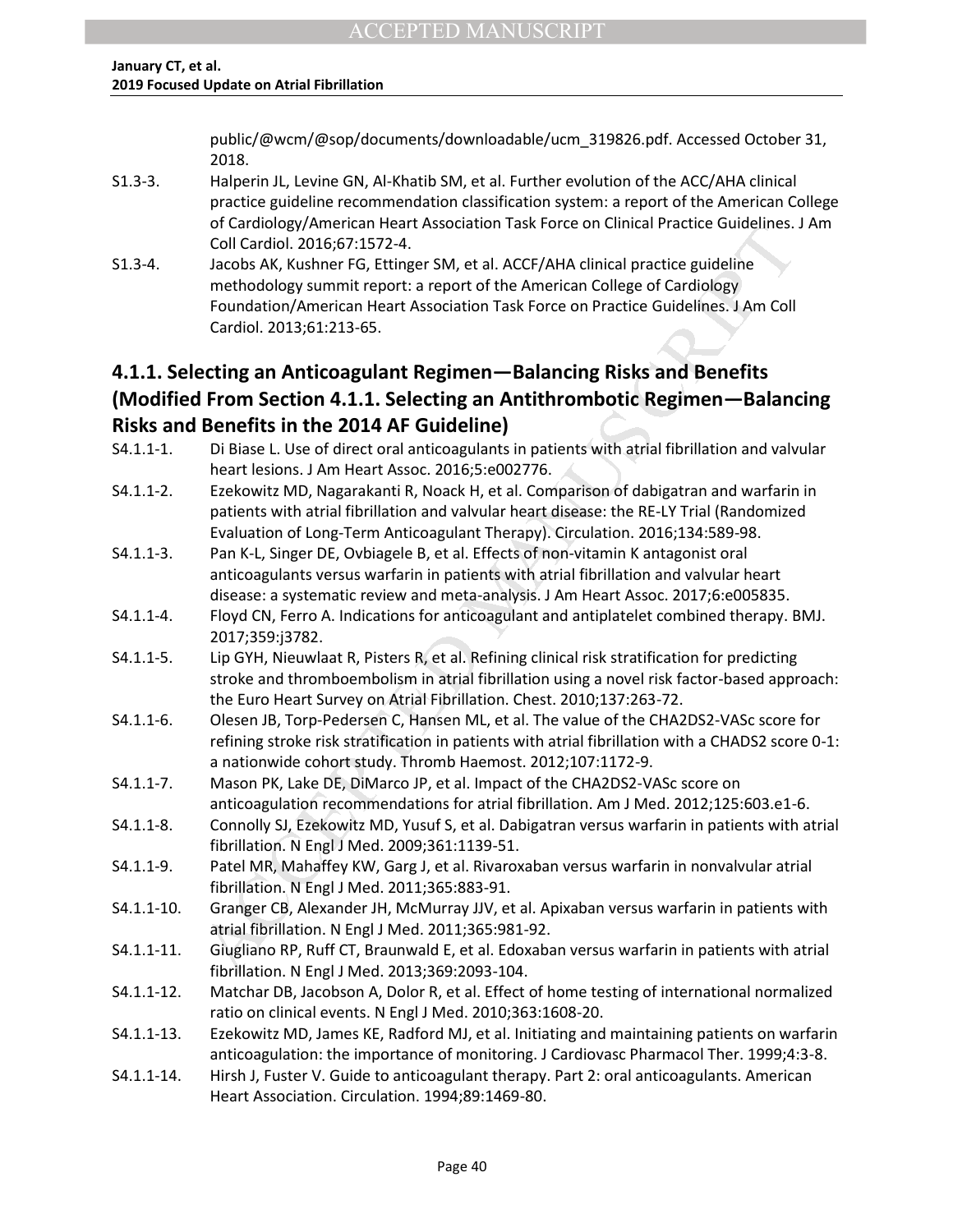| $S4.1.1 - 15.$ | Cannegieter SC, Rosendaal FR, Wintzen AR, et al. Optimal oral anticoagulant therapy in<br>patients with mechanical heart valves. N Engl J Med. 1995;333:11-7.     |
|----------------|-------------------------------------------------------------------------------------------------------------------------------------------------------------------|
| S4.1.1-16.     | Acar J, lung B, Boissel JP, et al. AREVA: multicenter randomized comparison of low-dose                                                                           |
|                | versus standard-dose anticoagulation in patients with mechanical prosthetic heart valves.                                                                         |
|                | Circulation. 1996;94:2107-12.                                                                                                                                     |
| $S4.1.1 - 17.$ | Hering D, Piper C, Bergemann R, et al. Thromboembolic and bleeding complications                                                                                  |
|                | following St. Jude Medical valve replacement: results of the German Experience With Low-<br>Intensity Anticoagulation Study. Chest. 2005;127:53-9.                |
| $S4.1.1 - 18.$ | Nishimura RA, Otto CM, Bonow RO, et al. 2014 AHA/ACC guideline for the management of<br>patients with valvular heart disease: a report of the American College of |
|                | Cardiology/American Heart Association Task Force on Practice Guidelines. J Am Coll<br>Cardiol. 2014;63:e57-185.                                                   |
| S4.1.1-19.     |                                                                                                                                                                   |
|                | Nishimura RA, Otto CM, Bonow RO, et al. 2017 AHA/ACC focused update of the 2014                                                                                   |
|                | AHA/ACC guideline for the management of patients with valvular heart disease: a report                                                                            |
|                | of the American College of Cardiology/American Heart Association Task Force on Clinical<br>Practice Guidelines. Circulation. 2017;135:e1159-95.                   |
| S4.1.1-20.     | Ahmad Y, Lip GYH, Apostolakis S. New oral anticoagulants for stroke prevention in atrial                                                                          |
|                | fibrillation: impact of gender, heart failure, diabetes mellitus and paroxysmal atrial                                                                            |
|                | fibrillation. Expert Rev Cardiovasc Ther. 2012;10:1471-80.                                                                                                        |
| S4.1.1-21.     | Chiang C-E, Naditch-Brûlé L, Murin J, et al. Distribution and risk profile of paroxysmal,                                                                         |
|                | persistent, and permanent atrial fibrillation in routine clinical practice: insight from the                                                                      |
|                | real-life global survey evaluating patients with atrial fibrillation international registry. Circ                                                                 |
|                | Arrhythm Electrophysiol. 2012;5:632-9.                                                                                                                            |
| S4.1.1-22.     | Flaker G, Ezekowitz M, Yusuf S, et al. Efficacy and safety of dabigatran compared to                                                                              |
|                | warfarin in patients with paroxysmal, persistent, and permanent atrial fibrillation: results                                                                      |
|                | from the RE-LY (Randomized Evaluation of Long-Term Anticoagulation Therapy) study. J                                                                              |
|                | Am Coll Cardiol. 2012;59:854-5.                                                                                                                                   |
| S4.1.1-23.     | Hohnloser SH, Duray GZ, Baber U, et al. Prevention of stroke in patients with atrial                                                                              |
|                | fibrillation: current strategies and future directions. Eur Heart J. 2007;10:H4-10.                                                                               |
| S4.1.1-24.     | Aguilar MI, Hart R. Oral anticoagulants for preventing stroke in patients with non-valvular                                                                       |
|                | atrial fibrillation and no previous history of stroke or transient ischemic attacks. Cochrane                                                                     |
|                | Database Syst Rev. 2005;CD001927.                                                                                                                                 |
| $S4.1.1 - 25.$ | Hart RG, Pearce LA, Aguilar MI. Meta-analysis: antithrombotic therapy to prevent stroke in                                                                        |
|                | patients who have nonvalvular atrial fibrillation. Ann Intern Med. 2007;146:857-67.                                                                               |
| S4.1.1-26.     | Winkelmayer WC, Liu J, Setoguchi S, et al. Effectiveness and safety of warfarin initiation in                                                                     |
|                | older hemodialysis patients with incident atrial fibrillation. Clin J Am Soc Nephrol.                                                                             |
|                | 2011;6:2662-8.                                                                                                                                                    |
| $S4.1.1 - 27.$ | Bohula EA, Giugliano RP, Ruff CT, et al. Impact of renal function on outcomes with                                                                                |
|                | edoxaban in the ENGAGE AF-TIMI 48 Trial. Circulation. 2016;134:24-36.                                                                                             |
| S4.1.1-28.     | Khoury T, Ayman AR, Cohen J, et al. The complex role of anticoagulation in cirrhosis: an                                                                          |
|                | updated review of where we are and where we are going. Digestion. 2016;93:149-59.                                                                                 |
| S4.1.1-29.     | Bonde AN, Lip GYH, Kamper A-L, et al. Net clinical benefit of antithrombotic therapy in                                                                           |
|                | patients with atrial fibrillation and chronic kidney disease: a nationwide observational                                                                          |
|                | cohort study. J Am Coll Cardiol. 2014;64:2471-82.                                                                                                                 |
| S4.1.1-30.     | Siontis KC, Zhang X, Eckard A, et al. Outcomes associated with apixaban use in end-stage                                                                          |
|                | kidney disease patients with atrial fibrillation in the United States. Circulation.                                                                               |
|                | 2018;138:1519-29.                                                                                                                                                 |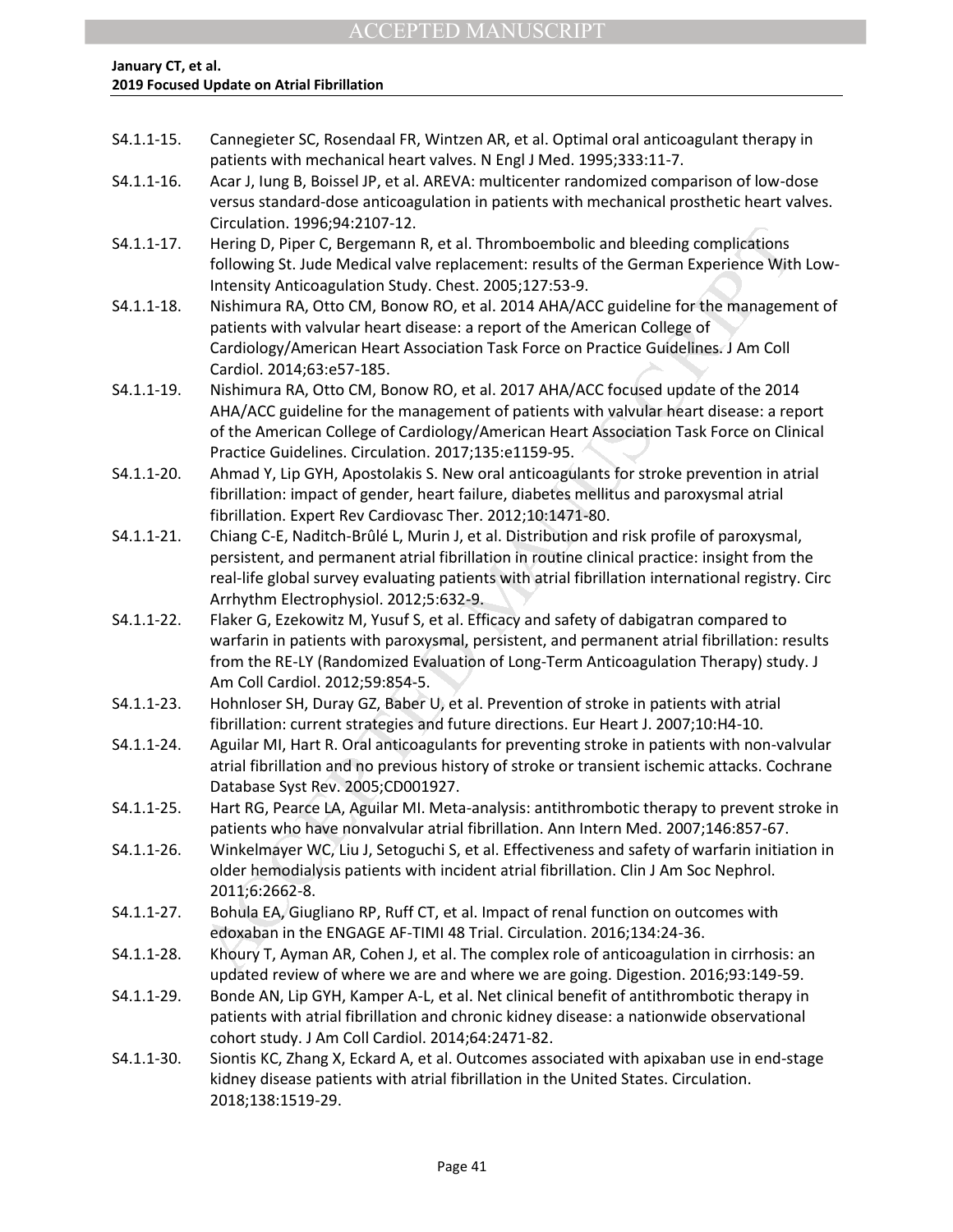| $S4.1.1 - 31.$ | Andersson T, Magnuson A, Bryngelsson I-L, et al. Gender-related differences in risk of<br>cardiovascular morbidity and all-cause mortality in patients hospitalized with incident<br>atrial fibrillation without concomitant diseases: a nationwide cohort study of 9519<br>patients. Int J Cardiol. 2014;177:91-9.                                          |
|----------------|--------------------------------------------------------------------------------------------------------------------------------------------------------------------------------------------------------------------------------------------------------------------------------------------------------------------------------------------------------------|
| $S4.1.1 - 32.$ | Fang MC, Singer DE, Chang Y, et al. Gender differences in the risk of ischemic stroke and<br>peripheral embolism in atrial fibrillation: the AnTicoagulation and Risk factors In Atrial<br>fibrillation (ATRIA) study. Circulation. 2005;112:1687-91.                                                                                                        |
| S4.1.1-33.     | Pancholy SB, Sharma PS, Pancholy DS, et al. Meta-analysis of gender differences in<br>residual stroke risk and major bleeding in patients with nonvalvular atrial fibrillation<br>treated with oral anticoagulants. Am J Cardiol. 2014;113:485-90.                                                                                                           |
| S4.1.1-34.     | Mikkelsen AP, Lindhardsen J, Lip GYH, et al. Female sex as a risk factor for stroke in atrial<br>fibrillation: a nationwide cohort study. J Thromb Haemost. 2012;10:1745-51.                                                                                                                                                                                 |
| S4.1.1-35.     | Wagstaff AJ, Overvad TF, Lip GYH, et al. Is female sex a risk factor for stroke and<br>thromboembolism in patients with atrial fibrillation? A systematic review and meta-<br>analysis. QJM. 2014;107:955-67.                                                                                                                                                |
| S4.1.1-36.     | Hariharan S, Madabushi R. Clinical pharmacology basis of deriving dosing<br>recommendations for dabigatran in patients with severe renal impairment. J Clin<br>Pharmacol. 2012;52:119S-25S.                                                                                                                                                                  |
| S4.1.1-37.     | Lehr T, Haertter S, Liesenfeld K-H, et al. Dabigatran etexilate in atrial fibrillation patients<br>with severe renal impairment: dose identification using pharmacokinetic modeling and<br>simulation. J Clin Pharmacol. 2012;52:1373-8.                                                                                                                     |
| S4.1.1-38.     | Connolly SJ, Eikelboom J, Joyner C, et al. Apixaban in patients with atrial fibrillation. N Engl<br>J Med. 2011;364:806-17.                                                                                                                                                                                                                                  |
| S4.1.1-39.     | Eikelboom JW, Connolly SJ, Brueckmann M, et al. Dabigatran versus warfarin in patients<br>with mechanical heart valves. N Engl J Med. 2013;369:1206-14.                                                                                                                                                                                                      |
| S4.1.1-40.     | Quinn GR, Severdija ON, Chang Y, et al. Wide variation in reported rates of stroke across<br>cohorts of patients with atrial fibrillation. Circulation. 2017;135:208-19.                                                                                                                                                                                     |
| $S4.1.1 - 41.$ | Rivera-Caravaca JM, Roldán V, Esteve-Pastor MA, et al. Prediction of long-term net clinical<br>outcomes using the TIMI-AF score: comparison with CHA2DS2-VASc and HAS-BLED. Am<br>Heart J. 2018;197:27-34.                                                                                                                                                   |
| $S4.1.1 - 42.$ | Fanola CL, Giugliano RP, Ruff CT, et al. A novel risk prediction score in atrial fibrillation for<br>a net clinical outcome from the ENGAGE AF-TIMI 48 randomized clinical trial. Eur Heart J.<br>2017;38:888-96.                                                                                                                                            |
| $S4.1.1 - 43.$ | Philippart R, Brunet-Bernard A, Clementy N, et al. CHA2DS2-VASc score for predicting<br>stroke and thromboembolism in patients with AF and biological valve prosthesis. J Am Coll<br>Cardiol. 2016;67:343-4.                                                                                                                                                 |
| S4.1.1-44.     | Carnicelli AP, De Caterina R, Halperin JL, et al. Edoxaban for the prevention of<br>thromboembolism in patients with atrial fibrillation and bioprosthetic valves. Circulation.<br>2017;135:1273-5.                                                                                                                                                          |
| S4.1.1-45.     | Pokorney SD, Rao MP, Wojdyla DM, et al. Apixaban use in patients with atrial fibrillation<br>with bioprosthetic valves: insights from ARISTOTLE [abstract 17277]. Circulation.<br>2015;132(suppl 3):A17277.                                                                                                                                                  |
| S4.1.1-46.     | Puskas J, Gerdisch M, Nichols D, et al. Reduced anticoagulation after mechanical aortic<br>valve replacement: interim results from the prospective randomized on-X valve<br>anticoagulation clinical trial randomized Food and Drug Administration investigational<br>device exemption trial. J Thorac Cardiovasc Surg. 2014;147:1202-10; discussion 1210-1. |
| $S4.1.1 - 47.$ | ELIQUIS (apixaban) [package insert]. Princeton, NJ: Bristol-Myers Squibb Company; 2012.                                                                                                                                                                                                                                                                      |

S4.1.1-48. Savaysa [package insert]. Parsippany, NJ: Daiichi Sankyo, Inc.; 2015.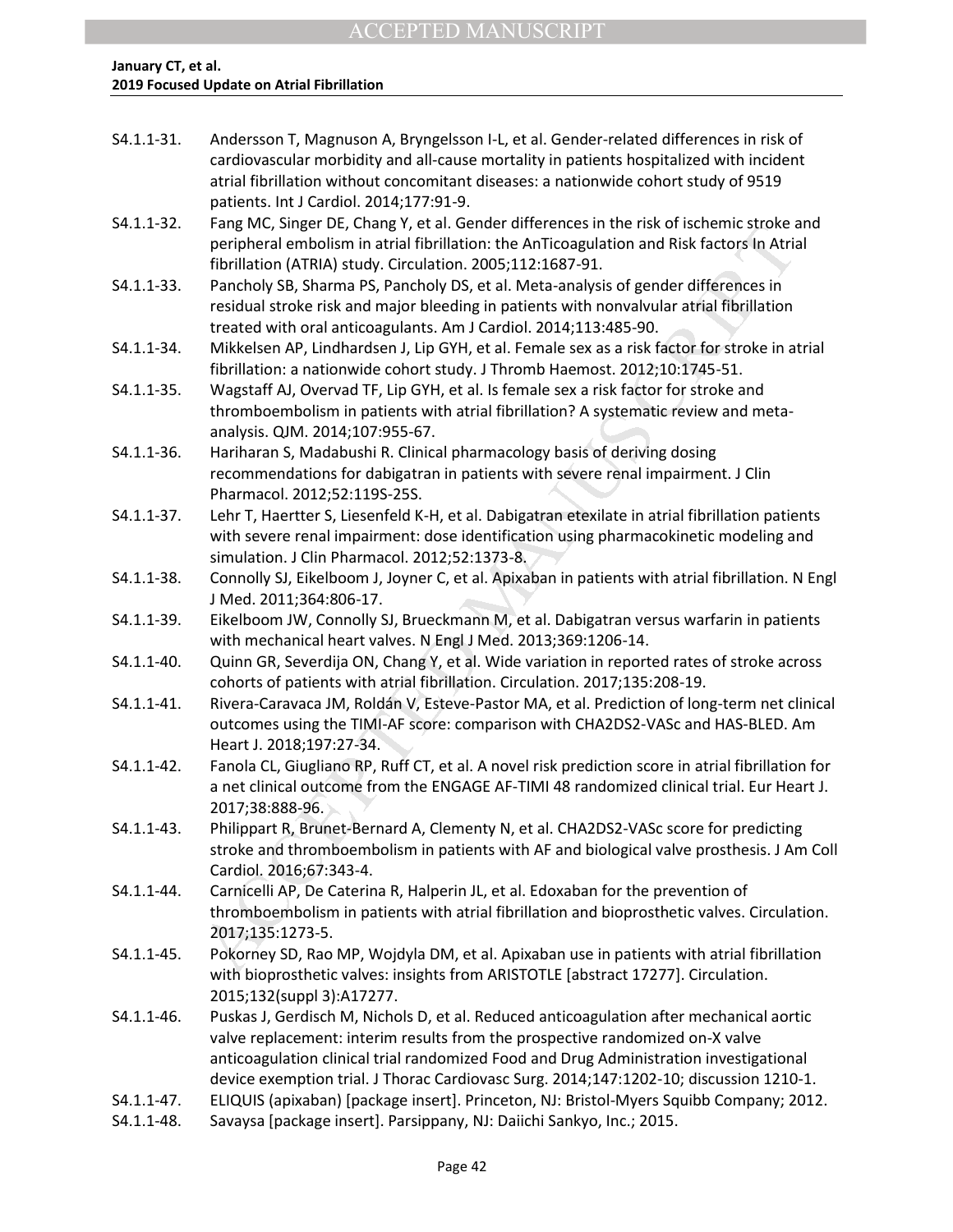| S4.1.1-49.     | Nielsen PB, Skjøth F, Overvad TF, et al. Female sex is a risk modifier rather than a risk<br>factor for stroke in atrial fibrillation: should we use a CHA2DS2-VA score rather than |
|----------------|-------------------------------------------------------------------------------------------------------------------------------------------------------------------------------------|
|                | CHA2DS2-VASc? Circulation. 2018;137:832-40.                                                                                                                                         |
| S4.1.1-50.     | You JJ, Singer DE, Howard PA, et al. Antithrombotic therapy for atrial fibrillation:                                                                                                |
|                | antithrombotic therapy and prevention of thrombosis, 9th ed: American College of Chest                                                                                              |
|                | Physicians evidence-based clinical practice guidelines. Chest. 2012;141:e531S-e575S.                                                                                                |
| S4.1.1-51.     | U.S. Renal Data System. 2016 USRDS annual data report: epidemiology of kidney disease                                                                                               |
|                | in the United States. Bethesda, MD: National Institutes of Health, National Institute of                                                                                            |
|                | Diabetes and Digestive and Kidney Diseases; 2016.                                                                                                                                   |
| S4.1.1-52.     | Sood MM, Komenda P, Sood AR, et al. The intersection of risk and benefit: is warfarin                                                                                               |
|                | anticoagulation suitable for atrial fibrillation in patients on hemodialysis? Chest.                                                                                                |
|                | 2009;136:1128-33.                                                                                                                                                                   |
| S4.1.1-53.     | Nochaiwong S, Ruengorn C, Awiphan R, et al. Efficacy and safety of warfarin in dialysis                                                                                             |
|                | patients with atrial fibrillation: a systematic review and meta-analysis. Open Heart.                                                                                               |
|                | 2016;3:e000441.                                                                                                                                                                     |
| S4.1.1-54.     | Deal EN, Pope H, Ross W. Apixaban use among patients with severe renal impairment.                                                                                                  |
|                | Ann Pharmacother. 2014;48:1667.                                                                                                                                                     |
| S4.1.1-55.     | Stanton BE, Barasch NS, Tellor KB. Comparison of the safety and effectiveness of apixaban                                                                                           |
|                | versus warfarin in patients with severe renal impairment. Pharmacotherapy. 2017;37:412-                                                                                             |
|                | 9.                                                                                                                                                                                  |
| S4.1.1-56.     | Mavrakanas TA, Samer CF, Nessim SJ, et al. Apixaban pharmacokinetics at steady state in                                                                                             |
|                | hemodialysis patients. J Am Soc Nephrol. 2017;28:2241-8.                                                                                                                            |
| S4.1.1-57.     | Reed D, Palkimas S, Hockman R, et al. Safety and effectiveness of apixaban compared to                                                                                              |
|                | warfarin in dialysis patients. Res Pract Thromb Haemost. 2018;2:291-8.                                                                                                              |
| S4.1.1-58.     | Fauchier L, Clementy N, Bisson A, et al. Should atrial fibrillation patients with only 1                                                                                            |
|                | nongender-related CHA2DS2-VASc risk factor be anticoagulated? Stroke. 2016;47:1831-6.                                                                                               |
| S4.1.1-59.     | Dias C, Moore KT, Murphy J, et al. Pharmacokinetics, pharmacodynamics, and safety of                                                                                                |
|                | single-dose rivaroxaban in chronic hemodialysis. Am J Nephrol. 2016;43:229-36.                                                                                                      |
| S4.1.1-60.     | De Vriese AS, Caluwé R, Bailleul E, et al. Dose-finding study of rivaroxaban in hemodialysis                                                                                        |
|                | patients. Am J Kidney Dis. 2015;66:91-8.                                                                                                                                            |
| $S4.1.1 - 61.$ | Chan KE, Edelman ER, Wenger JB, et al. Dabigatran and rivaroxaban use in atrial fibrillation                                                                                        |
|                | patients on hemodialysis. Circulation. 2015;131:972-9.                                                                                                                              |
| $S4.1.1 - 62.$ | Van de Werf F, Brueckmann M, Connolly SJ, et al. A comparison of dabigatran etexilate                                                                                               |
|                | with warfarin in patients with mechanical heart valves: the randomized, phase II study to                                                                                           |
|                | evaluate the safety and pharmacokinetics of oral dabigatran etexilate in patients after                                                                                             |
|                | heart valve replacement (RE-ALIGN). Am Heart J. 2012;163:931-937.e1.                                                                                                                |
|                |                                                                                                                                                                                     |
|                | 4.2.2.2. Non-Vitamin K Oral Anticoagulants (Modified From Section 4.2.2.2. New                                                                                                      |
|                | Target-Specific Oral Anticoagulants in the 2014 AF Guideline)                                                                                                                       |
| S4.2.2.2-1.    | Patel MR, Mahaffey KW, Garg J, et al. Rivaroxaban versus warfarin in nonvalvular atrial                                                                                             |

### **4.2.2.2. Non-Vitamin K Oral Anticoagulants (Modified From Section 4.2.2.2. New Target-Specific Oral Anticoagulants in the 2014 AF Guideline)**

- S4.2.2.2-1. Patel MR, Mahaffey KW, Garg J, et al. Rivaroxaban versus warfarin in nonvalvular atrial fibrillation. N Engl J Med. 2011;365:883-91.
- S4.2.2.2-2. Giugliano RP, Ruff CT, Braunwald E, et al. Edoxaban versus warfarin in patients with atrial fibrillation. N Engl J Med. 2013;369:2093-104.
- S4.2.2.2-3. Connolly SJ, Ezekowitz MD, Yusuf S, et al. Dabigatran versus warfarin in patients with atrial fibrillation. N Engl J Med. 2009;361:1139-51.
- S4.2.2.2-4. Granger CB, Alexander JH, McMurray JJV, et al. Apixaban versus warfarin in patients with atrial fibrillation. N Engl J Med. 2011;365:981-92.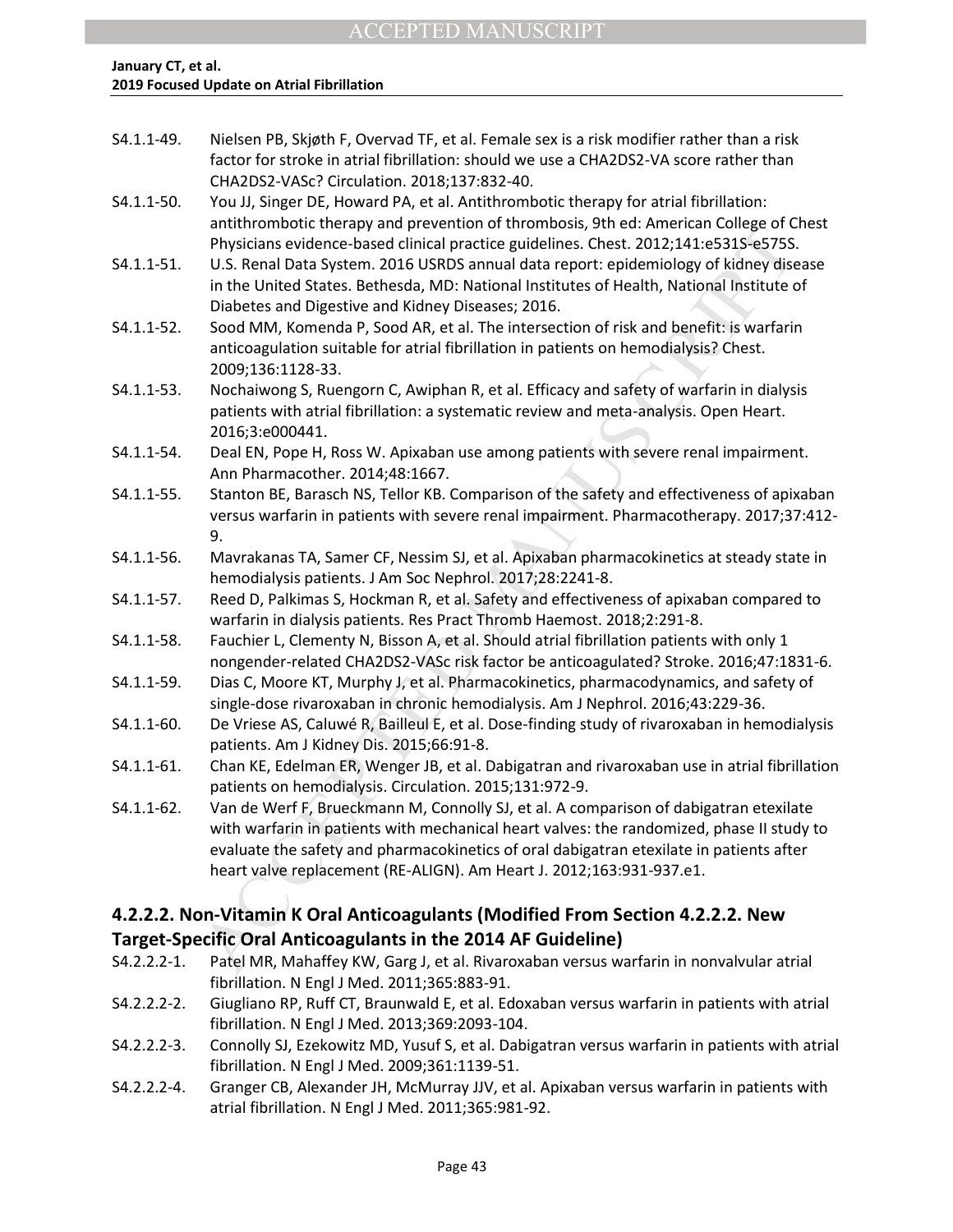| S4.2.2.2-5. | Pan K-L, Singer DE, Ovbiagele B, et al. Effects of non-vitamin K antagonist oral       |
|-------------|----------------------------------------------------------------------------------------|
|             | anticoagulants versus warfarin in patients with atrial fibrillation and valvular heart |
|             | disease: a systematic review and meta-analysis. J Am Heart Assoc. 2017;6:e005835.      |

- S4.2.2.2-6. Ruff CT, Giugliano RP, Braunwald E, et al. Comparison of the efficacy and safety of new oral anticoagulants with warfarin in patients with atrial fibrillation: a meta-analysis of randomised trials. Lancet. 2014;383:955-62.
- S4.2.2.2-7. Abraham NS, Noseworthy PA, Yao X, et al. Gastrointestinal safety of direct oral anticoagulants: a large population-based study. Gastroenterology. 2017;152:1014-22.e1.
- S4.2.2.2-8. Graham DJ, Reichman ME, Wernecke M, et al. Stroke, bleeding, and mortality risks in elderly Medicare beneficiaries treated with dabigatran or rivaroxaban for nonvalvular atrial fibrillation. JAMA Intern Med. 2016;176:1662-71.
- S4.2.2.2-9. Larsen TB, Skjøth F, Nielsen PB, et al. Comparative effectiveness and safety of non-vitamin K antagonist oral anticoagulants and warfarin in patients with atrial fibrillation: propensity weighted nationwide cohort study. BMJ. 2016;353:i3189.
- oral antitoagualism with vanitation. The lines and safety of and antification. Amele-analysis of and<br>consider trials. Lancet. 2014;383:95:62.<br>
anticoagulants: a large population-based study. Gastcointestinal safety of dire S4.2.2.2-10. Lip GYH, Keshishian A, Kamble S, et al. Real-world comparison of major bleeding risk among non-valvular atrial fibrillation patients initiated on apixaban, dabigatran, rivaroxaban, or warfarin. A propensity score matched analysis. Thromb Haemost. 2016;116:975-86.
- S4.2.2.2-11. Noseworthy PA, Yao X, Abraham NS, et al. Direct comparison of dabigatran, rivaroxaban, and apixaban for effectiveness and safety in nonvalvular atrial fibrillation. Chest. 2016;150:1302-12.
- S4.2.2.2-12. Yao X, Abraham NS, Sangaralingham LR, et al. Effectiveness and safety of dabigatran, rivaroxaban, and apixaban versus warfarin in nonvalvular atrial fibrillation. J Am Heart Assoc. 2016;5:e003725.
- S4.2.2.2-13. Ntaios G, Papavasileiou V, Makaritsis K, et al. Real-world setting comparison of nonvitamin-K antagonist oral anticoagulants versus vitamin-K antagonists for stroke prevention in atrial fibrillation: a systematic review and meta-analysis. Stroke. 2017;48:2494-503.
- S4.2.2.2-14. Bai Y, Shi X-B, Ma C-S, et al. Meta-analysis of effectiveness and safety of oral anticoagulants in atrial fibrillation with focus on apixaban. Am J Cardiol. 2017;120:1689- 95.
- S4.2.2.2-15. Calkins H, Willems S, Gerstenfeld EP, et al. Uninterrupted dabigatran versus warfarin for ablation in atrial fibrillation. N Engl J Med. 2017;376:1627-36.
- S4.2.2.2-16. Yao X, Tangri N, Gersh BJ, et al. Renal outcomes in anticoagulated patients with atrial fibrillation. J Am Coll Cardiol. 2017;70:2621-32.
- S4.2.2.2-17. Lau WCY, Chan EW, Cheung C-L, et al. Association between dabigatran vs warfarin and risk of osteoporotic fractures among patients with nonvalvular atrial fibrillation. JAMA. 2017;317:1151-8.
- S4.2.2.2-18. Kent AP, Brueckmann M, Fraessdorf M, et al. Concomitant oral anticoagulant and nonsteroidal anti-inflammatory drug therapy in patients with atrial fibrillation. J Am Coll Cardiol. 2018;72:255-67.

## **4.3. Interruption and Bridging Anticoagulation**

- S4.3-1. Douketis JD, Spyropoulos AC, Kaatz S, et al. Perioperative bridging anticoagulation in patients with atrial fibrillation. N Engl J Med. 2015;373:823-33.
- S4.3-2. Pollack CV Jr, Reilly PA, van Ryn J, et al. Idarucizumab for dabigatran reversal full cohort analysis. N Engl J Med. 2017;377:431-41.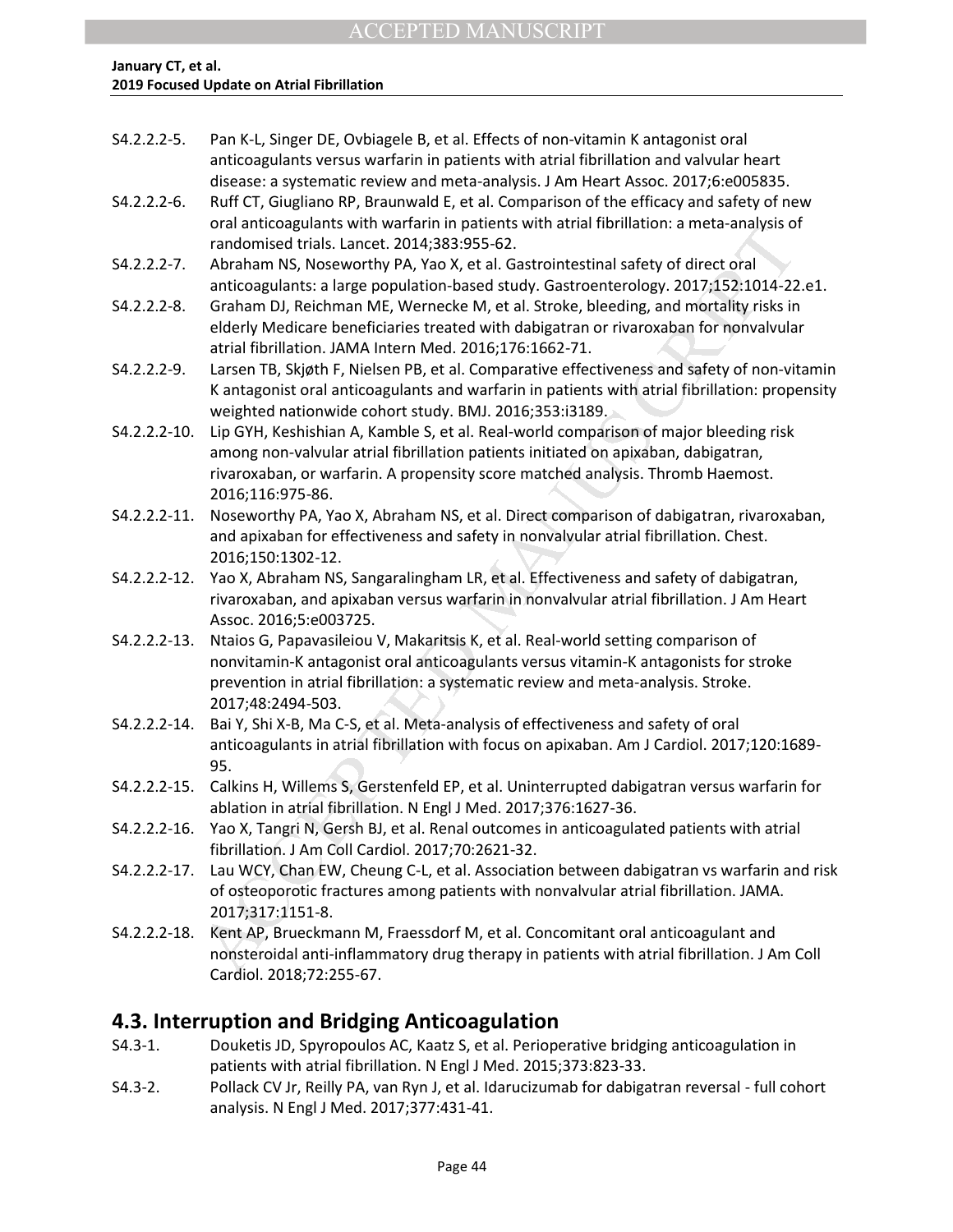- S4.3-3. Siegal DM, Curnutte JT, Connolly SJ, et al. Andexanet alfa for the reversal of factor Xa inhibitor activity. N Engl J Med. 2015;373:2413-24.
- S4.3-4. Connolly SJ, Milling TJ Jr, Eikelboom JW, et al. Andexanet alfa for acute major bleeding associated with factor Xa inhibitors. N Engl J Med. 2016;375:1131-41.

## **4.4.1. Percutaneous Approaches to Occlude the Left Atrial Appendage**

- S4.4.1-1. Reddy VY, Sievert H, Halperin J, et al. Percutaneous left atrial appendage closure vs warfarin for atrial fibrillation: a randomized clinical trial. JAMA. 2014;312:1988-98.
- S4.4.1-2. Holmes DR Jr, Kar S, Price MJ, et al. Prospective randomized evaluation of the Watchman Left Atrial Appendage Closure device in patients with atrial fibrillation versus long-term warfarin therapy: the PREVAIL trial. J Am Coll Cardiol. 2014;64:1-12.
- S4.4.1-3. Holmes DR Jr, Doshi SK, Kar S, et al. Left atrial appendage closure as an alternative to warfarin for stroke Prevention in atrial fibrillation: a patient-level meta-analysis. J Am Coll Cardiol. 2015;65:2614-23.
- S4.4.1-4. Reddy VY, Gibson DN, Kar S, et al. Post-approval U.S. experience with left atrial appendage closure for stroke prevention in atrial fibrillation. J Am Coll Cardiol. 2017;69:253-61.
- S4.4.1-5. Boersma LVA, Schmidt B, Betts TR, et al. Implant success and safety of left atrial appendage closure with the WATCHMAN device: peri-procedural outcomes from the EWOLUTION registry. Eur Heart J. 2016;37:2465-74.
- S4.4.1-6. Reddy VY, Möbius-Winkler S, Miller MA, et al. Left atrial appendage closure with the Watchman device in patients with a contraindication for oral anticoagulation: the ASAP study (ASA Plavix Feasibility Study With Watchman Left Atrial Appendage Closure Technology). J Am Coll Cardiol. 2013;61:2551-6.
- S4.4.1-7. Boersma LV, Ince H, Kische S, et al. Efficacy and safety of left atrial appendage closure with WATCHMAN in patients with or without contraindication to oral anticoagulation: 1-year follow-up outcome data of the EWOLUTION trial. Heart Rhythm. 2017;14:1302-8.
- S4.4.1-8. Holmes DR, Reddy VY, Buchbinder M, et al. The assessment of the Watchman device in patients unsuitable for oral anticoagulation (ASAP-TOO) trial. Am Heart J. 2017;189:68-74.

## **4.4.2. Cardiac Surgery—LAA Occlusion/Excision**

- S4.4.2-1. Friedman DJ, Piccini JP, Wang T, et al. Association between left atrial appendage occlusion and readmission for thromboembolism among patients with atrial fibrillation undergoing concomitant cardiac surgery. JAMA. 2018;319:365-74.
- **cutaneous Approaches to Occlude the Left Atrial Appendage<br>
Reddyty, Sievert H, Halperin J, et al. Percuateous left attial appendage<br>
Reddyt Sievers H, Halperin and and mixted clinical trial. AMA 2014;31298-98.<br>
Whates DR** S4.4.2-2. Melduni RM, Schaff HV, Lee H-C, et al. Impact of left atrial appendage closure during cardiac surgery on the occurrence of early postoperative atrial fibrillation, stroke, and mortality: a propensity score-matched analysis of 10 633 patients. Circulation. 2017;135:366-78.

## **6.1.1. Prevention of Thromboembolism**

- S6.1.1-1. Gallagher MM, Hennessy BJ, Edvardsson N, et al. Embolic complications of direct current cardioversion of atrial arrhythmias: association with low intensity of anticoagulation at the time of cardioversion. J Am Coll Cardiol. 2002;40:926-33.
- S6.1.1-2. Jaber WA, Prior DL, Thamilarasan M, et al. Efficacy of anticoagulation in resolving left atrial and left atrial appendage thrombi: a transesophageal echocardiographic study. Am Heart J. 2000;140:150-6.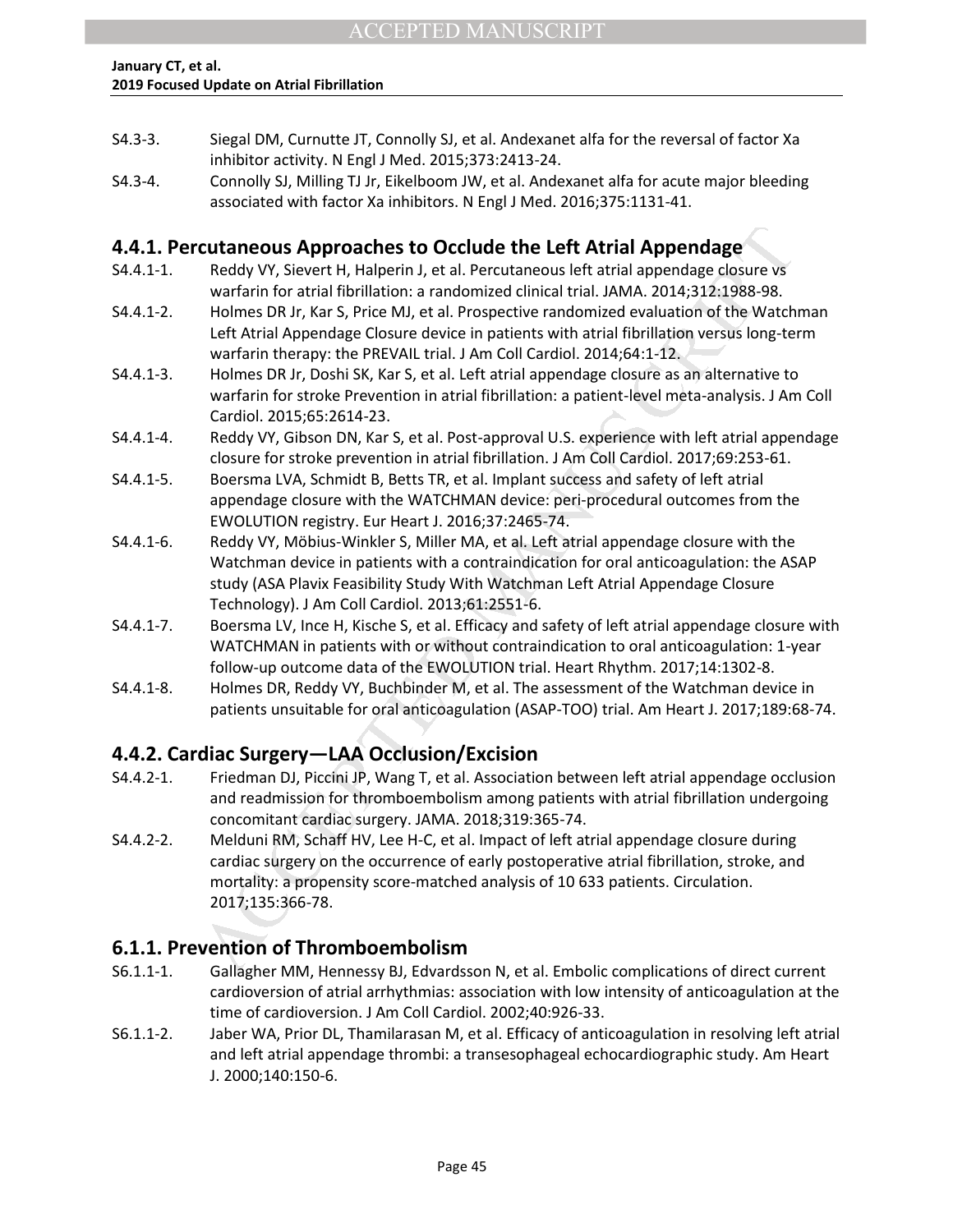| $S6.1.1-3.$    | You JJ, Singer DE, Howard PA, et al. Antithrombotic therapy for atrial fibrillation:<br>antithrombotic therapy and prevention of thrombosis, 9th ed: American College of Chest                                                                                                                                                       |
|----------------|--------------------------------------------------------------------------------------------------------------------------------------------------------------------------------------------------------------------------------------------------------------------------------------------------------------------------------------|
| $S6.1.1 - 4.$  | Physicians evidence-based clinical practice guidelines. Chest. 2012;141:e531S-e575S.<br>Nagarakanti R, Ezekowitz MD, Oldgren J, et al. Dabigatran versus warfarin in patients with                                                                                                                                                   |
|                | atrial fibrillation: an analysis of patients undergoing cardioversion. Circulation.<br>2011;123:131-6.                                                                                                                                                                                                                               |
| $S6.1.1 - 5.$  | Piccini JP, Stevens SR, Lokhnygina Y, et al. Outcomes after cardioversion and atrial<br>fibrillation ablation in patients treated with rivaroxaban and warfarin in the ROCKET AF<br>trial. J Am Coll Cardiol. 2013;61:1998-2006.                                                                                                     |
| $S6.1.1-6.$    | Flaker G, Lopes RD, Al-Khatib SM, et al. Efficacy and safety of apixaban in patients after<br>cardioversion for atrial fibrillation: insights from the ARISTOTLE Trial (Apixaban for<br>Reduction in Stroke and Other Thromboembolic Events in Atrial Fibrillation). J Am Coll<br>Cardiol. 2014;63:1082-7.                           |
| $S6.1.1 - 7.$  | Cappato R, Ezekowitz MD, Klein AL, et al. Rivaroxaban vs. vitamin K antagonists for<br>cardioversion in atrial fibrillation. Eur Heart J. 2014;35:3346-55.                                                                                                                                                                           |
| $S6.1.1 - 8.$  | Goette A, Merino JL, Ezekowitz MD, et al. Edoxaban versus enoxaparin-warfarin in<br>patients undergoing cardioversion of atrial fibrillation (ENSURE-AF): a randomised, open-<br>label, phase 3b trial. Lancet. 2016;388:1995-2003.                                                                                                  |
| $S6.1.1-9.$    | Pallisgaard JL, Lindhardt TB, Hansen ML, et al. Cardioversion and risk of adverse events<br>with dabigatran versus warfarin-a nationwide cohort study. PLoS ONE.<br>2015;10:e0141377.                                                                                                                                                |
| $S6.1.1 - 10.$ | Plitt A, Ezekowitz MD, De Caterina R, et al. Cardioversion of atrial fibrillation in ENGAGE<br>AF-TIMI 48. Clin Cardiol. 2016;39:345-6.                                                                                                                                                                                              |
| $S6.1.1 - 11.$ | Dentali F, Botto GL, Gianni M, et al. Efficacy and safety of direct oral anticoagulants in<br>patients undergoing cardioversion for atrial fibrillation: a systematic review and meta-<br>analysis of the literature. Int J Cardiol. 2015;185:72-7.                                                                                  |
| $S6.1.1 - 12.$ | Ezekowitz MD, Pollack CV Jr, Halperin JL, et al. Apixaban compared to heparin/vitamin K<br>antagonist in patients with atrial fibrillation scheduled for cardioversion: the EMANATE<br>trial. Eur Heart J. 2018;39:2959-71.                                                                                                          |
| $S6.1.1 - 13.$ | Airaksinen KEJ, Grönberg T, Nuotio I, et al. Thromboembolic complications after<br>cardioversion of acute atrial fibrillation: the FinCV (Finnish CardioVersion) study. J Am Coll<br>Cardiol. 2013;62:1187-92.                                                                                                                       |
| $S6.1.1 - 14.$ | Garg A, Khunger M, Seicean S, et al. Incidence of thromboembolic complications within 30<br>days of electrical cardioversion performed within 48 hours of atrial fibrillation onset. JACC<br>Clin Electrophysiol. 2016;2:487-94.                                                                                                     |
| $S6.1.1 - 15.$ | Klein AL, Grimm RA, Murray RD, et al. Use of transesophageal echocardiography to guide<br>cardioversion in patients with atrial fibrillation. N Engl J Med. 2001;344:1411-20.                                                                                                                                                        |
| $S6.1.1 - 16.$ | von Besser K, Mills AM. Is discharge to home after emergency department cardioversion<br>safe for the treatment of recent-onset atrial fibrillation? Ann Emerg Med. 2011;58:517-20.                                                                                                                                                  |
| $S6.1.1 - 17.$ | Pfizer. Study of the blood thinner, apixaban, for patients who have an abnormal heart<br>rhythm (atrial fibrillation) and expected to have treatment to put them back into a normal<br>heart rhythm (cardioversion) (EMANATE). Available at: https://www.clinicaltrials.gov.<br>Identifier: NCT02100228. Accessed November 22, 2017. |
| $S6.1.1 - 18.$ | Nuotio I, Hartikainen JEK, Grönberg T, et al. Time to cardioversion for acute atrial<br>fibrillation and thromboembolic complications. JAMA. 2014;312:647-9.                                                                                                                                                                         |
| S6.1.1-19.     | Bah A, Nuotio I, Gronberg T, et al. Sex, age, and time to cardioversion. Risk factors for<br>cardioversion of acute atrial fibrillation from the FinCV study. Ann Med. 2017;49:254-9.                                                                                                                                                |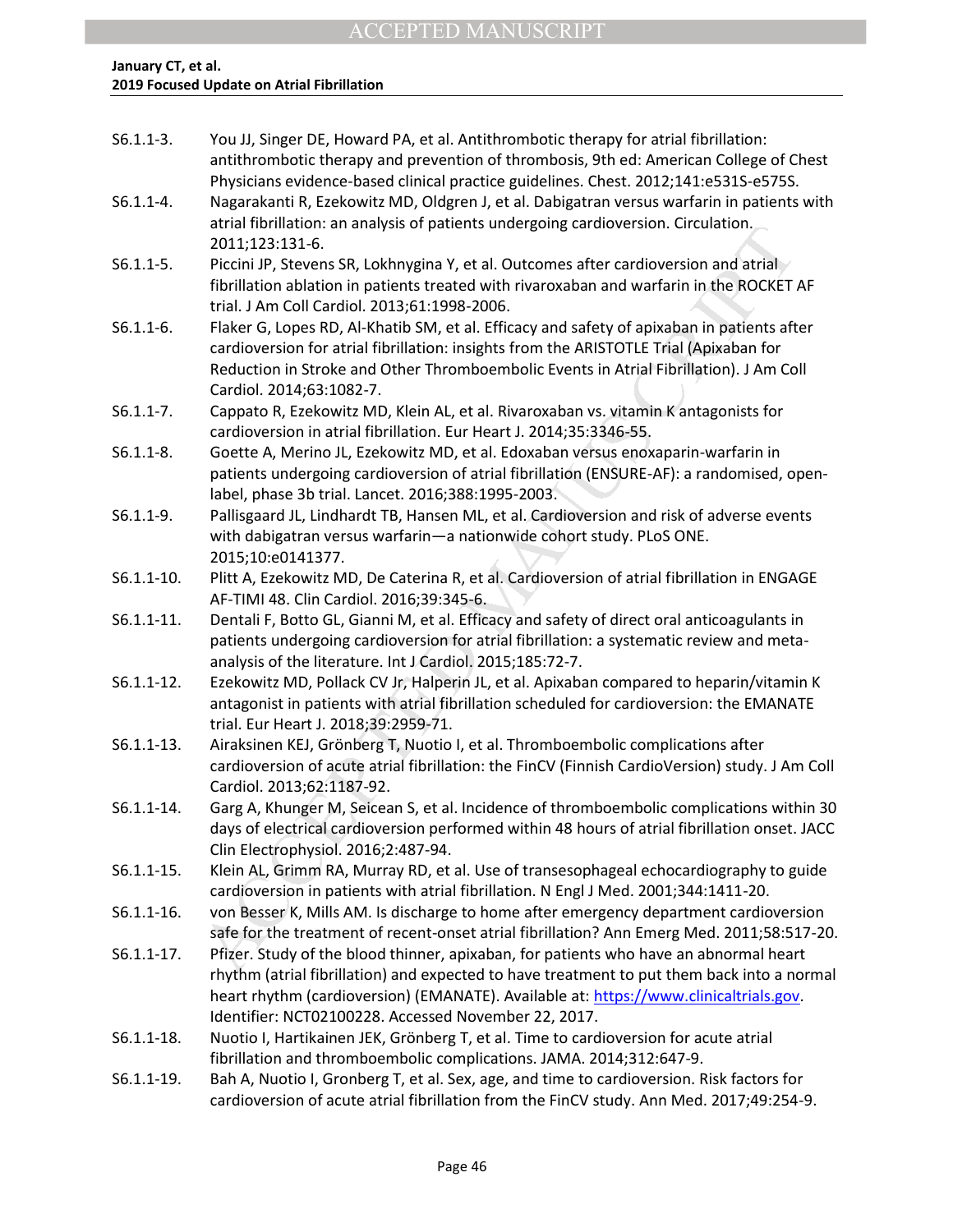S6.1.1-20. Kleemann T, Becker T, Strauss M, et al. Prevalence of left atrial thrombus and dense spontaneous echo contrast in patients with short-term atrial fibrillation < 48 hours undergoing cardioversion: value of transesophageal echocardiography to guide cardioversion. J Am Soc Echocardiogr. 2009;22:1403-8.

## **6.3.4. Catheter Ablation in HF**

- S6.3.4-1. Marrouche NF, Brachmann J, Andresen D, et al. Catheter ablation for atrial fibrillation with heart failure. N Engl J Med. 2018;378:417-27.
- S6.3.4-2. Di Biase L, Mohanty P, Mohanty S, et al. Ablation versus amiodarone for treatment of persistent atrial fibrillation in patients with congestive heart failure and an implanted device: results from the AATAC multicenter randomized trial. Circulation. 2016;133:1637- 44.
- S6.3.4-3. Prabhu S, Taylor AJ, Costello BT, et al. Catheter ablation versus medical rate control in atrial fibrillation and systolic dysfunction: the CAMERA-MRI Study. J Am Coll Cardiol. 2017;70:1949-61.
- S6.3.4-4. Al Halabi S, Qintar M, Hussein A, et al. Catheter ablation for atrial fibrillation in heart failure patients: a meta-analysis of randomized controlled trials. JACC Clin Electrophysiol. 2015;1:200-9.
- S6.3.4-5. Packer DL, Mark DB, Robb RA, et al. Catheter ablation versus antiarrhythmic drug therapy for atrial fibrillation (CABANA) trial: study rationale and design. Am Heart J. 2018;199:192- 9.
- S6.3.4-6. Packer DL, Mark DB, Robb RA, et al. Catheter ablation vs. antiarrhythmic drug therapy for atrial fibrillation: the results of the Cabana Multicenter International Randomized Clinical Trial [abstract B-LBCT01-05]. Heart Rhythm. 2018;15:940-141.

## **7.4. AF Complicating ACS**

- S7.4-1. Cannon CP, Bhatt DL, Oldgren J, et al. Dual antithrombotic therapy with dabigatran after PCI in atrial fibrillation. N Engl J Med. 2017;377:1513-24.
- S7.4-2. Gibson CM, Mehran R, Bode C, et al. Prevention of bleeding in patients with atrial fibrillation undergoing PCI. N Engl J Med. 2016;375:2423-34.
- S7.4-3. Dewilde WJM, Oirbans T, Verheugt FWA, et al. Use of clopidogrel with or without aspirin in patients taking oral anticoagulant therapy and undergoing percutaneous coronary intervention: an open-label, randomised, controlled trial. Lancet. 2013;381:1107-15.
- S7.4-4. Sarafoff N, Martischnig A, Wealer J, et al. Triple therapy with aspirin, prasugrel, and vitamin K antagonists in patients with drug-eluting stent implantation and an indication for oral anticoagulation. J Am Coll Cardiol. 2013;61:2060-6.
- **heter Ablation in HF**<br>
Marrowche R, Brachman J, Andresen D, et al. Catheter ablation for atrial fibrillation<br>
Marrowche R, Brachman J, Andresen D, et al. Ablation versus amiodarone for treatment of<br>
Disise L, Mohanty P, M S7.4-5. Jackson LR, Ju C, Zettler M, et al. Outcomes of patients with acute myocardial infarction undergoing percutaneous coronary intervention receiving an oral anticoagulant and dual antiplatelet therapy: a comparison of clopidogrel versus prasugrel from the TRANSLATE-ACS Study. JACC Cardiovasc Interv. 2015;8:1880-9.
- S7.4-6. Lamberts M, Gislason GH, Olesen JB, et al. Oral anticoagulation and antiplatelets in atrial fibrillation patients after myocardial infarction and coronary intervention. J Am Coll Cardiol. 2013;62:981-9.
- S7.4-7. Rubboli A, Schlitt A, Kiviniemi T, et al. One-year outcome of patients with atrial fibrillation undergoing coronary artery stenting: an analysis of the AFCAS registry. Clin Cardiol. 2014;37:357-64.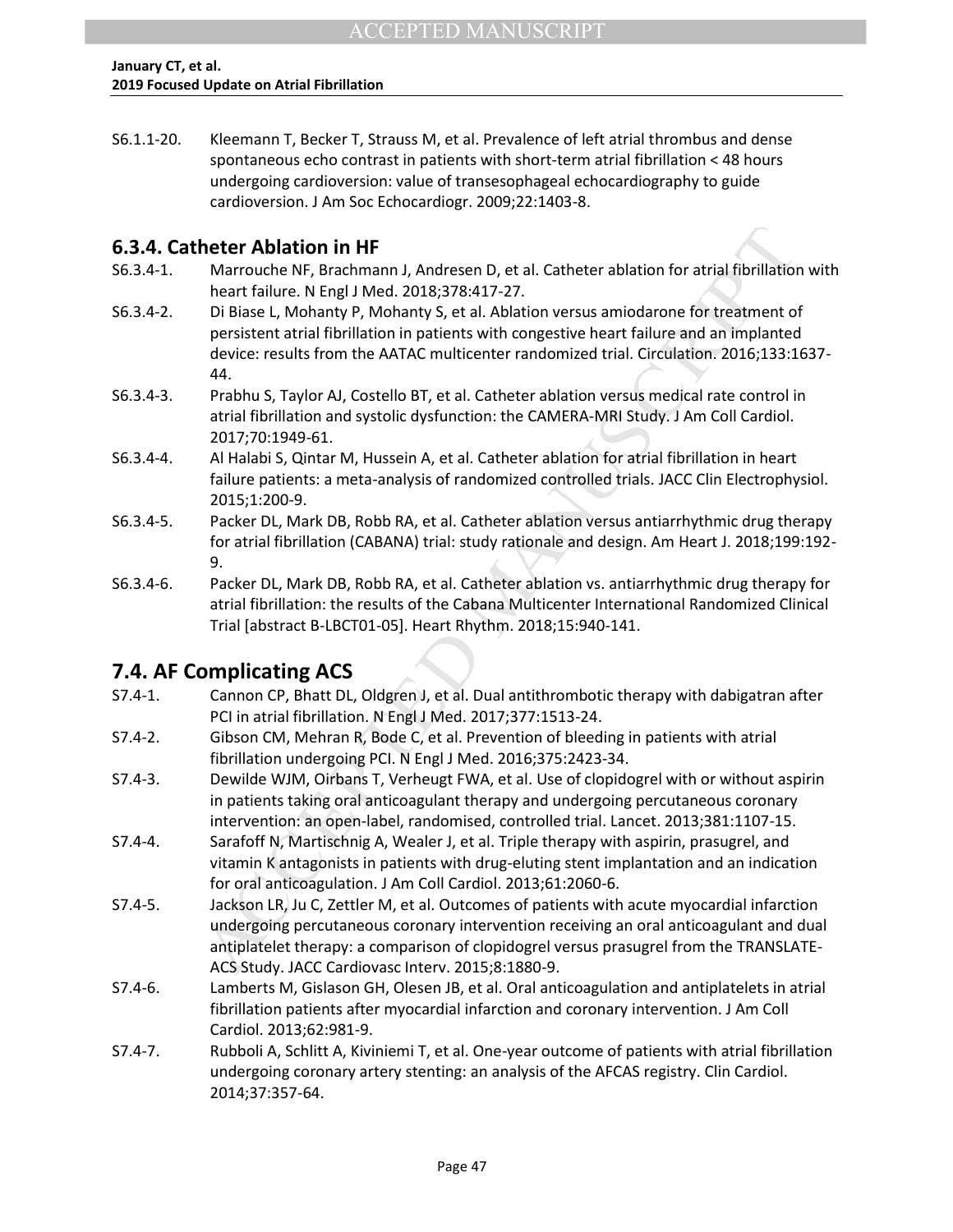| $S7.4-8.$    | Braun OÖ, Bico B, Chaudhry U, et al. Concomitant use of warfarin and ticagrelor as an<br>alternative to triple antithrombotic therapy after an acute coronary syndrome. Thromb<br>Res. 2015;135:26-30.                                                                                         |
|--------------|------------------------------------------------------------------------------------------------------------------------------------------------------------------------------------------------------------------------------------------------------------------------------------------------|
| $S7.4-9.$    | Fiedler KA, Maeng M, Mehilli J, et al. Duration of triple therapy in patients requiring oral<br>anticoagulation after drug-eluting stent implantation: the ISAR-TRIPLE Trial. J Am Coll<br>Cardiol. 2015;65:1619-29.                                                                           |
| $S7.4-10.$   | Koskinas KC, Räber L, Zanchin T, et al. Duration of triple antithrombotic therapy and<br>outcomes among patients undergoing percutaneous coronary intervention. JACC<br>Cardiovasc Interv. 2016;9:1473-83.                                                                                     |
| $S7.4-11.$   | Crenshaw BS, Ward SR, Granger CB, et al. Atrial fibrillation in the setting of acute<br>myocardial infarction: the GUSTO-I experience. Global Utilization of Streptokinase and TPA<br>for Occluded Coronary Arteries. J Am Coll Cardiol. 1997;30:406-13.                                       |
| $S7.4-12.$   | Rathore SS, Berger AK, Weinfurt KP, et al. Acute myocardial infarction complicated by<br>atrial fibrillation in the elderly: prevalence and outcomes. Circulation. 2000;101:969-74.                                                                                                            |
| $S7.4-13.$   | Goldberg RJ, Seeley D, Becker RC, et al. Impact of atrial fibrillation on the in-hospital and<br>long-term survival of patients with acute myocardial infarction: a community-wide<br>perspective. Am Heart J. 1990;119:996-1001.                                                              |
| $S7.4-14.$   | Behar S, Zahavi Z, Goldbourt U, et al. Long-term prognosis of patients with paroxysmal<br>atrial fibrillation complicating acute myocardial infarction. SPRINT Study Group. Eur Heart<br>J. 1992;13:45-50.                                                                                     |
| $S7.4-15.$   | ACTIVE Investigators, Connolly SJ, Pogue J, et al. Effect of clopidogrel added to aspirin in<br>patients with atrial fibrillation. N Engl J Med. 2009;360:2066-78.                                                                                                                             |
| S7.4-16.     | You JJ, Singer DE, Howard PA, et al. Antithrombotic therapy for atrial fibrillation:<br>antithrombotic therapy and prevention of thrombosis, 9th ed: American College of Chest<br>Physicians evidence-based clinical practice guidelines. Chest. 2012;141:e531S-e575S.                         |
| $S7.4-17.$   | Pisters R, Lane DA, Nieuwlaat R, et al. A novel user-friendly score (HAS-BLED) to assess 1-<br>year risk of major bleeding in patients with atrial fibrillation: the Euro Heart Survey. Chest.<br>2010;138:1093-100.                                                                           |
| S7.4-18.     | Lopes RD, Rordorf R, De Ferrari GM, et al. Digoxin and mortality in patients with atrial<br>fibrillation. J Am Coll Cardiol. 2018;71:1063-74.                                                                                                                                                  |
| S7.4-19.     | Vamos M, Erath JW, Hohnloser SH. Digoxin-associated mortality: a systematic review and<br>meta-analysis of the literature. Eur Heart J. 2015;36:1831-8.                                                                                                                                        |
| S7.4-20.     | Pedersen OD, Bagger H, Køber L, et al. The occurrence and prognostic significance of atrial<br>fibrillation/-flutter following acute myocardial infarction. TRACE Study group. TRAndolapril<br>Cardiac Evaluation. Eur Heart J. 1999;20:748-54.                                                |
| $S7.4 - 21.$ | McMurray J, Køber L, Robertson M, et al. Antiarrhythmic effect of carvedilol after acute<br>myocardial infarction: results of the Carvedilol Post-Infarct Survival Control in Left<br>Ventricular Dysfunction (CAPRICORN) trial. J Am Coll Cardiol. 2005;45:525-30.                            |
| S7.4-22.     | Fauchier L, Lecoq C, Ancedy Y, et al. Evaluation of 5 prognostic scores for prediction of<br>stroke, thromboembolic and coronary events, all-cause mortality, and major adverse<br>cardiac events in patients with atrial fibrillation and coronary stenting. Am J Cardiol.<br>2016;118:700-7. |
| S7.4-23.     | Álvarez-Álvarez B, Raposeiras-Roubín S, Abu-Assi E, et al. Is 6-month GRACE risk score a<br>useful tool to predict stroke after an acute coronary syndrome? Open Heart.<br>2014;1:e000123.                                                                                                     |
| S7.4-24.     | Bristol-Myers Squibb. A study of apixaban in patients with atrial fibrillation, not caused by<br>a heart valve problem, who are at risk for thrombosis (blood clots) due to having had a                                                                                                       |

recent coronary event, such as a heart attack or a procedure to open the vessels of the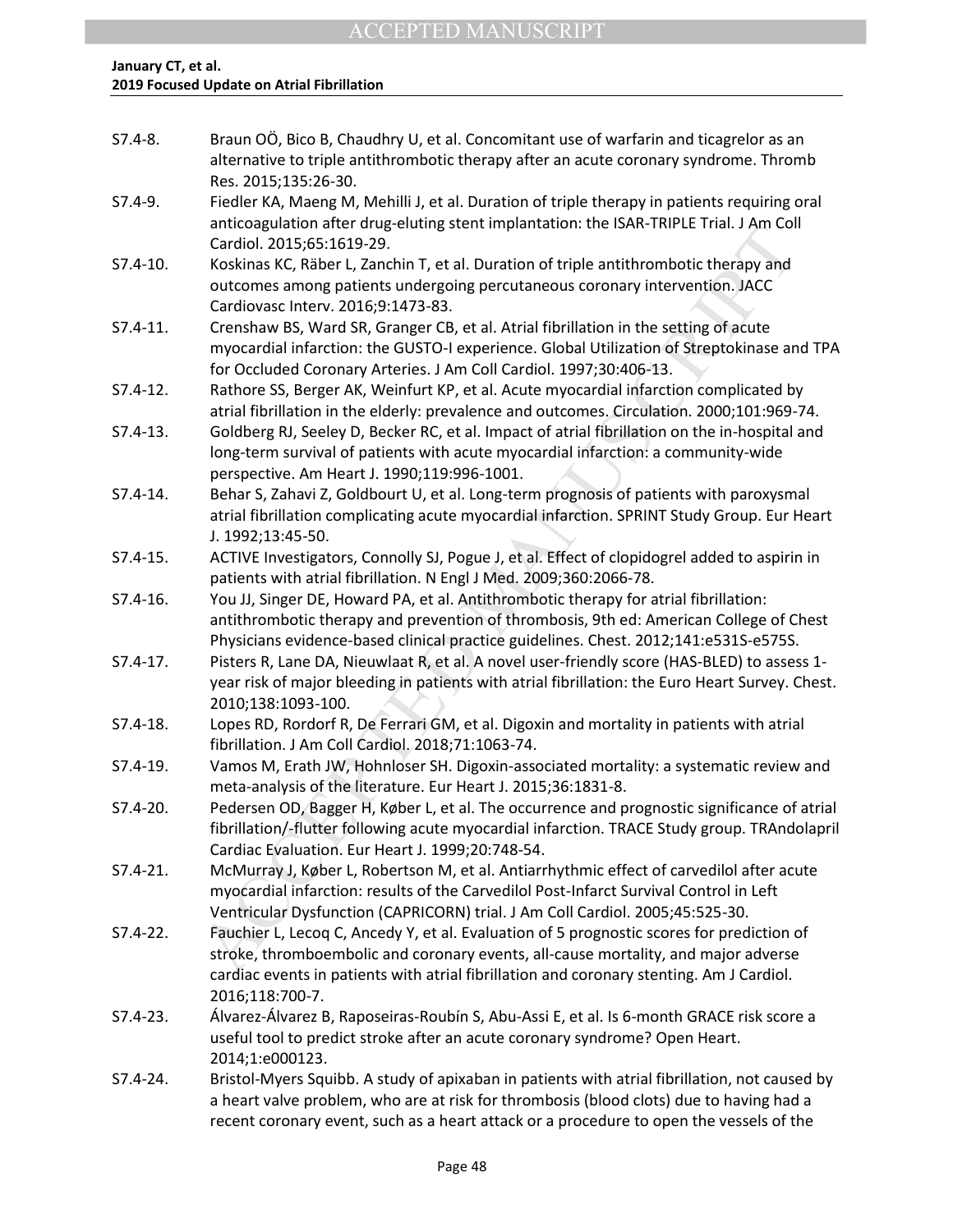heart. Available at: [https://www.clinicaltrials.gov.](https://www.clinicaltrials.gov/) Identifier: NCT02415400. Accessed November 1, 2017.

S7.4-25. Daiichi Sankyo, Inc. Edoxaban treatment versus vitamin K antagonist in patients with atrial fibrillation undergoing percutaneous coronary intervention (ENTRUST-AF-PCI). Available at: [https://www.clinicaltrials.gov.](https://www.clinicaltrials.gov/) Identifier: NCT02866175. Accessed November 1, 2017.

## **7.12. Device Detection of AF and Atrial Flutter (New Section)**

- at. Intuss://www.cnimaatinas.gov. utenturer. NCT02680175. Attessed november 1, 20<br>
icc Detection of AF and Atrial Flutter (New Section)<br>
Borrain G, Gloter TV, Santin M, et al. Device detected attail fibrillation and risk f S7.12-1. Boriani G, Glotzer TV, Santini M, et al. Device-detected atrial fibrillation and risk for stroke: an analysis of >10,000 patients from the SOS AF project (Stroke prevention Strategies based on Atrial Fibrillation information from implanted devices). Eur Heart J. 2014;35:508- 16.
- S7.12-2. Glotzer TV, Daoud EG, Wyse DG, et al. The relationship between daily atrial tachyarrhythmia burden from implantable device diagnostics and stroke risk: the TRENDS study. Circ Arrhythm Electrophysiol. 2009;2:474-80.
- S7.12-3. Glotzer TV, Hellkamp AS, Zimmerman J, et al. Atrial high rate episodes detected by pacemaker diagnostics predict death and stroke: report of the Atrial Diagnostics Ancillary Study of the MOde Selection Trial (MOST). Circulation. 2003;107:1614-9.
- S7.12-4. Healey JS, Connolly SJ, Gold MR, et al. Subclinical atrial fibrillation and the risk of stroke. N Engl J Med. 2012;366:120-9.
- S7.12-5. Martin DT, Bersohn MM, Waldo AL, et al. Randomized trial of atrial arrhythmia monitoring to guide anticoagulation in patients with implanted defibrillator and cardiac resynchronization devices. Eur Heart J. 2015;36:1660-8.
- S7.12-6. Sanna T, Diener H-C, Passman RS, et al. Cryptogenic stroke and underlying atrial fibrillation. N Engl J Med. 2014;370:2478-86.
- S7.12-7. Halcox JPJ, Wareham K, Cardew A, et al. Assessment of remote heart rhythm sampling using the AliveCor heart monitor to screen for atrial fibrillation: the REHEARSE-AF Study. Circulation. 2017;136:1784-94.
- S7.12-8. Bumgarner JM, Lambert CT, Hussein AA, et al. Smartwatch algorithm for automated detection of atrial fibrillation. J Am Coll Cardiol. 2018;71:2381-8.

## **7.13. Weight Loss (New Section)**

- S7.13-1. Abed HS, Wittert GA, Leong DP, et al. Effect of weight reduction and cardiometabolic risk factor management on symptom burden and severity in patients with atrial fibrillation: a randomized clinical trial. JAMA. 2013;310:2050-60.
- S7.13-2. Pathak RK, Middeldorp ME, Lau DH, et al. Aggressive risk factor reduction study for atrial fibrillation and implications for the outcome of ablation: the ARREST-AF cohort study. J Am Coll Cardiol. 2014;64:2222-31.
- S7.13-3. Pathak RK, Middeldorp ME, Meredith M, et al. Long-term effect of goal-directed weight management in an atrial fibrillation cohort: a long-term follow-up study (LEGACY). J Am Coll Cardiol. 2015;65:2159-69.
- S7.13-4. Abed HS, Samuel CS, Lau DH, et al. Obesity results in progressive atrial structural and electrical remodeling: implications for atrial fibrillation. Heart Rhythm. 2013;10:90-100.
- S7.13-5. Wang TJ, Parise H, Levy D, et al. Obesity and the risk of new-onset atrial fibrillation. JAMA. 2004;292:2471-7.
- S7.13-6. Wong CX, Ganesan AN, Selvanayagam JB. Epicardial fat and atrial fibrillation: current evidence, potential mechanisms, clinical implications, and future directions. Eur Heart J. 2017;38:1294-302.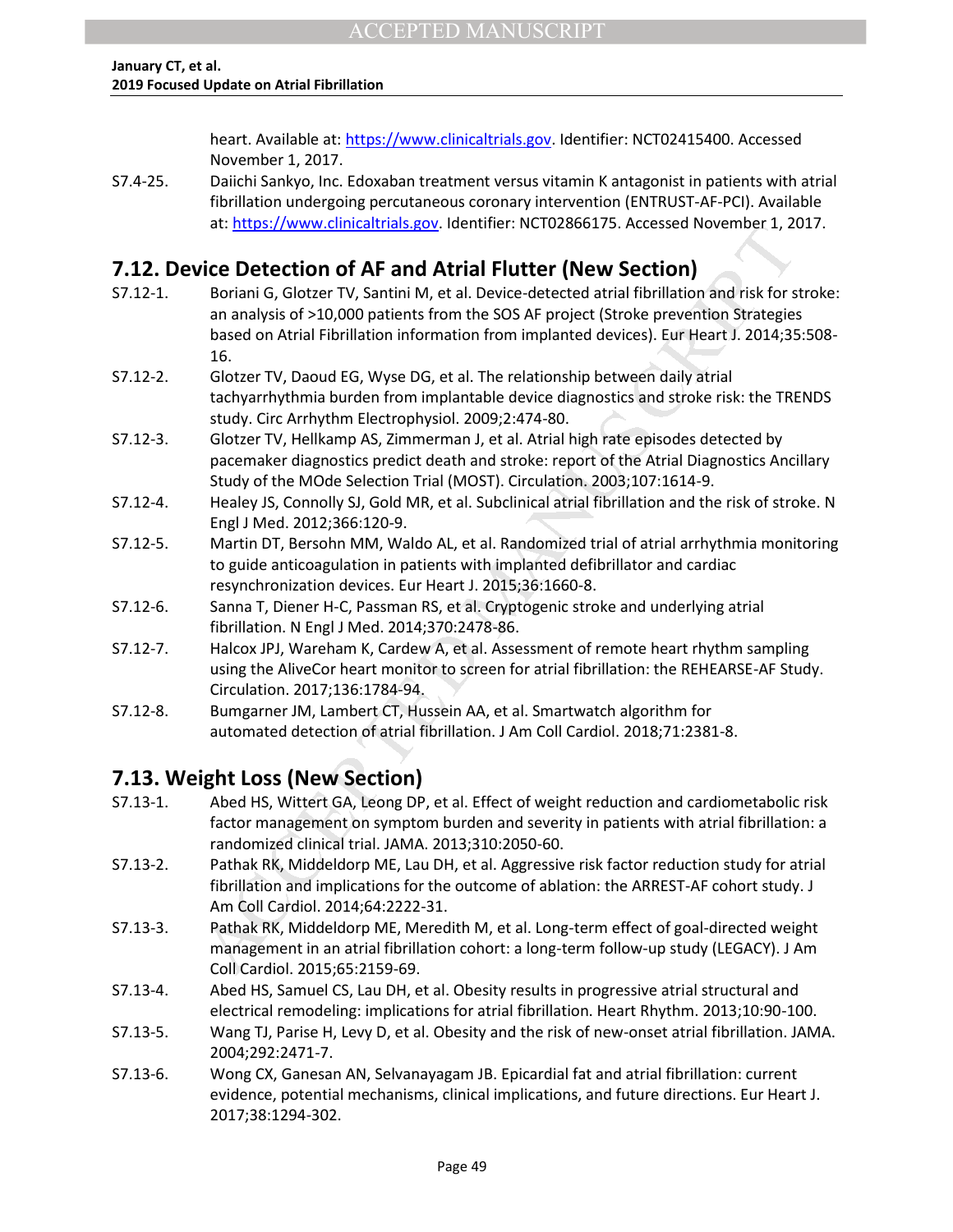- S7.13-7. Wong CX, Abed HS, Molaee P, et al. Pericardial fat is associated with atrial fibrillation severity and ablation outcome. J Am Coll Cardiol. 2011;57:1745-51.
- MANUSCRIPT ACCEPTED S7.13-8. Middeldorp ME, Pathak RK, Meredith M, et al. PREVEntion and regReSsive Effect of weight-loss and risk factor modification on Atrial Fibrillation: the REVERSE-AF study. Europace. 2018;20:1929-35.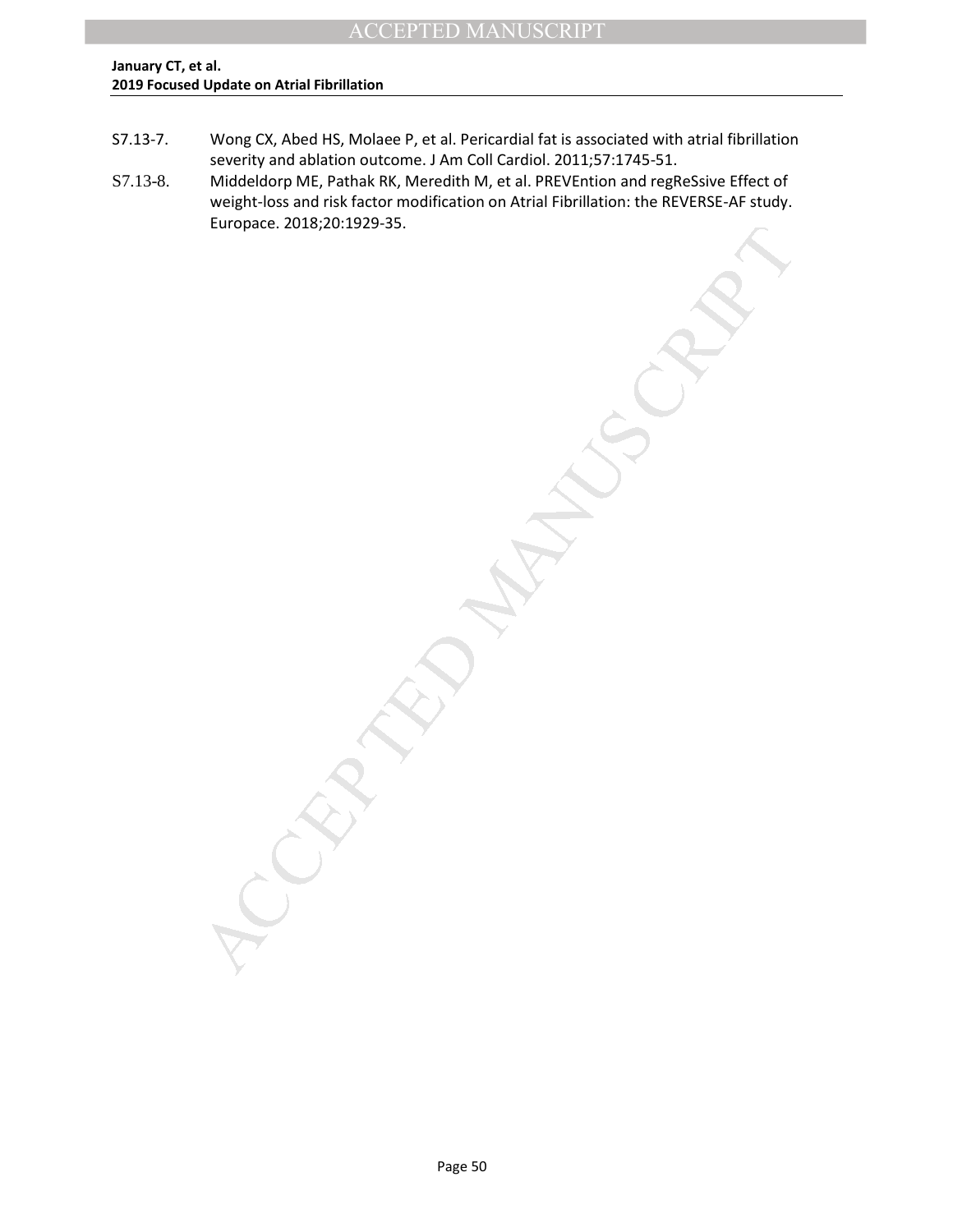## **2019 AHA/ACC/HRS Focused Update of the 2014 AHA/ACC/HRS Guideline for the Management of Patients With Atrial Fibrillation—Author and Peer Reviewer Comprehensive RWI Tables**

|  | <b>Atrial Fibrillation-Author and Peer Reviewer Comprehensive RWI Tables</b> |  |  |
|--|------------------------------------------------------------------------------|--|--|
|  | <b>Table of Contents</b>                                                     |  |  |
|  |                                                                              |  |  |
|  |                                                                              |  |  |
|  |                                                                              |  |  |
|  |                                                                              |  |  |
|  |                                                                              |  |  |
|  |                                                                              |  |  |
|  |                                                                              |  |  |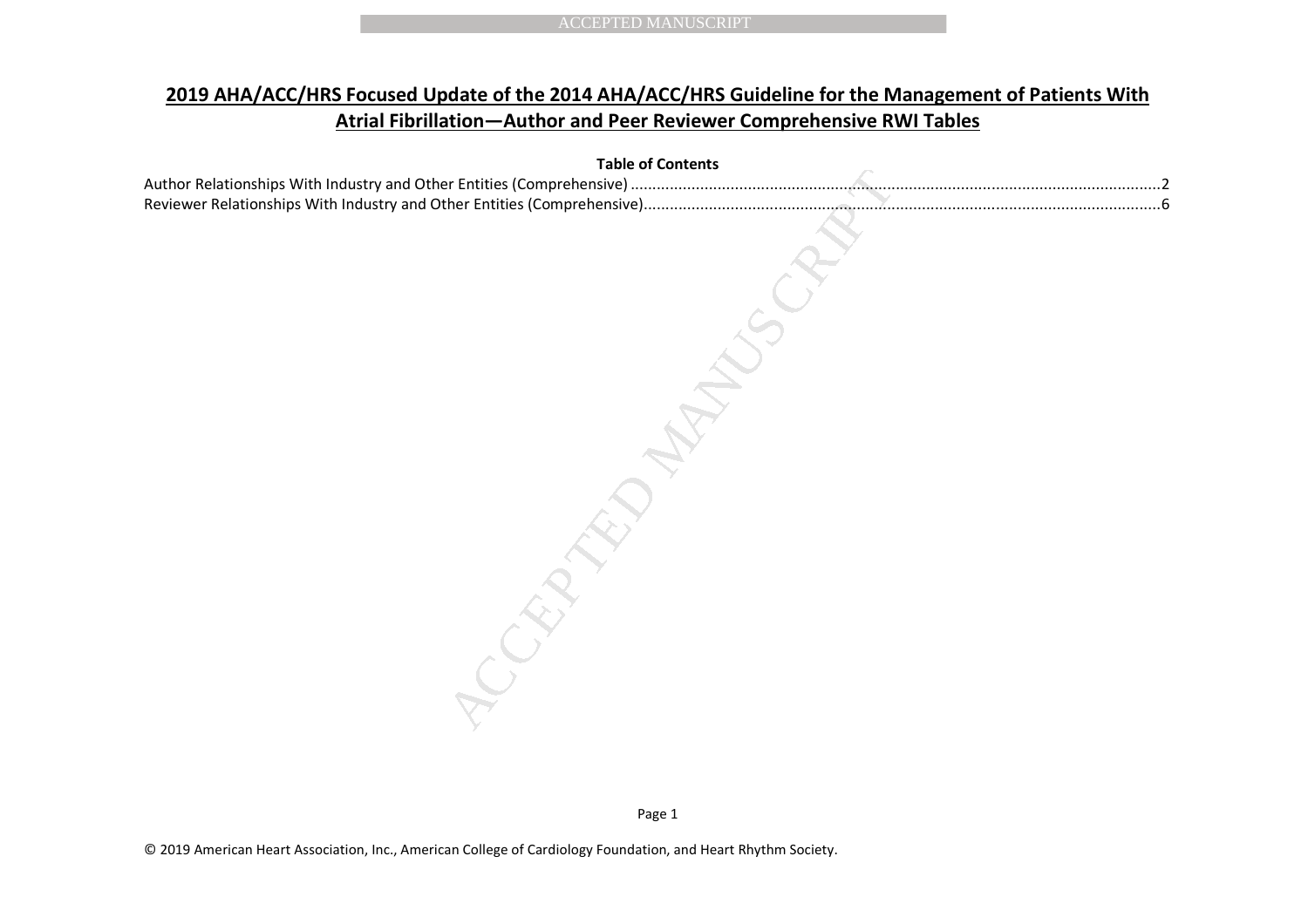|                                   |                                                                                                                                                                                                                |                                                                                                                                                                 | <b>ACCEPTED MANUSCRIPT</b>       |                                         |                                                                                                   |                                                                                                                                                                                                                                                                                      |                                                                                                                    |
|-----------------------------------|----------------------------------------------------------------------------------------------------------------------------------------------------------------------------------------------------------------|-----------------------------------------------------------------------------------------------------------------------------------------------------------------|----------------------------------|-----------------------------------------|---------------------------------------------------------------------------------------------------|--------------------------------------------------------------------------------------------------------------------------------------------------------------------------------------------------------------------------------------------------------------------------------------|--------------------------------------------------------------------------------------------------------------------|
|                                   | Author Relationships With Industry and Other Entities (Comprehensive)-2019 AHA/ACC/HRS Focused Update of the 2014 AHA/ACC/HRS<br>Guideline for the Management of Patients With Atrial Fibrillation (July 2018) |                                                                                                                                                                 |                                  |                                         |                                                                                                   |                                                                                                                                                                                                                                                                                      |                                                                                                                    |
| <b>Committee</b><br><b>Member</b> | <b>Employment</b>                                                                                                                                                                                              | Consultant                                                                                                                                                      | <b>Speakers</b><br><b>Bureau</b> | Ownership/<br>Partnership/<br>Principal | <b>Personal Research</b>                                                                          | Institutional,<br>Organizational, or Other<br><b>Financial Benefit</b>                                                                                                                                                                                                               | <b>Expert Witness</b>                                                                                              |
| Craig T.<br>January (Chair)       | University of Wisconsin-<br>Madison-Professor of<br>Medicine, Cardiovascular<br><b>Medicine Division</b>                                                                                                       | $\bullet$ ACC<br>• CredibleMeds<br>$\bullet$ Gilead*                                                                                                            | None                             | None                                    | None                                                                                              | $\bullet$ AHA<br>$\bullet$ NIH<br>· PCORI                                                                                                                                                                                                                                            | None                                                                                                               |
| L. Samuel<br>Wann (Vice<br>Chair) | Columbia St. Mary's<br>Cardiovascular Physicians-<br><b>Clinical Cardiologist</b>                                                                                                                              | • Astellas<br>• United Healthcare                                                                                                                               | None                             | None                                    | None                                                                                              | None                                                                                                                                                                                                                                                                                 | None                                                                                                               |
| <b>Hugh Calkins</b>               | Johns Hopkins Hospital-<br>Professor of Medicine,<br>Director of<br>Electrophysiology                                                                                                                          | • Abbott<br>• AltaThera<br>• AtriCure<br>· Boehringer Ingelheim <sup>+</sup><br>• King Pharmaceuticals,<br>Inc. (Pfizer)<br>• Medtronict<br>• St. Jude Medical‡ | None                             | None                                    | • Boehringer<br>Ingelheim <sup>+</sup><br>• Boston Scientifict<br>• St. Jude Medical <sup>+</sup> | $\bullet$ Abbott§<br>• MRI Interventions                                                                                                                                                                                                                                             | • Defendant, AF<br>Ablation, 2017+<br>• Defendant,<br>Arrhythmias<br>caused by energy<br>drinks, 2017 <sup>+</sup> |
| Lin Y. Chen $\ $                  | University of Minnesota<br>Medical School,<br>Cardiovascular Division-<br>Associate Professor of<br>Medicine                                                                                                   | None                                                                                                                                                            | None                             | None                                    | None                                                                                              | $\bullet$ NIH <sup>+</sup>                                                                                                                                                                                                                                                           | None                                                                                                               |
| Joaquin E.<br>Cigarroa            | Oregon Health & Science<br>University-Professor of<br>Medicine; Clinical Chief of<br>Knight Cardiovascular<br>Institute Division Head of<br>Cardiology                                                         | None                                                                                                                                                            | None                             | None                                    | None                                                                                              | • ACC/AHA Task Force on<br><b>Clinical Practice</b><br>Guidelines‡<br>• AHA, Board of<br>Directors‡<br>• ASA, Advisory<br>Committee‡<br>• Catherization and<br>Cardiovascular<br>Interventions <sup>+</sup><br>$\bullet$ FDA<br>$\bullet$ NIH§<br>$\bullet$ OHSU‡<br>$\bullet$ SCAI‡ | None                                                                                                               |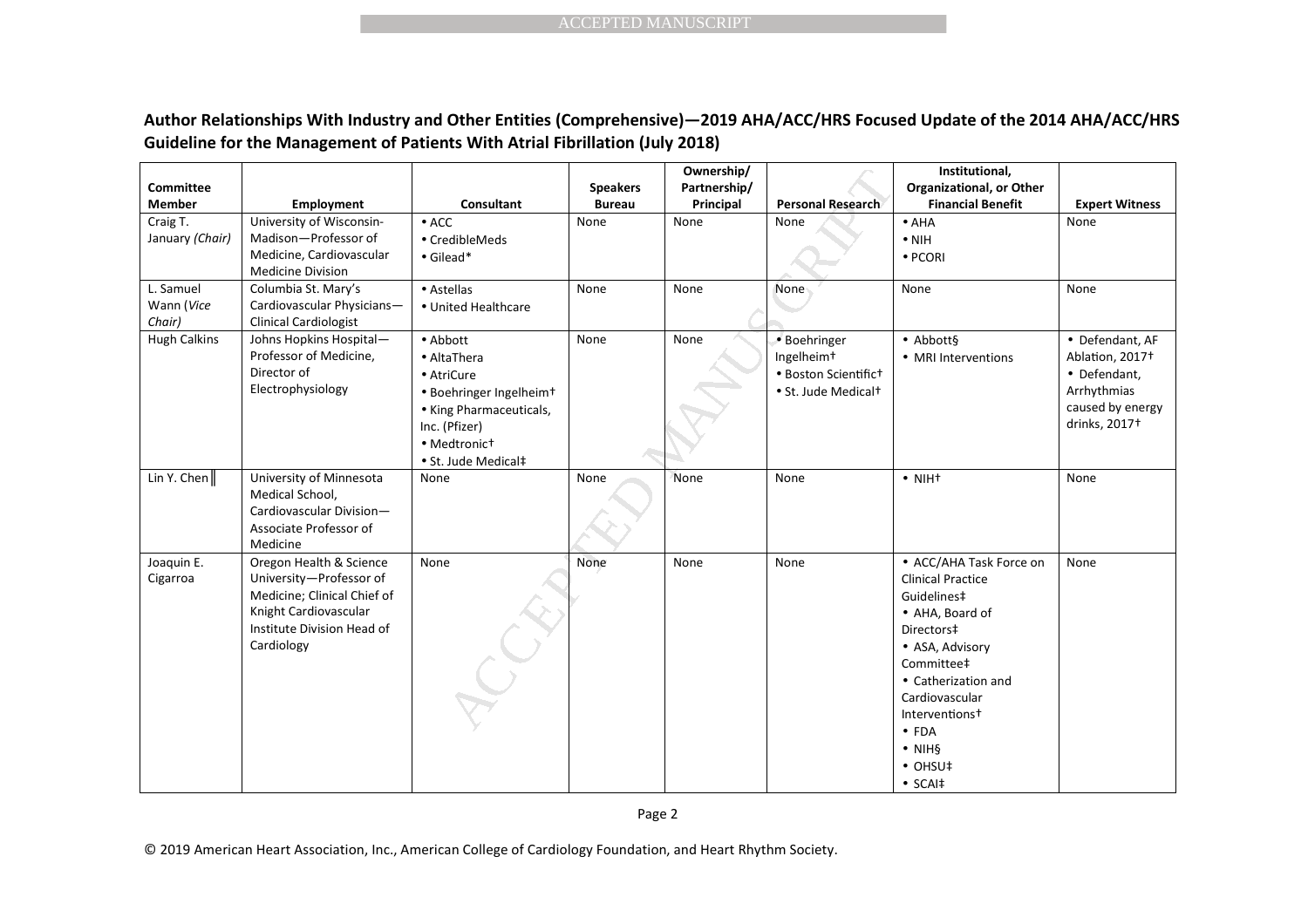|                                               |                                                                                                                                                                                   |                                                                                                                                                                                                                                                                                                                                                                                    | <b>ACCEPTED MANUSCRIPT</b>       |                                         |                                                                                                                                         |                                                                        |                       |
|-----------------------------------------------|-----------------------------------------------------------------------------------------------------------------------------------------------------------------------------------|------------------------------------------------------------------------------------------------------------------------------------------------------------------------------------------------------------------------------------------------------------------------------------------------------------------------------------------------------------------------------------|----------------------------------|-----------------------------------------|-----------------------------------------------------------------------------------------------------------------------------------------|------------------------------------------------------------------------|-----------------------|
|                                               |                                                                                                                                                                                   |                                                                                                                                                                                                                                                                                                                                                                                    |                                  |                                         |                                                                                                                                         |                                                                        |                       |
| <b>Committee</b><br><b>Member</b>             | Employment                                                                                                                                                                        | Consultant                                                                                                                                                                                                                                                                                                                                                                         | <b>Speakers</b><br><b>Bureau</b> | Ownership/<br>Partnership/<br>Principal | <b>Personal Research</b>                                                                                                                | Institutional,<br>Organizational, or Other<br><b>Financial Benefit</b> | <b>Expert Witness</b> |
| Joseph C.<br>Cleveland, Jr                    | University of Colorado-<br>Professor of Surgery;<br>Denver Veteran's<br>Administration Hospital-<br>Chief, Cardiac Surgery                                                        | None                                                                                                                                                                                                                                                                                                                                                                               | None                             | None                                    | • HeartWare<br>• St. Jude Medical<br>• Thoratec                                                                                         | • Thoratec<br>• HeartWare§<br>· St. Jude Medical§                      | None                  |
| Patrick T.<br>Ellinor                         | Massachusetts General<br>Hospital Heart Center,<br>Cardiac Arrhythmia<br>Service-Director                                                                                         | • Bayer<br>• Quest Diagnostics                                                                                                                                                                                                                                                                                                                                                     | None                             | None                                    | $\bullet$ AHA <sup>+</sup><br>$\bullet$ Bayer <sup>+</sup><br>$\bullet$ Leducq<br>Foundation <sup>+</sup><br>$\bullet$ NIH <sub>†</sub> | None                                                                   | None                  |
| $\overline{\mathsf{Michael}}$ D.<br>Ezekowitz | Sidney Kimmel Medical<br>College at Thomas<br>Jefferson University-<br>Professor of Medicine;<br>Lankenau Medical Center,<br>Bryn Mawr Hospital-<br><b>Attending Cardiologist</b> | • Aegerion<br>$•$ Amgen<br>• Armetheon <sup>+</sup><br>• Bayert<br>· Boehringer Ingelheim <sup>+</sup><br>• Bristol-Myers Squibb+<br>• Coherex<br>· Daiichi-Sankyot<br>$\bullet$ Gilead <sup>+</sup><br>· Janssen<br>Pharmaceuticals <sup>+</sup><br>· Johnson & Johnson+<br>• Medtronict<br>• Merckt<br>• Pfizert<br>· Portola<br>Pharmaceuticals<br>• POZEN<br>· Sanofi-aventist | None                             | None                                    | · Boehringer<br>Ingelheim (PI)+<br>· Pfizer (PI)+<br>· Portola<br>Pharmaceuticals <sup>+</sup>                                          | None                                                                   | None                  |
| Michael E.<br>Field                           | Medical University of South<br>Carolina and Ralph H.<br>Johnson VA Medical<br>Center-Associate<br>Professor of Medicine                                                           | None                                                                                                                                                                                                                                                                                                                                                                               | None                             | None                                    | None                                                                                                                                    | None                                                                   | None                  |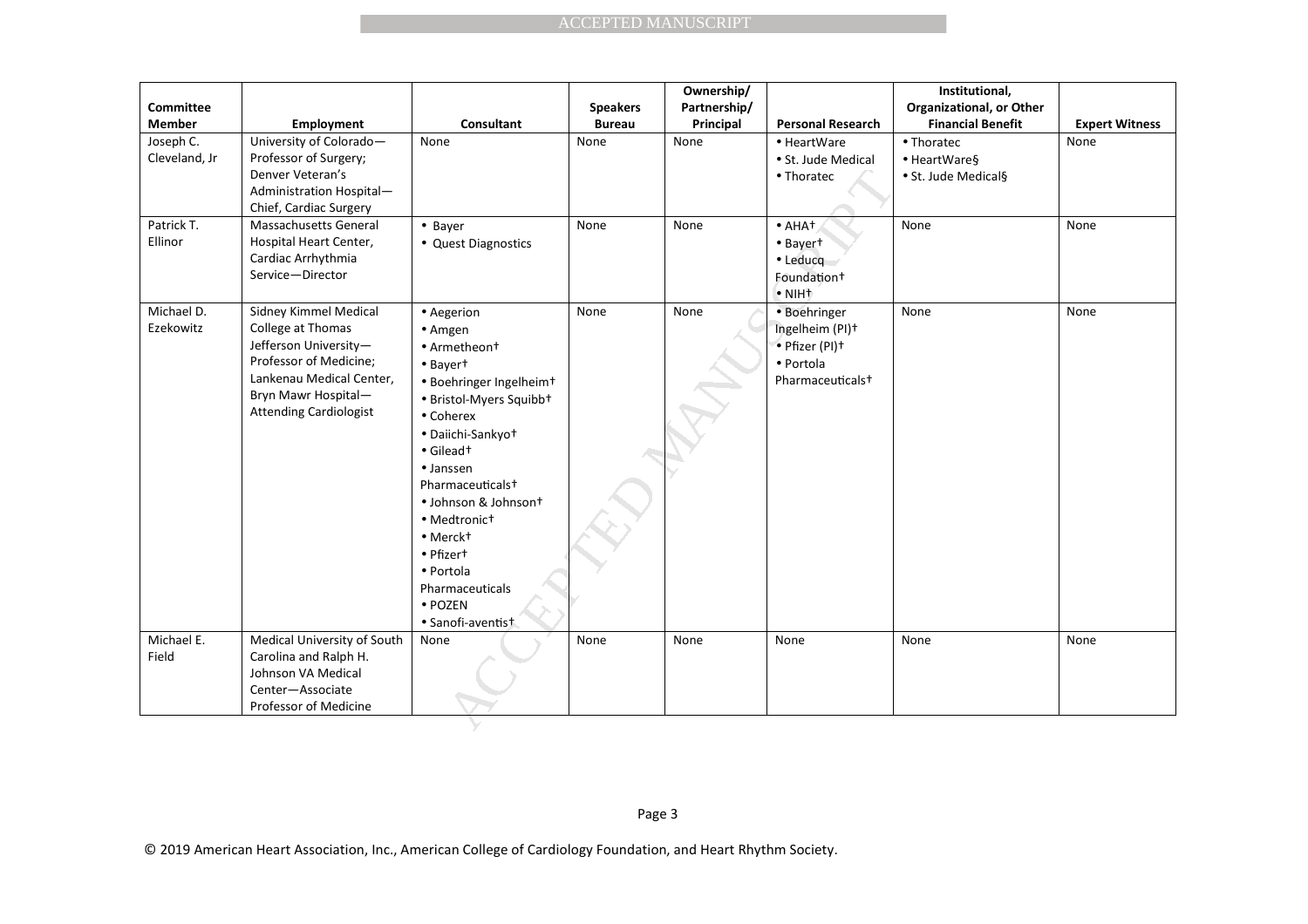|                                   |                                                                                                                                                                                                                                                                                                                                                                                                                                                                                                                                                                                                                                                                                                                                                                                                                                                                                                                                                                |                                                      | <b>ACCEPTED MANUSCRIPT</b>       |                                         |                                                                           |                                                                        |                       |
|-----------------------------------|----------------------------------------------------------------------------------------------------------------------------------------------------------------------------------------------------------------------------------------------------------------------------------------------------------------------------------------------------------------------------------------------------------------------------------------------------------------------------------------------------------------------------------------------------------------------------------------------------------------------------------------------------------------------------------------------------------------------------------------------------------------------------------------------------------------------------------------------------------------------------------------------------------------------------------------------------------------|------------------------------------------------------|----------------------------------|-----------------------------------------|---------------------------------------------------------------------------|------------------------------------------------------------------------|-----------------------|
|                                   |                                                                                                                                                                                                                                                                                                                                                                                                                                                                                                                                                                                                                                                                                                                                                                                                                                                                                                                                                                |                                                      |                                  |                                         |                                                                           |                                                                        |                       |
| <b>Committee</b><br><b>Member</b> | <b>Employment</b>                                                                                                                                                                                                                                                                                                                                                                                                                                                                                                                                                                                                                                                                                                                                                                                                                                                                                                                                              | Consultant                                           | <b>Speakers</b><br><b>Bureau</b> | Ownership/<br>Partnership/<br>Principal | <b>Personal Research</b>                                                  | Institutional,<br>Organizational, or Other<br><b>Financial Benefit</b> | <b>Expert Witness</b> |
| Karen L. Furie                    | Rhode Island Hospital, the<br>Miriam Hospital and<br>Bradley Hospital-<br>Neurologist-in-Chief; The<br>Warren Alpert Medical<br>School of Brown<br>University-Chair of<br>Neurology                                                                                                                                                                                                                                                                                                                                                                                                                                                                                                                                                                                                                                                                                                                                                                            | • British Medical<br>Journal‡<br>• UpToDate          | None                             | None                                    | • Pfizer (DSMB)‡                                                          | None                                                                   | None                  |
| Paul A.<br>Heidenreich            | Stanford VA Palo Alto<br>Health Care System-<br>Professor of Medicine                                                                                                                                                                                                                                                                                                                                                                                                                                                                                                                                                                                                                                                                                                                                                                                                                                                                                          | None                                                 | None                             | None                                    | · Bracco<br><b>Diagnostics</b>                                            | None                                                                   | None                  |
| Katherine T.<br>Murray            | Vanderbilt University<br>School of Medicine,<br>Divisions of Clinical<br>Pharmacology and<br>Cardiology-Professor of<br>Medicine                                                                                                                                                                                                                                                                                                                                                                                                                                                                                                                                                                                                                                                                                                                                                                                                                               | $\bullet$ ACC                                        | None                             | • Metabolic<br>Technologies,<br>Inc.    | $\bullet$ NIH $\ddagger$<br>$\bullet$ AHAT<br>• Vanderbilt<br>University‡ | None                                                                   | None                  |
| Julie B. Shea                     | Brigham and Women's<br>Hospital                                                                                                                                                                                                                                                                                                                                                                                                                                                                                                                                                                                                                                                                                                                                                                                                                                                                                                                                | • Medtronic<br>• Spectranetics<br>· St. Jude Medical | None                             | None                                    | None                                                                      | None                                                                   | None                  |
| Cynthia M.<br>Tracy               | George Washington<br>University Medical<br>Center-Associate Director<br>and Professor of Medicine                                                                                                                                                                                                                                                                                                                                                                                                                                                                                                                                                                                                                                                                                                                                                                                                                                                              | None                                                 | None                             | None                                    | $\bullet$ NIH                                                             | • Cheney Cardiovascular<br>Institute‡                                  | None                  |
| Clyde W. Yancy                    | Northwestern University,<br>Feinberg School of<br>Medicine-Magerstadt<br>Professor of Medicine;<br>Division of Cardiology-<br>Chief                                                                                                                                                                                                                                                                                                                                                                                                                                                                                                                                                                                                                                                                                                                                                                                                                            | None                                                 | None                             | None                                    | $\bullet$ PCORIT                                                          | • JAMA Cardiology <sup>+</sup>                                         | None                  |
|                                   | This table represents all relationships of committee members with industry and other entities that were reported by authors, including those not deemed to be relevant to this<br>document, at the time this document was under development. The table does not necessarily reflect relationships with industry at the time of publication. A person is deemed to have a<br>significant interest in a business if the interest represents ownership of ≥5% of the voting stock or share of the business entity, or ownership of ≥\$5,000 of the fair market value of the<br>business entity; or if funds received by the person from the business entity exceed 5% of the person's gross income for the previous year. Relationships that exist with no financial<br>benefit are also included for the nurnose of transparency. Relationships in this table are modest unless otherwise noted. Please refer to http://www.acc.org/guidelines/about-guidelines- |                                                      |                                  |                                         |                                                                           |                                                                        |                       |

This table represents all relationships of committee members with industry and other entities that were reported by authors, including those not deemed to be relevant to this document, at the time this document was under development. The table does not necessarily reflect relationships with industry at the time of publication. A person is deemed to have a significant interest in a business if the interest represents ownership of ≥5% of the voting stock or share of the business entity, or ownership of ≥\$5,000 of the fair market value of the business entity; or if funds received by the person from the business entity exceed 5% of the person's gross income for the previous year. Relationships that exist with no financial benefit are also included for the purpose of transparency. Relationships in this table are modest unless otherwise noted. Please refer to http://www.acc.org/guidelines/about-guidelinesand-clinical-documents/relationships-with-industry-policy for definitions of disclosure categories or additional information about the ACC/AHA Disclosure Policy for Writing Committees.

 The Atrial Fibrillation Guideline began in September 2016. Over the initial years of the CMS Open Payment System, understandably, there have been many issues related to the accurate reporting of food and beverage payments. For this reason, the ACC and AHA have not considered these minor charges relevant relationships with industry.

Page 4

© 2019 American Heart Association, Inc., American College of Cardiology Foundation, and Heart Rhythm Society.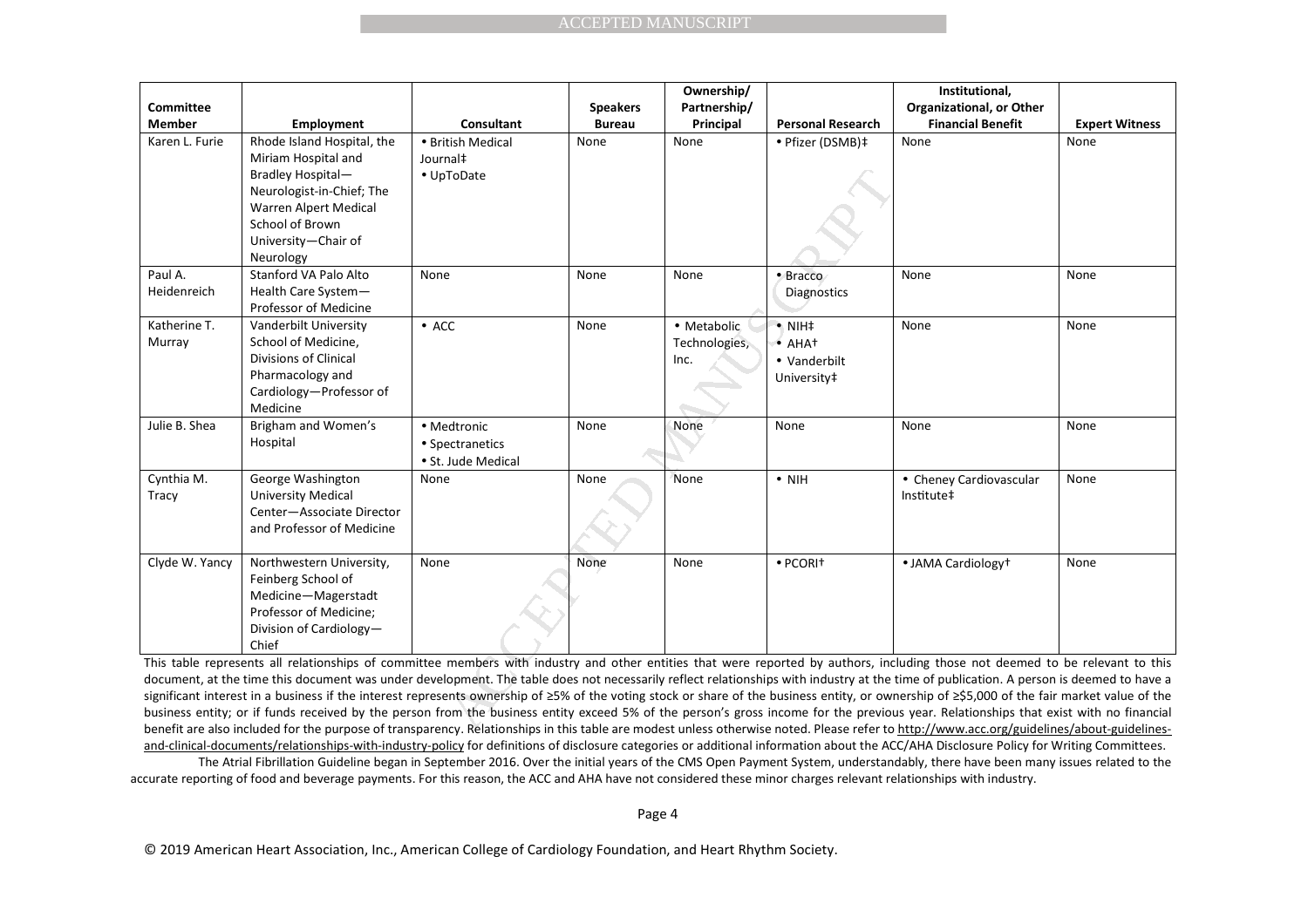\*CMS reported payments to Dr January in 2015. Dr January has established that Gilead removed atrial fibrillation products from their portfolio in 2015 following the conclusion of the HARMONY trial in 2014.

†Significant relationship.

‡No financial benefit.

§This disclosure was entered under the Clinical Trial Enroller category in the ACC's disclosure system. To appear in this category, the author acknowledges that there is no *direct* or *institutional* relationship with the trial sponsor as defined in the ACC/AHA Disclosure Policy for Writing Committees.

║CMS reported payments related to medical education from Medtronic Vascular to a third party, University of Minnesota Foundation, under Dr. Chen's name in 2016. Medtronic has confirmed that there was no payment made to Dr. Chen, and the entry was made in error. The sections authored by Dr. Chen have been reviewed and it was affirmed that there was no implication of any influence of industry.

ACCEPTED MANUSCRIPT<br>uary has established that Gilead removed atrial fibrillation products from their<br>troller category in the ACC's disclosure eystem. To appear in this category, the<br>in the ACC/AMA Disclosure Polity for Wri ACC indicates American College of Cardiology; AF, atrial fibrillation; AHA, American Heart Association; ASA, American Stroke Association; DSMB, Data Safety Monitoring Board; FDA, U.S. Food and Drug Administration; HARMONY, A Study to Evaluate the Effect of Ranolazine and Dronedarone When Given Alone and in Combination in Patients With Paroxysmal Atrial Fibrillation; HRS, Heart Rhythm Society; JAMA, Journal of the American Medical Association; NIH, National Institutes of Health; PCORI, Patient-Centered Outcomes Research Institute; PI, principal investigator; SCAI, Society for Cardiovascular Angiography and Interventions; and VA, Veterans Affairs.

Page 5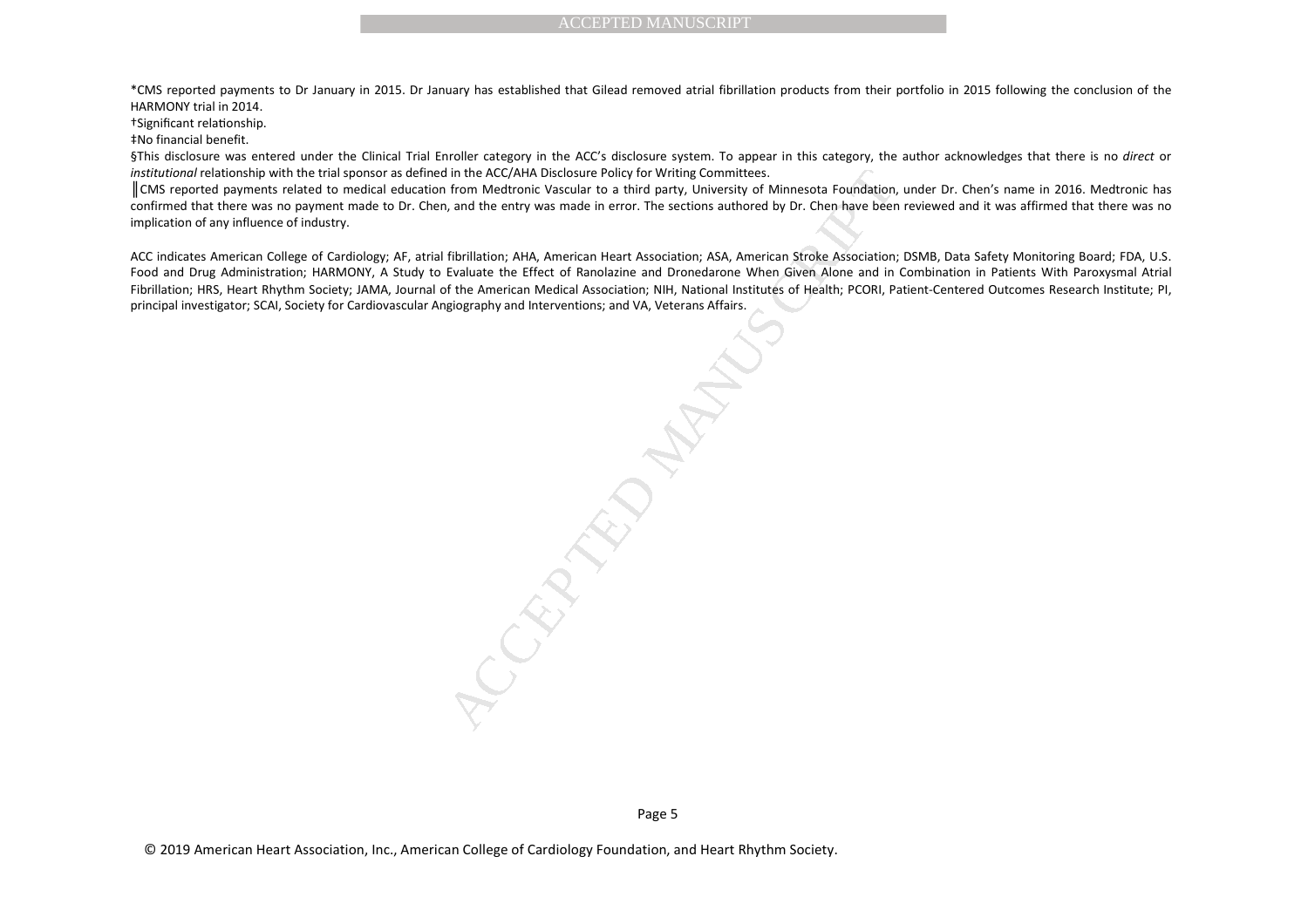### **Reviewer Relationships With Industry and Other Entities (Comprehensive)—2019 AHA/ACC/HRS Focused Update of the 2014 AHA/ACC/HRS Guideline for the Management of Patients With Atrial Fibrillation (August 2018)**

|                         |                                                                                      |                                                                                                              |                                                                                                                                                                                                                    |                                  | <b>ACCEPTED MANUSCRIPT</b>              |                                                                  |                                                                                  |                                        |        |
|-------------------------|--------------------------------------------------------------------------------------|--------------------------------------------------------------------------------------------------------------|--------------------------------------------------------------------------------------------------------------------------------------------------------------------------------------------------------------------|----------------------------------|-----------------------------------------|------------------------------------------------------------------|----------------------------------------------------------------------------------|----------------------------------------|--------|
|                         |                                                                                      |                                                                                                              | Reviewer Relationships With Industry and Other Entities (Comprehensive)-2019 AHA/ACC/HRS Focused Update of the 2014<br>AHA/ACC/HRS Guideline for the Management of Patients With Atrial Fibrillation (August 2018) |                                  |                                         |                                                                  |                                                                                  |                                        |        |
| Reviewer                | Representation                                                                       | Employment                                                                                                   | Consultant                                                                                                                                                                                                         | <b>Speakers</b><br><b>Bureau</b> | Ownership/<br>Partnership/<br>Principal | <b>Personal Research</b>                                         | Institutional,<br>Organizational, or<br><b>Other Financial</b><br><b>Benefit</b> | Expert<br>Witness                      | Salary |
| Samuel C.<br>Dudley, Jr | Official<br>Reviewer-AHA                                                             | University of<br>Minnesota-<br>Director, Cardiology<br>Division                                              | None                                                                                                                                                                                                               | None                             | $• 3$ PrimeDx*                          | $\bullet$ NIH*                                                   | None                                                                             | None                                   | None   |
| Federico<br>Gentile     | Official<br>Reviewer-<br>ACC/AHA Task<br>Force on Clinical<br>Practice<br>Guidelines | Centro Cardiologico<br>Gentile                                                                               | None                                                                                                                                                                                                               | None                             | None                                    | None                                                             | None                                                                             | None                                   | None   |
| Augustus O.<br>Grant    | Official<br>Reviewer-AHA                                                             | Duke University<br>School of Medicine-<br>Professor of<br>Medicine; Vice Dean,<br><b>Faculty Enrichment</b>  | None                                                                                                                                                                                                               | None                             | None                                    | None                                                             | None                                                                             | None                                   | None   |
| Eric Stecker            | Official<br>Reviewer-ACC<br>Science and<br>Quality<br>Committee                      | OHSU-Associate<br>Professor of<br>Medicine, Division of<br>Cardiovascular<br>Medicine, School of<br>Medicine | None                                                                                                                                                                                                               | None                             | • Hygeia/DesiMD*                        | $\bullet$ AHA*<br>• Medical Research<br>Foundation of<br>Oregon* | • ARCA Biopharma,<br>$Inc.+$<br>• Sentre Heart+                                  | None                                   | None   |
| Eugene<br>Yang          | Official<br>Reviewer-ACC<br>Board of<br>Governors                                    | University of<br>Washington School of<br>Medicine                                                            | ·RubiconMD*                                                                                                                                                                                                        | None                             | None                                    | $•$ Amgen*                                                       | None                                                                             | • Third Party,<br>Arrhythmia,<br>2017* | None   |
| James R.<br>Edgerton    | Organizational<br>Reviewer-STS                                                       | The Heart Hospital<br>Baylor-Director of<br>Education                                                        | • AtriCure*                                                                                                                                                                                                        | • AtriCure*                      | None                                    | None                                                             | None                                                                             | None                                   | None   |
| Fred<br>Morady          | Organizational<br>Reviewer-HRS                                                       | University of<br>Michigan-McKay<br>Professor of<br>Cardiovascular<br>Disease and Professor<br>of Medicine    | • Acutus Medical                                                                                                                                                                                                   | None                             | None                                    | None                                                             | • Acutus Medical‡<br>$\bullet$ Newpace Ltd. $\ddagger$                           | None                                   | None   |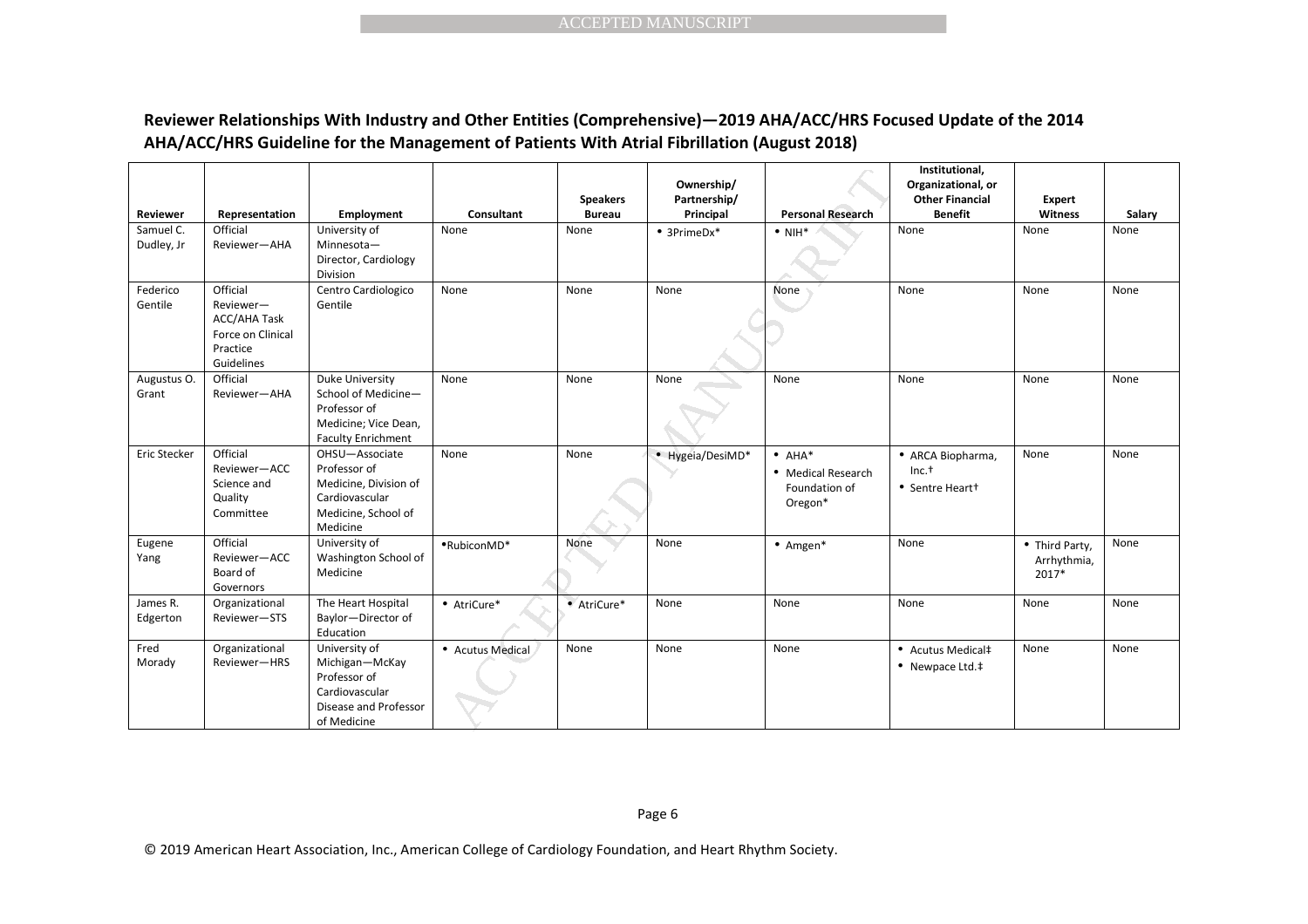|                            |                                                                                            |                                                                                                                                                           |                                                                                                                                                                                                                                                                        |                                  | <b>ACCEPTED MANUSCRIPT</b>              |                                                                                                                                                                                                               |                                                                                  |                                                                                                                   |             |
|----------------------------|--------------------------------------------------------------------------------------------|-----------------------------------------------------------------------------------------------------------------------------------------------------------|------------------------------------------------------------------------------------------------------------------------------------------------------------------------------------------------------------------------------------------------------------------------|----------------------------------|-----------------------------------------|---------------------------------------------------------------------------------------------------------------------------------------------------------------------------------------------------------------|----------------------------------------------------------------------------------|-------------------------------------------------------------------------------------------------------------------|-------------|
|                            |                                                                                            |                                                                                                                                                           |                                                                                                                                                                                                                                                                        |                                  |                                         |                                                                                                                                                                                                               |                                                                                  |                                                                                                                   |             |
| Reviewer                   | Representation                                                                             | Employment                                                                                                                                                | Consultant                                                                                                                                                                                                                                                             | <b>Speakers</b><br><b>Bureau</b> | Ownership/<br>Partnership/<br>Principal | <b>Personal Research</b>                                                                                                                                                                                      | Institutional,<br>Organizational, or<br><b>Other Financial</b><br><b>Benefit</b> | <b>Expert</b><br>Witness                                                                                          | Salary      |
| Hakan Oral                 | Organizational<br>Reviewer-HRS                                                             | University of<br>Michigan Hospital-<br>Frederick G. L.<br>Huetwell Professor of<br>Cardiovascular<br>Medicine; Director,<br>Cardiac Arrhythmia<br>Service | • Acutus Medical<br>• Cryterion Medical                                                                                                                                                                                                                                | None                             | None                                    | None                                                                                                                                                                                                          | None                                                                             | None                                                                                                              | None        |
| Sana M. Al-<br>Khatib      | Content<br>Reviewer-<br><b>ACC/AHA Task</b><br>Force on Clinical<br>Practice<br>Guidelines | Duke Clinical<br>Research Institute-<br>Professor of Medicine                                                                                             | None                                                                                                                                                                                                                                                                   | None                             | None                                    | $\bullet$ FDA*<br>$\bullet$ NHLBI<br>· PCORI*<br>• VA Health System<br>(DSMB)                                                                                                                                 | $\bullet$ AHA<br>· NHLBI <sup>+</sup>                                            | • Third party,<br>ICDs, 2018<br>$\bullet$ Third party,<br>cardiac<br>arrest, 2018<br>• Third party,<br>ICDs, 2017 | None        |
| Joseph S.<br>Alpert        | Content<br>Reviewer                                                                        | University of Arizona<br><b>Health Sciences</b><br>Center-Professor of<br>Medicine; Head,<br>Department of<br>Medicine                                    | • Amgen<br>• AstraZeneca<br>• Bayer<br>· Boehringer<br>Ingelheim<br>· Daichii-Sankyo<br>· Doctorpedia<br>• Exeter CME<br>· Johnson & Johnson<br>• Medig<br>· NACCME<br>• Omnia Education<br>• Roche<br>• Sanofi-aventis<br>• Servier<br>Pharmaceuticals<br>• ZS Pharma | None                             | None                                    | • Bayer (DSMB)‡<br>• Duke Clinical<br>Research Institute<br>(DSMB)<br>• Genzyme (DSMB)<br>• Janssen<br>Pharmaceuticals<br>(DSMB)<br>· Novo Nordisk<br>(DSMB)<br>• TIMI Study Group<br>(DSMB)‡<br>• ZS Pharma* | None                                                                             | • Defendant,<br>Anticoagula<br>tion, 2017                                                                         | • Elsevier* |
| Anastasia L.<br>Armbruster | Content<br>Reviewer-ACC<br>Surgeons' Council                                               | St. Louis College of<br>Pharmacy-Associate<br>Professor,<br>Department of<br><b>Pharmacy Practice</b>                                                     | None                                                                                                                                                                                                                                                                   | None                             | None                                    | None                                                                                                                                                                                                          | None                                                                             | None                                                                                                              | None        |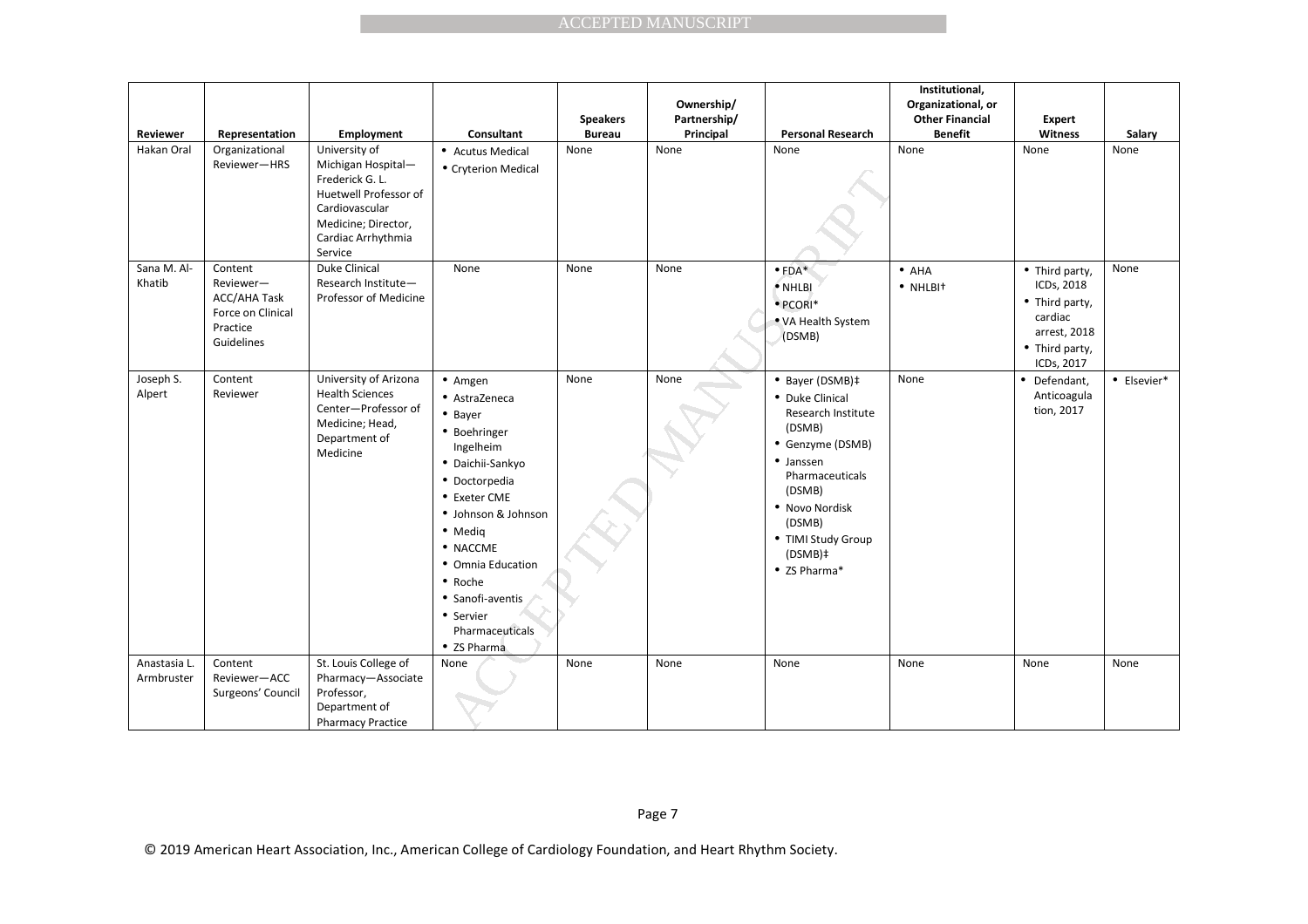| Reviewer           | Representation                                                                      | Employment                                                                                                                                        | Consultant                     | <b>Speakers</b><br><b>Bureau</b> | Ownership/<br>Partnership/<br>Principal | <b>Personal Research</b>     | Institutional,<br>Organizational, or<br><b>Other Financial</b><br><b>Benefit</b>           | Expert<br>Witness | Salary |
|--------------------|-------------------------------------------------------------------------------------|---------------------------------------------------------------------------------------------------------------------------------------------------|--------------------------------|----------------------------------|-----------------------------------------|------------------------------|--------------------------------------------------------------------------------------------|-------------------|--------|
| Nisha<br>Bansal    | Content<br>Reviewer                                                                 | University of<br>Washington-<br>Associate Professor,<br>Division of<br>Nephrology;<br>Associate Program<br>Director, Nephrology<br>Fellowship     | None                           | None                             | None                                    | $\bullet$ NIH<br>• Medtronic | None                                                                                       | None              | None   |
| Coletta<br>Barrett | Content<br>Reviewer-<br>AHA/ACC Lay<br>Reviewer                                     | Our Lady of the Lake<br><b>Regional Medical</b><br>Center-Vice<br>President, Mission                                                              | None                           | None                             | None                                    | None                         | None                                                                                       | None              | None   |
| Kim K.<br>Birtcher | Content<br>Reviewer-<br>ACC/AHA Task<br>Force on Clinical<br>Practice<br>Guidelines | University of Houston<br>College of<br>Pharmacy-Clinical<br>Professor                                                                             | • Jones & Bartlett<br>Learning | None                             | None                                    | None                         | • Accreditation<br>Council for Clinical<br>Lipidology‡                                     | None              | None   |
| John A. Bittl      | Content<br>Reviewer                                                                 | Ocala Heart Institute;<br>Munroe Regional<br><b>Medical Center</b>                                                                                | None                           | None                             | None                                    | None                         | None                                                                                       | None              | None   |
| Yong-Mei<br>Cha    | Content<br>Reviewer                                                                 | Mayo Clinic, Division<br>of Cardiovascular<br>Diseases                                                                                            | None                           | None                             | None                                    | None                         | None                                                                                       | None              | None   |
| Jamie B.<br>Conti  | Content<br>Reviewer                                                                 | University of<br>Florida-Professor of<br>Medicine<br>(Cardiology); Chief,<br>Division of<br>Cardiovascular<br>Diseases, Department<br>of Medicine | None                           | None                             | None                                    | None                         | • Boston Scientific*<br>• Medtronic*<br>• St. Jude Medical*<br>• University of<br>Florida* | None              | None   |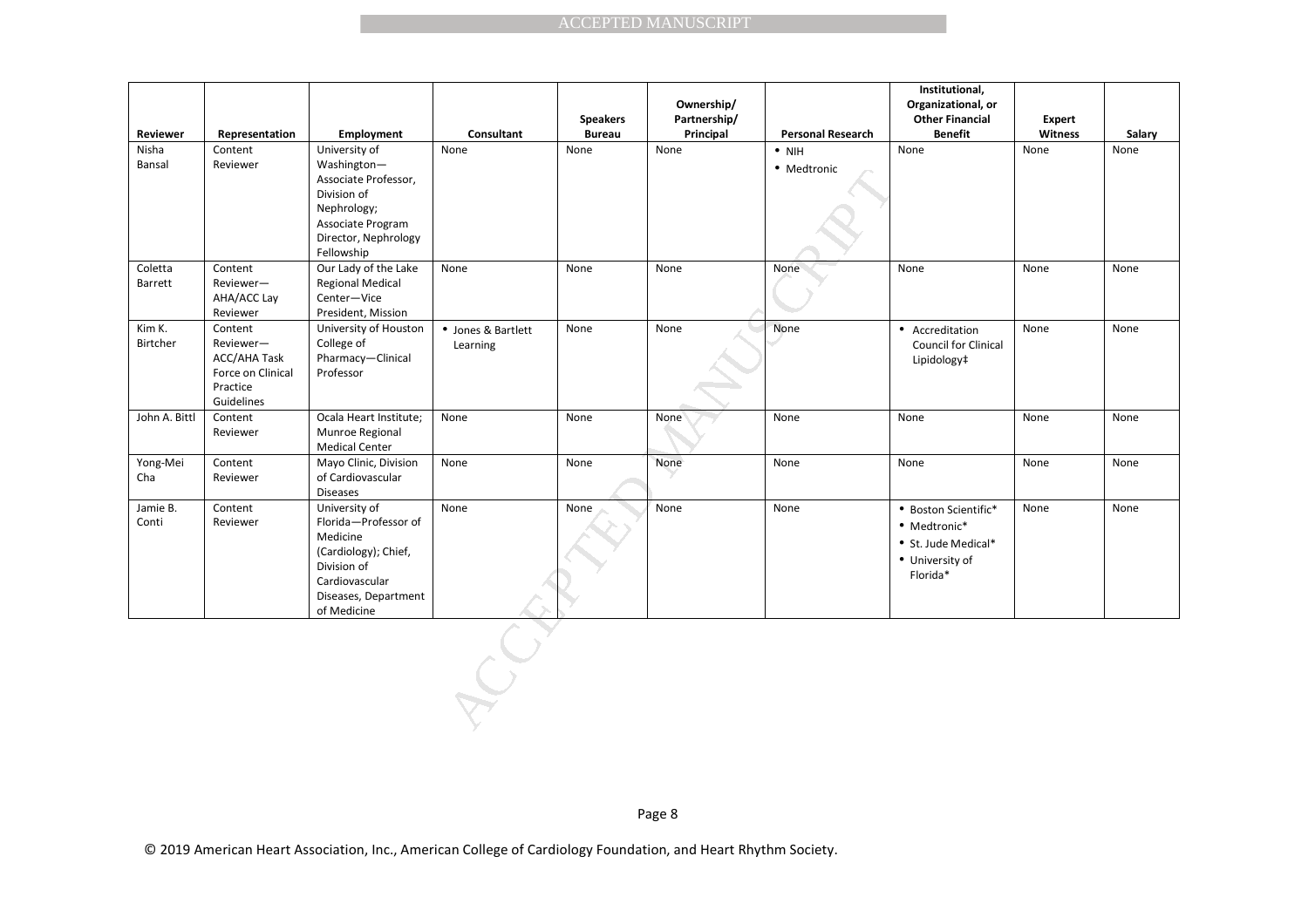| Reviewer                  | Representation                                                                             | Employment                                                                                                                                                                   | <b>Consultant</b>                                                                          | <b>Speakers</b><br><b>Bureau</b>                   | Ownership/<br>Partnership/<br>Principal | <b>Personal Research</b> | Institutional,<br>Organizational, or<br><b>Other Financial</b><br><b>Benefit</b>                                                                                                                           | <b>Expert</b><br>Witness | Salary |
|---------------------------|--------------------------------------------------------------------------------------------|------------------------------------------------------------------------------------------------------------------------------------------------------------------------------|--------------------------------------------------------------------------------------------|----------------------------------------------------|-----------------------------------------|--------------------------|------------------------------------------------------------------------------------------------------------------------------------------------------------------------------------------------------------|--------------------------|--------|
| Anita<br>Deswal           | Content<br>Reviewer-<br><b>ACC/AHA Task</b><br>Force on Clinical<br>Practice<br>Guidelines | Baylor College of<br>Medicine-Professor<br>of Medicine;<br>Michael E. DeBakey<br>VA Medical Center-<br>Chief of Cardiology                                                   | None                                                                                       | • PeerView<br>Institute of<br>Medical<br>Learning* | None                                    | $\bullet$ NIH*           | $\bullet$ ACC/AHA<br>• AHA Committee on<br>HF and<br>Transplantation#<br>• AHA Get With The<br>Guidelines<br>Steering<br>Committee‡<br>$\bullet$ HFSA‡<br>$\bullet$ KDIGO<br>$\bullet$ NIH‡<br>• Novartis‡ | None                     | None   |
| Michael S.<br>Firstenberg | Content<br>Reviewer-ACC<br>Surgeons' Council                                               | The Summa Health<br>System                                                                                                                                                   | · AllMed*<br>· Johnson &<br>Johnson/Ethicon*<br>• Maquet<br>Cardiovascular*<br>• Medtronic | None                                               | None                                    | None                     | • Grifolst                                                                                                                                                                                                 | None                     | None   |
| Zachary D.<br>Goldberger  | Content<br>Reviewer-<br>ACC/AHA Task<br>Force on Clinical<br>Practice<br>Guidelines        | University of<br>Wisconsin School of<br>Medicine and Public<br>Health-Associate<br>Professor of<br>Medicine, Division of<br>Cardiovascular<br>Medicine/<br>Electrophysiology | None                                                                                       | None                                               | <b>None</b>                             | None                     | None                                                                                                                                                                                                       | None                     | None   |
| Maya E.<br>Guglin         | Content<br>Reviewer-ACC<br>HF and<br>Transplant<br>Section<br>Leadership<br>Council        | University of<br>Kentucky-Professor<br>of Medicine;<br>Director, Mechanical<br>Assisted Circulation,<br><b>Gill Heart Institute</b>                                          | None                                                                                       | None                                               | None                                    | None                     | • Abbott <sup>+</sup><br>• St. Jude Medical <sup>+</sup>                                                                                                                                                   | None                     | None   |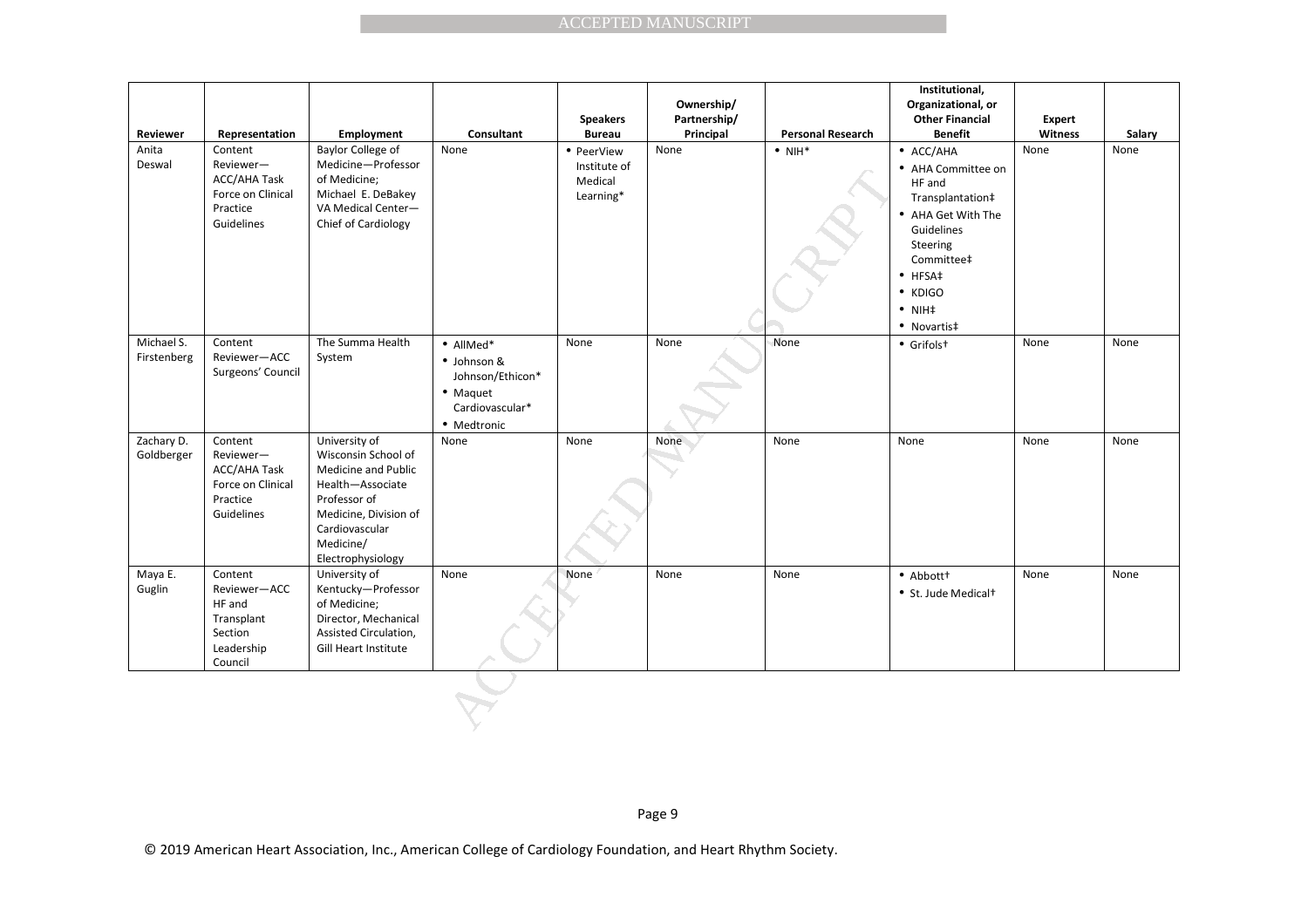|                         |                                                                                     |                                                                                                                                    |                                                                                                                                                                    |                                  | <b>ACCEPTED MANUSCRIPT</b>              |                                       |                                                                                  |                                                                                                                                        |        |
|-------------------------|-------------------------------------------------------------------------------------|------------------------------------------------------------------------------------------------------------------------------------|--------------------------------------------------------------------------------------------------------------------------------------------------------------------|----------------------------------|-----------------------------------------|---------------------------------------|----------------------------------------------------------------------------------|----------------------------------------------------------------------------------------------------------------------------------------|--------|
| Reviewer                | Representation                                                                      | Employment                                                                                                                         | Consultant                                                                                                                                                         | <b>Speakers</b><br><b>Bureau</b> | Ownership/<br>Partnership/<br>Principal | <b>Personal Research</b>              | Institutional,<br>Organizational, or<br><b>Other Financial</b><br><b>Benefit</b> | Expert<br>Witness                                                                                                                      | Salary |
| Jonathan L.<br>Halperin | Content<br>Reviewer                                                                 | Mount Sinai Medical<br>Center-Professor of<br>Medicine                                                                             | • American Board of<br>Internal Medicine*<br>$•$ Bayer*<br>• Boehringer<br>Ingelheim*<br>• Medtronic<br>• Ortho-McNeil-<br>Janssen<br>Pharmaceuticals<br>• Pfizer* | None                             | · HWL, LLC‡                             | $\bullet$ NIH (NHLBI)‡                | None                                                                             | None                                                                                                                                   | None   |
| José A.<br>Joglar       | Content<br>Reviewer-<br>ACC/AHA Task<br>Force on Clinical<br>Practice<br>Guidelines | UT Southwestern<br><b>Medical Center</b><br>University-Associate<br>Professor of Internal<br>Medicine                              | None                                                                                                                                                               | None                             | None                                    | None                                  | None                                                                             | None                                                                                                                                   | None   |
| Gautam<br>Kumar         | Content<br>Reviewer-ACC<br>Interventional<br>Section<br>Leadership<br>Council       | Emory University;<br>Atlanta VA Medical<br>Center                                                                                  | • Osprey Medical*<br>• T3 labs/Emory                                                                                                                               | None                             | None                                    | None                                  | · OrbusNeicht<br>• Osprey Medicalt<br>• STENTYS <sup>+</sup>                     | None                                                                                                                                   | None   |
| Valentina<br>Kutyifa    | Content<br>Reviewer-ACC<br><b>EP Section</b><br>Leadership<br>Council               | University of<br>Rochester Medical<br>Center-Associate<br>Professor of Medicine                                                    | • Biotronik<br>· ZOLL                                                                                                                                              | None                             | None                                    | • Boston Scientific<br>• ZOLL Medical | • Boston Scientific*<br>• ZOLL Medical*                                          | None                                                                                                                                   | None   |
| Glenn N.<br>Levine      | Content<br>Reviewer-<br>ACC/AHA Task<br>Force on Clinical<br>Practice<br>Guidelines | Baylor College of<br>Medicine-Professor<br>of Medicine;<br>Michael E. DeBakey<br>Medical Center-<br>Director, Cardiac Care<br>Unit | None                                                                                                                                                               | None                             | None                                    | None                                  | None                                                                             | • Defendant,<br>Out of<br>hospital<br>cardiopulm<br>onary<br>arrest,<br>2017*<br>• Defendant,<br>Out of<br>hospital<br>death,<br>2018* | None   |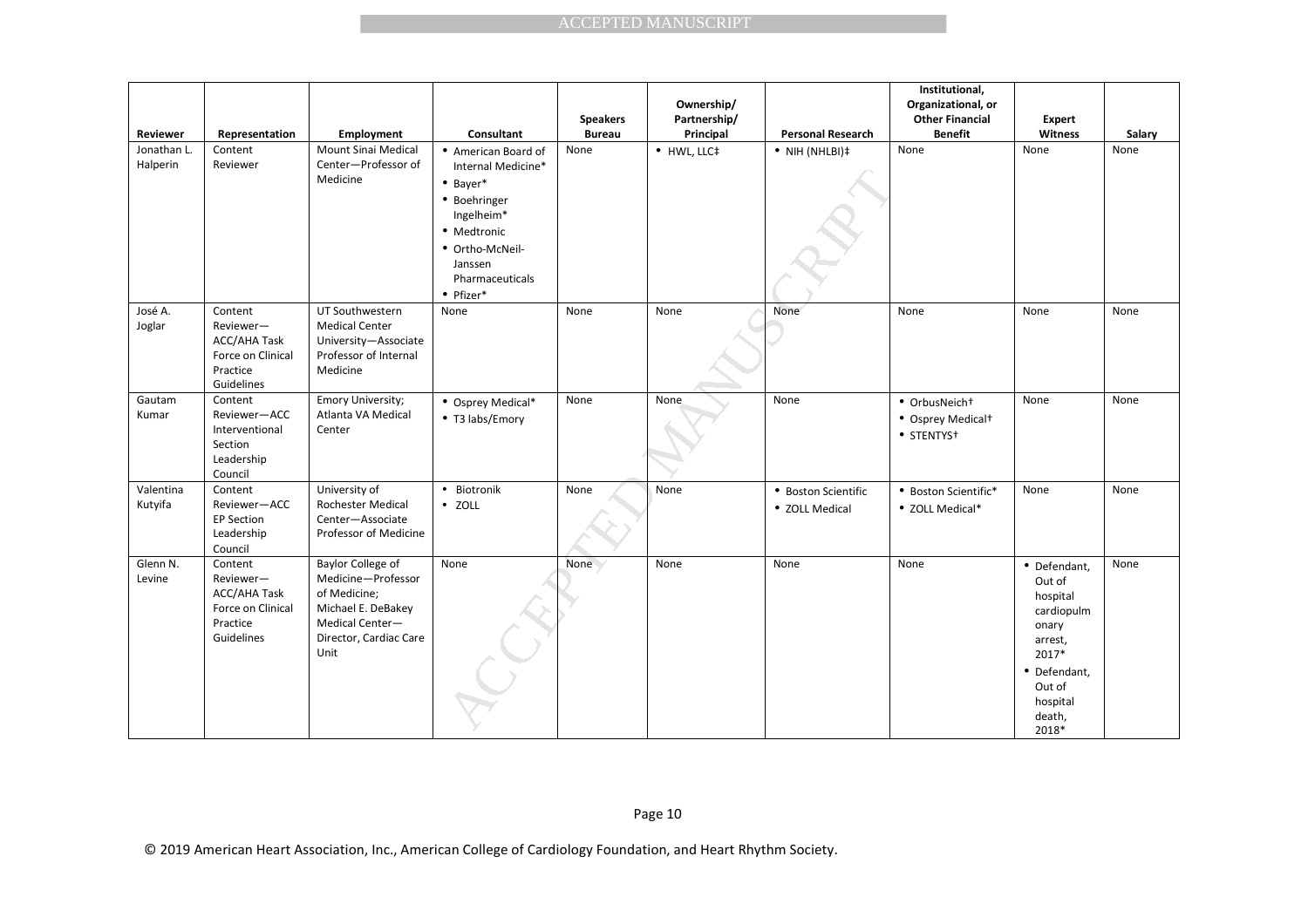|                      |                                                                                     |                                                                                                                                                                                         |                                                                                                                             |                                                                                                                               | <b>ACCEPTED MANUSCRIPT</b>              |                                                                       |                                                                                  |                   |        |
|----------------------|-------------------------------------------------------------------------------------|-----------------------------------------------------------------------------------------------------------------------------------------------------------------------------------------|-----------------------------------------------------------------------------------------------------------------------------|-------------------------------------------------------------------------------------------------------------------------------|-----------------------------------------|-----------------------------------------------------------------------|----------------------------------------------------------------------------------|-------------------|--------|
|                      |                                                                                     |                                                                                                                                                                                         |                                                                                                                             |                                                                                                                               |                                         |                                                                       |                                                                                  |                   |        |
| <b>Reviewer</b>      | Representation                                                                      | Employment                                                                                                                                                                              | Consultant                                                                                                                  | <b>Speakers</b><br><b>Bureau</b>                                                                                              | Ownership/<br>Partnership/<br>Principal | <b>Personal Research</b>                                              | Institutional,<br>Organizational, or<br><b>Other Financial</b><br><b>Benefit</b> | Expert<br>Witness | Salary |
| Grace Lin            | Content<br>Reviewer-ACC<br>HF and<br>Transplant<br>Section<br>Leadership<br>Council | Mayo Clinic; Mayo<br>Foundation                                                                                                                                                         | None                                                                                                                        | • Pfizer                                                                                                                      | None                                    | • Medtronic‡                                                          | None                                                                             | None              | None   |
| Gregory Y.<br>H. Lip | Content<br>Reviewer                                                                 | University of<br><b>Birmingham Centre</b><br>For Cardiovascular<br>Sciences                                                                                                             | • Bayer/Janssen<br>Pharmaceuticals*<br>• Boehringer<br>Ingelheim*<br>• Bristol-Myers<br>Squibb/Pfizer*<br>· Daiichi-Sankyo* | $\bullet$ Bayer*<br>• Boehringer<br>Ingelheim*<br>· Bristol-<br><b>Myers</b><br>Squibb/Pfiz<br>$er*$<br>· Daiichi-<br>Sankyo* | None                                    | None                                                                  | None                                                                             | None              | None   |
| Patrick T.<br>O'Gara | Content<br>Reviewer-<br>ACC/AHA Task<br>Force on Clinical<br>Practice<br>Guidelines | <b>Harvard Medical</b><br>School-Prof of<br>Medicine;<br>Brigham and<br>Women's Hospital-<br>Director, Strategic<br>Planning                                                            | None                                                                                                                        | None                                                                                                                          | None                                    | None                                                                  | • Edwards Scientific‡<br>• Medtronic<br>$\bullet$ NIH*                           | None              | None   |
| Ratika<br>Parkash    | Content<br>Reviewer                                                                 | Dalhousie University<br>and Nova Scotia<br>Health Authority-<br>Professor of<br>Medicine, Division of<br>Cardiology<br>(Arrhythmia);<br>Director of Research,<br>Division of Cardiology | None                                                                                                                        | None                                                                                                                          | None                                    | $•$ Bayer*<br>• Medtronic<br>$\bullet$ Pfizer*<br>• St. Jude Medical* | None                                                                             | None              | None   |
| Mariann<br>Piano     | Content<br>Reviewer-<br>ACC/AHA Task<br>Force on Clinical<br>Practice<br>Guidelines | Vanderbilt University<br>School of Nursing-<br>Nancy and Hilliard<br>Travis Professor of<br>Nursing; Senior<br>Associate Dean for<br>Research                                           | None                                                                                                                        | None                                                                                                                          | None                                    | $\bullet$ NIH                                                         | None                                                                             | None              | None   |
| Win-Kuang<br>Shen    | Content<br>Reviewer                                                                 | Mayo Clinic Arizona,<br>Phoenix Campus-<br>Professor of<br>Medicine; Consultant                                                                                                         | None                                                                                                                        | None                                                                                                                          | None                                    | None                                                                  | None                                                                             | None              | None   |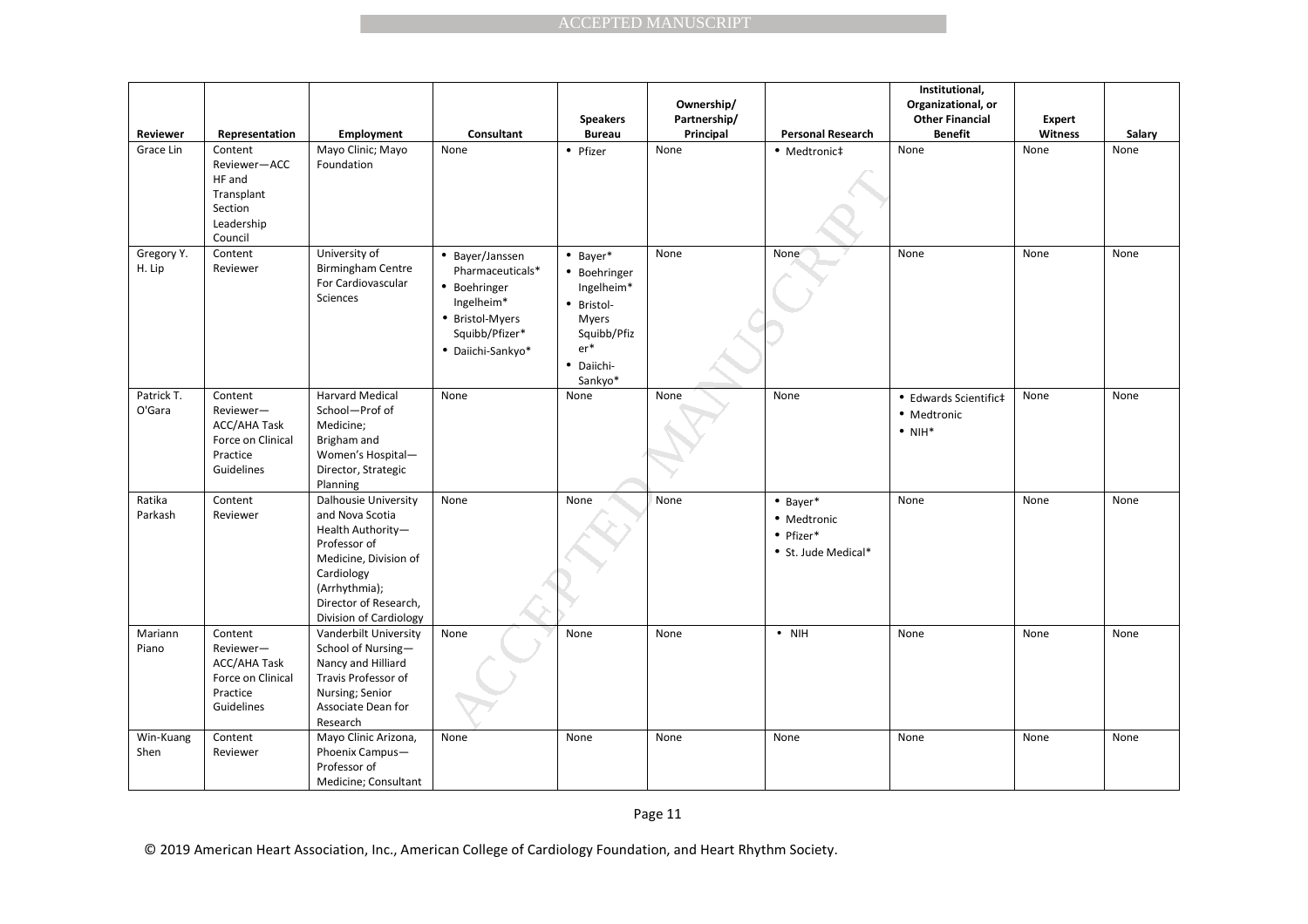| Reviewer                | Representation                                                                                                        | Employment                                                                                                                                                                                    | Consultant                                                                                                                                                                                                                                                                                                                                                                                                                                                                                                                                                                                                                                                                                                                                                                                                                                                                                                                                                                                                                                                                                                                                                              | <b>Speakers</b><br><b>Bureau</b>                                       | Ownership/<br>Partnership/<br>Principal | <b>Personal Research</b>                                                                                                                             | Institutional,<br>Organizational, or<br><b>Other Financial</b><br><b>Benefit</b>                                                                 | Expert<br>Witness                                                    | Salary |
|-------------------------|-----------------------------------------------------------------------------------------------------------------------|-----------------------------------------------------------------------------------------------------------------------------------------------------------------------------------------------|-------------------------------------------------------------------------------------------------------------------------------------------------------------------------------------------------------------------------------------------------------------------------------------------------------------------------------------------------------------------------------------------------------------------------------------------------------------------------------------------------------------------------------------------------------------------------------------------------------------------------------------------------------------------------------------------------------------------------------------------------------------------------------------------------------------------------------------------------------------------------------------------------------------------------------------------------------------------------------------------------------------------------------------------------------------------------------------------------------------------------------------------------------------------------|------------------------------------------------------------------------|-----------------------------------------|------------------------------------------------------------------------------------------------------------------------------------------------------|--------------------------------------------------------------------------------------------------------------------------------------------------|----------------------------------------------------------------------|--------|
| Giuseppe<br>Stabile     | Content<br>Reviewer                                                                                                   | Clinica Mediterranea,<br>Naples, Italy                                                                                                                                                        | None                                                                                                                                                                                                                                                                                                                                                                                                                                                                                                                                                                                                                                                                                                                                                                                                                                                                                                                                                                                                                                                                                                                                                                    | None                                                                   | None                                    | None                                                                                                                                                 | • AFNET e.V.t<br>• Daiichi Sankyot                                                                                                               | None                                                                 | None   |
| William G.<br>Stevenson | Content<br>Reviewer                                                                                                   | Vanderbilt Medical<br>Center-Director,<br>Director of<br>Arrhythmia Research                                                                                                                  | None                                                                                                                                                                                                                                                                                                                                                                                                                                                                                                                                                                                                                                                                                                                                                                                                                                                                                                                                                                                                                                                                                                                                                                    | • Boston<br>Scientific<br>• Medtronic<br>$\bullet$ St. Jude<br>Medical | None                                    | None                                                                                                                                                 | · Biosense Webster‡<br>• Canadian Institutes<br>for Health<br>Research‡<br>$\bullet$ NIH‡                                                        | None                                                                 | None   |
| James<br>Tisdale        | Content<br>Reviewer-AHA                                                                                               | Purdue University-<br>Professor, College of<br>Pharmacy; Indiana<br>University School of<br>Medicine-Adjunct<br>Professor                                                                     | None                                                                                                                                                                                                                                                                                                                                                                                                                                                                                                                                                                                                                                                                                                                                                                                                                                                                                                                                                                                                                                                                                                                                                                    | None                                                                   | None                                    | • American College<br>of Clinical<br>Pharmacy*<br>$\bullet$ AHA*<br>$\bullet$ HRS*<br>• Indiana Clinical and<br>Translational<br>Sciences Institute* | • American College<br>of Clinical<br>Pharmacy‡<br>$\bullet$ AHA $\ddagger$<br>• AZCERT‡<br>• Crediblemeds.org‡<br>• Pharmacotherapy<br>(Journal) | · Plaintiff,<br>Drug-<br>induced<br>torsades de<br>pointes,<br>2017* | None   |
| Shane Tsai              | Content<br>Reviewer-ACC<br><b>Adult Congenital</b><br>and Pediatric<br>Cardiology<br>Section<br>Leadership<br>Council | University of<br>Nebraska Medical<br>Center-Assistant<br>Professor, Internal<br>Medicine and<br>Pediatrics, Division of<br>Cardiovascular<br>Medicine; Section<br>Chief,<br>Electrophysiology | None                                                                                                                                                                                                                                                                                                                                                                                                                                                                                                                                                                                                                                                                                                                                                                                                                                                                                                                                                                                                                                                                                                                                                                    | None                                                                   | <b>None</b>                             | None                                                                                                                                                 | • Boston Scientifict                                                                                                                             | None                                                                 | None   |
| Kathryn<br>Wood         | Content<br>Reviewer-AHA                                                                                               | Emory University-<br>Associate Professor,<br>Nell Hodgson<br>Woodruff School of<br><b>Nursing</b>                                                                                             | None                                                                                                                                                                                                                                                                                                                                                                                                                                                                                                                                                                                                                                                                                                                                                                                                                                                                                                                                                                                                                                                                                                                                                                    | None                                                                   | None                                    | None                                                                                                                                                 | None                                                                                                                                             | None                                                                 | None   |
|                         |                                                                                                                       | about the ACC/AHA Disclosure Policy for Writing Committees.                                                                                                                                   | This table represents all relationships of reviewers with industry and other entities that were reported at the time of peer review, including those not deemed to be relevant to this<br>document, at the time this document was under review. The table does not necessarily reflect relationships with industry at the time of publication. A person is deemed to have a<br>significant interest in a business if the interest represents ownership of ≥5% of the voting stock or share of the business entity, or ownership of ≥\$5,000 of the fair market value of the<br>business entity; or if funds received by the person from the business entity exceed 5% of the person's gross income for the previous year. Relationships that exist with no financial benefit<br>are also included for the purpose of transparency. Relationships in this table are modest unless otherwise noted. Names are listed in alphabetical order within each category of review.<br>Please refer to http://www.acc.org/guidelines/about-guidelines-and-clinical-documents/relationships-with-industry-policy for definitions of disclosure categories or additional information |                                                                        |                                         |                                                                                                                                                      |                                                                                                                                                  |                                                                      |        |

\*Significant relationship.

 †This disclosure was entered under the Clinical Trial Enroller category in the ACC's disclosure system. To appear in this category, the author acknowledges that there is no direct or institutional relationship with the trial sponsor as defined in the ACC/AHA Disclosure Policy for Writing Committees.

Page 12

© 2019 American Heart Association, Inc., American College of Cardiology Foundation, and Heart Rhythm Society.